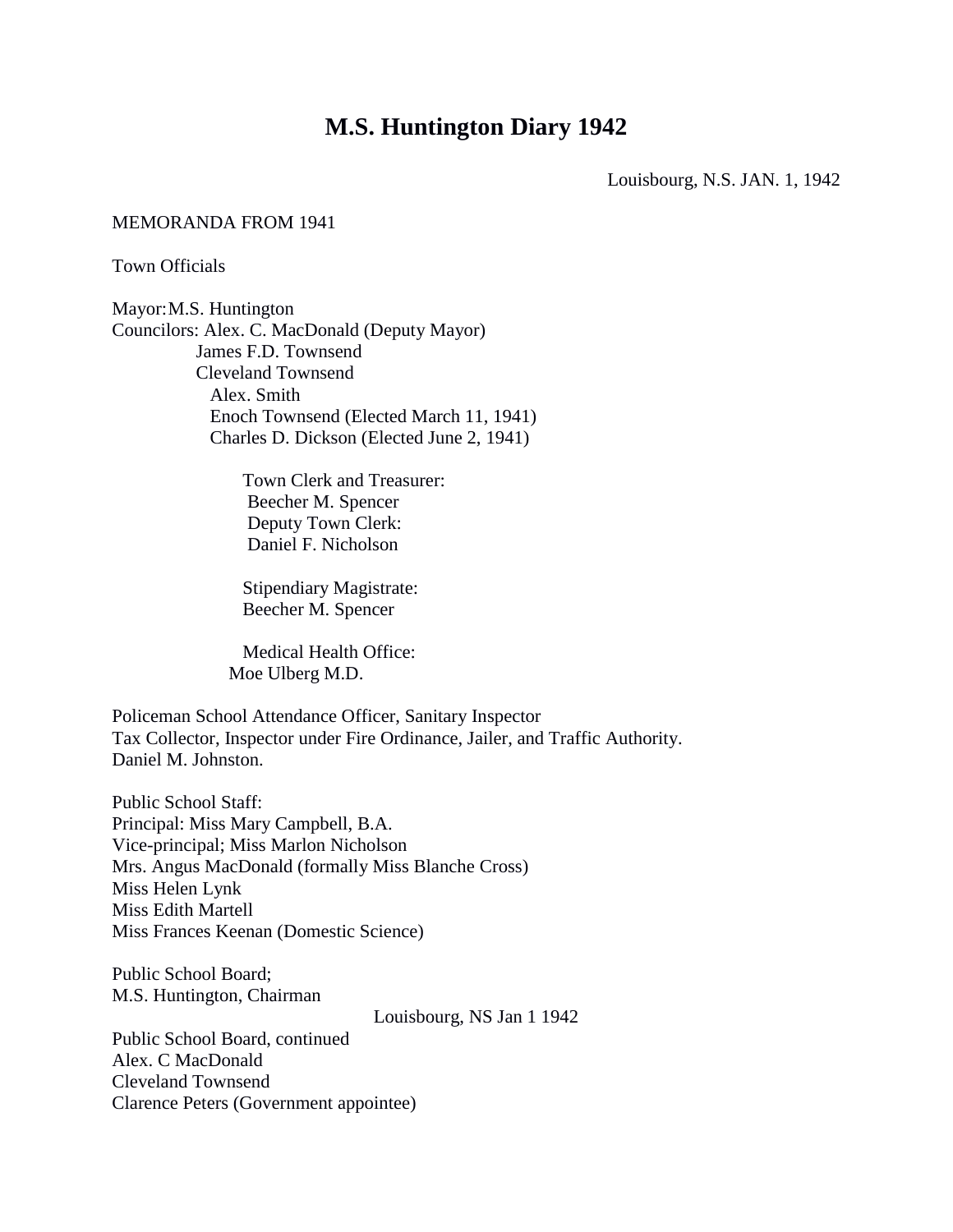Dougall A. Campbell (Government appointee)

Assessors town of Louisbourg;

Beecher M. Spencer (General or Town Assessor) Jeremiah Smith Sr. Robert A. Peters.

### Revisers of voters lists; town of Louisbourg

Robert A. Peters Harold MacQueen Alex. Burke

Collector of customs port of Louisbourg; Donald Wilson

Immigration officer port of Louisbourg Walter E. Jewell Jr.

Harbour master port of Louisbourg; Alex. Smith

Port warden, port of Louisbourg; Ernest Matheson.

Pilots: port of Louisbourg; Capt. D.W. Levy, George Harris, John Poole, Ed. Wilcox, George Wilcox, Samuel Levy, Fraser Wilcox, Holland Fleet.

Pilot commissionaires port of Louisbourg.

Louisbourg N.S. Jan 1, 1942 Clergymen

Clergy men in charge of the various congregations in the town of Louisbourg on Jan. 1, 1942 Anglican: Rev. James Brodie Began pastorate Nov. 16, 1941. Roman Catholic: Rev. father D.H. Doyle United Church of Canada: Rev. Thomas N. Mitchell B.A. Began pastorate August 1, 1944 Presbyterian Rev. Joseph Cathcart

Populations Population, town of Louisbourg, according to June 1941. Census: 1008.

Dwellings Number of dwellings, town of Louisbourg, about [blank].

Families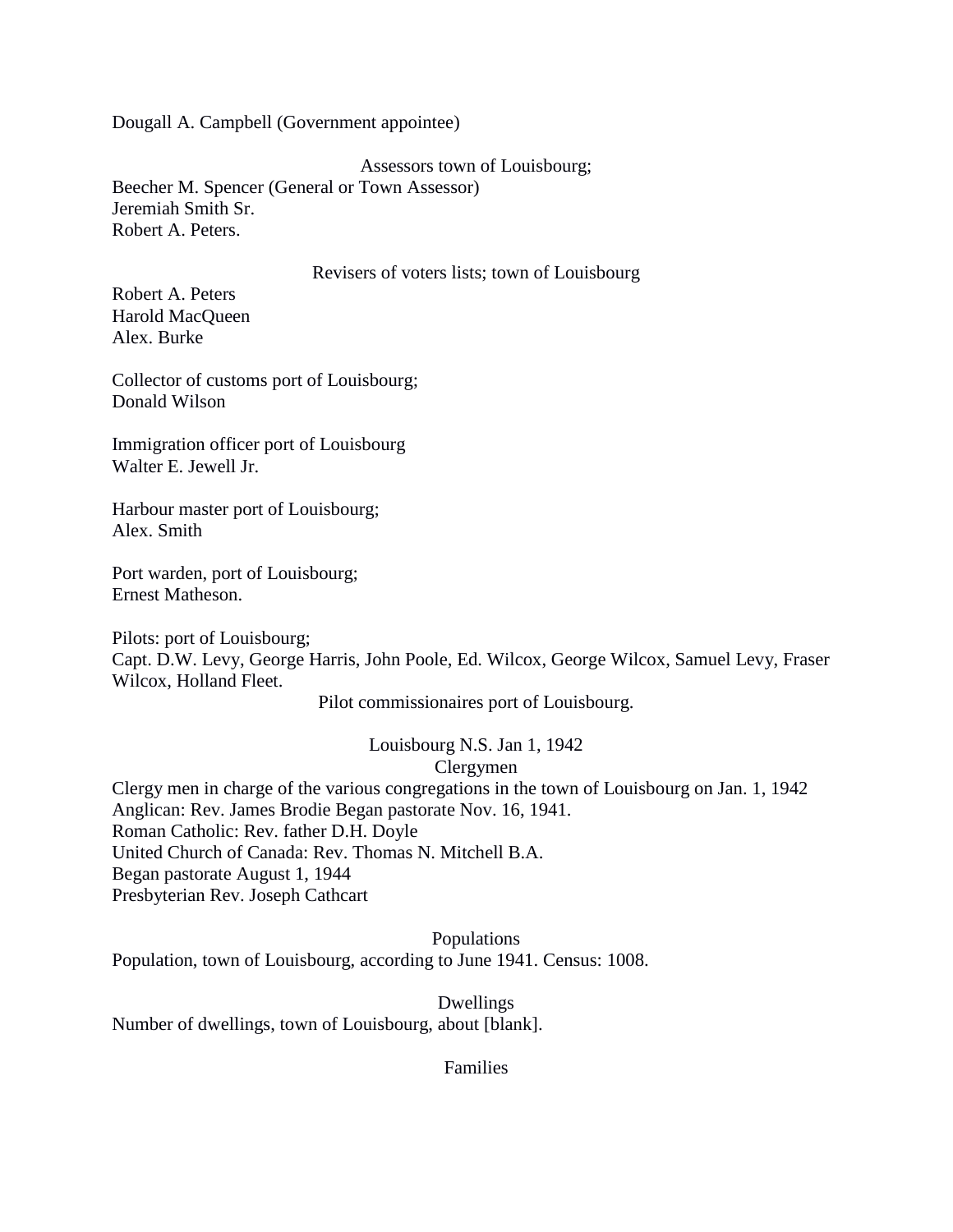Number of families, town of Louisbourg about [blank].

Register of births, deaths and issue of marriage licenses Mr. James S. MacLean

Postmaster; Town of Louisbourg; Hugh Lynk Appointed April 1912.

Keeper of lighthouse and fog alarm, lighthouse point in the town of Louisbourg, Wilfred Covey.

Manager local bank (Royal Bank of Canada): William Stewart

Visitors to museum

Visitors to "Louisbourg National and Historic Park" during 1941; Canadians: 5707, United States: 946, total: 6654.

# **JANUARY 1942**

## **Thursday 1**

Louisbourg N.S. Cloudy and cool with light variable winds, mostly southeast and west. Min. temperature 21. Max. temperature 30.

Streets bare

Streets in the town bare, with some snow and ice on the sides and on the sidewalks. Fields partly bare.

## Visited Mr. and Mrs. Fletcher Townsend

At noon Fletcher called with his car and took Emeline and I to his home where we remained until 8 P.M. when he brought us back again. Had dinner and supper with Mr. and Mrs. Fletcher Townsend. Clifton Townsend was also with us at dinner and supper.

# **JANUARY 1942**

## **Friday 2**

Louisbourg N.S. Cloudy with light drizzle of rain nearly all day heavy showers during the night moderate southeast-wind shifting to south and increasing to a gale. Rainfall about ½ inch. Min. temperature 21. Max. temperature 42.

S.S. NASCOPIE

British steamer "Nascopie" arrived at about 11 A.M. for bunker coal.

# **JANUARY 1942**

**Saturday 3**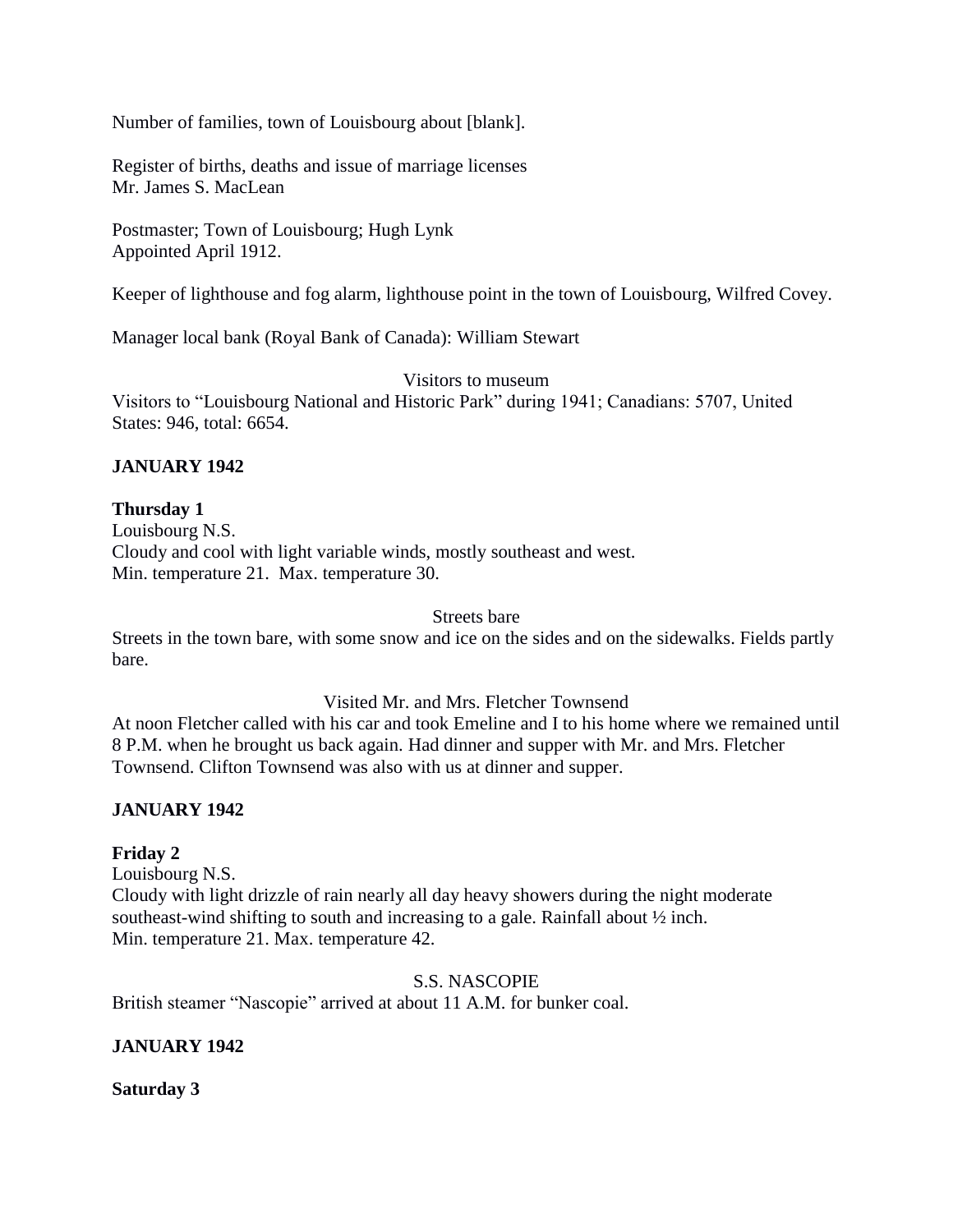Louisbourg N.S.

Heavy gale of last night blew itself out early in the morning. Clear and sunshining during the day with light south west to west winds. An ideal day.

Min. temperature 23. Max. temperature 45.

## Ship Sailings

Sailed during the forenoon: British steamer "NASCOPIE", British steamer: "EMPIRE MARIOTT", Panamian steamer "HARIURAND", Yugoslavian steamer "NETI", with a cargo of coal.

## Meeting of Board of Health

At 7:30 P.M. attended, and presided at, a meeting of the Louisbourg Board of Health which consists of the whole of the Town Council. Those present were: Councilors: Alex. G MacDonald, J. F.D. Townsend, Alex Smith, Enoch Townsend, and Charles Dickson, Mayor: M.S. Huntington (chairman) Town Clerk: B.M. Spencer, Deputy Clerk: Dan.F. Nicholson, Chief of Police and Sanitary Inspector: D.M. Johnston, Medical Health Officer: Moe Ulberg, M.D. Dr Charles Buckwith: Provincial Health Officer for the Cape Breton district and Dr. Freeman O'Neil, county Medical Health Officer, also Mr. [blank] Chisholm, Provincial Sanitary Inspector. Dr. Buckwith brought before the meeting, by-laws and regulations regarding the production, handling and sale of milk in the town of Louisbourg. On motion the new regulations were passed unanimously by the board.

# Meeting of Town Council

At 9:15 P.M. immediately after the Board of Health adjourned, we convened as a Town Council with the same persons present, with the exception of Dr. Buckwith and O'Neil and Mr. Chisholm. At this meeting, A.A. Martell was appointed to audit the 1941 town accounts. Dr. Moe Ulberg, Medical Health Officer, was granted leave of absence for 12 days to enable him to visit New York, where his marriage is to take place in the near future. On motion it was decided to call for applications for the position of Police Officer for the town of Louisbourg.

# **JANUARY 1942**

# **Sunday 4**

Louisbourg N.S. Cloudy and cool with light-southeast wind increasing at night. Snow began to fall at about 10 P.M. followed by rain. Min. temperature 16. Max. temperature 33. Snowfall about 1 inch.

## Church Services

At 11 A.M. and 7 P.M. services were held in the First United Church as usual, by Rev. Thomas N. Mitchell B.A.

# **JANUARY 1942**

**Monday 5** Louisbourg N.S.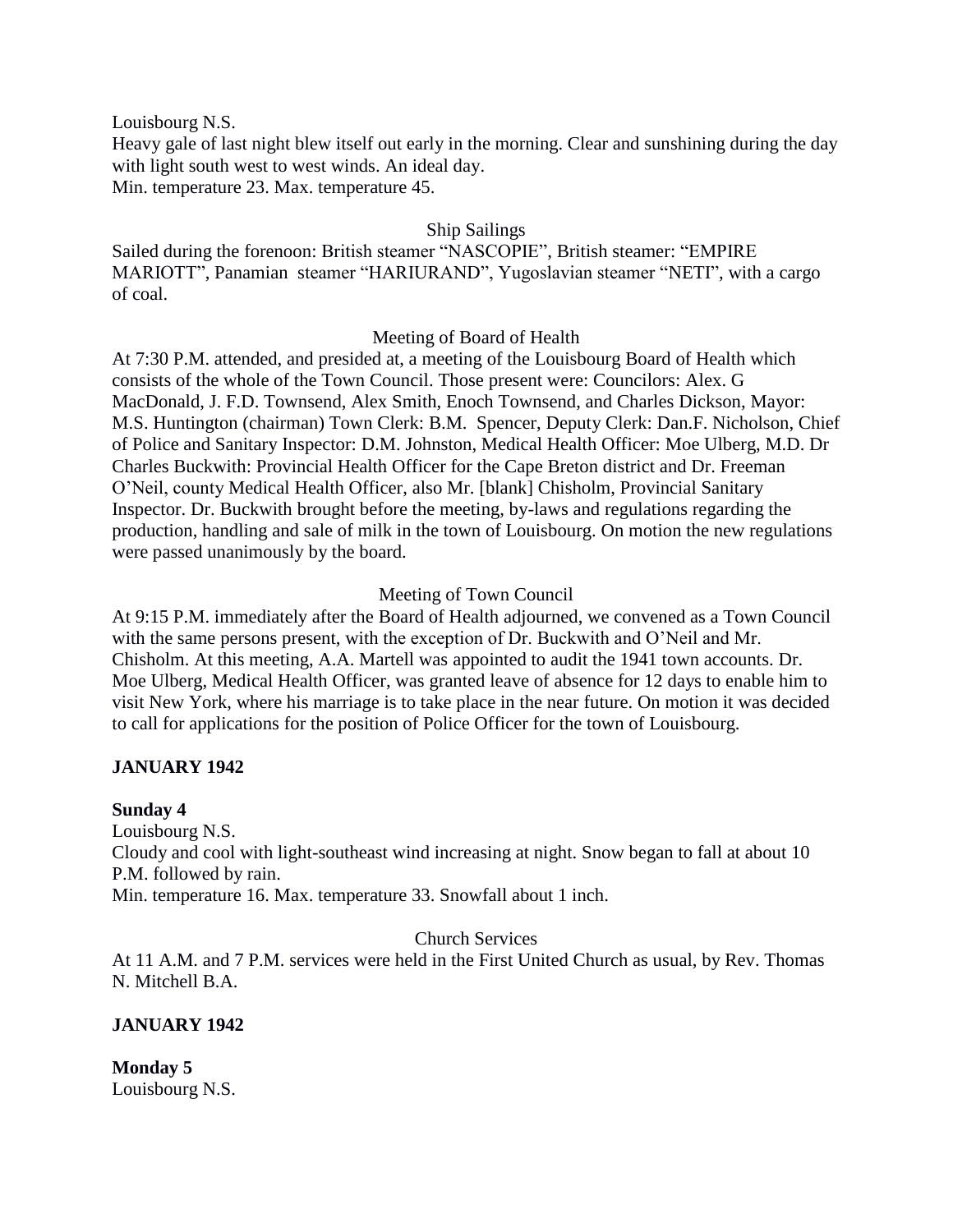Rain in the early morning. Cloudy and mild during the day with light variable wind mostly southwest to west.

Min. temperature 29. Max.tempature 40.

# Week of Prayer

The annual "Week of Prayer" services were begun this evening in the First United Church, with Rev. Thomas N. Mitchell B.A. in charge.

## Marriage

The marriage of Alex Mackeigan of this town to Miss [blank] Kehoe of West Louisbourg, took place this evening. The ceremony was performed by Rev. Father D.H. Doyle.

# **JANUARY 1942**

# **Tuesday 6**

Louisbourg N.S. Mild and partly clear with light northerly wind. Min.tempature 19. Max. temperature 32. Light snow squalls during the night.

# S.S. MAGNHILD

Norwegian steamer "Magnhild" arrived in the afternoon for bunker coal. After bunking she sailed during the night.

# NAVY LEAGUE HUT OPENED

At 8:30 P.M. attended, and presided at, the official opening of the Louisbourg Navy League hut. Those taking part in the opening proceedings were: Rev. Father Ronald MacLean, Navel Chaplain, Sydney, Mr. Lou Moffatt, Sydney, John M. Macleod, Secretary, Sydney branch of Navy League, Mr. H.M. Israel, President, Sydney Branch, Navy League Wilfred Covey, President, Louisbourg branch, Navy League, M.W. Buchanan, Sydney and David H. Gibson, President, Navy League of Canada, Toronto. Hut was declared open for Navy League purposes by H.M. Israel of Sydney. The singing of "God save the King" brought the opening ceremonies to a close, after which the ladies of the Louisbourg community club served cake, sandwiches and coffee to those present. There were about 30 persons from Sydney present for the official openings.

The building is 80 feet long and 30 feet wide, and contains a kitchen, day canteen, 2 shower baths, 3 toilets and a reading and writing room. The main room which is to be used for dancing and other entertainment purposes is 60 feet long and 30 feet wide.

# **JANUARY 1942**

# **Wednesday 7**

Louisbourg N.S.

Mostly clear bright sunshine the greater part of the day. Cloudy with light snow squalls in the evening. Min. temperature 10. Max. temperature 25.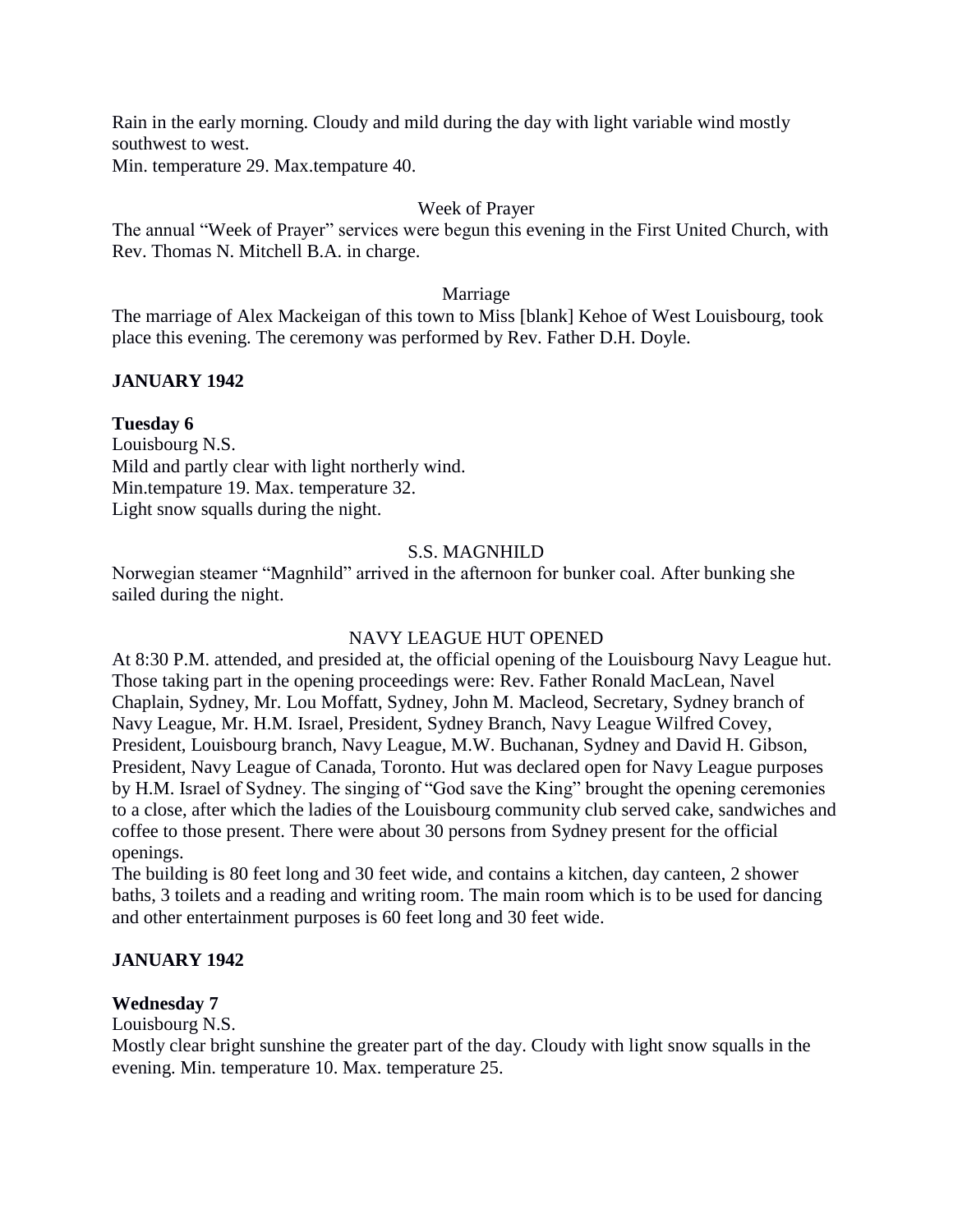## S.S. PANCHITO

Panamanian Steamer "Panchito" arrived at about 7 P.M. and anchored in the southwest end of the harbour.

## Week of Prayer

At 7:30 P.M. attended the second of the "Week of Prayer" services held in the First United Church. Service conducted by Rev. Thomas N. Mitchell B.A.

### GUIDES ANNUAL BANQUET

On the invitation of the Louisbourg Fishing Guides Association, I attended, at 9 P.M. its annual meeting and banquet, which was held at the Dundonald Inn. Those present: William Lewis Jr., Bert Wilcox, Eddie Wilcox, George Wilcox, Freeman Mosher, Gerald Mosher, Sam. Levy, Edward Levy, Holland Fleet, John Poole, Charles Stacey, Edgar Bate, Abe. Wilcox, M.S. Huntington. Officers for 1942: Honorary President: M.S. Huntington, President: Edward Levy, Vice-President: Edgar Bate, Secretary: George Wilcox, Treasurer: Eddie Wilcox. At the dinner hour, responded to a toast, and told the story of the ghost of Inverare Castle.

## S.S. HELENA

British Empire Steel and Coal Company's tug "Helena", Capt. Colman, sailed in the forenoon.

## **JANUARY 1942**

### **Thursday 8**

Louisbourg N.S. Cold and cloudy with light variable winds. Min. temperature 3. Max. temperature 16.

#### S.S. PANCHITO

Panamanian Steamer "Panchito" which arrived here yesterday evening, sailed for Sydney at about 10:30 A.M.

#### Navy League Dance

The first dance in the new Navy League hut was held this evening. About 200 persons present. Admission fee: 75 cents for gentlemen, 50 cents for ladies. Total receipts: \$103.00. Music provided by Hunter's Orchestra, from Donkin C.B.

## **JANUARY 1942**

#### **Friday 9**

Louisbourg N.S.

Clear and cold. Bright sunshine all day. Light to moderate westerly wind, shifting to southwest in the evening and increasing to a strong breeze. Snow began to fall at about 9 P.M. Min. temperature zero. Max. temperature 22.

#### S.S. CILTVAIR

Latvian Steamer "Ciltvair" arrived at about 10 A.M. for bunker coal.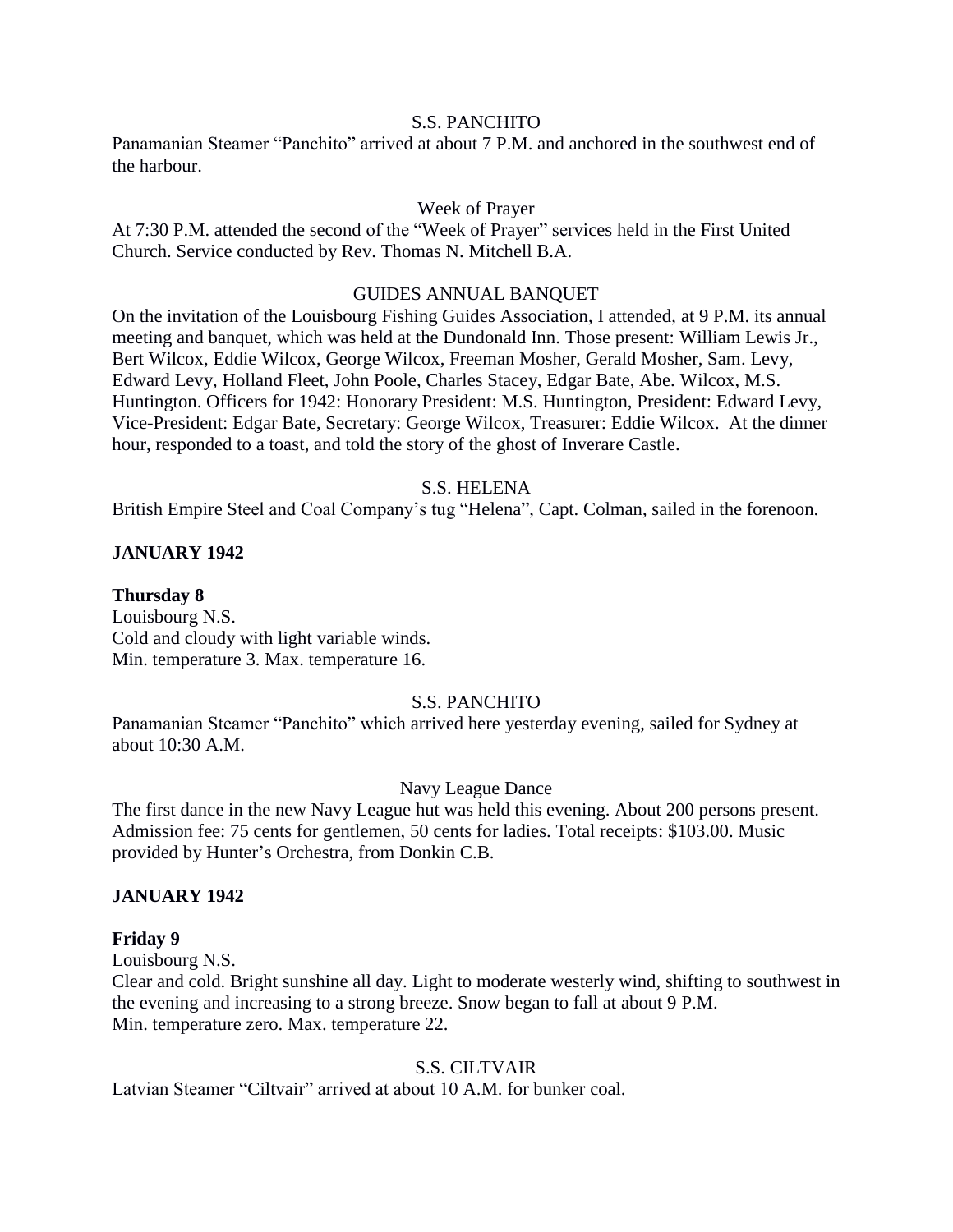## Week of Prayer

At 7:30 attended "Week of Prayer" service in the First United Church. Service Conducted by Rev. Thomas N. Mitchell B.A. Tonight's service is the last of the series, which were held every night this week, with the exception of Tuesday night.

## **JANUARY 1942**

## **Saturday 10**

Louisbourg N.S.

Light snow in the early morning. Cloudy and mild in the forenoon. Snow shortly before noon followed by rain at about 1:30 P.M. which continued until late into the night followed by snow squalls at about 11 P.M. Moderate southerly wind shifting to east, northeast and to northwest late at night. Snowfall of late night and today, about 3 inches. Rainfall about ¾ inch. Min. temperature 22. Max. temperature 34.

## S.S. CILTVAIRE

Latvian Steamer "Ciltvaire" sailed at about 8 A.M.

## **JANUARY 1942**

## **Sunday 11**

Louisbourg N.S. Cold with bright sunshine all day. Fresh Moderate to light northwest wind. Min. temperature 4. Max. temperature 30.

# Church Service

At 11 A.M. and 7 P.M. attended service in the First United Church where Rev. Thomas N. Mitchell B.A. was the preacher. Communion of the Lord's Supper was dispensed during the 11 A.M. service.

## S.S. NANCY MORAN

British Empire Steel and Coal Company's tug "Nancy Moran" arrived in the afternoon.

## S.S. MOYSALEN

Norwegian steamer "Moysalen" arrived in the afternoon for bunker coal.

# S.S. ANNA T.

Greek steamer "Anna T." arrived at about 8 P.M. for a cargo of coal.

# **JANUARY 1942**

## **Monday 12**

Louisbourg N.S.

Snow flurries in the morning followed by Bright sunshine which continued all day, strong southwest wind in the early morning which shifted to westerly and moderate to light. Snowfall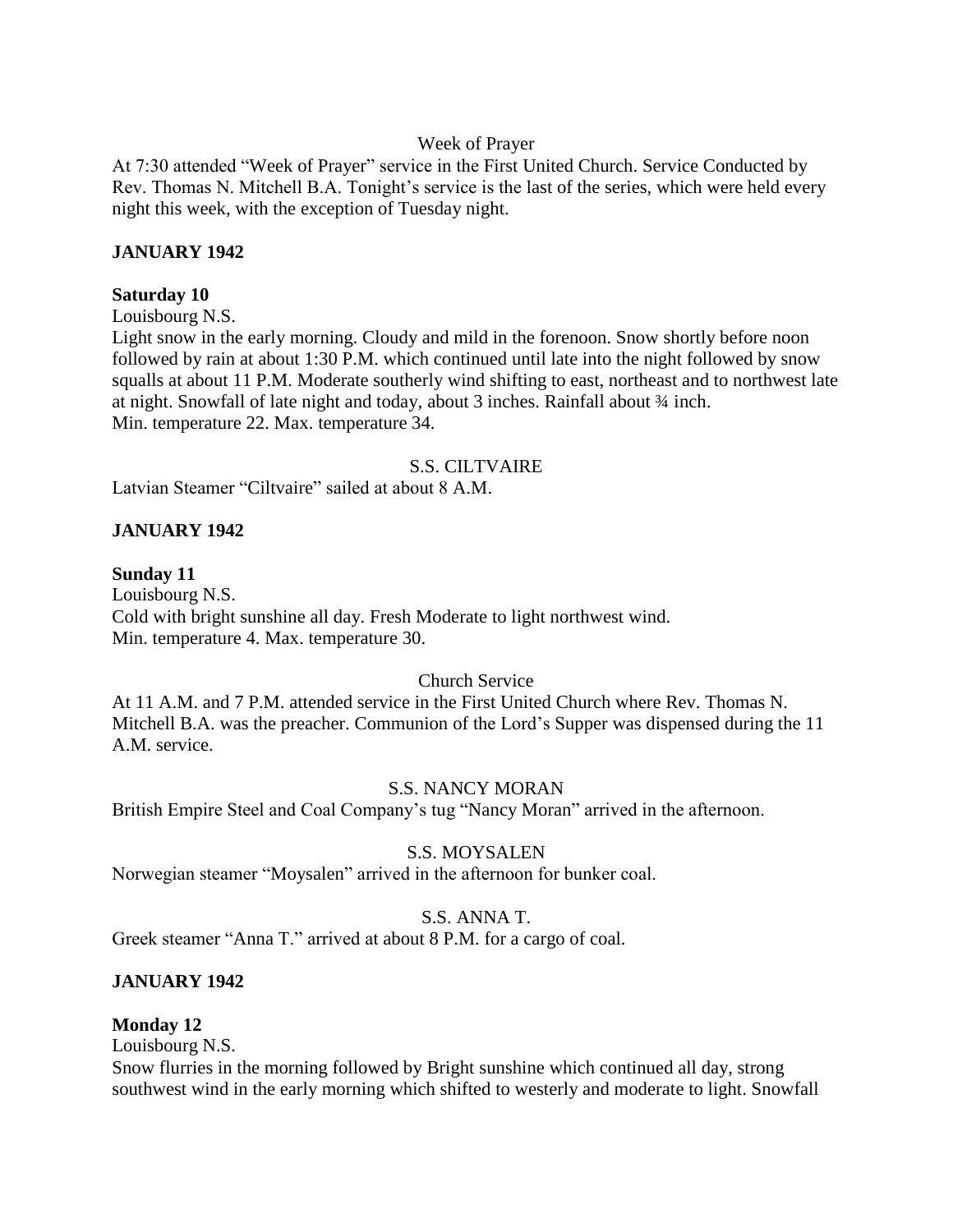about 1 inch.

Min. temperature about 24. Max. temperature 30.

## S.S. MOYSALEN

Norwegian steamer "Moysalen" bunkered during the day and sailed at about 5 P.M.

## Good Sleighing

Sufficient snow and ice on the streets and highways for good sleighing. Also good wheeling for automobiles and carriages.

## S.S. HELENA

British Empire Steel and Coal Company's tug "Helena" arrived here from Sydney this afternoon.

# **JANUARY 1942**

## **Tuesday 13**

Louisbourg N.S.

Snow in the early morning, snow squalls with strong winds during the early part of the night. Mild during the early part of the day, becoming cold during the afternoon and evening. Bright sunshine during the greater part of the day. Moderate northwest-wind increasing to strong in the evening. Snowfall about 2 inches.

Min. temperature 4. Max. temperature 32.

## S.S. HELENA

British Empire Steel and Coal Company's tug "Helena" sailed during the forenoon enroute to Halifax, but returned to port at about 11 A.M.

#### Piano arrives

A Gerard-Heintzman piano for the new Navy League hut, arrived by motor truck from Sydney in the afternoon. I understand this instrument was sent here by Mr. David H. Gibson, President of the "Navy League of Canada".

## **JANUARY 1942**

## **Wednesday 14**

Louisbourg N.S.

Cold and mostly clear during the early part of the day. Cloudy and threatening during the afternoon. Snow began to fall at about 4 P.M. Blustery during the evening and night. Light to moderate northwest wind shifting to southwest, and increasing to strong in the evening. Snowfall about 2 inches.

Min. temperature 2. Max. temperature 31.

## S.S. HELENA

Tug "Helena" sailed in the morning.

Choir Practice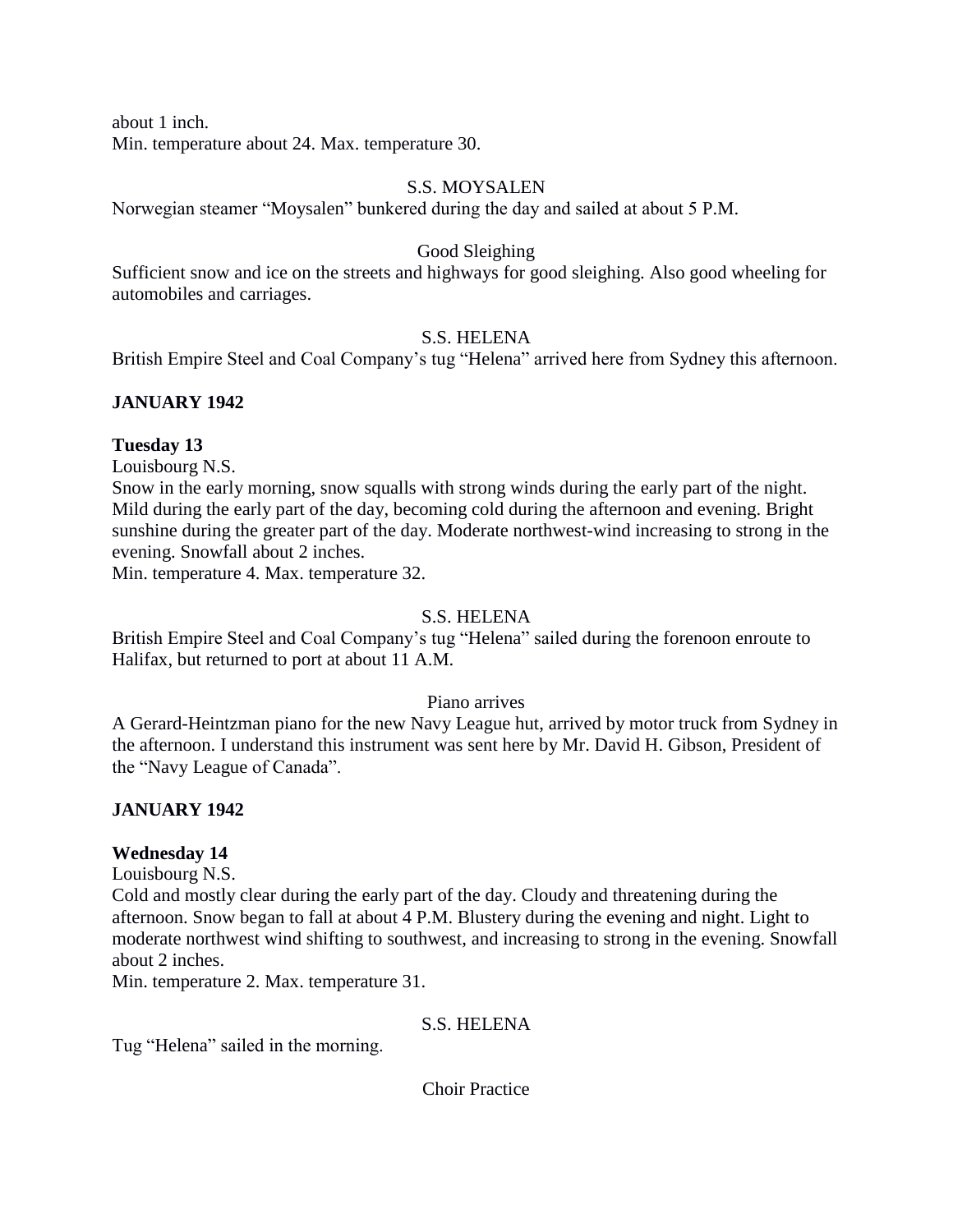At 8 P.M. attended choir practice in the First United Church.

# **JANUARY 1942**

# **Thursday 15**

Louisbourg N.S.

Light rain in the early morning. Cloudy and mild, becoming colder during the afternoon and evening. Light to moderate southwest wind shifting to west and northwest, increasing during the night.

Min. temperature [blank]. Max. temperature 37.

# S.S. ANNA T.

Greek steamer "Anna T." sailed in the afternoon with a cargo of coal.

# **JANUARY 1942**

# **Friday 16**

Louisbourg N.S.

Clear and cold, becoming cloudy in the afternoon. Light to moderate west and northwest winds. Min. temperature 2. Max. temperature 19.

## Motored To Sydney

Left Louisbourg on Cameron's Taxi Bus, (A.W. Cameron driver), for the purpose of attending a meeting of the Central Air Raid Precaution Committee. Meeting called to order in the County Council chamber, at about 8 P.M. with County warden Frank Lewis presiding. County Clerk Rod A. MacKinnon, secretary.

Mr. Alex Campbell, A.R.P. Co-Ordinator for the Province of Nova Scotia, addressed the meeting and dealt with questions respecting Air Raid Precautions, in the various communities in the county of Cape Breton. Previous to taking over his duties as Co-Ordinator, he was corporal in charge of the Pictou detachment of the Royal Canadian Mounted Police.

Among those present at this meeting were: Mayor J.D. MacLean, Sydney, William Cuzner, Sydney Mines, Councilor Airy, Mr. MacMillan and Mr. Clarke, North Sydney. Fred Mosher, Glace Bay, Mr. Spears, New Waterford, Mr. Munroe, Dominion, Mr. M.R. Chappell and Thomas Kitchener, Sydney. Meeting adjourned at 10:45 P.M. Left for home on Cameron's Taxi Bus, at 11:30 P.M.

# **JANUARY 1942**

# **Saturday 17**

Louisbourg N.S.

Clear and cold, becoming cloudy in the afternoon. Light to moderate variable winds, mostly west and northwest.

Min. temperature 1 below zero. Max. temperature 19.

# S.S. NANCY MORAN

Tug Nancy Moran sailed.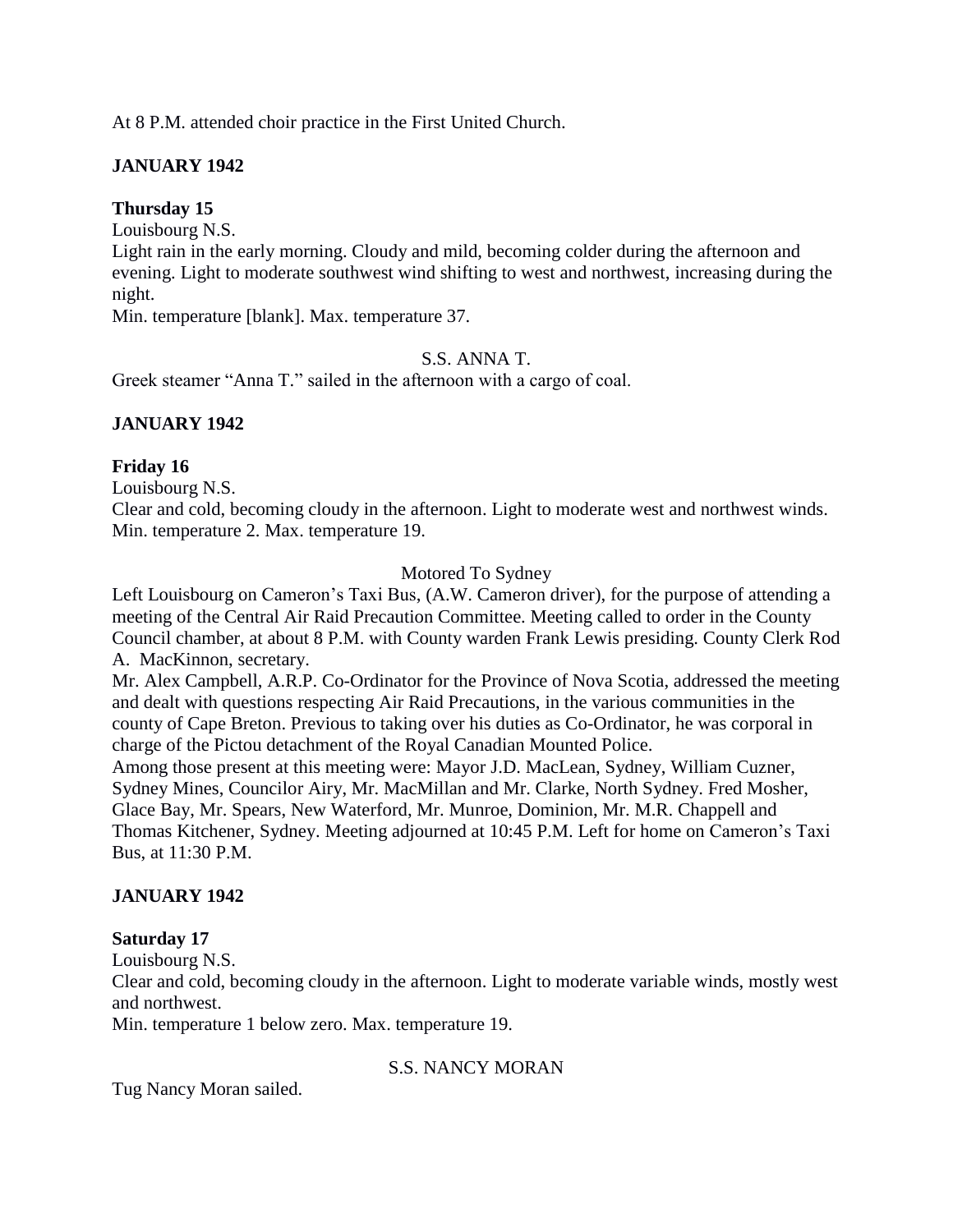## **JANUARY 1942**

### **Sunday 18**

Louisbourg N.S. Mild and party clear with light southwest wind. Min. temperature 16. Max. temperature 37.

### Church Services

At 11 A.M. and 7 P.M. attended services in the First United Church where Rev. Thomas N. Mitchell, B.A. was the preacher. Emeline accompanied me at the evening service.

## S.S. DANTE

Small Steamer "Dante" hailing from St. Johns Nfld. arrived in the afternoon and docked on the east side of the freight wharf. The boat is said to be owned by Mr. Longley of Port Hawkesbury and used at Sydney as water boat during the summer and autumn months.

## **JANUARY 1942**

## **Monday 19**

Louisbourg N.S.

Cloudy in the morning but clear during the forenoon. Bright sunshine during the greater part of the day. Light variable wind.

Min. temperature [blank]. Max. temperature 34.

## S.S. PRIMO

Norwegian Steamer "Primo" arrived in the morning for bunker coal.

## S.S. ANNA T.

Greek steamer "Anna T" arrived at 9 A.M.

## S.S. LADY LAURIER

Canadian Government steamer "Lady Laurier" arrived at noon and docked at the Government wharf.

## DEATH OF MRS ARTHUR TOWNSEND

Mrs. Arthur Townsend died suddenly shortly before six o'clock this evening at her home on Alma Street. Mrs. Townsend, who was 59 years of age had been about her household duties as usual during the day, and at 5 P.M. visited the store of Lewis & Co. to make a purchase. Shortly after she was found dead in her home by her youngest son, Ralph. She is supposed to have a heart attack. Surviving her are her husband, four sons and one daughter. The sons are Charles at Wolfville, Lloyd at Glace Bay, Arthur, principal of Morien School, Morien, and Ralph at home. The daughter (Olive) is Mrs. William H. Townsend of this town.

## **JANUARY 1942**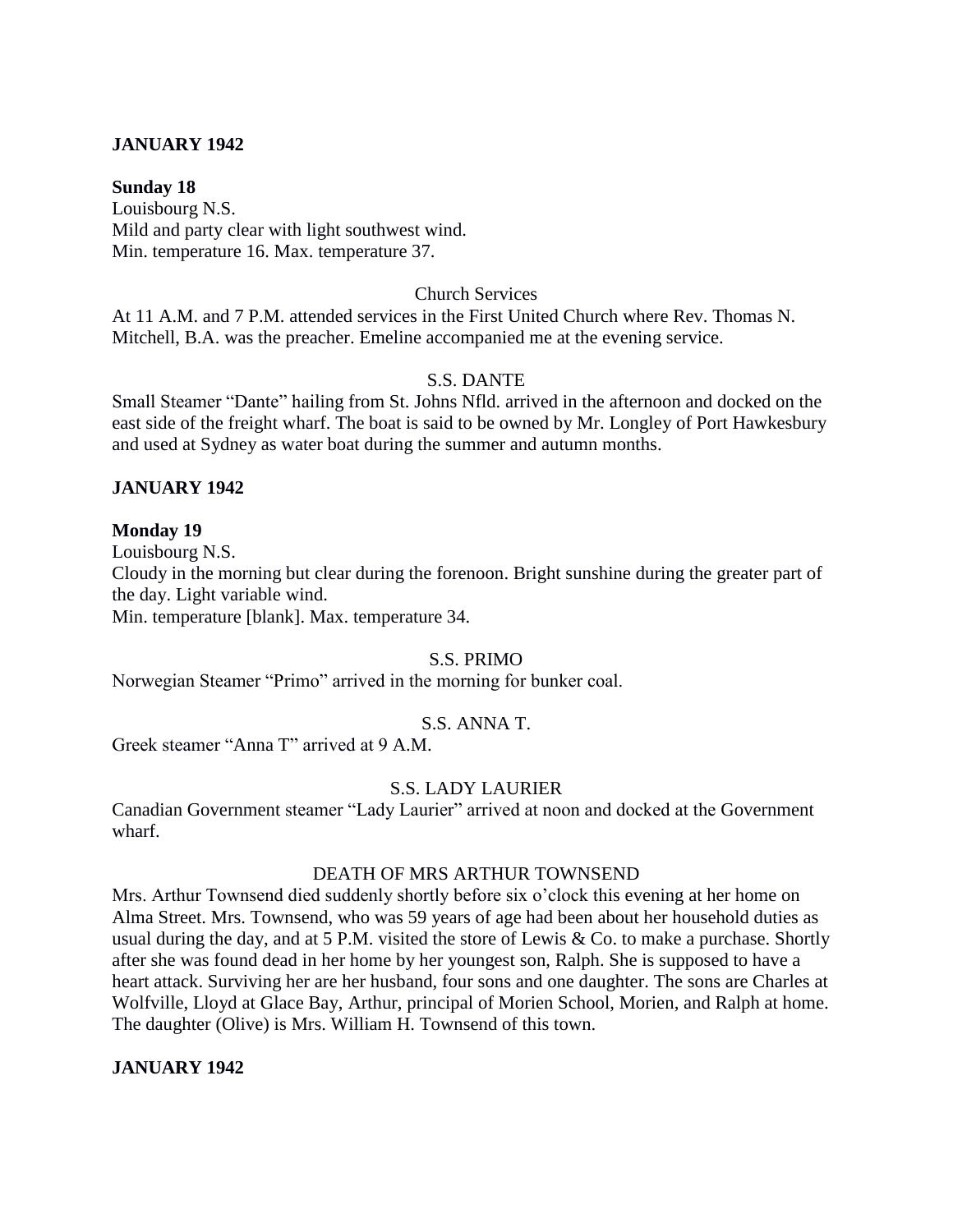### **Tuesday 20**

Louisbourg N.S.

Rained nearly all day with moderate to fresh southwest wind. Cleared during the night. Streets and highways very slippery.

## C.B. JOINT EXPENDITURE BOARD

Motored to Sydney at 8 A.M. on Cameron's Taxi Bus (John MacInnis driver) for the purpose of attending the annual meeting of the Cape Breton County Joint Expenditure Board. First session of board called to order at about 10:45 A.M. with County Warden Frank Lewis presiding and County Clerk R.A. MacKinnon as secretary. The following are the delegates representing the City of Sydney, Municipality of the County of Cape Breton and the various towns: Municipality of Cape Breton County: warden Frank Lewis, Councilors: Alex Ferguson and {blank} Sullivan, City of Sydney, Mayor: J.D. MacLean, and aldermen: Frank MacMillan, Arthur MacLellan, Chapin Andrews, Deputy Mayor MacIssac. Town Of Glace Bay: Deputy Mayor Cecil Cudahea. Councilors: Michael Morrison and [blank] Macintosh. Town of North Sydney: Mayor F.L. Kelly and Deputy Mayor L.Y. Urquhart. Town of Sydney Mines: Mayor: A.C. MacCormick and councilor J.J. Jessome. Town of New Waterford: Mayor W.J. Hinchey and Councilor Angus Gillis. Town of Dominion: Councilor Alphonse MacNeil. Town of Louisbourg: Mayor M.S. Huntington.

Attended afternoon session at 2:30 o'clock. Session adjourned at about 4:15 P.M. Stayed at Sydney all night. Roomed at Vidal Hotel. Had meals at "Diana Sweets" restaraunt.

# **JANUARY 1942**

## **Wednesday 21**

Sydney N.S. Mostly clear and comparatively mild with moderate westerly wind.

## C.B. JOINT EXPENDITURE BOARD

Attended morning and afternoon sessions of the Cape Breton County Joint Expediture Board which met in the Council Chamber in the county building. Warden Frank Lewis chairman and County Clerk: R.A. MacKinnon secretary.

Delegates present from the Municipality of the County of Cape Breton, City of Sydney, Towns of North Sydney, Sydney, Sydney Mines, New Waterford, Glace Bay, Dominion and Louisbourg.

Afternoon adjourned at about 4:15 o'clock. Left Sydney for Louisbourg at 4:30 P.M. on Cameron's Taxi Bus (John MacInnis driver), arrived home at about 5:30 P.M.

Visited home and family of the late Mrs. Arthur Townsend at about 9:15 where I remained until about 10 P.M. Funeral of the late Mrs. Townsend is to take place at 2 P.M. tomorrow.

## **JANUARY 1942**

## **Thursday 22**

Louisbourg N.S.

Clear and moderately cold with moderate west and north west winds. Bright sunshine all day. Ideal winter weather.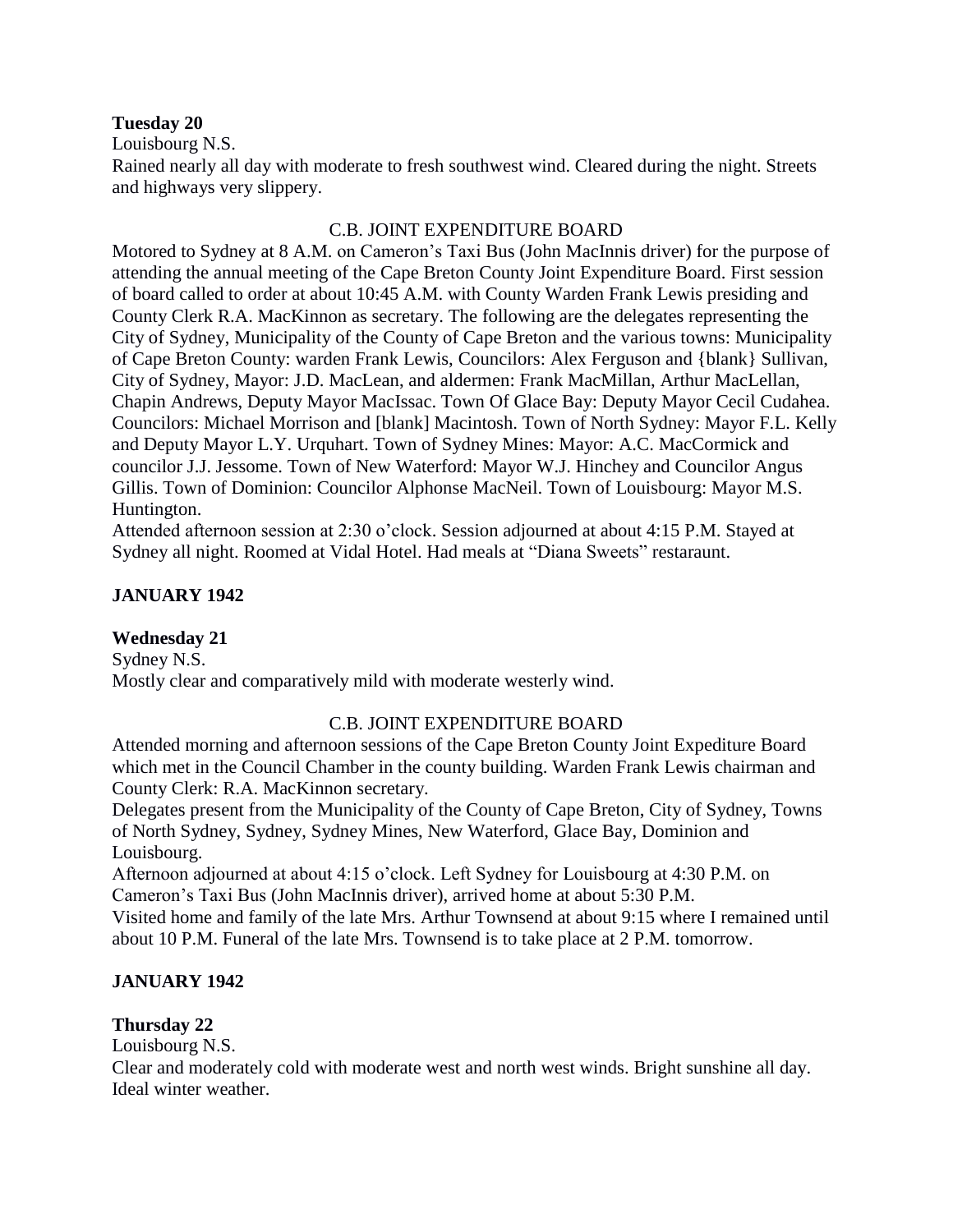## C.B. JOINT EXPENDITURE BOARD

Motored to Sydney at 8 A.M. on board Cameron's Taxi Bus (John MacInnis driver), for the purpose of attending meetings of the Cape Breton Joint Expenditure Board. Attended morning and afternoon sessions of the Board which met as usual in the Council Chamber of the county building. At 2 P.M. on the invitation of J.M. MacLeod, secretary of the Sydney branch of the Navy League, I accompanied the Joint Expediture Board delegates on a visit to the Navy League buildings on George Street, Sydney.

Afternoon session adjourned at about 4:30 o'clock. Remained at Sydney all night. Roomed at Vidal Hotel.

## Funeral

The Funeral of the late Mrs. Arthur Townsend, took place at 2 P.M. at Louisbourg. Services at the house, Alma Street, First United Church and grave were conducted by Rev. Thomas N. Mitchell B.A. Interment took place in the United Church Cemetery, on Clarke's Road. Funeral in charge of D.M. Johnston, undertaker, Louisbourg.

## Death of Nicholas Baldwin

Nicholas Baldwin of West Louisbourg, died suddenly near his home, from a heart attack, this afternoon. Mr. Baldwin who was a son of Alfred Baldwin of West Louisbourg, was about 31 years of age.

## S.S. CRUIZER

British Empire Steel and Coal Company's tug "Cruizer", Capt. D.W. Ley, arrived from Sydney at about 9 P.M. Will likely remain here during the winter months.

## S.S. Livingston

Arrived for bunker coal.

# **JANURARY 1942**

## **Friday 23**

Sydney N.S.

Partly clear and comparatively mild. Cloudy during the afternoon. Snow began to fall at about 7 P.M. and continued during the night. Light, moderate to strong southwest wind.

## C.B. JOINT EXPENDITURE BOARD

Attended morning and afternoon sessions of the Cape Breton County Joint Expediture Board which met in the County Building, with Warden Frank Lewis presiding. Afternoon meeting adjourned at about 5:30 P.M., bringing to a close the annual convention of the board. Left for home on Cameron's Taxi Bus (A.W. Cameron Driver) at 11:30 P.M. Arrived home shortly after midnight.

# S.S. LIVINGSTON

Steamer "Livingston" sailed from Louisbourg, after bunkering.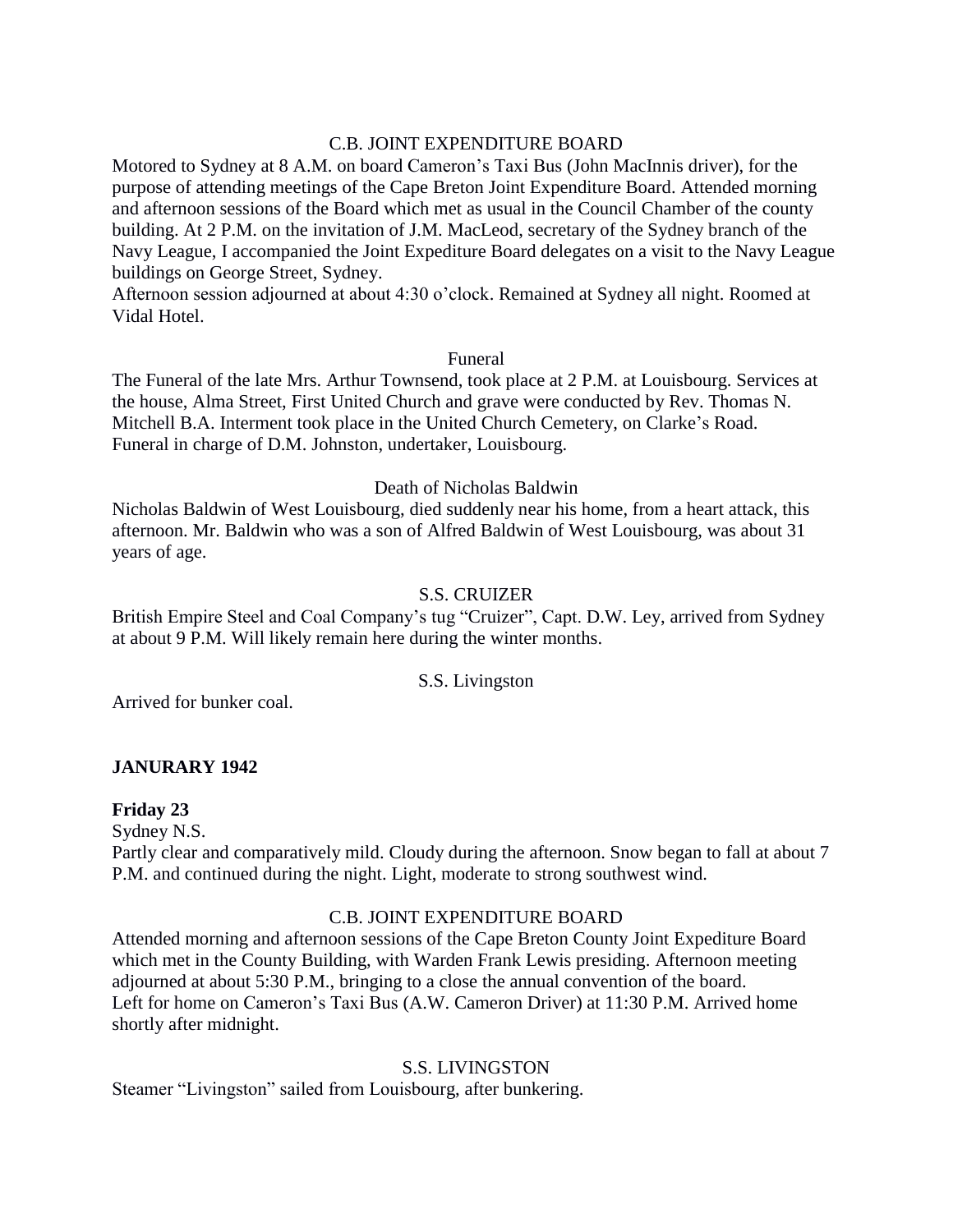# DEATH OF D.A. CAMPBELL

Dougall A. Campbell engineer in charge of the British Empire Steel and Coal Company's plant at Louisbourg dropped dead on Aberdeen Street, Louisbourg, near the Crowdis Hotel at about 4:30 P.M. while returning from work. Mr. Campbell who was 72 years of age is survived by three daughters and one son. The daughters are Mrs. Thomas Buckley (Margaret) West Louisbourg, Clara and Loretta at home. The son, John lives at Glace Bay. Mr. Campbell was a native of Soldiers Cove, Richmond Con., but has been living at Louisbourg for upwards of 45 years. For a number of years and up to the time of his death, he was a member of the Louisbourg School Board.

## **JANUARY 1942**

## **Saturday 24**

Louisbourg N.S.

Snow of last night followed by light rain and mist in the early morning. Mild and mostly cloudy during the day. Light-drizzle of snow in the evening. Light southwest wind shifting to westerly. Cleared during the night. Snowfall of last night-about 3 inches. Min. temperature 20. Max. temperature 37.

## Annual Meeting

The annual meeting of the First United Church was held in the church at 8 P.M. with Rev. Thomas N. Mitchell B.A. presiding and M.S. Huntington acting as secretary. 20 persons present.

## S.S. FERNFIELD

Steamer Fernfield sailed in the morning.

# S.S. LADY LAURIER

Canadian Government steamer "Lady Laurier" sailed.

# **JANUARY 1942**

## **Sunday 25**

Louisbourg N.S.

Clear and cold with moderate to fresh northwest winds which moderated to light in the evening. Min. temperature 5. Max. temperature 21.

## Church services

At 11 A.M. and 7 P.M. attended service in the First United Church where Rev. Thomas N. Mitchell, B.A. was the preacher. Emeline accompanied me to church in the evening.

# S.S. PANCHITO

Panamanian Steamer "Panchito" arrived for a cargo of coal.

## S.S. ROSECASTLE

British steamer "Rosecastle" sailed at about 4 P.M. with a cargo of coal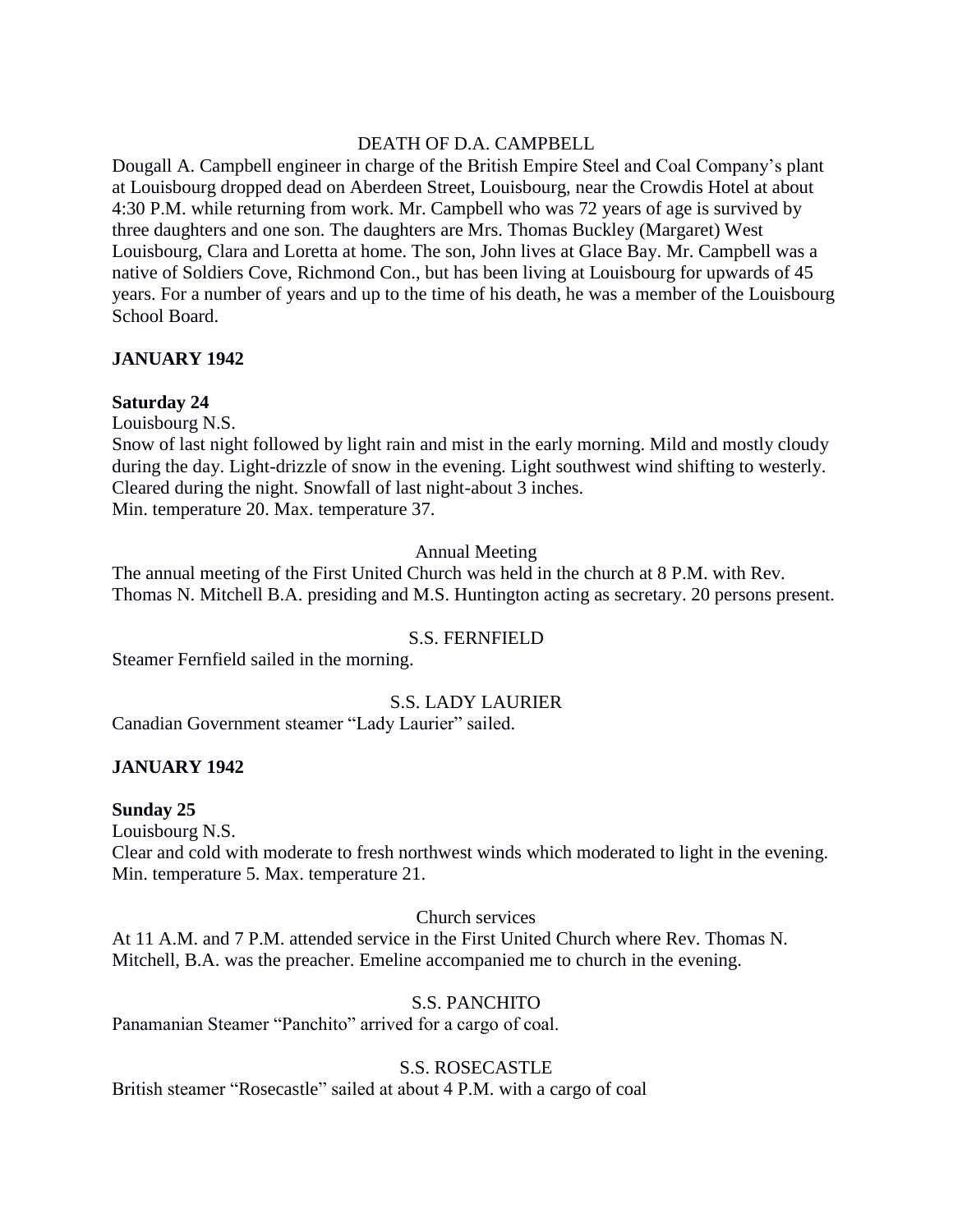## S.S. ANNA T.

Greek steamer "Anna T." which arrived here on the  $9<sup>th</sup>$  sailed at about 4 P.M. with a cargo of coal

## NAVAL ESCORT

Owing to the suspected presence of enemy Submarines on the Nova Scotia coast, the two steamers sailing from here this afternoon were met by a navel escort off the harbour, which will convoy them to their destination. The "Panchito" which arrived here today is said to have been convoyed by a naval craft within a short distance of this port.

### FUNERAL

At 2:30 P.M. attended the funeral of the late Dougall A. Campbell which took place from his late residence on Riverdale Street. Service in Stella Maris Church conducted by Rev. Father Johnston, New Waterford.

## S.S. MAID OF STIRLING

Steamer Maid of Stirling arrived during the night with a cargo of moulding sand, and docked at the freight wharf.

## **BLACKOUT**

General Practice Blackout was held throughout the county of Cape Breton at 9:45 P.M. At Louisbourg it was very successful.

## **JANUARY 1942**

## **Monday 26**

Louisbourg N.S. Moderately cold and mostly clear with light northwest wind shifting to southwest and late in the afternoon to southeast. Min. temperature 3. Max. temperature 24.

## S.S. LIVERPOOL ROVER

Canadian steamer "Liverpool Rover" arrived in the morning for a cargo of coal

# H.M.C.S. RACCOON

H.M.C.S. "Raccoon" an armed naval patrol boat arrived at about 5 P.M. and docked on the east side of the Government wharf.

## DEATH OF NEIL MACVICAR

The death occurred at his home on Lorway Street, of Neil MacVicar. Mr. MacVicar who was 89 years of age is survived by one son Dan. Henry who lives at Glace Bay and two daughters: (Emma) Mrs. Hudson and Johanna, both living in California.

# **JANUARY 1942**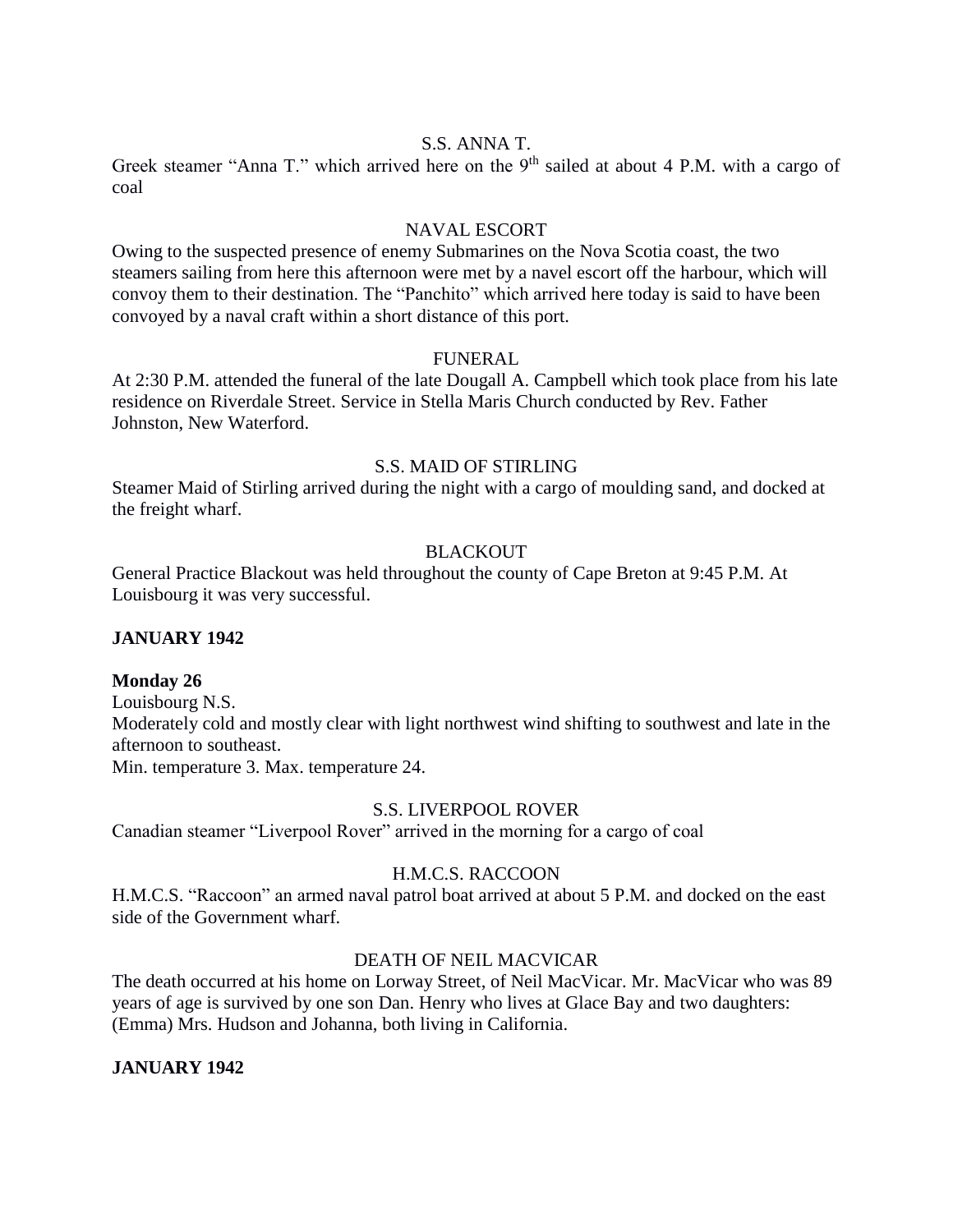### **Tuesday 27**

Louisbourg N.S. Snow began to fall at about 7:30 A.M. and was followed by hail and rain which continued for several hours. Moderate to fresh east and northeast winds. Snowfall about 3 inches. Min. temperature [blank]. Max. temperature 34.

## TOWN ELECTION NOMINATIONS

This is nomination day throughout the province of Nova Scotia for mayors and Councilors. At Louisbourg the following nominees were filed at the Town Office: For Mayor: M.S. Huntington. For Councilors: Charles D. Dickson, Edward Levy Edison Skinner Levy Hiltz Jr.

## **JANUARY 1942**

### **Wednesday 28**

Louisbourg N.S.

Clear and moderately cold. Bright sunshine all day. Light westerly wind. An ideal winter day. Min. temperature 10. Max. temperature 28.

### H.M.C.S. THUNDER

Minesweeper H.M.C.S. "Thunder" (J156) arrived here at about 8:30 A.M. and docked on the west side of the Government wharf.

#### S.S. WATUKA

Canadian steamer "Watuka", Capt. Pope, arrived at about 3 P.M. for a cargo of coal.

#### S.S. PANCHITO S.S. LIVERPOOL ROVER

Panamanian Steamer "Panchito" and Canadian steamer "Liverpool Rover" sailed at about 3 P.M. with cargos of coal under escort of H.M.C.S. Raccoon.

#### FUNERAL

At 2 P.M. attended Funeral of the late Neil MacVicar which took place from his late home, on Lorway Street. Services at the house and grave were conducted by Rev. Joseph Cathcart. Interment in Willow Grove Cemetery on Clarke's Road. Funeral in charge of D.M. Johnston, undertaker.

#### **JANUARY 1942**

**Thursday 29** Louisbourg N.S.

Big Storm

Snow began to fall at about 5 A.M. and continued all day. Strong northeast wind, reaching gale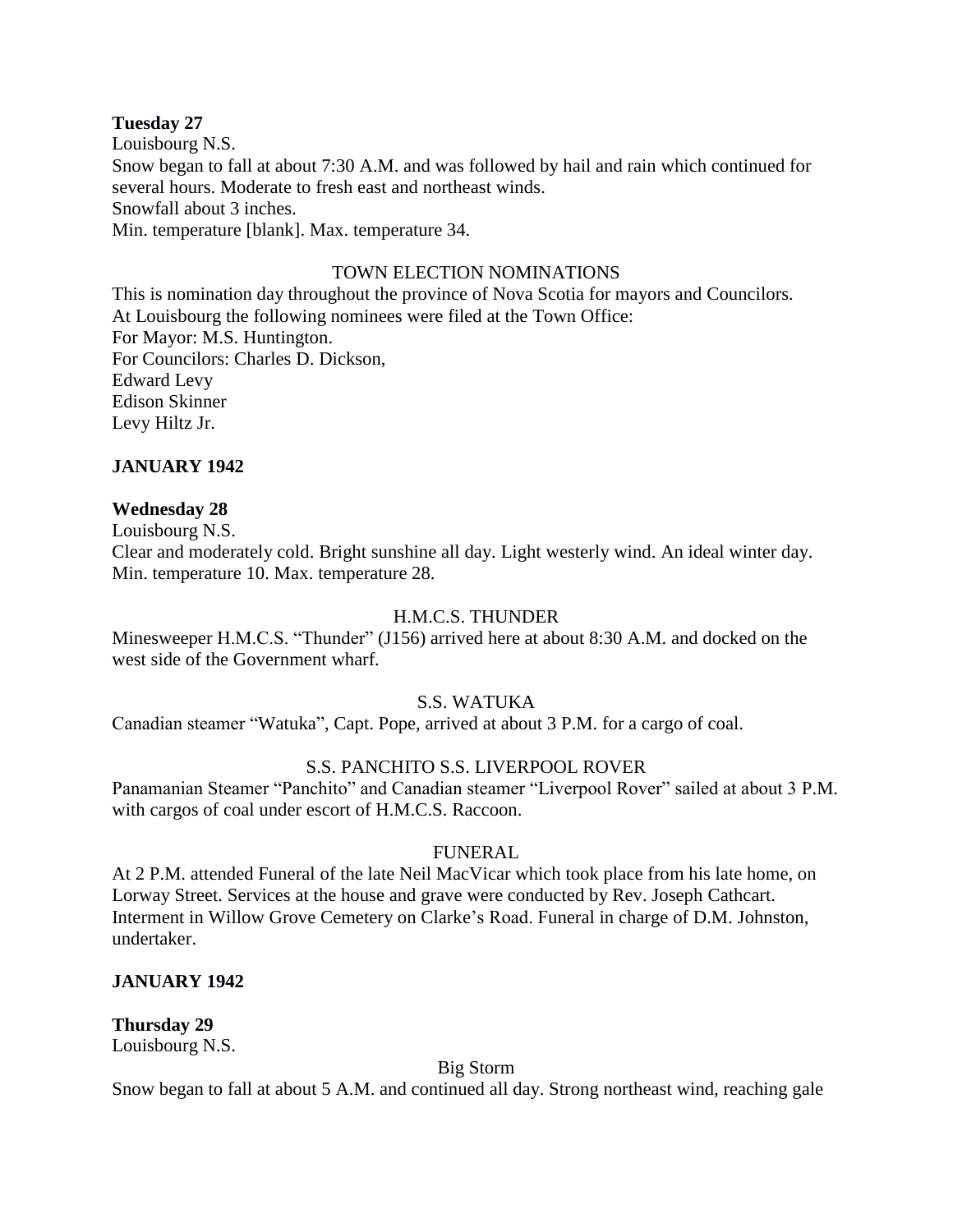force early in the day. Wind shifted to north northeast in the afternoon and increased to a heavy gale which continued unabated during the night. Very blustery streets and highways badly drifted.

Min. temperature. 12. Max. temperature 25.

## Bus Services Interrupted

Buses which left here for Sydney at 8 A.M. reached their destination but did return owing to the highway, being blocked by snow drifts. No mail by bus today and no newspapers on the evening train which arrived as usual [blank].

Death of John MacLean (Big Lorraine)

The death of John MacLean of Big Lorraine, took place at his home this afternoon. He was about 86 years of age.

## **JANUARY 1942**

## **Friday 30**

Louisbourg N.S.

Heavy gale of yesterday and last night continued unabated all day. Intermittent snow squalls in the forenoon followed by a steady snowfall during the afternoon and evening. Wind northeast. Owing to the heavy wind and drift, it is impossible to accurately estimate the total snowfall of yesterday, last night and today. But it was at least 12 inches.

Highways blocked with huge snow drifts.

Min. temperature 20. Max. temperature 22.

## No Bus Service

No bus service between Louisbourg and Sydney today, owing to the bad condition of the highway.

# S.S. TRIGLAV

Yugoslavian steamer "Triglav" arrived in the afternoon with a cargo of iron ore from a South American port, and anchored in the southwest end of the harbour.

## **JANUARY 1942**

## **Saturday 31**

Louisbourg N.S.

Cloudy with strong northerly wind which moderated during the day to light in the evening. Cleared shortly before noon. Bright sunshine during the afternoon. Min. temperature 16. Max. temperature 24.

# S.S. ARGYLE

Newfoundland steamer "Argyle" arrived at about 4 P.M. for bunker coal.

# Council Meeting

At 7:30 P.M. attended, and presided at a regular meeting of the Town Council in the council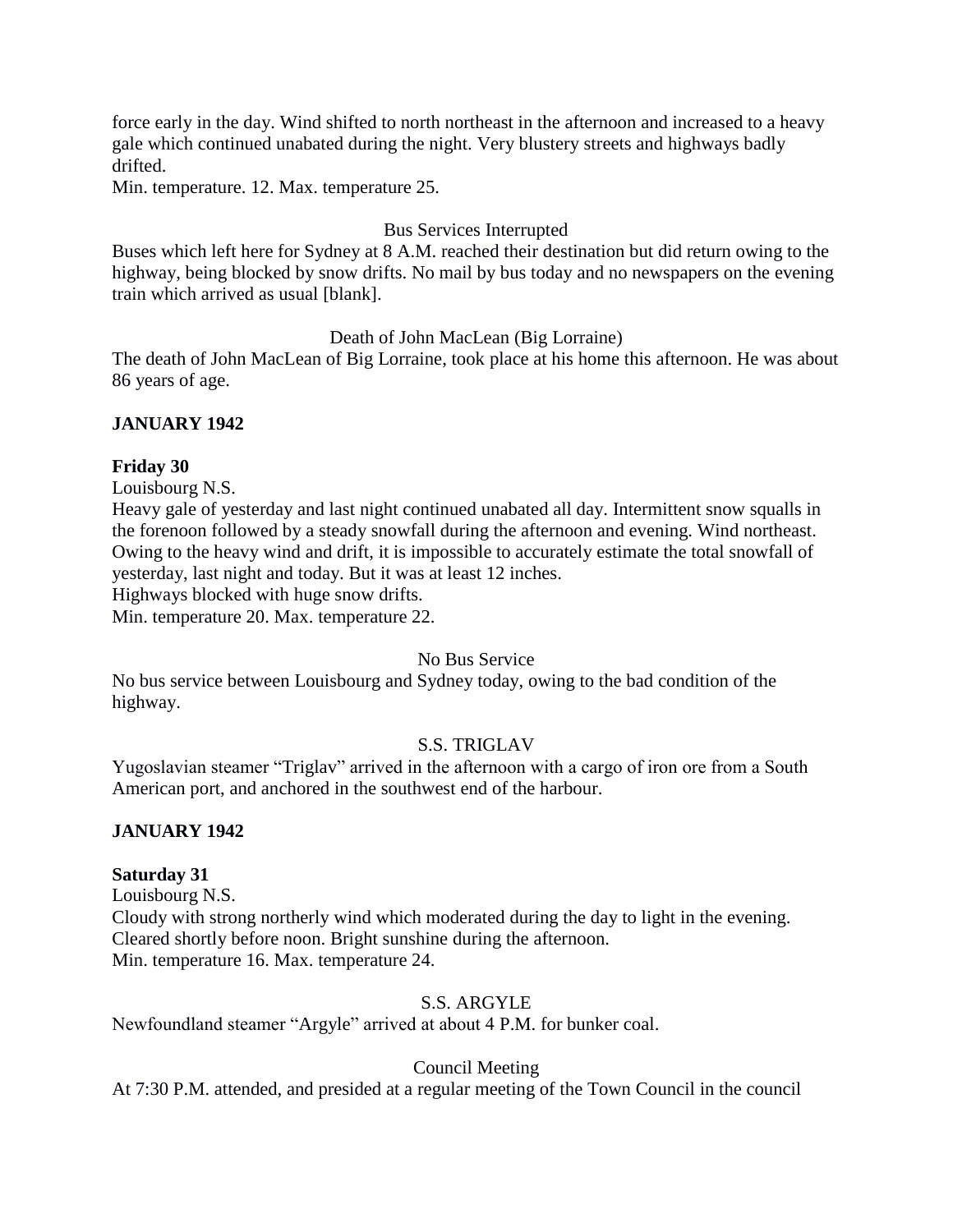chamber in the Town Hall. Those present were: Councilors: Alex C. MacDonald, Enoch Townsend and Charles D. Dickson. Mayor: M.S. Huntington, Clerk: B.M. Spencer, Deputy Clerk: Dan F. Nicolson, Police Chief: D.M. Johnston.

At this meeting, on motion of Charles D. Dickson, seconded by Enoch Townsend, Donald Beaver was appointed as police officer for the town of Louisbourg at a salary of \$60.00 per month and 5% on all tax collections. All Councilors present voted for the motion. R.A. Peters, Alex. Burke and Hector Tutty were on motion appointed revisors of voter lists. Election offices for to conduct the town elections on next Tuesday February 3<sup>rd</sup> were as follows: Presiding Officers: R.A. Peters, and Jeremiah Smith. Pull Clerks: Hector Tutty And John J.

MacAuley. Door Keepers: G.A. Siteman and Dan. MacLean.

In regard to the appointment of Donald Beaver as police officer for the town of Louisbourg, D.M. Johnston, (chief) is to continue in office until April next. In the meantime we shall have two officers on the force.

# **FEBUARY 1942**

## **Sunday 1**

Louisbourg N.S.

Cloudy and mild with light, moderate to fresh southeast to east winds shifting to southwest during the night. Hail squalls at noon followed by light rain and fog. Min. temperature 18. Max. temperature 32.

## Church Services

At 11 A.M. and 7 P.M. attended services in the First United Church where Rev. Thomas M. Mitchell B.A. was the preacher. Emeline accompanied me to church in the evening.

# S.S. ANNA T.

Greek steamer "Anna T" arrived at about 1:30 P.M. for a cargo of coal.

# S.S. GULHAUG

Norwegian steamer "Gulhaug" arrived at about 2 P.M.

# S.S. WATERTON

Newfoundland steamer "Waterton" arrived in the afternoon for bunker coal.

# **FEBRUARY 1942**

# **Monday 2**

Louisbourg N.S. Cloudy and mild with light southwest wind. Partly clear during the middle of the day. Min. temperature [blank]. Max. temperature [blank].

Slab Ice

Eastern end of the harbour from west of the coal pier full of slab Ice. First of the season.

# S.S. WATUKA S.S. MAID OF STIRLING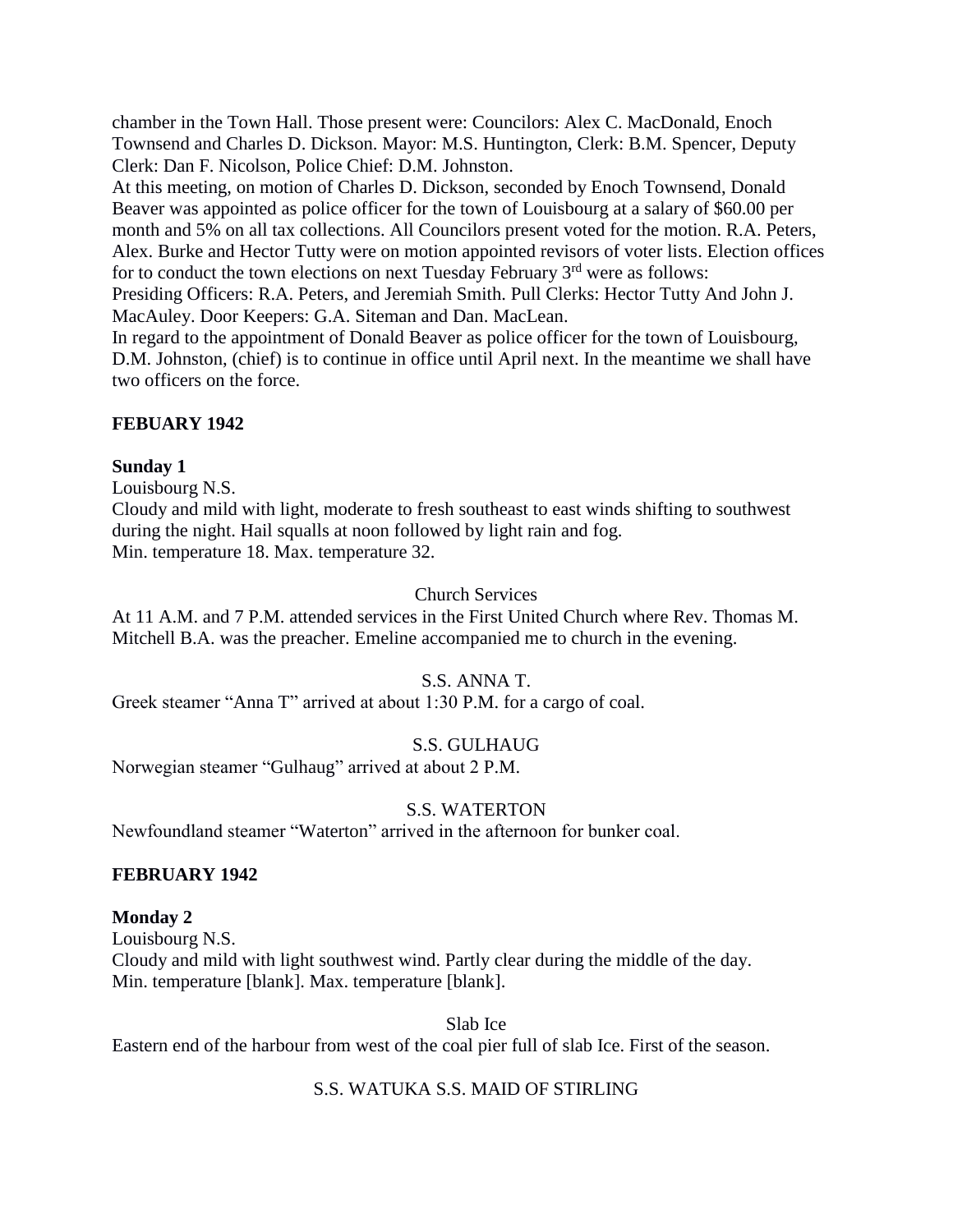Canadian steamers "Watuka" and "Maid of Stirling" sailed at about 3 P.M. with cargo of coal, under escort of H.M.C.S. "Thunder".

## S.S. GRIMSBY

Norwegian traveler "Grimsby" arrived in the afternoon.

## **FEBRUARY 1942**

## **Tuesday 3**

Louisbourg N.S. Comparatively mild and partly clear with light variable wind. Min. temperature 12. Max. temperature 32.

## S.S. ROSECASTLE

British steamer "Rosecastle" arrived in the morning for a cargo of coal.

## S.S. LORD STRATHCONA

British steamer "Lord Strathcona" arrived here today for the purpose of undergoing repairs. She is likely to be here for about two months.

## Snow Plough Arrives

Provincial Highway Department snow plough arrived from Sydney in the afternoon. While here it opened Main Street from end to end and also opened the highway to West Louisbourg.

## Town Elections

The mayor and 4 Councilors were today all returned to seats on the Council Board, by acclamation as follows: Mayor: M.S. Huntington. Councilors: Charles D. Dickson. Edison Skinner Ivy M Hiltz

## **FEBRUARY 1942**

## **Wednesday 4**

Louisbourg N.S. Cold and mostly clear with light to moderate variable winds. Min. temperature 5. Max. temperature 14.

## **FEBRUARY 1942**

**Thursday 5** Louisbourg N.S. Clear and cold with light northwest wind. Min. temperature 2 below. Max. temperature 21.

Navel corvette MIMOSA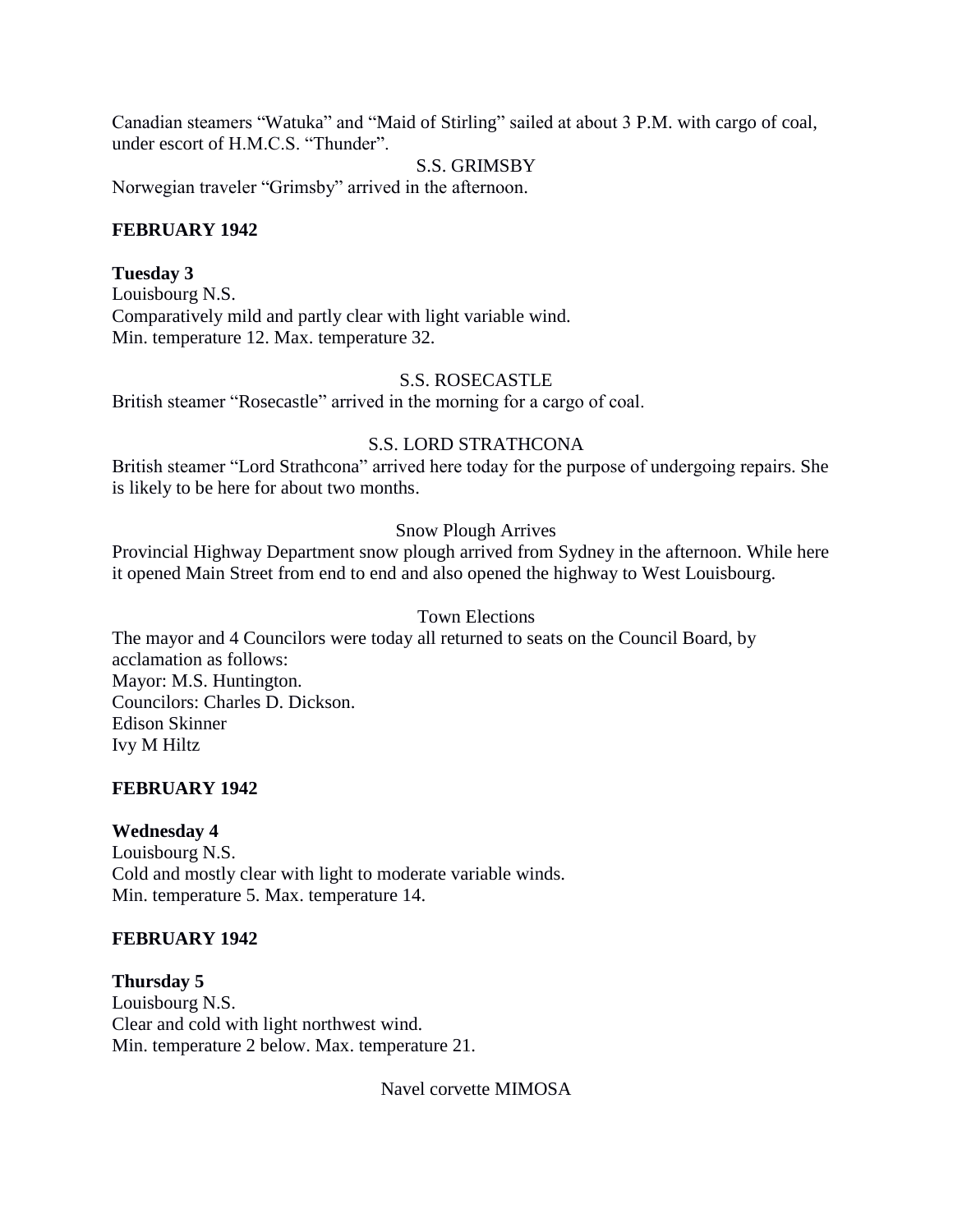Free French corvette "Mimosa" arrived in the forenoon and docked at the freight wharf.

## S.S. ROSE CASTLE S.S. ANNA. T

British steamer "Rose Castle" and Greek steamer "Anna T." sailed in the afternoon under convey of the free French corvette "Mimosa".

### S.S. MEIGLE

Newfoundland steamer "Meigle" arrived in the afternoon for bunker coal.

### Board of Trade Banquet

At 7:30 attended Board of Trade Banquet in the Dundonald Inn. Those present were: William Stewart, President, Alistor MacDonald secretary, Capt. George Harris, Rev. Joseph Cathcart, Rev. Father D.H. Doyle, Hugh Lynk, A.L. Gaudette, B.M. Spencer, Frank O'Keefe, Neil Murphy, W.W. Lewis Jr. Capt. D.W. Ley, Dan. F. Nicholson, Donald Wilson, Duncan MacKay, Bert Wilcox, D.M. Johnston, M.S. Huntington, Patrick Mahon, Edison Skinner. At this gathering I recited an original piece of verse Entitled "Dreams and Dreamers". This described the trip made by a delegation (of which I was a member) from the Louisbourg Board of Trade to Halifax on Aug. 12 & 13, 1941.

## S.S. POTOMAC

Panamanian Steamer "Potomac" arrived and anchored in the southwest end of the harbour.

## DEATH OF IRIS TROKE

The death of Iris Troke, aged 7 years, daughter of Mr. and Mrs. Willard Troke, took place this evening from an attack of diphtheria.

## **FEBRUARY 1942**

#### **Friday 6**

Louisbourg N.S. Cloudy in the morning. Cleared shortly before noon. Remarkably clear during the afternoon. Light to moderate variable winds, mostly northerly. Min. temperature 10. Max. temperature 29.

## Mayors Holiday

Following out an old custom of giving the schools a holiday on the election of a new mayor, or the re-election of the old one, I visited the town schools shortly after nine A.M. and asked the Principal to dismiss school classes for the day, to the great delight of the pupils.

## SCHOONER MIOANES

Danish three masted Auxiliary schooner, "Mioanes" arrived in the afternoon and anchored in the northeastern end of the harbour.

## **FEBRUARY 1942**

**Saturday 7**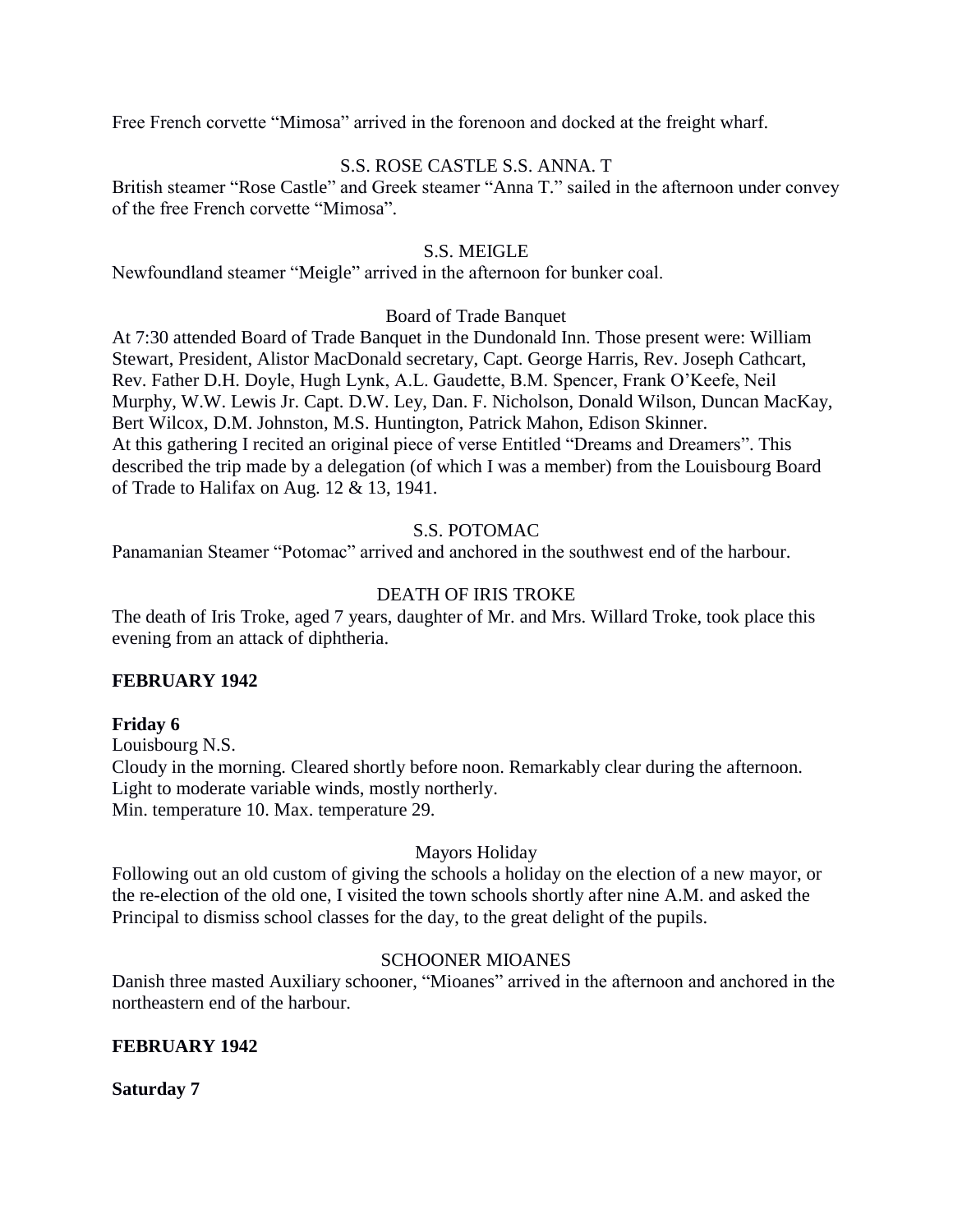Louisbourg N.S.

Clear and comparatively mild with light variable winds, mostly northwest and north. A perfect day.

Min. temperature 17. Max. temperature 35.

# S.S. MAID OF STIRLING

Canadian steamer Maid of Stirling arrived for a cargo of coal.

## Meetings of Town Council and Board of Health

At 7:30 P.M. attended a meeting of the Town Council and later a meeting of the Board of Health which consists of all the members of the council.

At this meeting I was sworn into the office of mayor, for the  $9<sup>th</sup>$  two year term. Oath was administered by B.M. Spencer, Town Clerk and Stipendiary Magistrate. I, in turn swore into office as Councilors: the newly elected Town Councilors: Edison Skinner and Guy M. Hiltz. Edward Levy, another newly elected councilor, was unavoidably absent. Those present at tonight's meeting were: Councilors: Alex C. MacDonald, Enoch Townsend, John F.D. Townsend, Edison Skinner and Guy M. Hiltz. Mayor: M.S. Huntington, Clerk: B.M. Spencer, Deputy Clerk: Dan F. Nicholson, Police Officer: D.M. Johnston (chief) and Donald Beaver. Others present in the audience were: William H.and James Townsend, Malcolm MacLeod, Charles Bagnall and Louis H. Cann, Dr. Ulberg, Medical Health Officer, and Miss Harrie MacDonald, health nurse, were also present, at the meeting of the Board of Health. Louis H. Cann addressed the meeting regarding his assessment.

At tonight's meeting of the Board of Health, owing to the threatened epidemic of diphtheria in town and on the advice of our Medical Health Officer, it was decided to prohibit all public gatherings, including, movies, churches, clubs etc., and the schools until the classrooms can be disinfected. Councilor: Alex C. MacDonald was elected deputy mayor. The following standing committees were appointed; for the ensuring year: [blank section].

# **FEBRUARY 1942**

# **Sunday 8**

Louisbourg N.S. Cloudy and mild with drizzle of rain and fog all day. Heavy showers during the night. Min. temperature 16. Max. temperature 36.

# S.S. EVELYN B.

Canadian steamer "Evelyn B", Capt. Guy, arrived in the morning for a cargo of coal.

# S.S. ASKILD

Norwegian steamer "Askild" arrived in the morning.

# Churches Closed

By order of the Board of Health which met last evening in the Town Hall the churches and other places of public assemblies were ordered closed until further notice owing to a threatened epidemic of diphtheria in town.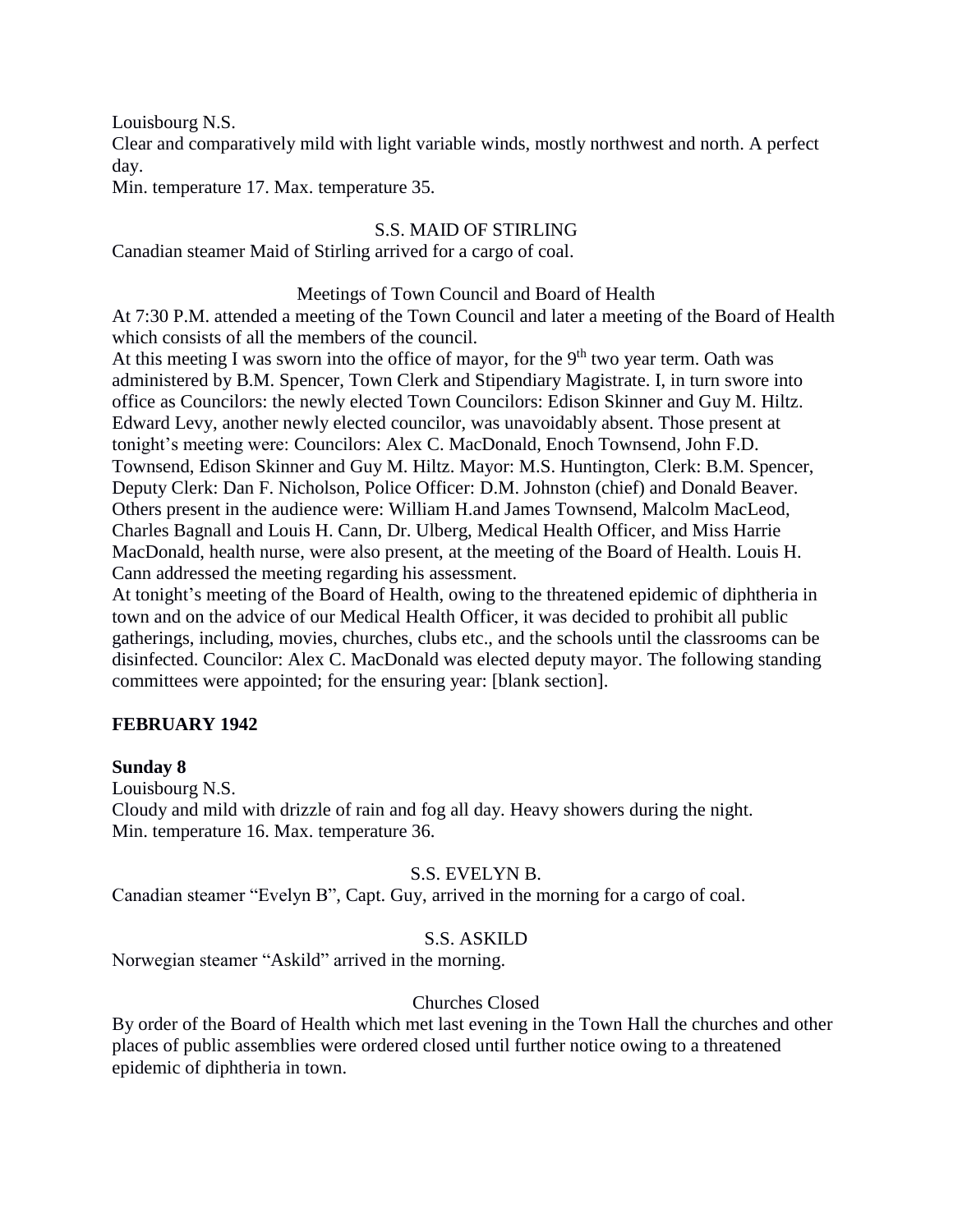## **FEBRUARY 1942**

**Monday 9** Louisbourg N.S. Cloudy, foggy and mild with light variable wind. Min. temperature [blank]. Max. temperature 39. Streets very slippery in the morning, becoming slushy during the day.

## DAYLIGHT SAVING TIME

At 2 A.M. today in all time zones throughout the Dominion, went on daylight saving time, that is, time in all the zones was set one hour ahead. This was done to conserve electric energy for war purposes.

## **FEBRUARY 1942**

## **Tuesday 10**

Louisbourg N.S. Cloudy and mild with light variable wind. Min. temperature 25. Max. temperature 35.

### Drift Ice

Harbour full of closely packed slab ice.

## S.S. LIVERPOOL ROVER

Canadian steamer "Liverpool Rover" arrived in the morning for a cargo of coal.

## S.S. HAVORN

Norwegian steamer "Havorn" arrived for a cargo of coal.

# S.S. WATUKA

Canadian steamer "Watuka", Capt. Pope, arrived at about noon for a cargo of coal.

## Meeting of School Board

At 7:30 P.M. attended, and presided at the annual meeting of the school board. Was re-elected chairman. Have begun May 23rd year as a member of the Board continuously, and have entered on my 17<sup>th</sup> year of service as chairman. Estimates passed at tonight's meeting, for school purposes amounted to \$4,860.00. Those present at the meeting were: commissionairs Clarence Peters, M.S. Huntington (chairman), Edison Skinner, and Guy M. Hiltz. The two latter are new members on the Board, this being their first meeting.

No new Government appointment has yet been made to fill the vacancy caused by the death of the late D.A. Campbell, who was one of the Government representatives for a number of years.

## Death of Oliver Holmes

Oliver W. Holmes, passed away at New Waterford, today. Mr. Holmes in his early days of railroading ran out of Louisbourg for a considerable time.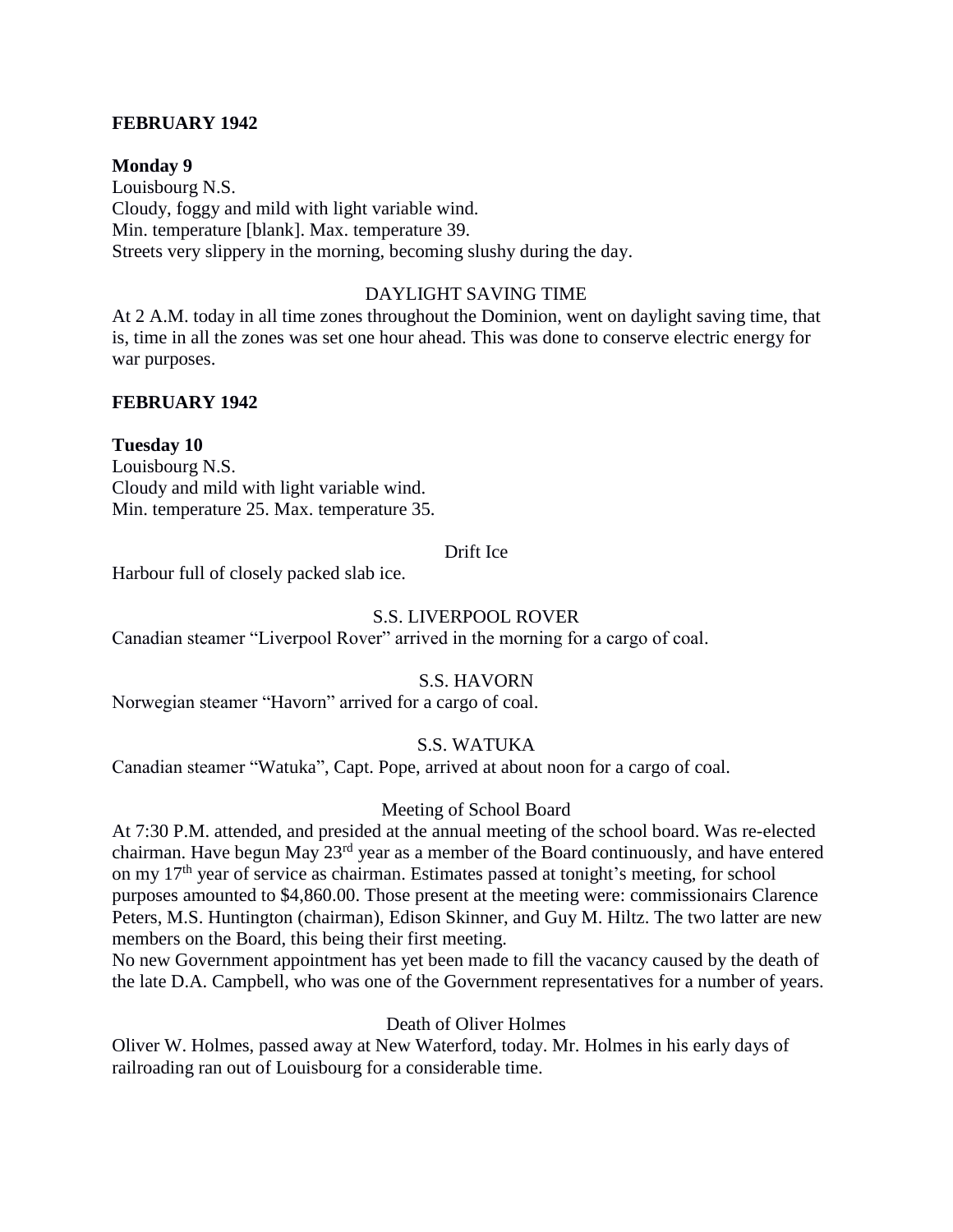## **FEBRUARY 1942**

### **Wednesday 11**

Louisbourg N.S. Cloudy and moderately cold with light west to northwest winds. Min. temperature 12. Max. temperature 28.

## S.S. NETI

Yugoslavian steamer "Neti" arrived.

### S.S. OCEAN EAGLE

Oceangoing Tug "Ocean Eagle" arrived in the evening.

### **FEBRUARY 1942**

### **Thursday 12**

Louisbourg N.S.

Cloudy and moderately cold with light west and northwest winds. A few light snow flurries. Min. temperature 9. Max. temperature 22.

# S.S. SAUREL

Canadian Government steamer (icebreaker) Capt. Mercer arrived in the afternoon and docked at the Government wharf. The "Saurel" is commanded by Capt. Mercer who many years ago was in command of C.G.S. Montcalm.

#### Schools Opened

The town schools which were ordered closed for disinfecting and cleaning by order of the Board of Health, on last Saturday night, were opened for classes at 9 A.M. today.

#### Ban Lifted

Ban on public gatherings which was ordered by the Board of Health on last Saturday night was lifted today, on the advice of Dr. Mac Ulberg, Medical Health Officer.

## Board of Health

Went to the Town Office at 7:30 P.M. for the purpose of attending a meeting of the Board of Health. Not sufficient presence for a quorum. Consequently no meeting. Those present were: Councilors: Enoch Townsend and Edison Skinner, Mayor: M.S. Huntington. Clerk: B.M. Spencer, Deputy Clerk Dan F. Nicholson. Police Chief: D.M. Johnston.

## **FEBRUARY 1942**

**Friday 13** Louisbourg N.S. Moderately cold and mostly clear with light northwest wind. Min. temperature 10. Max. temperature 22.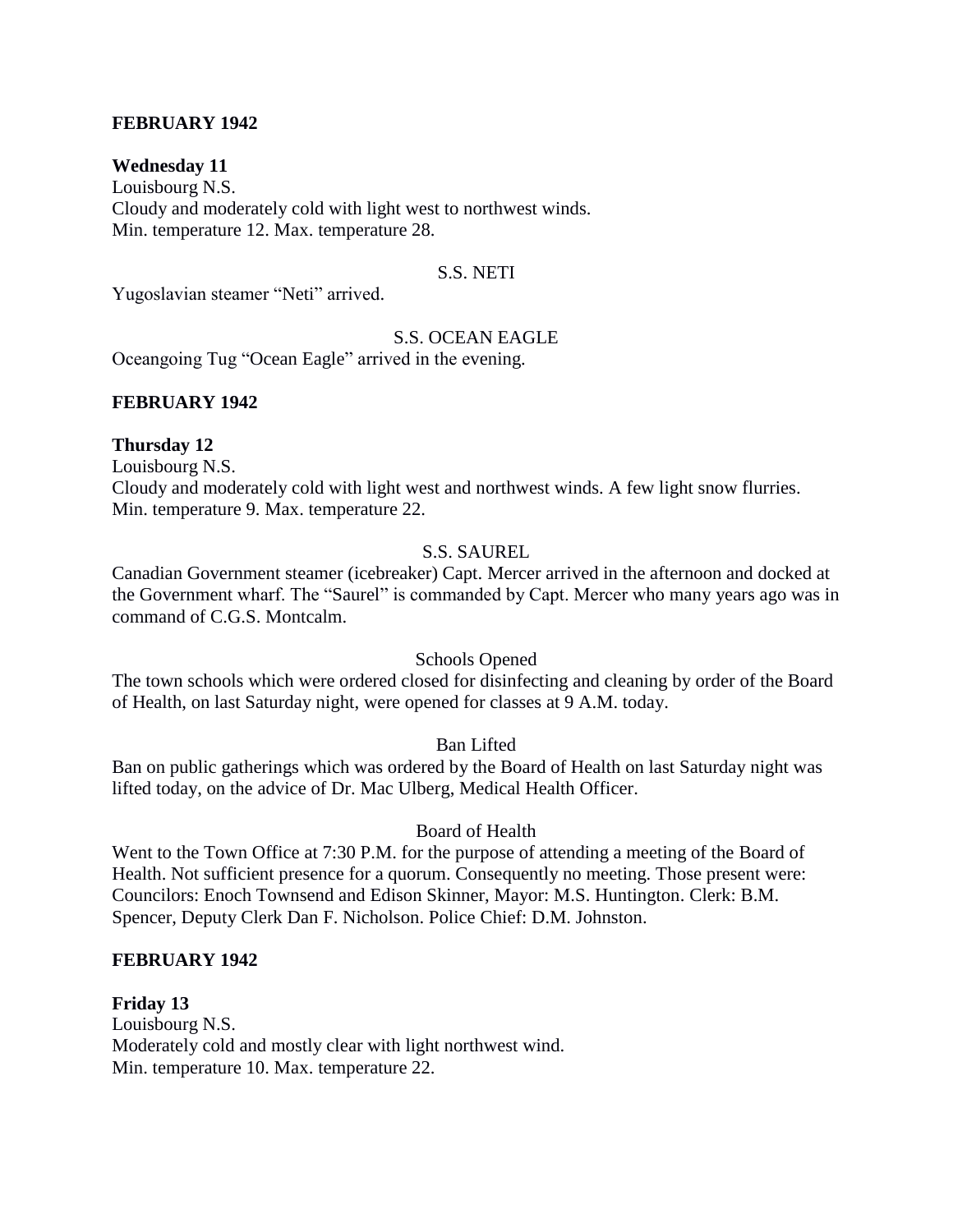### S.S. ROSE CASTLE

British steamer "Rose Castle" arrived at about 9 A.M. for a cargo of coal.

### S.S. SAUREL

Canadian Government icebreaker "Saurel" sailed in the morning and returned shortly after noon.

#### Finished Discharging

Yugoslavian Steamer Triglave which arrived here on Jan. 30, with a cargo of over 9000 tons of Iron Ore, finished discharging her cargo this morning.

## S.S. MAID OF STIRLING

Canadian steamer "Maid of Stirling" arrived during the early part of the night for a cargo of coal.

### **FEBRUARY 1942**

#### **Saturday 14**

Louisbourg N.S. Moderately cold and mostly cloudy with light northwest and north-northwest winds. Min. temperature 7. Max. temperature 22.

#### S.S. WATUKA S.S. LIVERPOOL ROVER

Canadian steamers "Watuka" and "Liverpool Rover" sailed last night or early this morning with cargos of coal.

#### SAILED DURING THE DAY

Yugoslavian Steamer "NETI", Norwegian steamer "ASKILD" Canadian steamer EVELYN B. with cargos of coal. Norwegian steamer "Gulhaug" and Panamanian Steamer "POTOMAC".

#### FIRE

Fire broke out in the home of Kiley MacDonald, on Warren Street at about 7 P.M. It was extinguished by Mr. MacDonald, before serious damage was done. The fire caught in the chimney, from an explosion in the furnace, which blew out the thimble in a pipe hole on the second story, and setting fire to some adjoining wood work. Damage about \$25.00. The fire department was not called.

#### **FEBRUARY 1942**

#### **Sunday 15**

Louisbourg N.S. Moderately cold and mostly clear with light to moderate west and northwest wind. Min. temperature 6. Max. temperature 29.

#### S.S. HAVORN S.S. ROSE CASTLE

Norwegian steamer "Havorn" and British steamer "Rose Castle" sailed at about 9 A.M. with cargo of coal.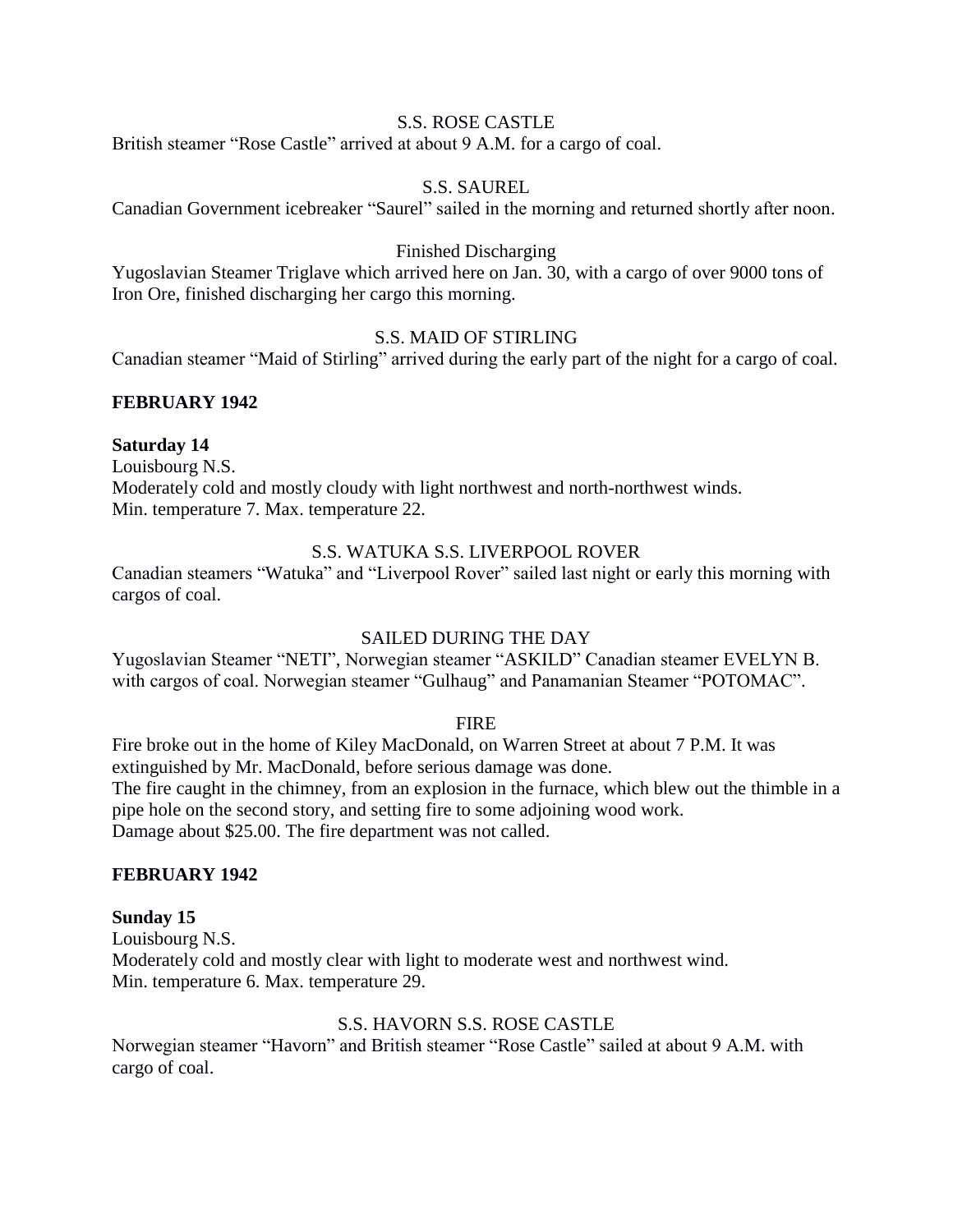### SCHOONER WIMODA

Newfoundland auxiliary schooner "Wimoda" arrived at about 5 P.M. and docked at the freight wharf.

## Church Services

At 11 A.M. and 7 P.M. attended services in the First United Church, where Rev. Thomas N. Mitchell B.A. was the preacher. Emeline accompanied me to church in the evening.

## FIRE

### [Blank Section]

## **FEBRUARY 1942**

## **Monday 16**

Louisbourg N.S. Clear and moderately cold. Bright sunshine all day. Light to moderate north-west wind. Min. temperature 4. Max. temperature 21.

## S.S. LAKE TRAVERSE

Panamanian Steamer "Lake Traverse" arrived in the morning and anchored in the stream. Later she docked at the coal pit to load a cargo of coal.

## Second Victory Loan

The second Victory Loan Campaign opened throughout the Dominion of Canada today. Dominion Objective: \$600,000.000. Nova Scotia Objective: \$17,000.000 Cape Breton Objective: \$2,625.000. Louisbourg Objective: \$35.000. Louisbourg Loan Officials: Chairman M.S. Huntington, Secretary: A.A. Martell, succeeded today by Earl Lewis, Mr. Martell having to leave tomorrow for Halifax to attend the session of the legislature where he is Deputy Clerk. Canvassers: G.B. Hiltz, George Lewis, D.H. Nicholson, Hugh Lynk and Earl Lewis.

# S.S. ANNA T.

Greek steamer "Anna T." arrived at about 3:30 P.M. for a cargo of coal.

## S.S. MAID OF STIRLING

Canadian steamer "Maid of Stirling" sailed with a cargo of coal.

## R.C.M.P. DETACHMENT

A detachment of two constables of the Royal Canadian Mounted Police arrived here today to remain for an indefinite period. This is the first detachment of the R.C.M.P. to be stationed at Louisbourg.

## **FEBRUARY 1942**

## **Tuesday 17**

Louisbourg N.S. Cloudy and cold. Snow began to fall at about 2 P.M. and continued moderately until after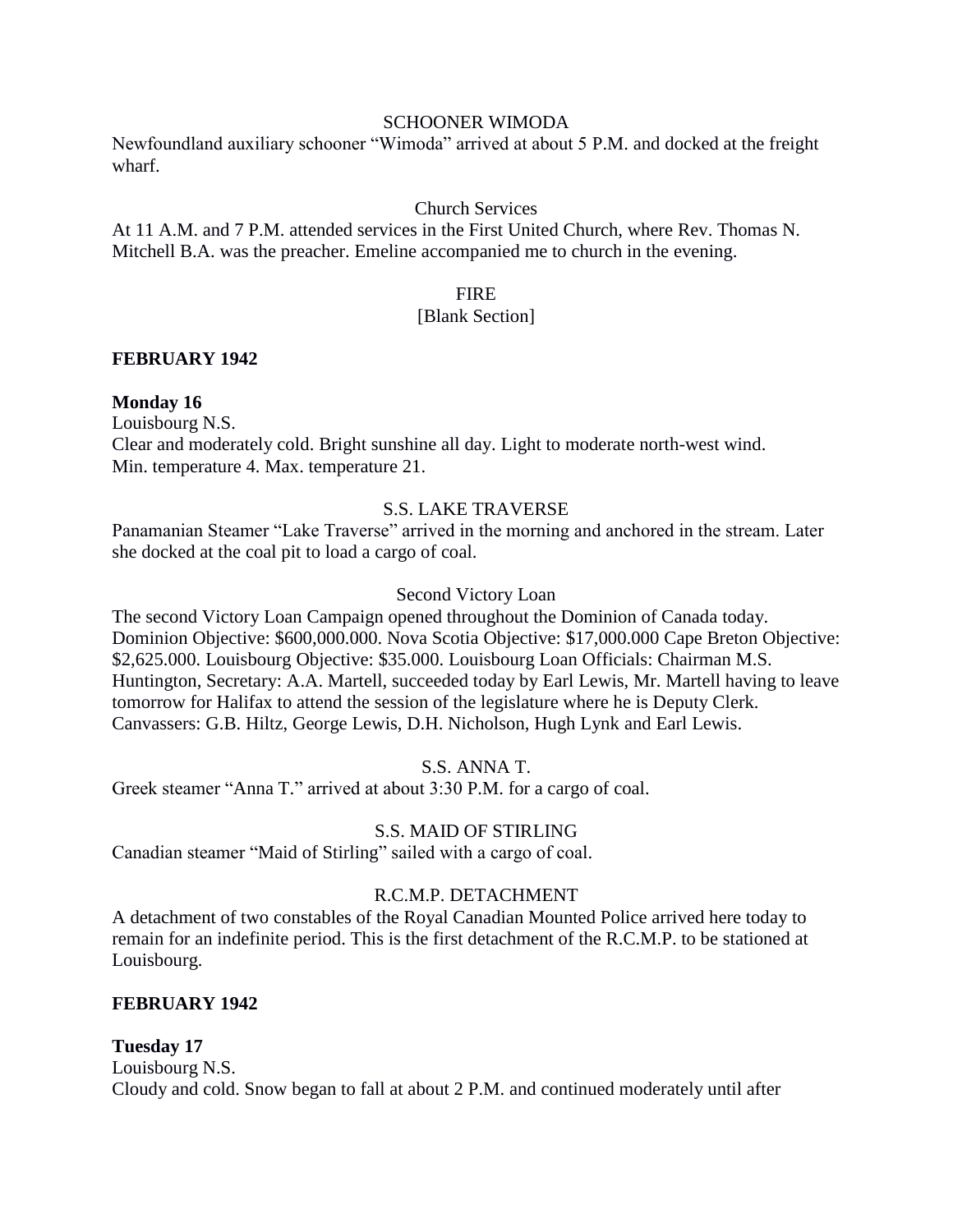nightfall when it was followed by a light-drizzle and mist which froze as it fell. Min. temperature zero. Max. temperature 30.

## S.S. MAGNHILD

Norwegian steamer "Magnhild" arrived during the afternoon and anchored in the stream.

Louisbourg War Salvage Committee Organized

At 3 P.M. I attended, and presided at a meeting in the Town Office which was addressed by H.N.M. Stanbury, Provincial Organizer War Salvage Campaign, Department of National War Services.

At this meeting a local war salvage committee was organized with R.A. Peters chairman and Miss Mary Campbell B.A. secretary. Rev. Thomas N. Mitchell B.A. was elected treasurer. Other members of the committee were Mrs. Arthur Martell, Mrs. Wilfred Covey, Miss Edith Martell, Miss Marion Nicholson, John MacDonald, Edison Skinner, and Earl Lewis.

# **FEBRUARY 1942**

# **Wednesday 18**

Louisbourg N.S. Partly clear, with fresh to strong northwest wind, and a few light snow flurries. Min. temperature 14. Max. temperature 30.

# S.S. MONTCALM

Steamer Montcalm, former Canadian Government icebreaker, and a frequent visitor to this port, arrived this morning. It is said that she has been sold to the Russian Government, and may now be enroute to a Russian port. She now carries a gun mounted at her stern.

# S.S. WATUKA

Canadian steamer "Watuka", Capt. Pope, arrived shortly after noon for a cargo of coal.

# S.S. EMPIRE ROBIN

British steamer "Empire Robin" arrived in the afternoon for a cargo of steel products, and anchored in the southwest end of the harbour.

First ship to arrive for steel this season.

Thursday Feb. 19<sup>th</sup>, the "Empire Robin" docked today at the freight wharf, and in the evening began discharging sand ballast preparatory to loading cargo.

## Choir Practice

At 8 P.M. Emilie and I attended choir practice in the First United Church.

# **FEBRUARY 1942**

## **Thursday 19**

Louisbourg N.S. Clear with fresh northwest wind which moderated at noon. Min. temperature 11. Max. temperature 29.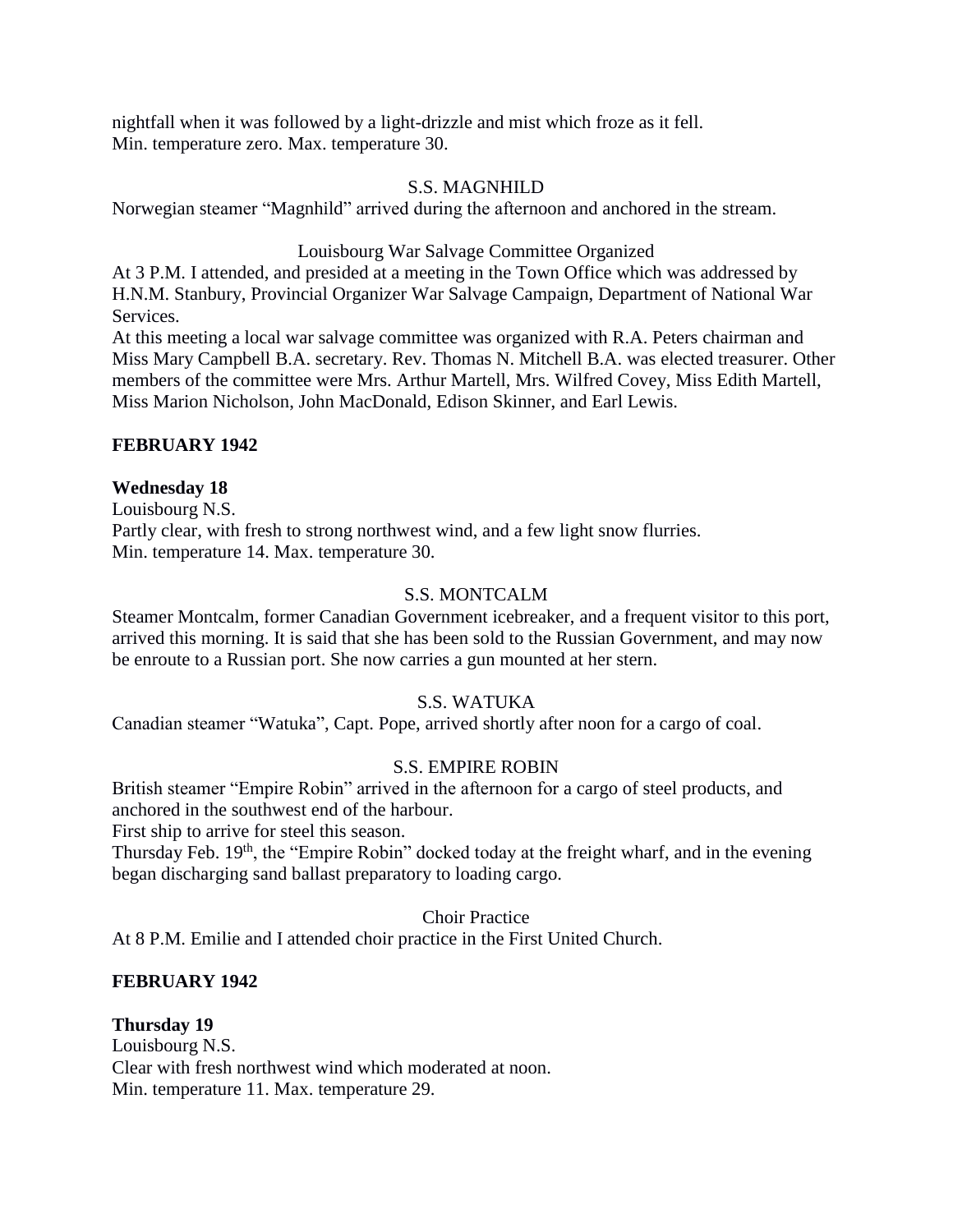## S.S. LIVERPOOL ROVER

Canadian steamer "Liverpool Rover" arrived at about 11 A.M. for a cargo of coal.

## S.S. LAKE TRAVERSE S.S. ANNA T.

Canadian steamer "Lake Traverse" and Greek steamer "Anna T" sailed with cargos of coal.

## Nova Scotia Legislature Opened Today [Blank Section]

## **FEBRUARY 1942**

### **Friday 20**

Louisbourg N.S. Mostly clear and comparatively mild with light variable wind, mostly westerly. Min. temperature 10. Max. temperature 29.

## S.S. LAKE TRAVERSE

Panamanian Steamer "Lake Traverse" which sailed from here yesterday enroute to St.Johns Nfld. with a cargo of coal, returned to port this morning, owing to having met up with heavy drift ice some distance off the coast.

## S.S. WATUKA

Canadian steamer "Watuka", Capt. Ben. Pope sailed at about 8:30 A.M. with a cargo of coal.

## S.S. BURGEO

Newfoundland steamer "Burgeo" arrived in the afternoon and anchored in the northeast end of the harbour.

## S.S. MAID OF STIRLING

Canadian steamer "Maid of Stirling" arrived in the evening for a cargo of coal.

#### **FEBRUARY 1942**

#### **Saturday 21**

Louisbourg N.S. Mostly clear with light variable wind, mostly westerly. A few light snow flurries during the early part of the night. Min. temperature 3. Max. temperature 29. Snowfall during the night about 1 inch.

### S.S. LIVERPOOL ROVER

Steamer "Liverpool Rover" sailed in the morning with a cargo of coal.

## SS. TRIGLAV

Yugoslavian steamer "Triglav" which arrived here on January 30, 1942 with a cargo of iron ore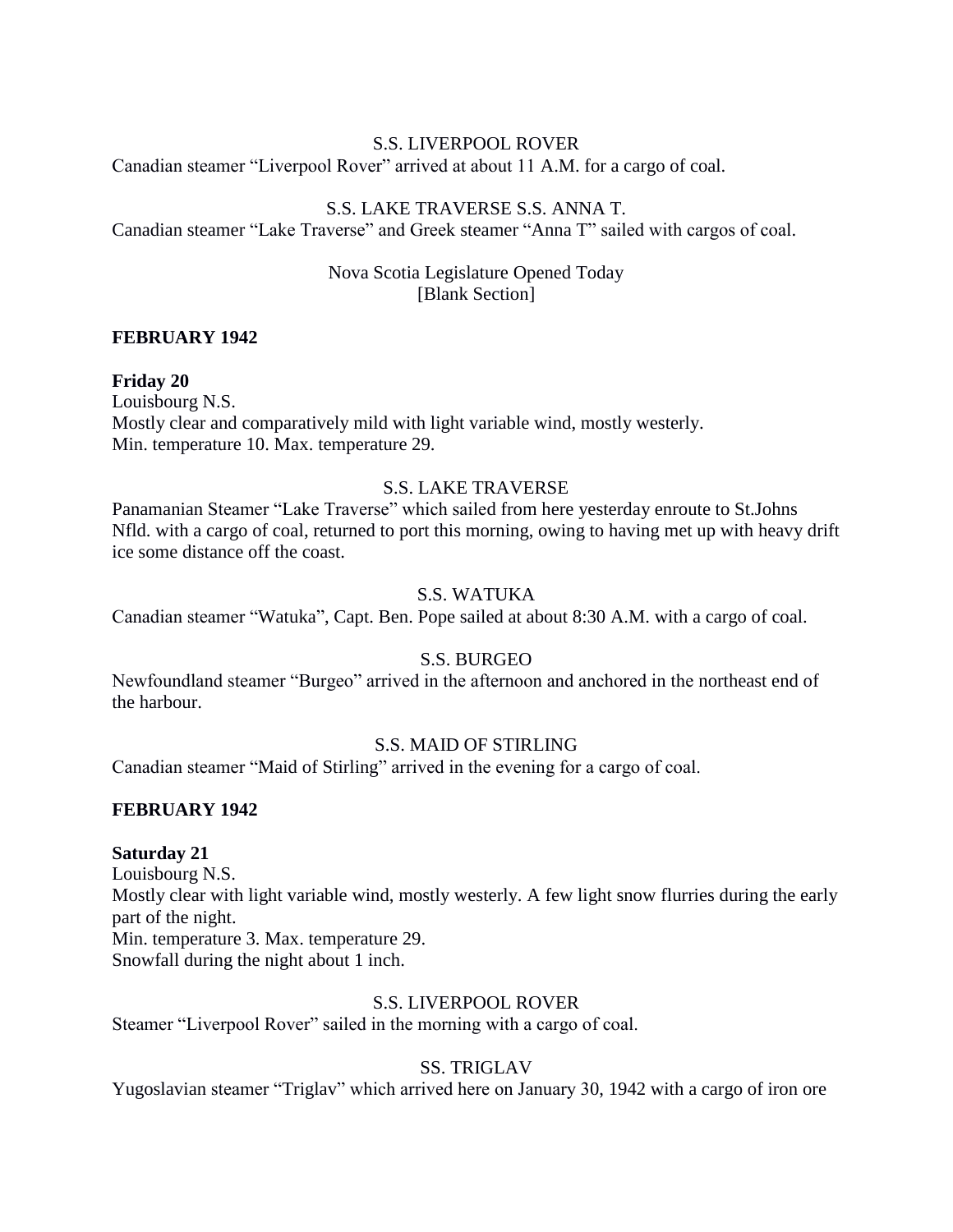sailed this afternoon with a cargo of coal. While in port she had a gun mounted at her stern, as a defense against submarines.

## S.S. MONTCALM

Former Canadian Government steamer "Montcalm" Capt. Slocum sailed during the night.

## Seven Airplanes

Seven airplanes flew over Louisbourg, this forenoon, in formation. They were flying low and in a northeasterly direction. This is the largest number I have ever seen in the air at one time.

## **FEBRUARY 1942**

## **Sunday 22**

Louisbourg N.S. Moderately cold and remarkably clear with light variable wind. Bright sunshine all day. A perfect day followed by a perfect night. Min. temperature 6. Max. temperature 28.

## S.S. LAKE TRAVERSE S.S. MAGNHILD

Panamanian steamer "Lake Traverse" and Norwegian steamer Magnhild sailed last night or early this morning. The former with a cargo of coal.

## S.S. MAID OF STIRLING

Canadian steamer Maid of Stirling sailed at about 8 A.M. with a cargo of coal

# DEATH OF DAN. .J. MACINNIS

The death of Daniel J. MacInnis took place at his home on Main Street at 2:30 A.M. after an illness of three days. Mr. McInnis who was in the  $74<sup>th</sup>$  year of his age is survived by his wife, four sons and four daughters. The daughters are: Mrs. Getsou and Mrs. Daley in Boston Mass. Mrs. Anthony MacDonald, Glace Bay, and Miss Edith at home. The sons are Murdoch in Boston Mass. Hector, William and John at home, Mr. MacInnis was born at Buchmount Cape Breton, and came to Louisbourg in 1894 where he was employed with the firm of MacDonald and Moffatt in building the shipping pier for the Dominion Coal Company. Since the later part of 1895 he was employed continously by the Dominion Coal Company Ltd. in various capacities, at Louisbourg. Since 1924 until the time of his death he was in charge of the Louisbourg office of the Dominion Coal Company. He was a member of the first Council of the Town of Louisbourg, after its incorporation in 1901, retiring in February 1902. He returned to civic politics in 1931 when he was elected to a seat on the council board which he held continuously until February 1940.

## **FEBRUARY 1942**

## **Monday 23**

Louisbourg N.S. Mostly cloudy and comparatively mild with light winds, mostly westerly. Min. temperature 12. Max. temperature 31.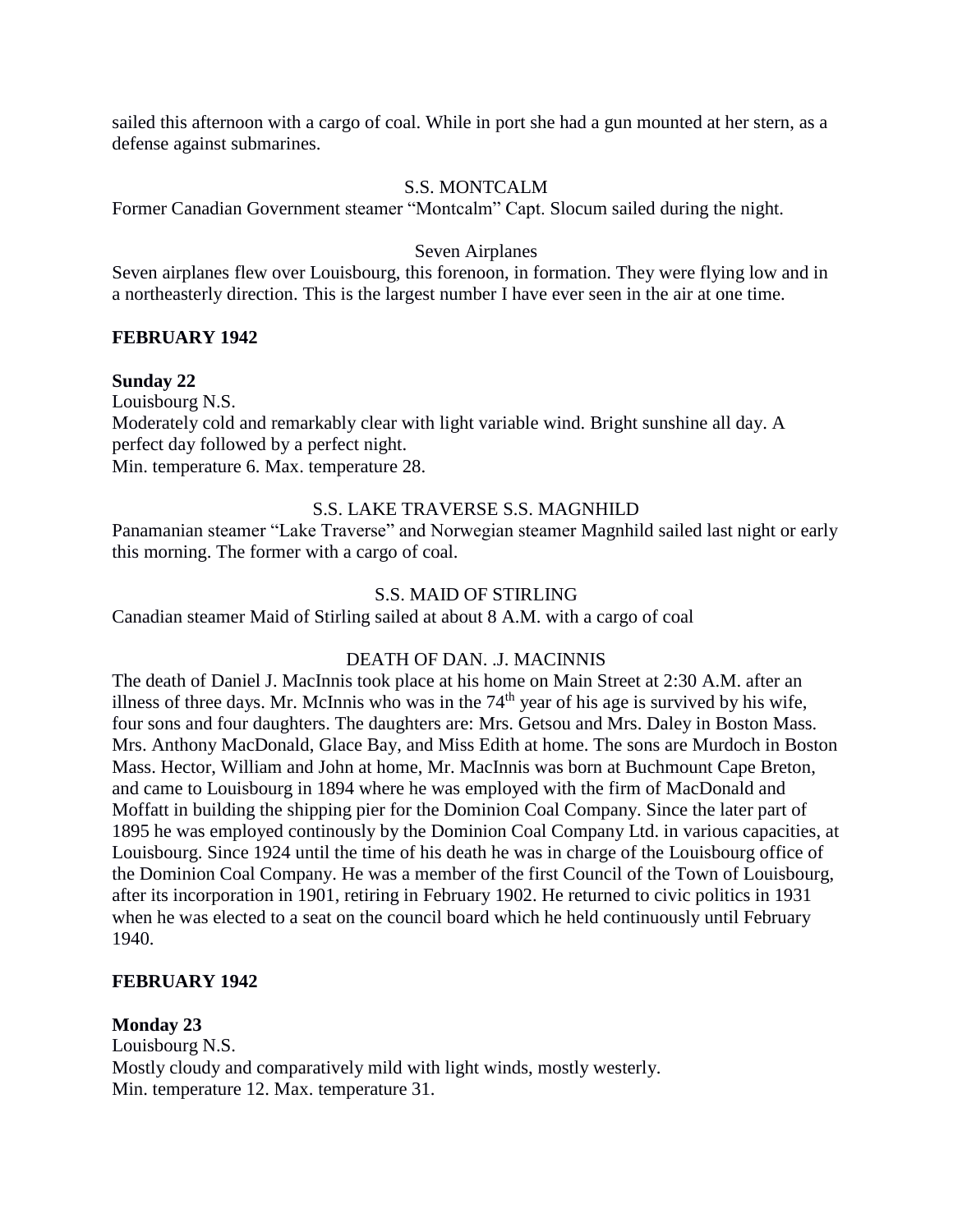#### S.S. ROSE CASTLE

British steamer "Rose Castle", Capt. Bennett, arrived in the morning, for a cargo of coal and docked on the east side of the coal pier.

#### S.S. EMPIRE CHAMOIS

British steamer "Empire Chamois" arrived for a cargo of steel products and anchored in the southwest end of the harbour.

### LOADING STEEL

The first steel products to be loaded at Louisbourg this season were put on board the British steamer Empire Robin this evening. This ship arrived here on the  $18<sup>th</sup>$  of this month.

### **FEBRUARY 1942**

#### **Tuesday 24**

Louisbourg N.S.

Cloudy and mild. Mostly clear during the afternoon. Light to moderate west to southwest winds. Min. temperature 17. Max. temperature 36.

### S.S. ANNA T. S.S. WATUKA

Greek steamer "Anna T." and Canadian steamer "Watuka" arrived in the morning for a cargo of coal.

## S.S. SAUREL

Canadian Government icebreaker "Saurel" Capt. Mercer sailed at about 8:30 A.M. and returned to port in the evening.

## S.S. LADY LAURIER

Canadian Government steamer "Lady Laurier" arrived in the evening.

#### Funeral

At 2 P.M. attended the Funeral of the late Dan J. MacInnis which took place from his late home, corner of Main and Elwood Streets, to the First United Church where service was held by Rev. Thomas N. Mitchell B.A. in the presence of a congregation that filled the church to overflowing. Services at the home and grave were also conducted by Mr. Mitchell. Mariners Lodge A.F. & A.M. attended in a body and read the burial ritual at the grave. Interment took place in Willow Grove Cemetery on Clarke's Road. Funeral in charge if D.M. Johnston, undertaker of this town. Honorary pall bearers were: John MacNeil, Frank Fitzgerald, Arthur Hallet, Dr. Freeman O'Neil, all of Sydney, Mayor M.S. Huntington, John A. MacDonald, John M. MacDonald and Hugh Lynk, all of Louisbourg. Active pall bearers: Capt. W.W. Lewis, Capt. D.W. Ley, G.B. Hiltz, W.L. Skinner, Martin Levatte, and John Matheson, all members of Mariners Lodge, Louisbourg.

#### **FEBRUARY 1942**

**Wednesday 25**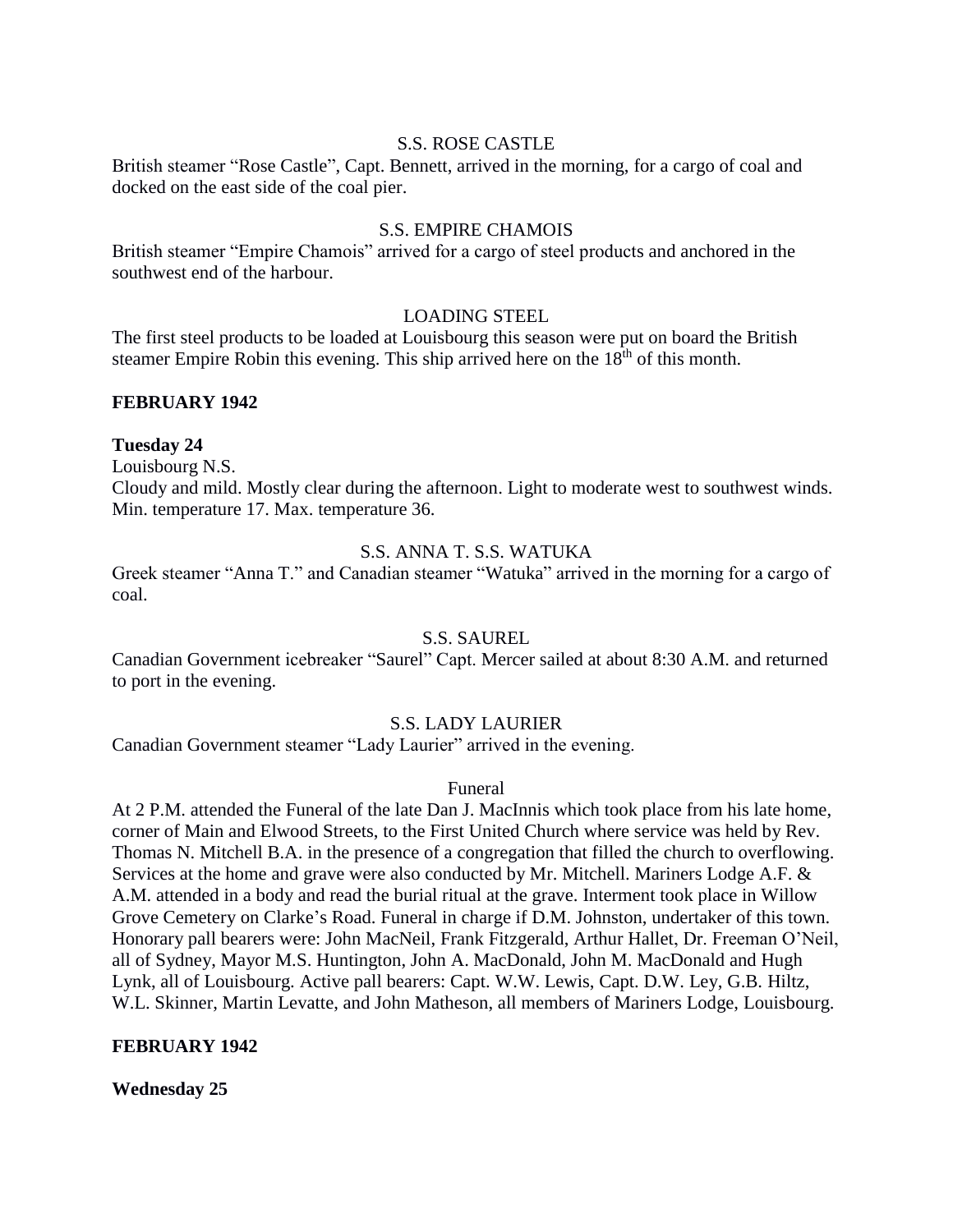Louisbourg N.S.

Cloudy with light to moderate east to northeast winds. Snow began to fall at about 3:45 P.M. and continued during the night. Strong northeast wind during the late afternoon and night. Min. temperature 13. Max. temperature 31.

## S.S. ROSE CASTLE

British steamer "Rose Castle" sailed shortly after noon with a cargo of coal.

## S.S. EMPIRE CHAMOIS

British steamer "Empire Chamois" which arrived here on last Monday docked on the west side of the freight wharf this afternoon, for the purpose of discharging ballast, and loading a cargo of steel products.

## **FEBRUARY 1942**

## **Thursday 26**

Louisbourg N.S.

Cloudy and mild with fresh northwest and west winds. Drifting snow and a few light-flurries during the day. Snowfall of yesterday evening and last night, at least 80 inches. Min. temperature, Max. temperature.

## S.S. WATUKA S.S. ANNA T.

Canadian steamer "Watuka", Capt. Pope, and Greek steamer "Anna T." sailed in the evening with cargos of coal.

## Bus Service Interrupted

Owing to last night's snow storm and the closing of the highway, there was no bus service between Louisbourg until late in the evening.

# Snow Plough Arrives

Highway snow plow arrived in the evening, from Sydney, thus opening the Sydney and Louisbourg highway for motor traffic. The plough also opened Main Street, as it passed through town, and continued to West Louisbourg before returning.

## **FEBRUARY 1942**

## **Friday 27**

Louisbourg N.S. Snow storm which began at an early hour of the morning, continued, moderately all day. Fresh west southwest wind which moderated to light in the late afternoon. Min. temperature [blank]. Max. temperature [blank]. Snowfall about 6 inches.

# S.S. LIVERPOOL ROVER

Canadian steamer "Liverpool Rover" arrived in the morning for a cargo of coal.

# SCHOONER MIOANES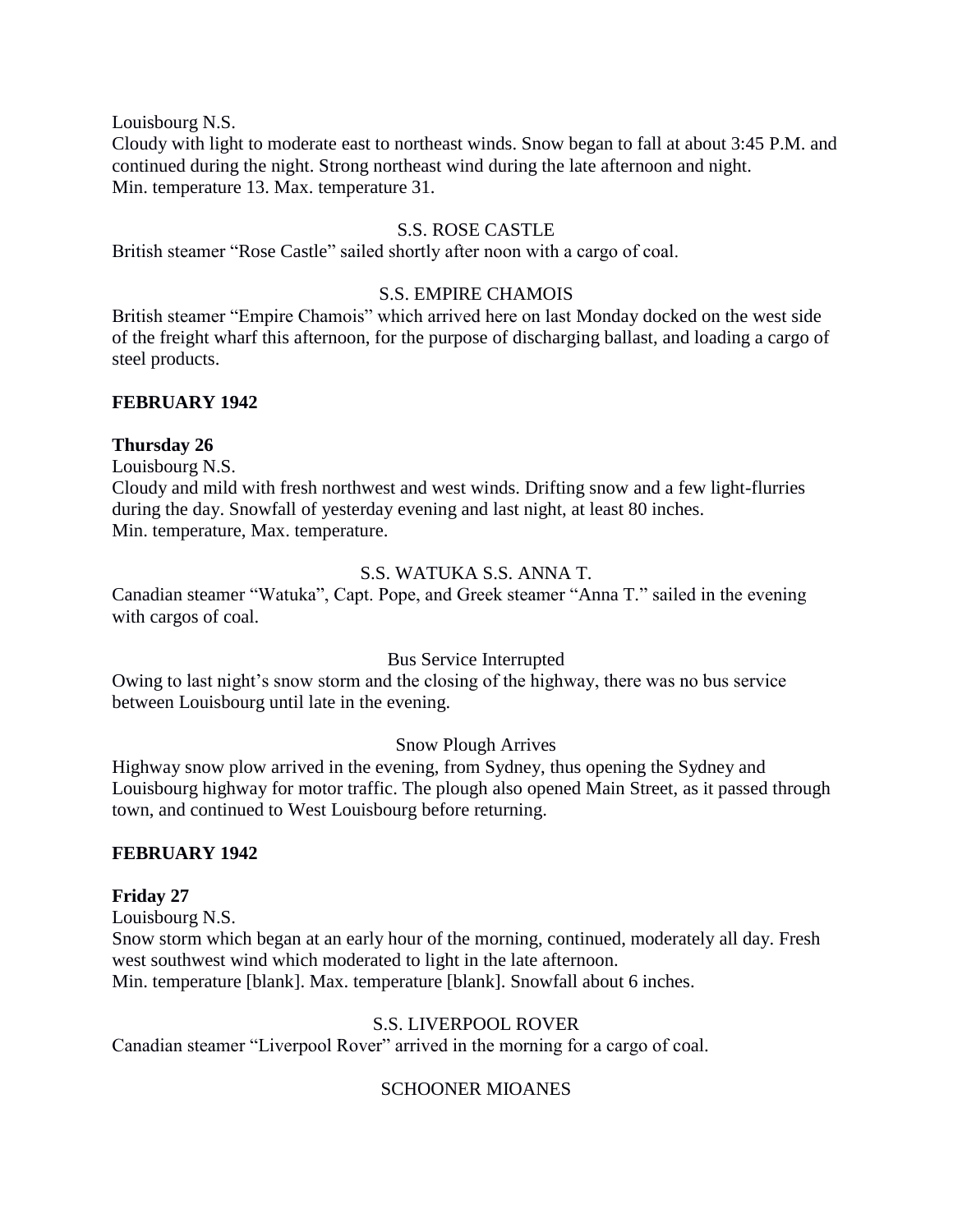Danish auxiliary three masted schooner "Mioanes" arrived for a cargo of coal.

## Death of Mrs. Owen Barss

The death of Mrs. Owen Barss took place today at her home, New Harbour, Antigonish County N.S. Before her marriage she was Miss Victoria Luddington of Louisbourg; daughter of Mr. and Mrs. Mark Ludington of this town.

### S.S. GRACKLE

United States minesweeper "Grackle" (arm. 73) arrived.

## **FEBRUARY 1942**

### **Saturday 28**

Louisbourg N.S. Mild and mostly cloudy with a few light snow flurries. Light to moderate northwest wind, shifting to north-northeast and increasing. Min. temperature 20. Max. temperature 32.

### S.S. KITTYS BROOK

Steamer "Kittys Brook" arrived for a cargo of coal and anchored in the stream.

## S.S. EVELYN B.

Canadian steamer Evelyn B. Capt. Guy, arrived in the afternoon for a cargo of coal.

#### S.S. KYLE

Newfoundland steamer "Kyle" arrived at about 9 P.M. from Nfld.

## S.S. BACCALIEU

Newfoundland steamer "Baccalieu" arrived from Nfld. during the night.

## General Meeting

At 7:30 P.M. attended, and presided at, a meeting of the Town Council. Those present were: Councilors: Enoch Townsend, Edison Skinner, Edward Levy and Guy M. Hiltz. Mayor: M.S. Huntington. Town Clerk: B.M. Spencer, Deputy Town Clerk: Dan. F. Nicholson. Police Officers: D.M. Johnston, chief, and Donald Beaver. At this meeting we dealt with the estimates of receipts and expenditures for the current year, but did not complete them, owing to the lateness of the hour. Meeting adjourned at 11 P.M. to meet next Saturday night for the purpose of completing the work we had undertaken tonight.

#### **MARCH 1942**

#### **Sunday 1**

Louisbourg N.S. Mild and mostly clear with fresh to moderate north-northeast wind. Min. temperature 21. Max. temperature 31.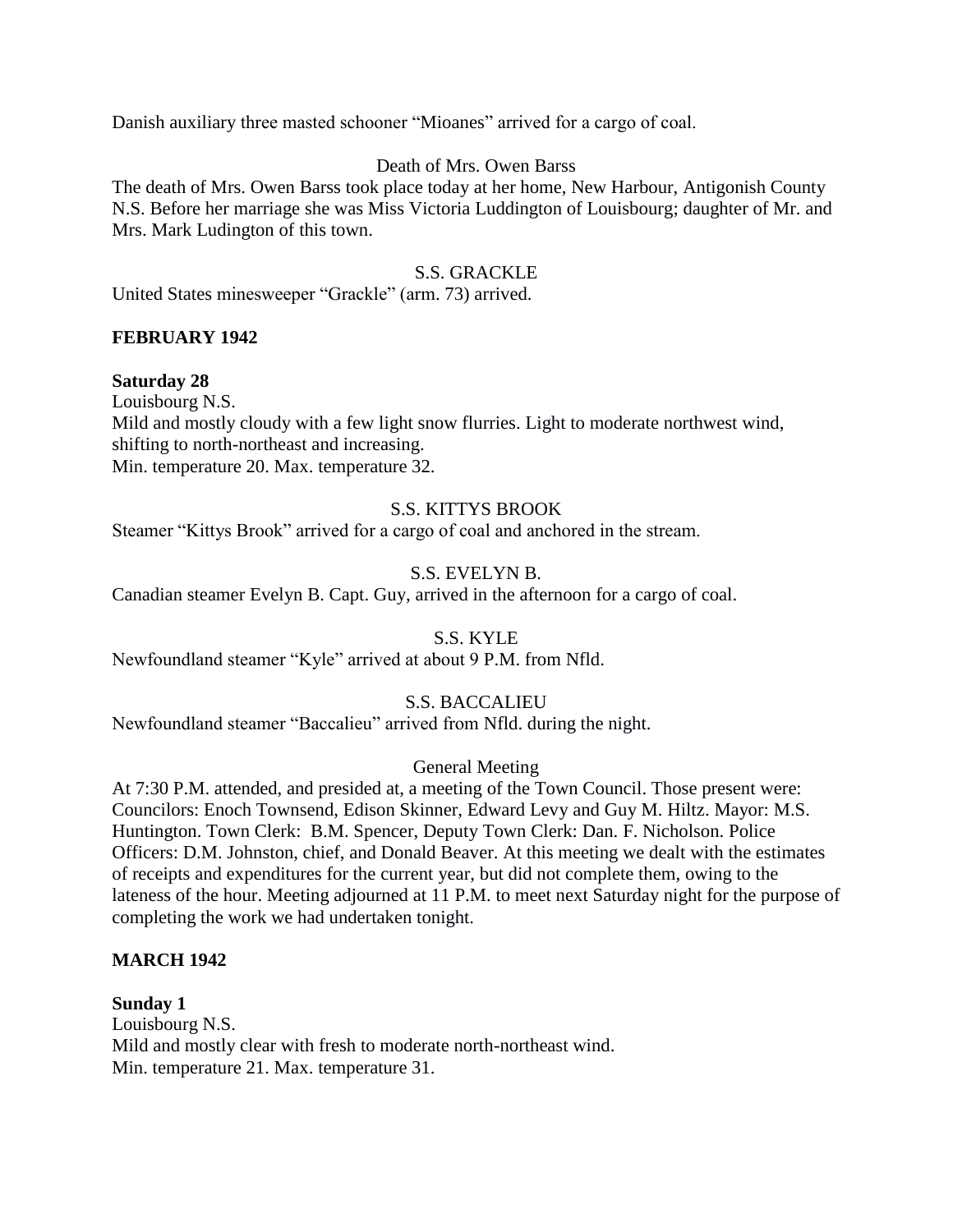## Church Services

At 11 A.M. and 7 P.M. attended services in the First United Church where Rev. Thomas N. Mitchell B.A. was the preacher. Emeline accompanied me to church in the evening.

## S.S. MAID OF STIRLING

Canadian steamer "Maid of Stirling" arrived for a cargo of coal.

## S.S. BURGEO S.S. BACCALIEU

Newfoundland steamer "Baccalieu" sailed in the morning for Halifax, with her sister ship "Burgeo" in tow. The "Burgeo" arrived here on the 20<sup>th</sup> of February, with a damaged [blank] and stern post. I understand she is to go on drydock for repairs.

## **MARCH 1942**

## **Monday 2**

Louisbourg N.S. Remarkably clear with light westerly wind an ideal winter day. Min. temperature 7. Max. temperature 25.

## S.S. MAID OF STIRLING

Canadian steamer "Maid of Stirling" sailed at about 3:30 P.M. with a cargo of coal.

## S.S. KYLE

Newfoundland steamer "Kyle" sailed shortly after noon with passenger's mails and freight For Nfld.

## S.S. SAUREL

Canadian Government icebreaker, Capt. Mercer, sailed in the morning, and returned to port at about 6:30 P.M.

## Total Eclipse of the Moon

At about 8:30 P.M. there was a total eclipse of the moon which was visible to the citizens of our town and vicinity.

## Shadow Social

At 8 P.M. I attended for a short time, a shadow social in Calvin Hall which was held under the auspices of the MacMillan Club of the First United Church. Sang a solo entitled "Over the Billoway Sea" during the programme.

## **MARCH 1942**

## **Tuesday 3**

Louisbourg N.S.

Cloudy and mild with thick fog during the greater part of the day. Light variable wind until the evening when the wind set in from the southwest and increased during the night to a moderate gale. Heavy rain during the night.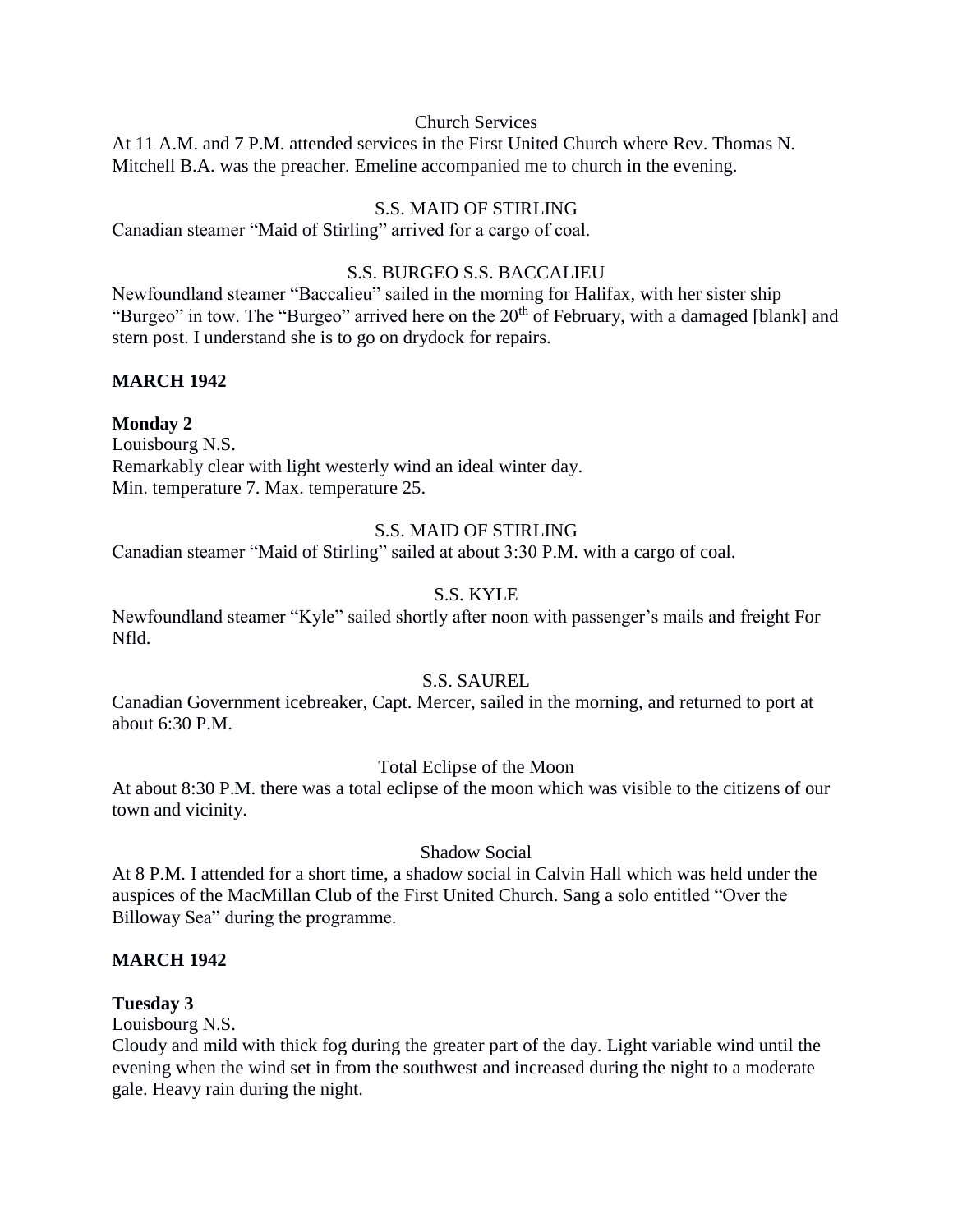Min. temperature [blank]. Max. temperature about 36.

## S.S. NETI

Yugoslavian steamer "Neti" arrived in the forenoon for a cargo of coal.

## S.S. WATUKA S.S. EVELYN B.

Canadian steamers "Watuka" Capt. Pope and "Evelyn B." sailed with cargos of coal.

### Glace Bay Civic Elections

At Glace Bay today, D.W. Morrison was re-elected mayor, by a majority of 125, over his opponent Charles MacVicar.

S.S. SAUREL

Canadian Government icebreaker "Saurel", Capt. Mercer, sailed during the night.

## **MARCH 1942**

## **Wednesday 4**

Louisbourg N.S.

Cloudy, mild, and foggy with light southwest wind. Showery during the day. Streets icy and slippery in the morning. Very wet and slushy during the day. Min. temperature [blank]. Max. temperature 39.

## Death of Mrs. Walter Barss

The death of Mrs. Walter Barss, a former resident of this town, took place this morning in the City Hospital, Sydney. Mrs. Barss and family lived here for a number of years, where they owned a home on Main Street.

## **MARCH 1942**

## **Thursday 5**

Louisbourg N.S.

Very mild, and remarkably clear, with light to moderate-west and northwest wind. Snow thawing very fast. Center of Main Street mostly bare. Streams of water running along the streets as the result of melting snow. A perfect day.

Min. temperature [blank]. Max. temperature [blank].

# Drift Ice

Harbour full of drift ice and coast blocked. Ice moved off for some distance daruring the day. Harbour mostly clear in the evening.

# S.S. LIVERPOOL ROVER

Canadian steamer "Liverpool Rover" arrived at about noon for a cargo of coal.

# S.S. HARIURAND

Panamanian steamer "Hariurand" arrived in the afternoon for a cargo of coal.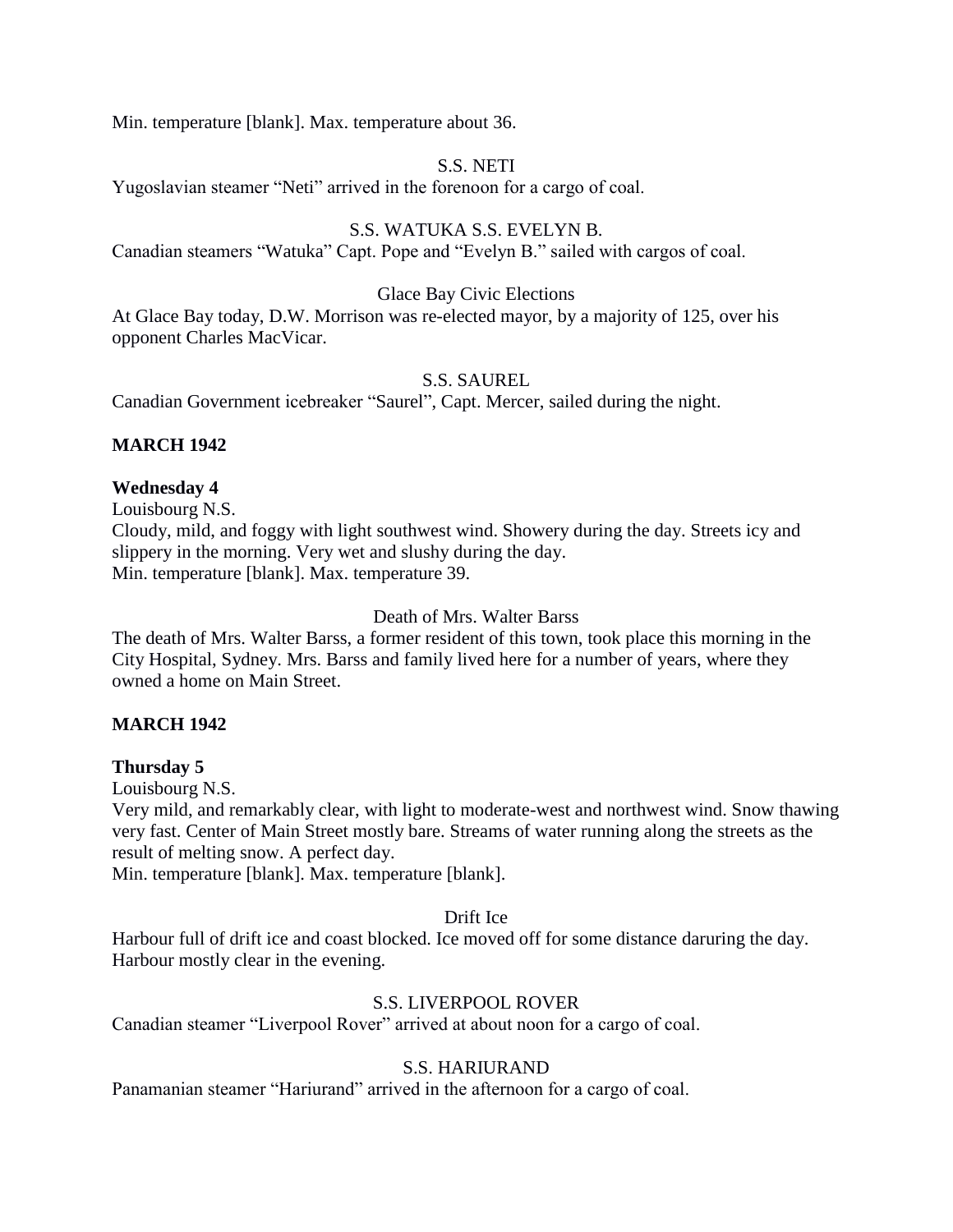## S.S. HAVORN S.S. NORTH BROOK

Norwegian steamer "Havorn" and Newfoundland steamer "North Brook" arrived during the night for cargos of coal.

## **MARCH 1942**

## **Friday 6**

Louisbourg N.S.

Cloudy and mild with considerable fog. Light southwest wind, shifting to southeast at night and increasing to strong. Rain began to fall at about 5 P.M. and continued heavily during the night.

## S.S. SAUREL

Canadian Government icebreaker "Saurel", Capt. Mercer, arrived at about noon.

## **MARCH 1942**

## **Saturday 7**

Louisbourg N.S.

Snow storm accompanied by heavy westerly gale. Snow began to fall at about 6 A.M. and continued until after noon. Wind shifted to northwest during the afternoon, increasing in force until it reached its greatest strength from 6 to 7 P.M. Mostly clear during the late afternoon and evening, about 5 inches of damp snow fell during the day. Min. temperature 24. Max. temperature 40.

## S.S. ROSE CASTLE

British steamer "Rose Castle" arrived at about 6:30 P.M. for a cargo of coal.

# Council Meeting

At 7:30 P.M. attended, and presided at a meeting of the Town Council. Those present were: Councilors: Enoch Townsend, Edison Skinner, Edward Levy and Guy M. Hiltz. Mayor: M.S. Huntington, Clerk: B.M. Spencer, Deputy Clerk: Dan F. Nicholson, Police Officers: D.M. Johnston, Chief, and Donald Beaver. Estimates were passed for the current year amounting to [blank].

## **MARCH 1942**

## **Sunday 8**

Louisbourg N.S. Clear and comparatively mild with moderate northwest wind. Min. temperature 20. Max. temperature 34. An ideal winter day.

# S.S. EMPIRE ROBIN

British steamer "Empire Robin" sailed at about 9:30 A.M. with a cargo of steel products. First shipment of steel products to leave here this season.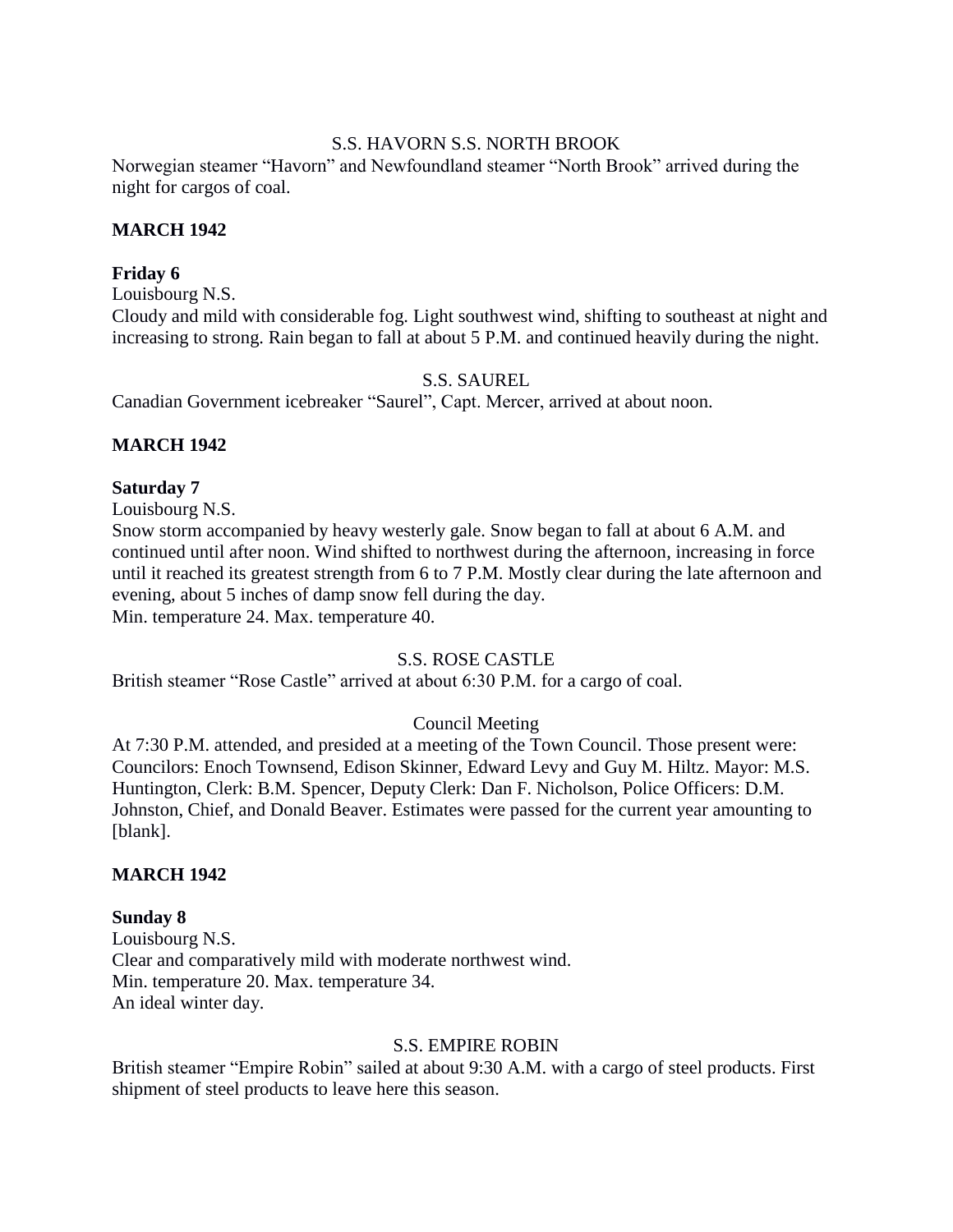### S.S. LIVERPOOL ROVER

Canadian steamer "Liverpool Rover" sailed at about 9 A.M. with a cargo of coal.

## S.S. WATUKA

Canadian steamer "Watuka" Capt. Pope, arrived at about 5 P.M. for a cargo of coal.

## Church Services

At 11 A.M. and 7 P.M. attended services in the First United Church where Rev. Thomas N. Mitchell B.A. was the preacher. Emeline accompanied me to church in the evening.

## S.S. HARIURAND

Panamanian steamer "Hariurand", sailed in the evening with a cargo of coal.

## **MARCH 1942**

### **Monday 9**

Louisbourg N.S.

Moderately cold in the morning, but becoming mild during the day. Clear with light variable wind. Cloudy in the evening. Rain during the night. Min. temperature 15. Max. temperature 37.

## S.S. NORTH BROOK

Newfoundland steamer "North Brook" sailed in the evening with a cargo of coal.

# Old Anchor Landed

This afternoon the Norwegian steamer "HAVORN", Captain E.H. HOLME, landed an old anchor on the Government wharf which was hooked yesterday afternoon, March 8, while hoisting the port anchor. At the time of the finling the Havorn was anchored in the southwest end of the harbour, near the port where the three French ships, "ENTREPRENANT", "CELEBRE" and "CAPRICIEUX" were burned and sunk on July 21, 1758. Description of anchor as follows: Total length of shank: 16 feet. Lengths of arms including flukes: 11 feet 2 inches. Width of flukes at widest part: 2 feet 2 inches. Diameter of ring: 2 feet 5 inches. Thickness of ring, 3 inches. Thicknes of shank at smallest part: 7 inches. Thickness of shank at largest part: 10 inches.

#### **MARCH 1942**

#### **Tuesday 10**

Louisbourg N.S. Clear and mild with moderate to fresh southwest wind. Min. temperature [blank]. Max. temperature [blank].

#### S.S. WATUKA

Canadian steamer "Watuka", Capt. Pope, sailed in the afternoon with a cargo of coal.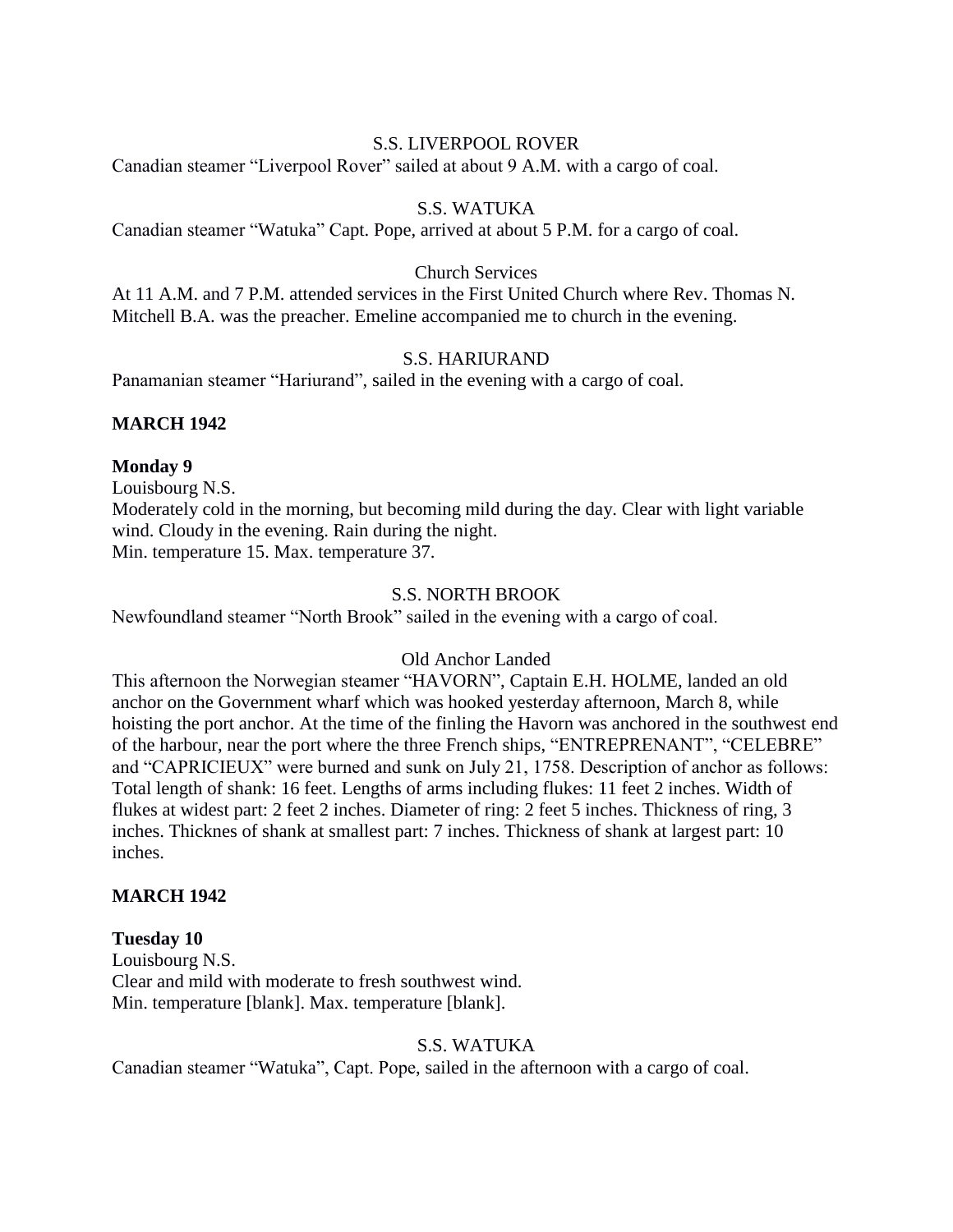## First Aid Class

At 8 P.M. went to the Town Hall for the purpose of organizing a First Aid Class. Those present were: Rev. Father D.H. Doyle, Charles Bagnell, Mr. and Mrs. William Stewart and Peter MacMillan, Dr. Moe Ulberg and M.S. Huntington. Dr. Ulberg is to be the instructor. Tonight he gave a short lecture on the fundamentals of First Aid. Where it becomes generally known that a class in first aid is underway there will likely be a fairly large attendance. The primary object of this first aid training is to deal with possible casualties, in the event of enemy air raids.

## **MARCH 1942**

## **Wednesday 11**

Louisbourg N.S. Light snow squalls in the morning. Clear during the greater part of the day. Light to moderate west and northwest winds. Min. temperature [blank]. Max. temperature [blank].

## S.S. ROSECASTLE

British steamer "Rose Castle" sailed in the morning with a cargo of coal.

## **MARCH 1942**

### **Thursday 12**

Louisbourg N.S. Clear and moderately cold with light to moderate west and southwest winds. Cloudy in the late afternoon and evening. Min. temperature 8. Max. temperature 34.

## S.S. GULHAUG

Norwegian steamer "Gulhaug" arrived in the morning for a cargo of coal.

## **MARCH 1942**

#### **Friday 13**

Louisbourg N.S.

Snow storm. Snow began to fall at about 4 A.M. and continued until after noon. Moderate east northeast wind, shifting to northerly in the evening. Snowfall about 7 inches. Min. temperature 27. Max. temperature 32.

#### S.S. LIVERPOOL ROVER

Canadian steamer "Liverpool Rover" arrived in the evening for a cargo of coal.

## **MARCH 1942**

#### **Saturday 14**

Louisbourg N.S. Clear and comparatively mild with light north to northeast wind.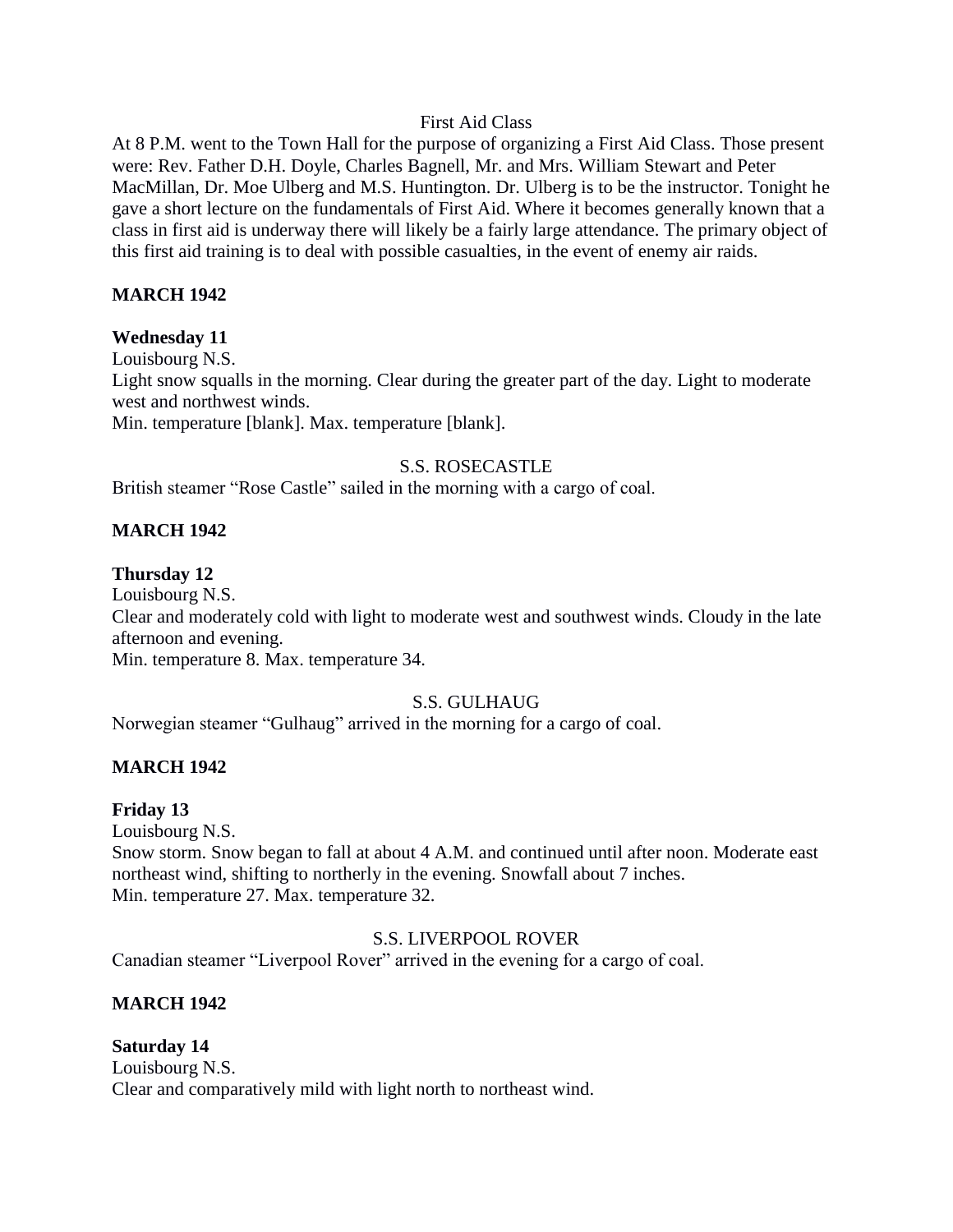Min. temperature 26. Max. temperature 38.

## S.S. SAUREL

Canadian Government icebreaer "Saurel", Capt. Mercer, sailed at 7 A.M. for Sydney, for the purpose of breaking up the harbour ice at the port.

## S.S. KITTYS BROOK

Newfoundland steamer "Kittys Brook" which arrived here on February 28, 1942 and since that time has been undergoing repairs, sailed in the morning with a cargo of coal.

## S.S. WATUKA

Canadian steamer "Watuka" arrived at about 10:30 A.M. for a cargo of coal.

## **MARCH 1942**

## **Sunday 15**

Louisbourg N.S. Cloudy and mild with light variable winds, mostly easterly. Min. temperature 28. Max. temperature 44.

### S.S. LIVERPOOL ROVER S.S. WATUKA

Canadian steamers "Liverpool Rover" and "Watuka" sailed last night or early this morning with cargos of coal.

## S.S. EVELYN B.

Canadian steamer "Evelyn B" Capt. Guy, arrived in the morning for a cargo of coal.

## AUXILIARY SCHOONER MIOANES

Auxiliary schooner "Mioanes" arrived.

## Church Services

Attended service in the First United Church at 11 A.M. and 7 P.M. Rev. J.A. Pue-Gilchrist of St. Andrews United Church, Sydney, was the preacher at 11 A.M. and Rev. Thomas N. Mitchell B.A. at 7 P.M. Mr. Pue-Gilchrist and Mr. Mitchell exchanged pulpits at 11 A.M. Emeline accompanied me to church in the evening.

#### **MARCH 1942**

#### **Monday 16**

Louisbourg N.S. Cloudy and mild with light variable wind. Min. temperature 28. Max, temperature 42.

## **MARCH 1942**

**Tuesday 17**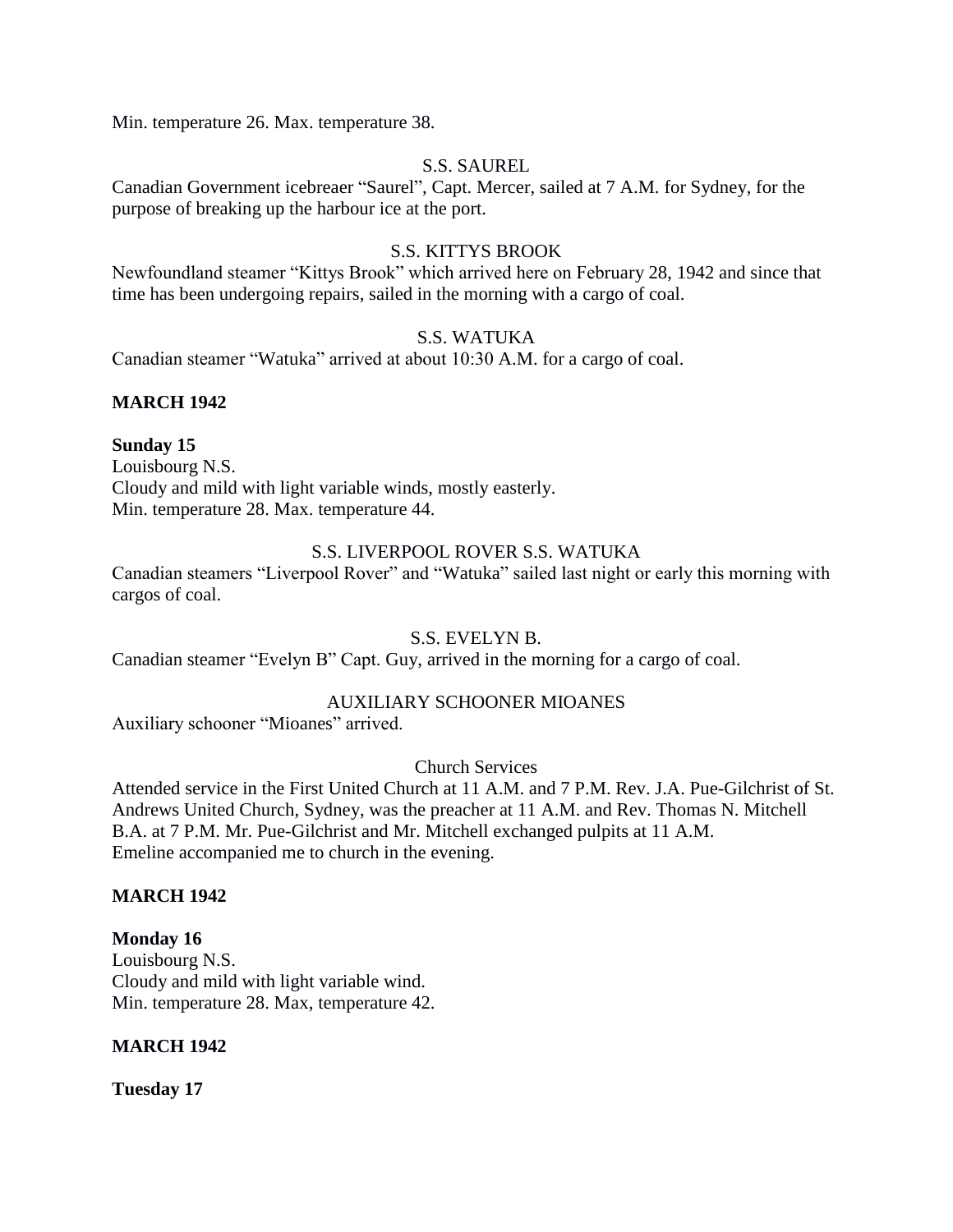#### **St. Patrick's Day**

Louisbourg N.S. Clear and mild with light variable wind mostly south west. Min. temperature 20. Max. temperature 40.

# S.S. EVELYN B.

Canadian steamer "Evelyn B" Capt. Guy, sailed at about 7 A.M. with a cargo of coal.

#### S.S. EMPIRE CHAMOIS

British steamer "Empire Chamois" sailed at about 10 A.M. with a cargo of steel products.

#### S.S. ROSE CASTLE

British steamer "Rose Castle", Capt. Benette, arrived at about 11 A.M. for a cargo of coal.

#### S.S. SAUREL

Canadian Government icebreaker "Saurel", Capt. Mercer, arrived from Sydney in the afternoon.

#### SCHOONER MIOANES

Auxiliary schooner "Mioanes" sailed in the afternoon with a cargo of coal.

#### **MARCH 1942**

#### **Wednesday 18**

Louisbourg N.S.

Sleet and hail in the morning. Cloudy and mild during the day with light southeast wind and fog. Min. temperature 29. Max. temperature 37.

## Drift Ice

Drift ice at the mouth of the harbour and southwest end full of ice.

#### **MARCH 1942**

#### **Thursday 19**

Louisbourg N.S. Rain in the early morning. Cloudy during the day with some fog during the forenoon. Light to moderate northerly wind, shifting to northwest at night and increasing. Min. temperature 20. Max. temperature 36.

#### Drift Ice

Drift Ice in sight along the shore and a small quantity in the southwest end of the harbour.

#### S.S. ROSE CASTLE

British steamer "Rose Castle" Capt. Benette sailed with a cargo of coal.

#### S.S. LADY LAURIER

Canadian Government steamer "Lady Laurier" arrived in the afternoon.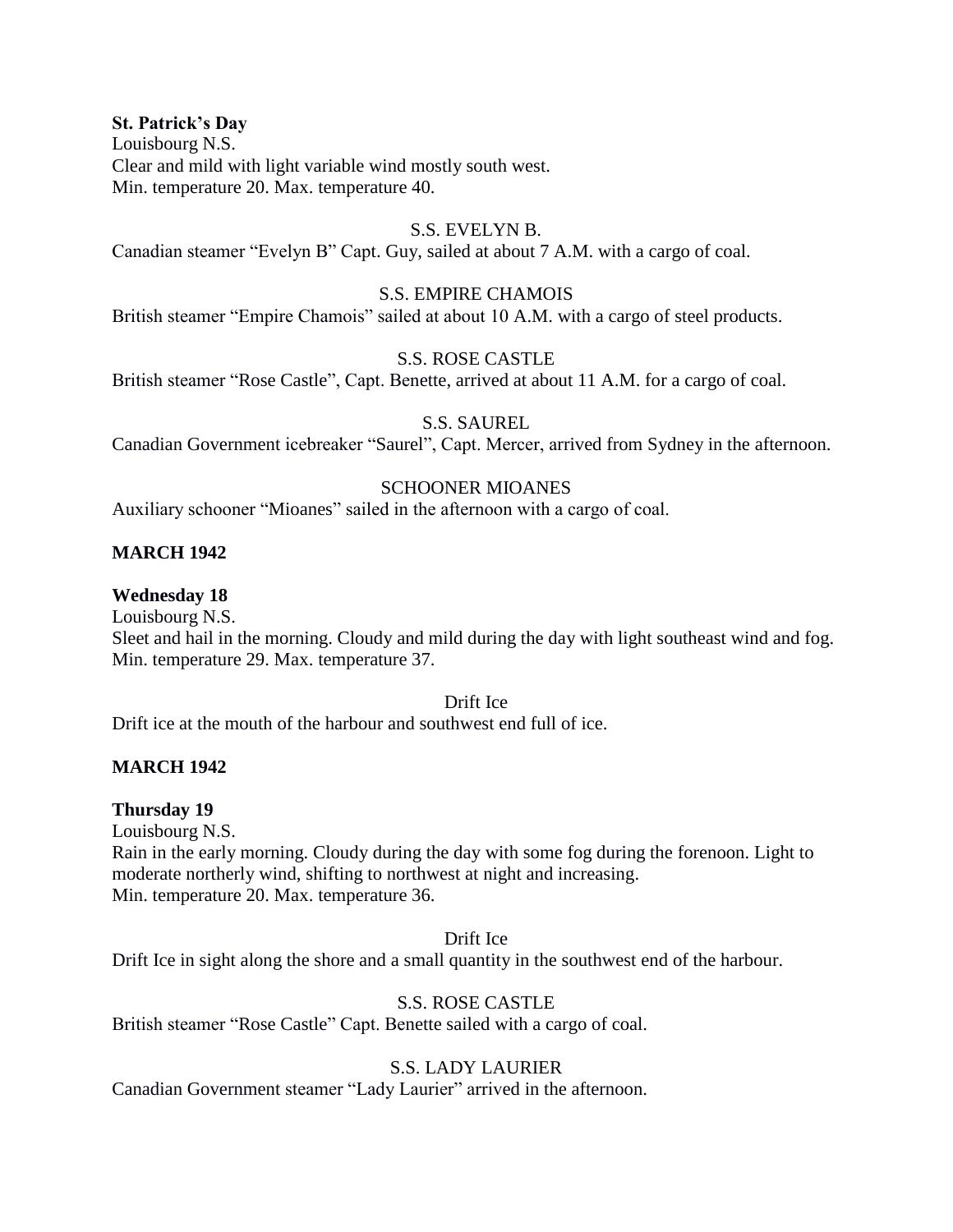#### S.S. PANCHITO

Panamanian steamer "Panchito" arrived during the afternoon, for a cargo of coal, and anchored in the stream.

#### **MARCH 1942**

#### **Friday 20**

Louisbourg N.S.

Mild and partly clear with light to moderate westerly wind. Cloudy in the late afternoon with light snow squalls during the evening and early part of the night. Snowfall about 1 inch. Min. temperature 28. Max. temperature 41.

Motored to Sydney

Motored to Sydney at 8 A.M. in Cameron's Taxi Bus (Robert Beaton driver). Made a number of business calls at Sydney during the day. Had lunch at "Diana Sweets". Left for home at 4:30 P.M. on Cameron's Taxi Bus, arriving at about 6 P.M.

# S.S. LORD STRATHCONA

British steamer "Lord Strathcona", Capt. Stewart, which arrived here on February 3, 1942, sailed in the afternoon for Halifax with a part cargo of coal (about 7.500 tons). Since arriving here on Feb. 3, the Strathcona has began undergoing repairs. A platform has been erected at the stern for the mounting of a gun, as a defense against submarines.

# S.S. LADY LAURIER

Canadian Government steamer "Lady Laurier" sailed.

# **MARCH 1942**

#### **Saturday 21**

Louisbourg N.S. Clear and cool with light to moderate northerly wind. Min. temperature 20. Max. temperature 36.

#### S.S. ARGYLE

Newfoundland steamer "Argyle", Capt. Peardan, which has been laid up at this port since Jan. 31, 1942, sailed in the morning.

#### S.S. GULHAUG S.S. HAVORN

Norwegian steamer "Gulhaug" and "Havorn" Capt. Hulme, sailed in the morning with cargos of coal. Both of these ships underwent repairs while at this port.

# S.S. PANCHITO

Panamanian steamer "Panchito" sailed in the afternoon with a cargo of coal.

#### **MARCH 1942**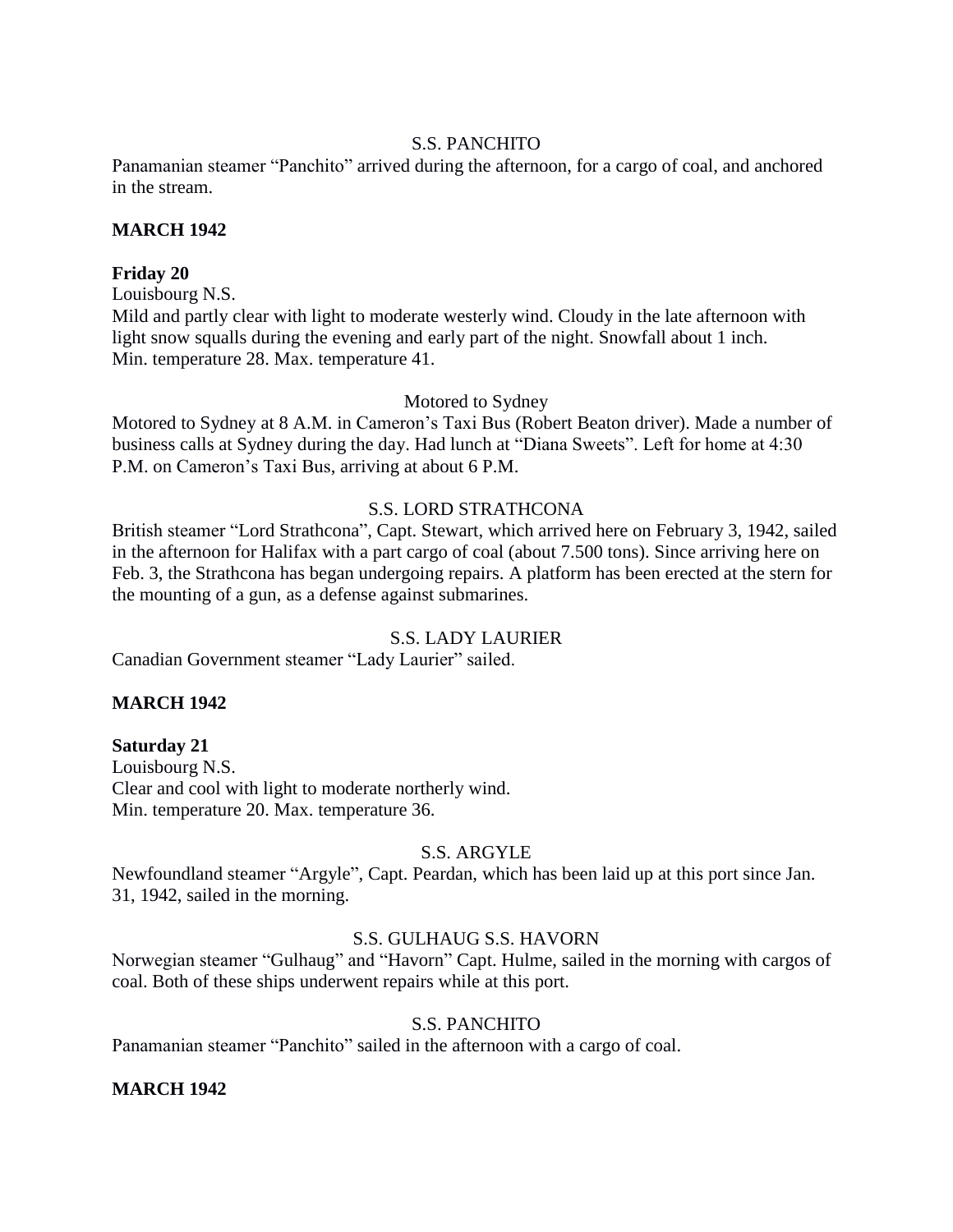#### **Sunday 22**

Louisbourg N.S.

Clear and cool in the early part of the day, but becoming cloudy and threatening before noon. Light southeast wind increasing to a strong breeze in the evening, and a moderate gale during the night. Snow began to fall at about 7:30 P.M. and continued during the night. Min. temperature 18. Max. temperature 35.

#### Drift Ice

Drift ice in sight in the morning. Coast blocked with ice in the evening.

# Church Services

At 11 A.M. and 7 P.M. attended services in the First United Church, where Rev. Thomas N. Mitchell B.A. was the preacher. Emeline accompanied me to church in the evening.

# **MARCH 1942**

# **Monday 23**

Louisbourg N.S.

Cloudy and mild with light to moderate southwest wind and fog. Snowfall of last night about 6 inches. Snow melting fast and streets very slushy. Min. temperature [blank]. Max. temperature 40.

# Drift Ice

Harbour and coast blocked with drift ice.

S.S. SAUREL

Canadian Government icebreaker "Saurel" Capt. Mercer sailed during the forenoon.

# Meeting of School Board

At 7:30 P.M. attended, and presided at, a meeting of the School Board, in the Town Office. Those present were commissionaires: Clarence Peters, Edison Skinner and M.S. Huntington (chairman). B.M. Spencer, Clerk, and D.F. Nicholson, Deputy Clerk.

At this meeting it was unanimously decided to let the Air Raid Precaution Committee have one of the vacant rooms in the school building, known as the "clinic room" for a First Aid Station. I was authorized to have electric lights installed and to make other necessary alterations.

Death of Mrs. Archibald MacVicar

The death of Mrs. Archibald MacVicar, took place at her home on Pepperell Street, at about 5 P.M. She was about 79 years of age.

# **MARCH 1942**

# **Tuesday 24**

Louisbourg N.S. Snow storm in the early morning. Cloudy and mild, mostly clear during the afternoon. Cloudy in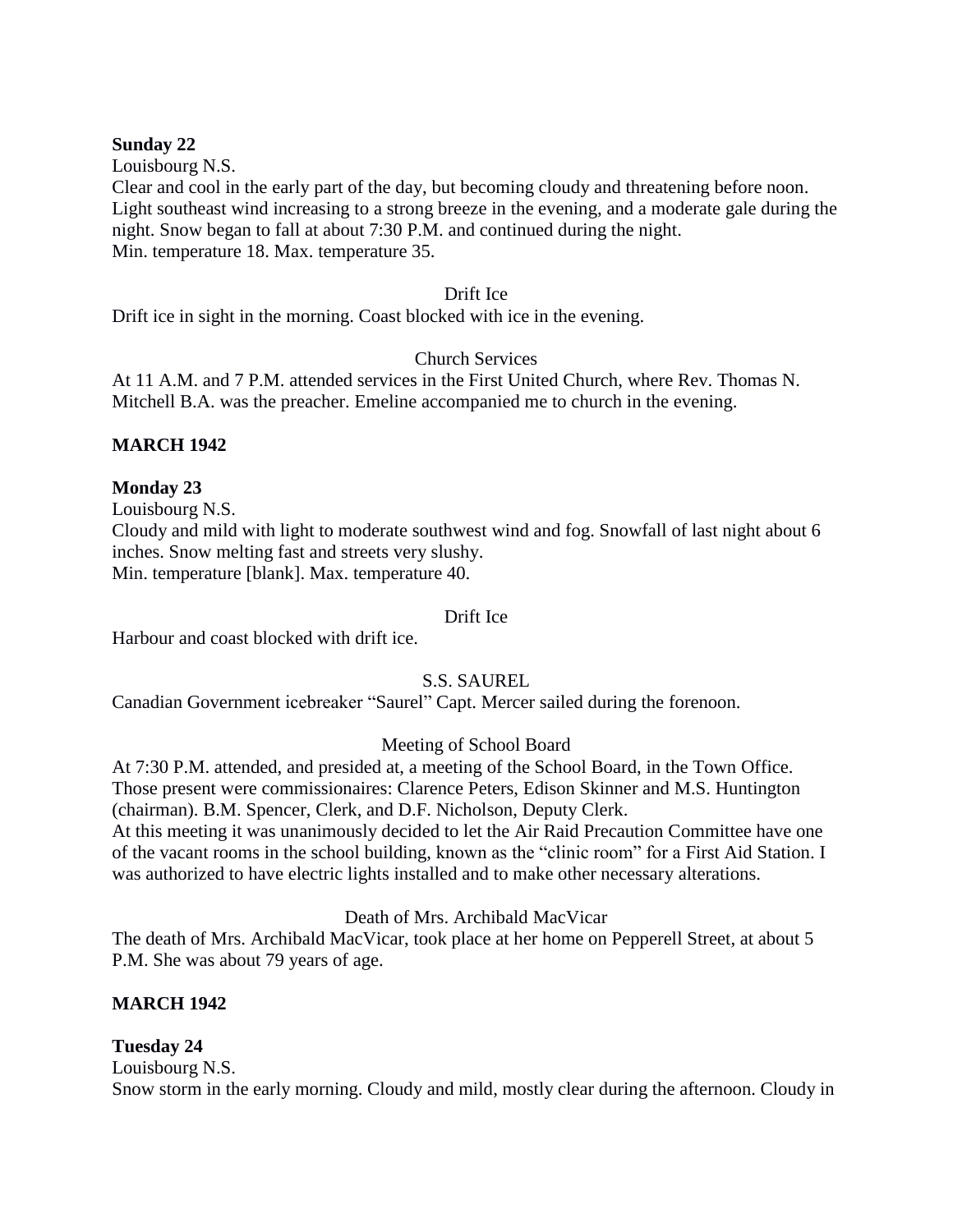the evening with light snow squalls. Snowfall about 3 inches. Streets very slushy. Min. temperature 30. Max. temperature 41.

#### Drift Ice

Harbour and coast blocked with drift ice.

# Motored to Sydney

At 1 P.M. left Louisbourg for Sydney in one of Mike Sullivan's Taxi Buses (Williard Paul Driver). Highways in bad condition. Arrived in Sydney at about 3:20 P.M. Returning left Sydney at 4:30 arriving at about 6 P.M.

While at Sydney, purchased material for installing electric lights in the "clinic room" in the school building which is to be used shortly for an Air Raid First Aid Station. Placed the order with Thompson and Sutherland Ltd. Sydney.

## **MARCH 1942**

# **Wednesday 25**

Louisbourg N.S. Mild and partly clear with light to moderate southeast and west winds. Min. temperature 27. Max. temperature 40.

## S.S. SAUREL

Canadian Government icebreaker "Saurel" Capt. Mercer arrived at about 1 P.M.

#### Funeral

At 1:30 P.M. attended the Funeral of the late Mrs. Archibald MacVicar which took place from her late residence on Pepperell Street. Services at the house, First United Church and grave were conducted by Rev. Thomas N. Mitchell B.A. Internment took place in Willow Grove Cemetery on Clarke's Road. Funeral in charge of D.M. Johnston, undertaker, of this town.

Choir Practice

At 8 P.M. Emeline and I attended choir practice in the First United Church.

# **MARCH 1942**

#### **Thursday 26**

Louisbourg N.S. Light snow squalls in the early morning and at intervals during the day. Partly clear with moderate northeast to north winds. Min. temperature 27. Max. temperature 38.

#### **MARCH 1942**

#### **Friday 27**

Louisbourg N.S. Light snow squalls in the early morning, and intermittely during the day. Some snow during the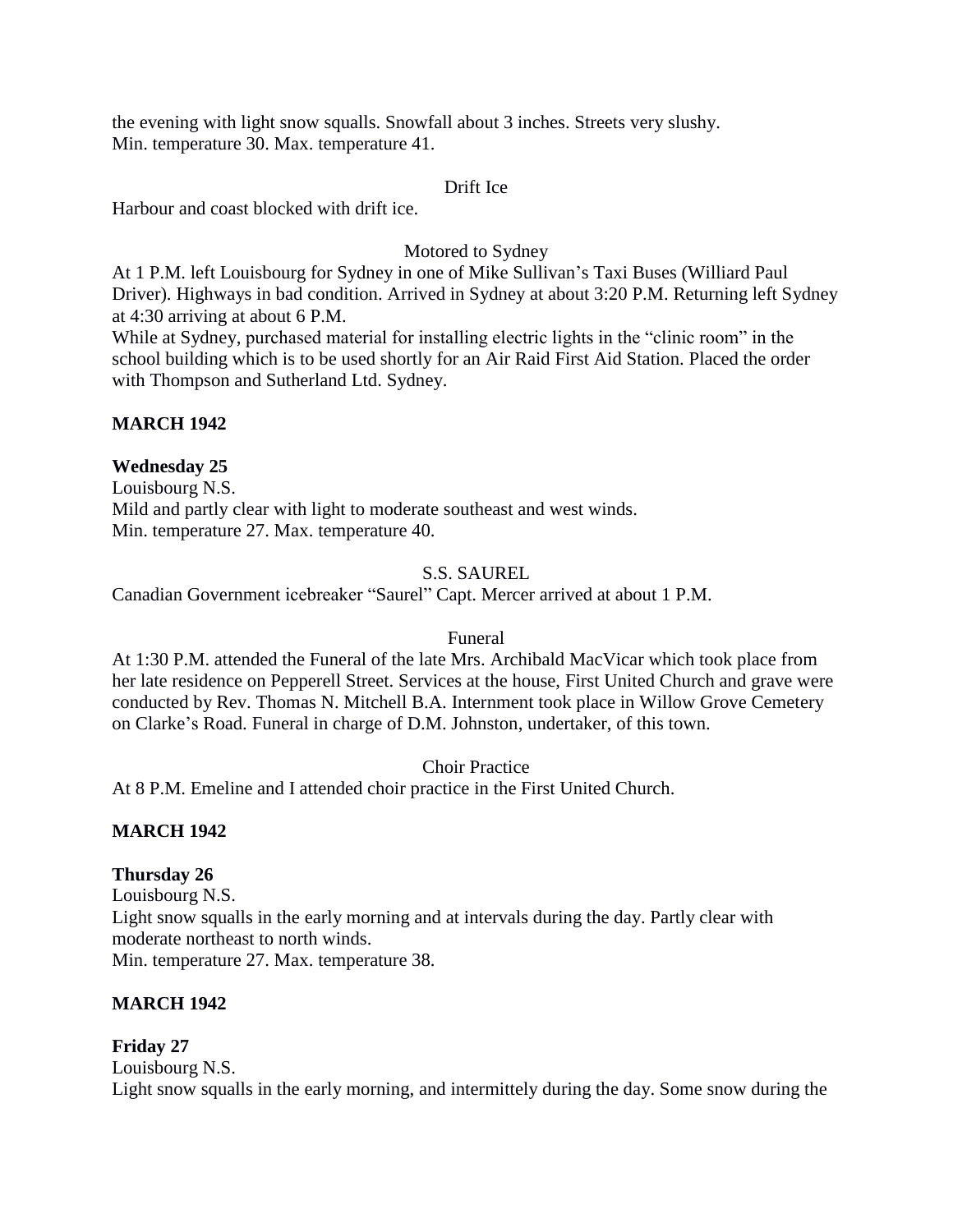night. Min. temperature 28. Max. temperature 32. Snowfall about 1 inch.

#### S.S. ROSE CASTLE

British steamer "Rose Castle", Capt. Benette, arrived in the forenoon and docked at the freight wharf. This steamer is likely to remain here for several weeks for the purpose of undergoing repairs.

#### S.S. KYLE

Newfoundland steamer "Kyle" arrived in the afternoon.

#### S.S. SAUREL

Canadian Government, icebreaker, "Saurel" Capt. Mercer sailed during the night.

## S.S. LADY LAURIER

Canadian Government steamer "Lady Laurier" arrived in the evening and docked at the Government wharf.

#### **MARCH 1942**

#### **Saturday 28**

Louisbourg N.S. Cool and partly clear with fresh north and northeast winds. Min. temperature 20. Max. temperature 32.

#### S.S. LIVERPOOL ROVER

Canadian steamer "Liverpool Rover" sailed in the forenoon with a cargo of coal.

#### S.S. LADY LAURIER

Canadian Government steamer "Lady Laurier" sailed in the morning.

#### S.S. PANCHITO

Panamanian steamer "Panchito" arrived in the afternoon for a cargo of coal.

#### Council Meeting

At 7:30 P.M. attended, and presided at a meeting of the Town Council. Those present were: Councilors Enoch Townsend, James F.D. Townsend, Edison Skinner, Guy M. Hiltz and Edward Levy. Mayor M.S. Huntington, Clerk: B.M. Spencer, Deputy Clerk Dan F. Nicholson, Police Chief D.M. Johnston and Police Officer: Donald Beaver, Spectators: Malcolm Boyd, Neil MacRury, Gordon Cameron, Archie MacDonald and Ben. Hickman

S.S. KYLE

Newfoundland steamer "Kyle" sailed during the night.

#### **MARCH 1942**

**Sunday 29**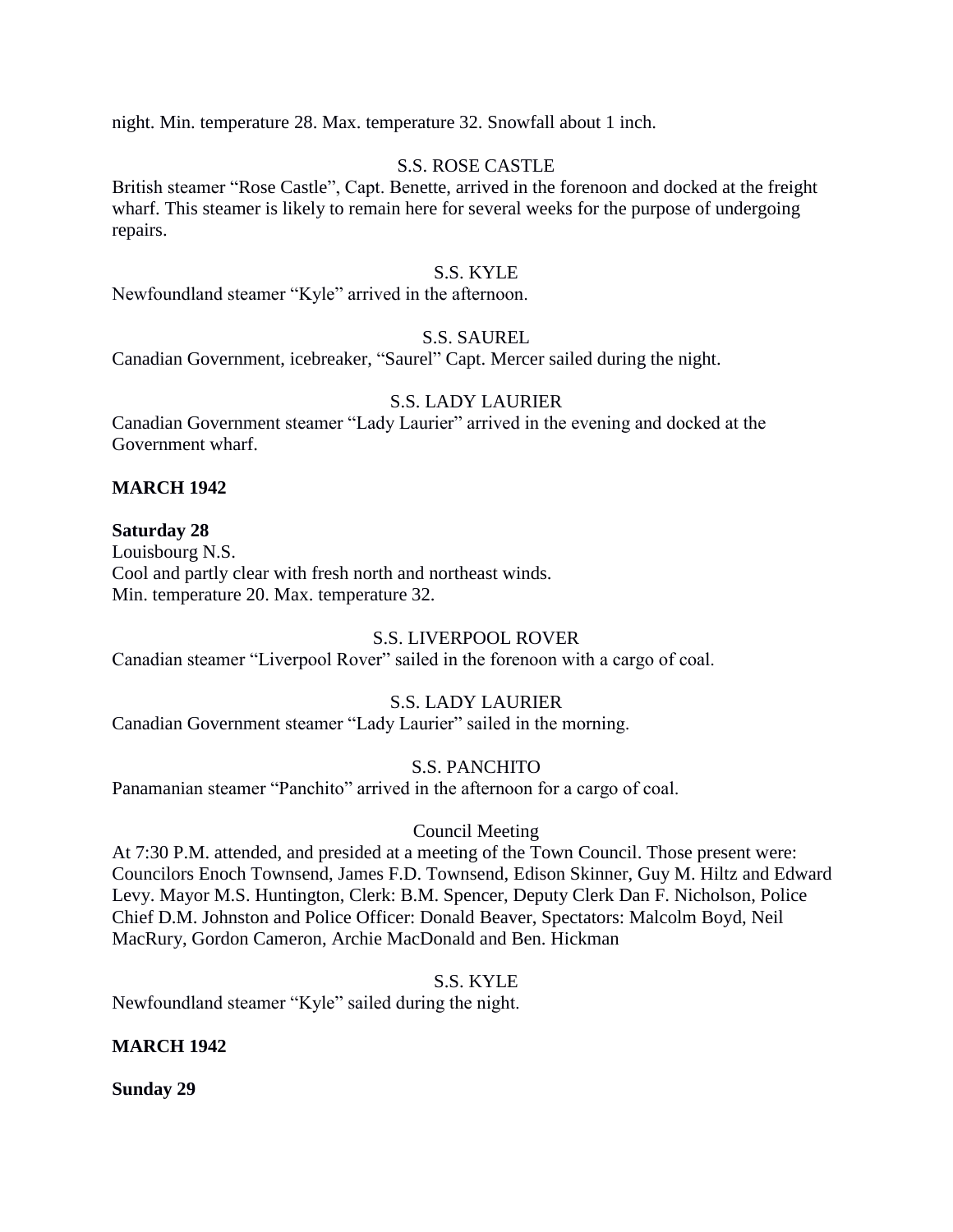Louisbourg N.S. Remarkably clear with light variable winds a perfect early spring day. Min. temperature 15. Max. temperature 43.

# S.S. EVELYN B.

Canadian steamer "Evelyn B.", Capt. Guy, arrived in the forenoon for a cargo of coal.

## SCHOONER MIOANES

Auxiliary schooner "Mioanes" arrived in the afternoon for a cargo of coal.

#### S.S. ASKILD

Norwegian steamer "Askild" arrived in the afternoon.

# Church Services

At 11 A.M. and 7 P.M. attended services in the First United Church where Rev. Thomas N. Mitchell B.A. was the preacher. Emeline accompanied me to church in the evening.

#### **MARCH 1942**

#### **Monday 30**

Louisbourg N.S. Clear and cool with light to moderate southwest wind. Min. temperature 15. Max. temperature 37.

#### S.S. CARIBOU

Newfoundland steamer "Caribou", Captain Laverne, arrived at about 12:30 A.M. with passengers, mails and freight from Port-au-Basque Nfld. First trip of the Caribou to Louisbourg this season.

#### S.S. PANCHITO

Panamanian steamer "Panchito" sailed in the afternoon with a cargo of coal.

#### S.S. MAGNHILD

Norwegian steamer "Magnhild" arrived in the afternoon.

#### S.S. CARIBOU

Newfoundland steamer "Caribou", sailed during the night with passengers, mails and freight.

#### **MARCH 1942**

#### **Tuesday 31**

Louisbourg N.S.

Cloudy and chilly with light drizzle of rain and part snow. Moderate east to northeast wind and some fog. Clear and moonlight during the night

Min. temperature [blank]. Max. temperature 35.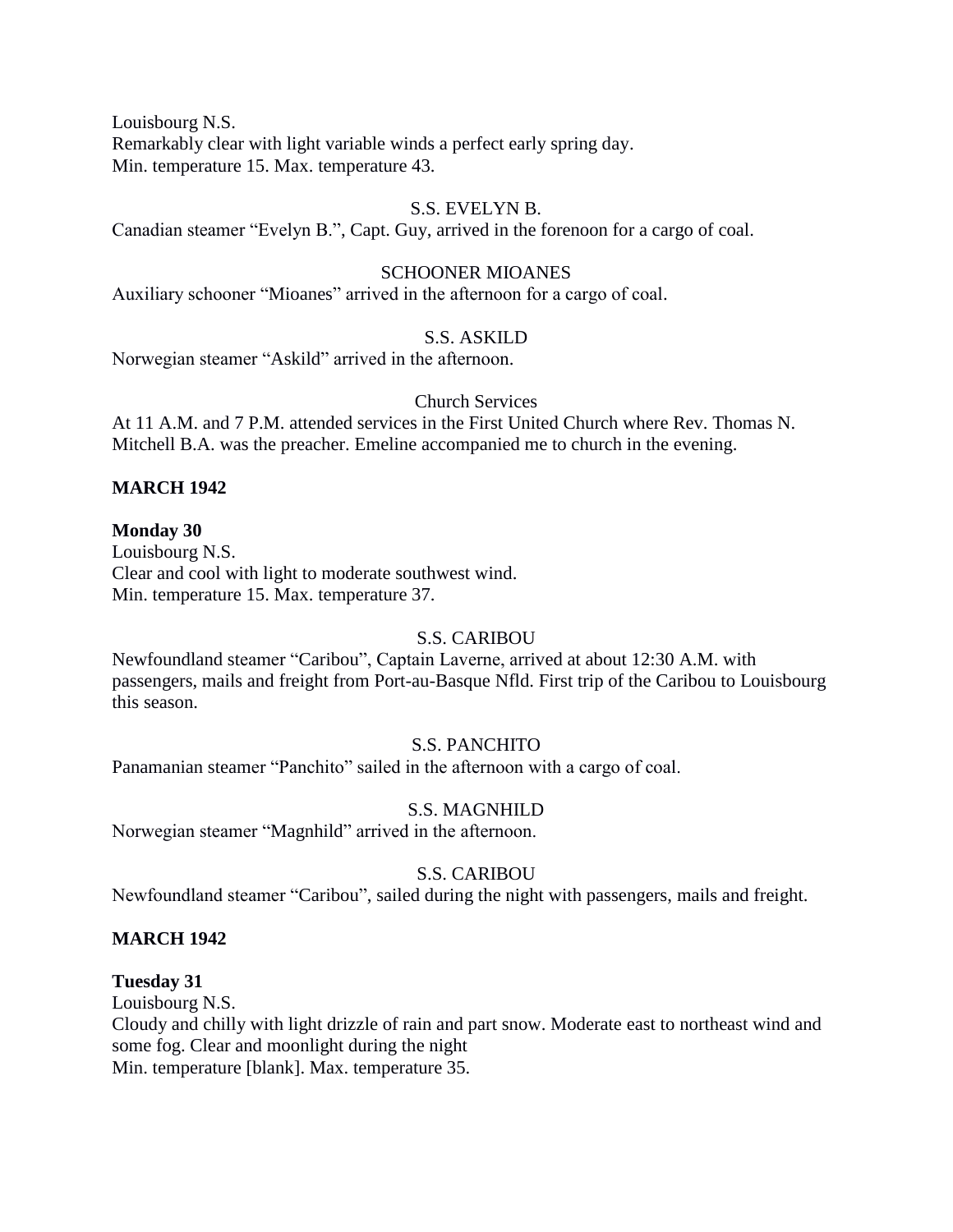#### Drift Ice

Shore blocked with drift ice, but harbour clear.

## Death of Mrs. Zachariah Ayles

The death of Mrs. Zachariah Ayles, took place at the home of her brother Dan MacLean, Main Street, today. She was about 84 years of age.

#### **APRIL 1942**

#### **Wednesday 1**

Louisbourg N.S.

Clear in the morning, but becoming cloudy and foggy early in the day. Light variable wind. Min. temperature 20. Max. temperature 34.

#### S.S. CARIBOU

Newfoundland steamer "Caribou", Capt. Taverner, arrived from Port-Au-Basque Nfld. at about 1 P.M. with passengers, mails and freight.

# Choir Practice

At 8 A.M. Emeline and I attended choir practice in the First United Church.

#### **APRIL 1942**

**Thursday 2** Louisbourg N.S. Cloudy with some fog and light to moderate westerly wind clearing at night. Min. temperature 27. Max. temperature 39.

#### S.S. SAUREL

Dominion Government icebreaker "Saurel", Capt. Mercer, arrived from Ingonish at about 1 P.M.

#### Drift Ice

Harbour and coast blocked with drift ice.

#### Funeral

At 1:30 P.M. attended funeral of the late Mrs. Zachariah Ayles, which took place from the home of her brother, Dan MacLean, Main Street. Services at the house, Big Lorraine Anglican Church and grave were conducted by Rev. James Brodie. Interment in Big Lorraine County. Funeral in charge of D.M. Johnston, undertaker.

Death of Mrs. B.W. Townsend

James F.D. Townsend of this town received a telegram today informing him of the death of his aunt, Mrs. Blucher W. Townsend.

Sullivans Bus Service Discontinued

The long contest between Michael Sullivan of Sydney and A.W. Cameron of Louisbourg for the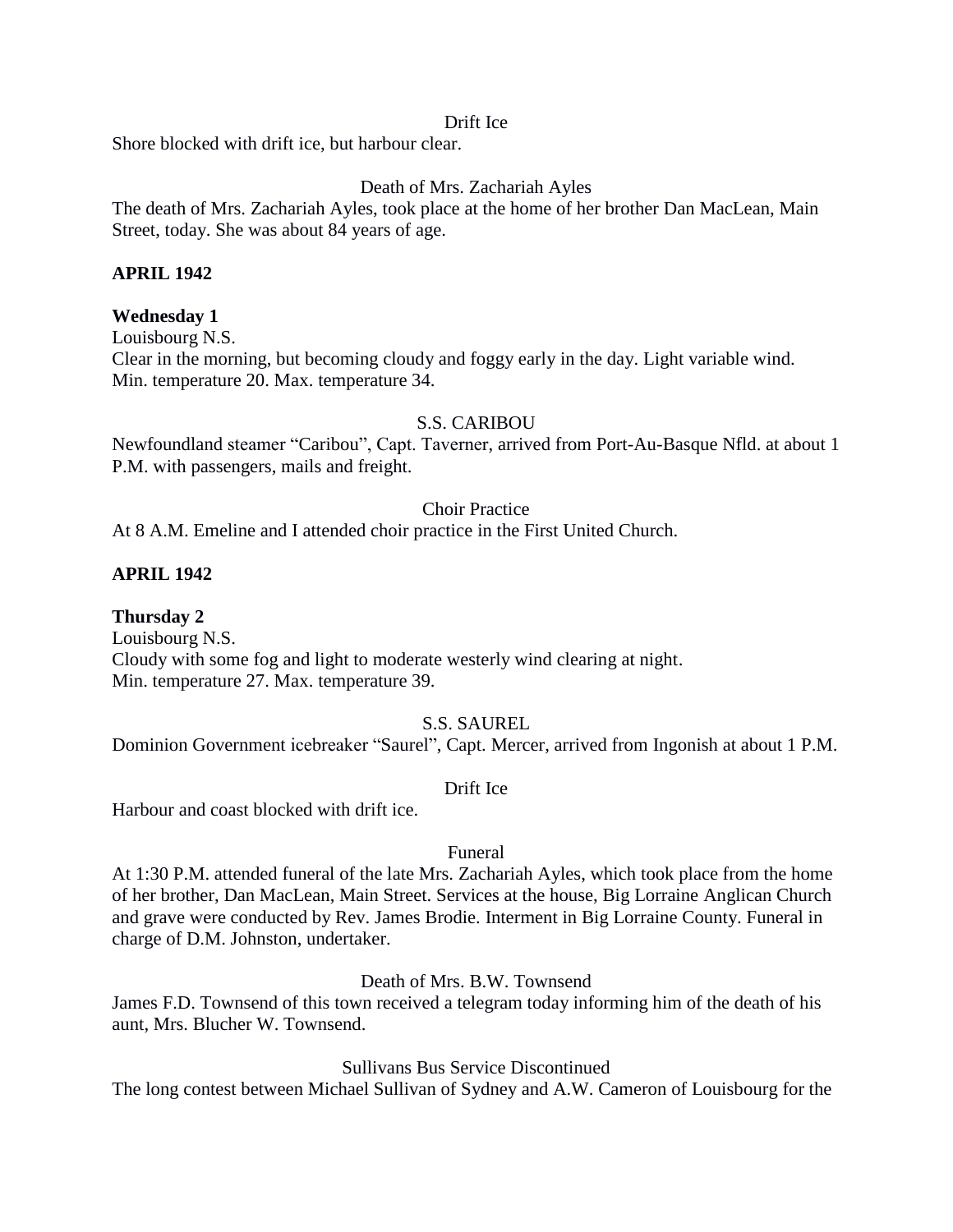bus franchise for the Sydney and Louisbourg highway has resulted in the franchise being awarded to Cameron.

## **APRIL 1942**

**Friday 3 Good Friday** Louisbourg N.S. Cloudy and foggy in the morning, but clearing during the forenoon. Bright sunshine and moderately warm during the afternoon. Min. temperature 27. Max. temperature 49.

## S.S. GULHAUG

Norwegian steamer "Gulhaug" arrived in the evening.

## Death of Charles Henry Peach

According to a news item in yesterday's issue of the Halifax Herald, Charles Henry Peach, a native of Louisbourg, had been lost at sea. He was a wireless operator on board a Polish steamer at the time of his death, presumably as a result of the ship being sunk by enemy action. He was a son of the late Henry Peach formally of this town, but who removed to Halifax many years ago. The mother of Charles Peach, who was before her marriage, Miss Flora Martell of Main-A-Dieu, lives at Halifax.

# BRONZE GRACKLES HAVE COME

The Bronze Grackles which are about the earliest of our featured visitors to arrive in the spring are here. Saw four of them in the back yard this morning.

# **APRIL 1942**

#### **Saturday 4**

Louisbourg N.S. Clear with light variable winds, southeast during the afternoon, bright sunshine all day. Min. temperature 20. Max. temperature 40.

#### Drift Ice

Drift Ice still continues along the coast. Harbour pretty filled with ice.

# FOX SPARROWS HAVE ARRIVED

The arrival of the fox sparrows was announced by their cheery songs, early this morning. They are now on their northward migration and usually stay with us about two or three weeks before continuing on their journey to their nesting grounds.

#### **APRIL 1942**

**Sunday 5** Louisbourg N.S.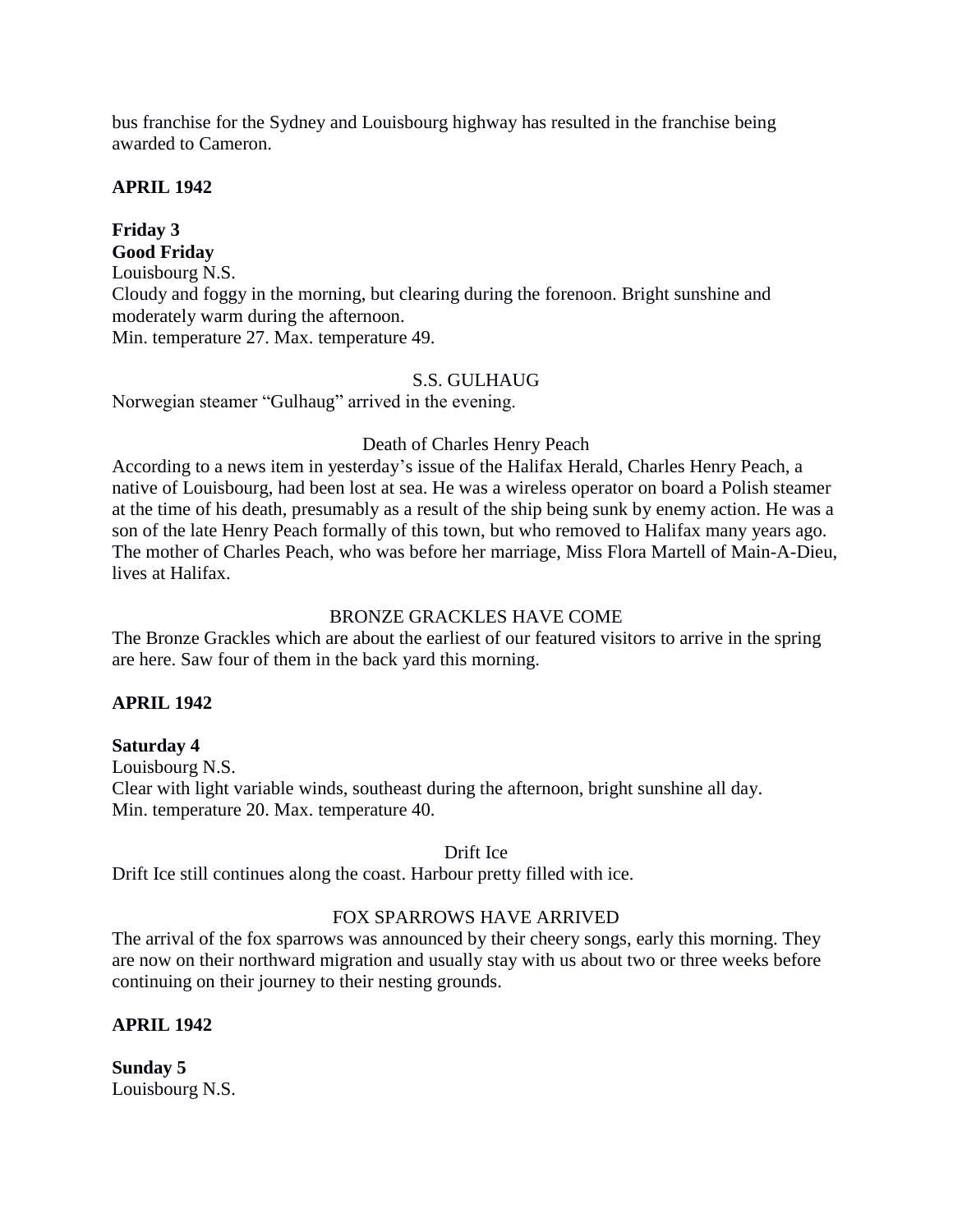Clear and cool with light variable winds. Min. temperature 14. Max temperature 40.

#### Drift Ice

Coast blocked with drift ice and harbour nearly full of loose ice.

#### S.S. SAUREL

Government icebreaker "Saurel", Capt. Mercer, sailed at noon, to the assistance of the steamer "Lord Strathcona" which was caught in the ice a short distance off this port.

#### S.S. LORD STRATHCONA

British steamer "Lord Strathcona", Capt. Stewart, arrived here at about 3 P.M. for a cargo of coal, and docked on the east side of the coal pier. She was accompanied to port by the icebreaker "Saurel" Capt. Mercer, which rendered her assistance in working her way through the ice.

#### Church Services

At 11 A.M. and 7 P.M. attended services in the First United Church where Rev. Thomas N. Mitchell B.A. was the preacher. The sacrament of the Lord's Supper was dispensed during the morning service, to a large congregation. The following persons joined the church at the morning service: Miss Elsie Bagnall, Miss Florence Cameron and Frank Stacey. Emeline accompanied me to church in the evening.

#### **APRIL 1942**

#### **Monday 6**

Louisbourg N.S. Mild and mostly clear with light variable wind. Bright sunshine during the afternoon. Min. temperature 28. Max. temperature 49.

#### S.S. SAUREL

Canadian Government steamer (icebreaker) "Saurel" Capt. Mercer went to the assistance of the steamer "Panchito" which was in the ice a short distance off the harbour. She returned to port at about 10 A.M.

#### S.S. PANCHITO

Panamanian steamer "Panchito" arrived at about 10 A.M. for a cargo of coal and anchored in the south west end of the harbour. She docked at the coal pier in the evening.

#### Drift Ice

Drift Ice close in on the shore and harbour full of loose ice.

#### Marriage

The marriage of George Stacey and Margaret MacCormack of this town took place at Sydney this evening. The ceremony was performed by Rev. F.E. Boothroyd of Trinity United Church, Sydney N.S. Mr. and Mrs. Stacey will reside at Glace Bay.

#### **APRIL 1942**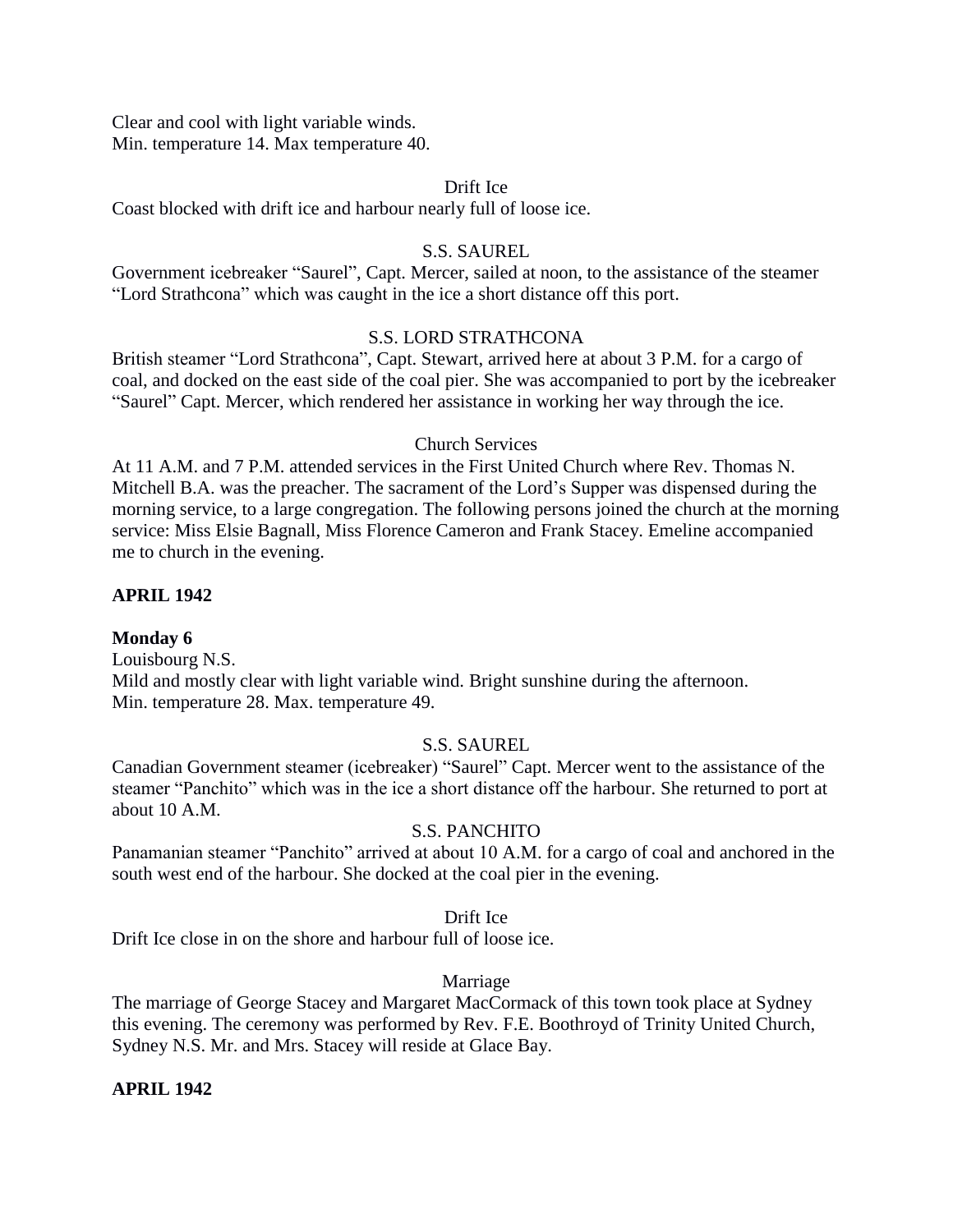#### **Tuesday 7**

Louisbourg N.S.

Light rain in the early morning. Cloudy and mild during the day with light variable wind. Min. temperature 25. Max. temperature 48.

## Drift Ice

Loose ice in the harbour and along the coast.

### Sailings

The following steamers sailed during the afternoon: Norwegian steamer "ASKILD", Norwegian steamer "MAGNHILD" and Canadian steamer "EVELYN B."

# **APRIL 1942**

# **Wednesday 8**

Louisbourg N.S.

Light snow during the forenoon. Partly clear during the afternoon. Light southwest wind shifting to northerly in the afternoon and increasing to strong. Snowfall about 1 inch which disappeared during the afternoon.

Min. temperature 21. Max. temperature 37.

# Drift Ice

Drift on the coast and loose ice in the harbour. Harbour and coast clear of ice in the late afternoon as a result of the strong northerly wind.

# S.S. HAVORN

Norwegian steamer "Havorn", Capt. Hulme, sailed in the morning but returned to port at about 8:30 A.M. owing to unfavorable ice conditions.

Choir Practice

At 8 P.M. Emeline and I attended choir practice in the First United Church.

# **APRIL 1942**

# **Thursday 9**

Louisbourg N.S. Chilly and raw, mostly clear with moderate gale of north and northeast winds. Min. temperature 22. Max. temperature 37.

#### S.S. LORD STRATHCONA

British steamer "Lord Strathcona", Capt. Steward, sailed in the morning with a cargo of coal.

# S.S. PANCHITO

Panamanian steamer "Panchito" sailed in the morning, with a cargo of coal.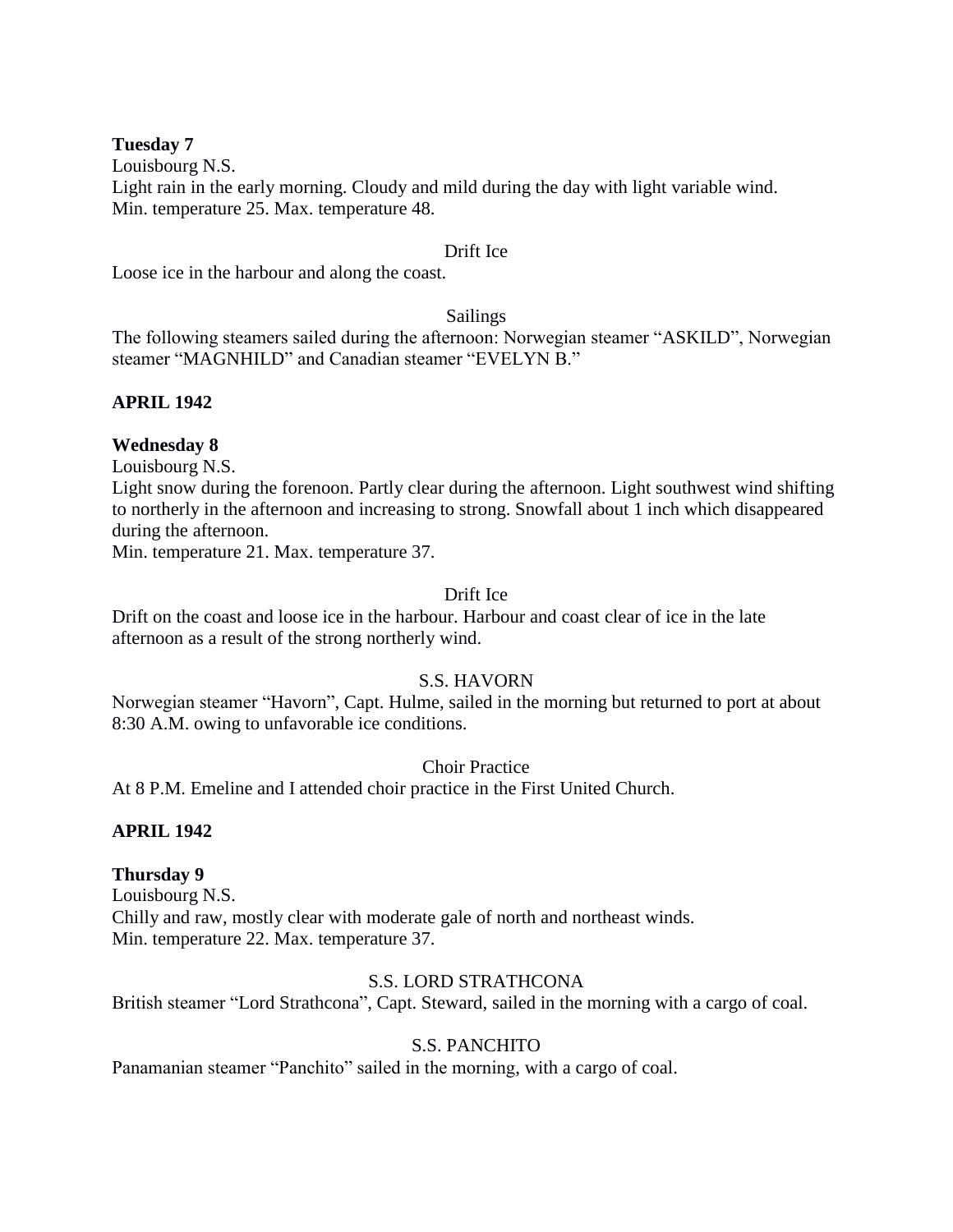## S.S. DRUID

Canadian Government steamer "Druid" arrived in the forenoon for bunker coal.

# **APRIL 1942**

# **Friday 10**

Louisbourg N.S. Clear and cool with light to moderate northerly wind shifting to easterly in the afternoon. Min. temperature 21. Max. temperature 42.

# S.S. HAVORN

Norwegian steamer "Havorn", Capt Holme, sailed last night or this morning with a cargo of coal.

# **APRIL 1942**

# **Saturday 11**

Louisbourg N.S.

Cloudy and chilly with fresh easterly wind, increasing at night. Snow began to fall at about 3:30 P.M. and continued until near midnight. Snowfall about 3 inches. Min. temperature 28. Max. temperature 40.

# **APRIL 1942**

**Sunday 12**

Louisbourg N.S. Cloudy with moderate southwest wind. A few light snow squalls in the evening, Min. temperature 31. Max. temperature 40.

#### Drift Ice

Harbour and coast blocked with drift ice.

Church Services

At 11 A.M. and 7 P.M. attended serviced in the First United Church where Rev. Thomas M. Mitchell B.A. was the preacher. Emeline accompanied me to church in the evening.

> Death of Daniel MacLean [Blank Section]

#### **APRIL 1942**

**Monday 13** Louisbourg N.S. Cloudy and chilly with light moderate to full northerly wind. Min. temperature 27. Max. temperature 36.

#### S.S. TROJAN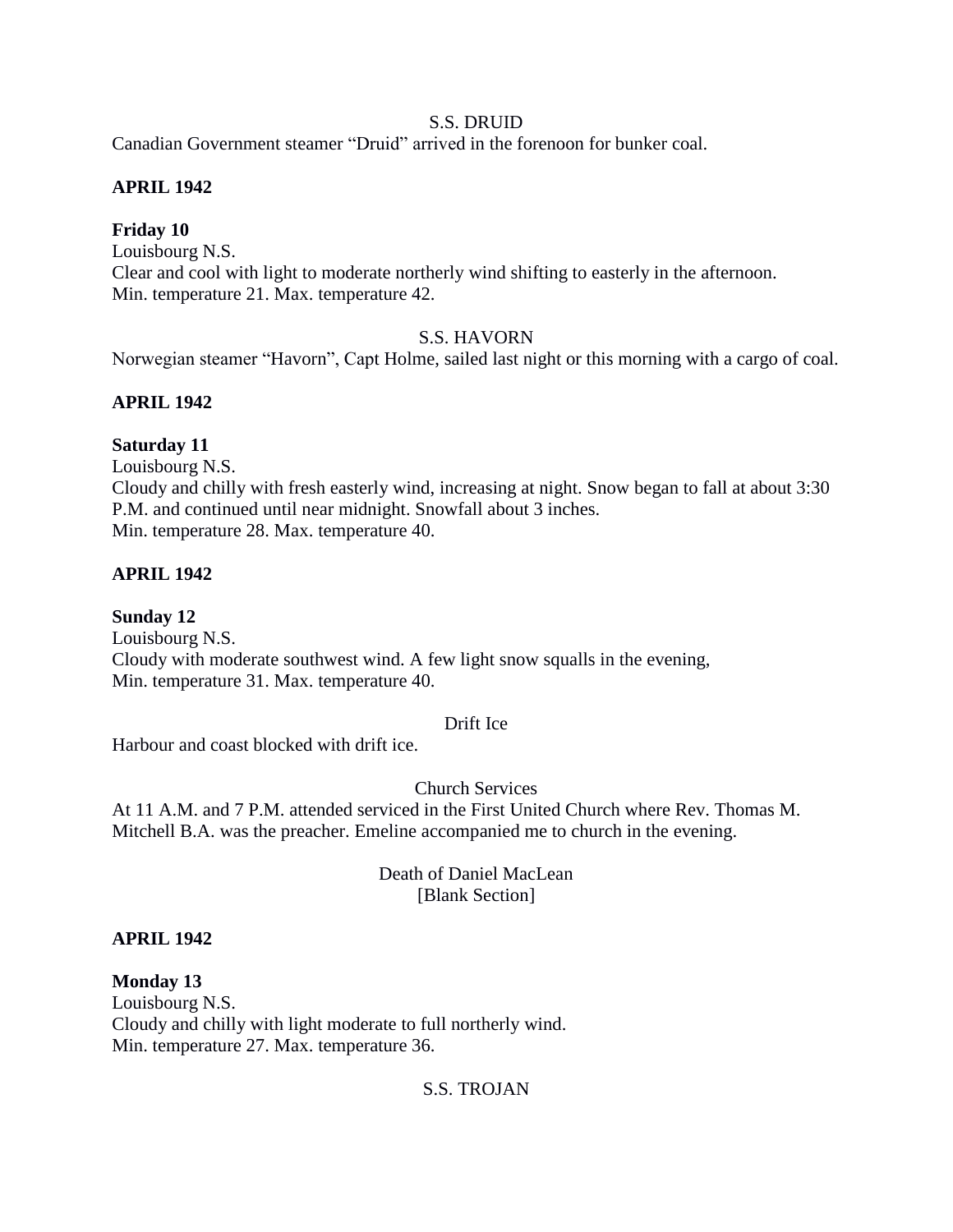Panamanian steamer "Trojan" arrived.

# **APRIL 1942**

**Tuesday 14** Louisbourg N.S. Cold and mostly clear with moderate southeast wind. Min. temperature 22. Max. temperature 40.

S.S. WATUKA

Canadian steamer "Watuka" Capt. Ben Pope sailed in the morning with a cargo of coal. The Watuka had begun undergoing repairs here since she had a gun mounted on her stern as a defence against submarines.

#### Funeral

At 1:30 P.M. attended the funeral of the late Daniel MacLean, which took place from his late home on Pepperell Street. Services at the home and grave were conducted by Rev. Donald J. Gillis of the Albert Bridge Presbyterian Church, in the absence of Rev. Joseph Cathcart the regular pastor of the Louisbourg Presbyterian Church. Funeral in charge of D.M. Johnston, undertaker. Internment took place in the Catalone Cemetery.

# A.R.P. Meeting at Sydney

Motored to Sydney in the evening on Cameron Bus ([blank] Brown driver) and attended a meeting of the Central Air Raids Precautious Committee, in council chamber in county building, Warden Frank Lewis presiding. Meeting addressed by [blank] Campbell. Provincial coordinator A.R.P. Left Louisbourg at 7 P.M. arrived Sydney at 8:45 P.M. Returning left Sydney at 11:30 P.M.

# **APRIL 1942**

#### **Wednesday 15**

Louisbourg N.S.

Cloudy and cool with moderate southwest wind which shifted to southeast in the afternoon, and increased to a strong breeze during the night. Snow began to fall at about 3 P.M. and was followed by heavy rain during the night. Snowfall about 2 inches. Min. temperature 25. Max. temperature 44.

#### **APRIL 1942**

#### **Thursday 16**

Louisbourg N.S.

Cloudy and foggy in the morning with light southwest wind which later in the day shifted to northeast. Sleet began to fall at about 3 P.M. and continued during the night with increasing wind.

Min. temperature 31. Max. temperature 37.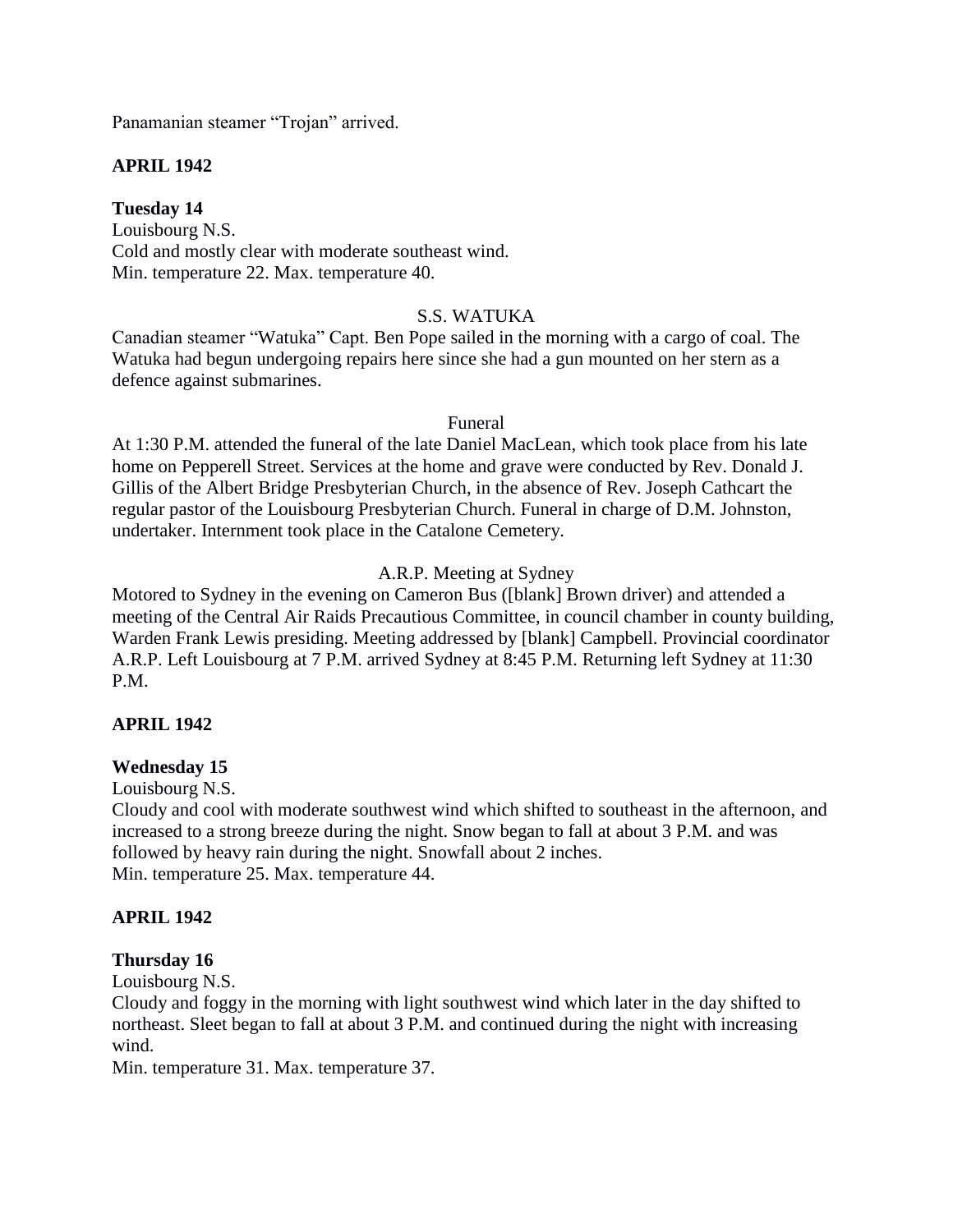# Meeting of G.B. Joint Expenditure Board [blank section]

#### **APRIL 1942**

## **Friday 17**

Louisbourg N.S. Cloudy and chilly with moderate to fresh northeast wind. Min. temperature 31. Max. temperature 40.

## S.S. LORD STRATHCONA

British steamer "Lord Strathcona" arrived in the morning and at about noon, docked alongside the freight wharf for the purpose of having hoppers installed in her hold, preparatory to engaging in the iron ore trade during the coming season.

## S.S. PANCHITO

Panamanian steamer "Panchito" arrived in the forenoon for a cargo of coal and docked on the east side of the coal pier.

# S.S. EVELYN B.

Canadian steamer "Evelyn B." arrived in the late afternoon for a cargo of coal.

# S.S. SAUREL

Canadian Government icebreaker "Saurel", Capt. Mercer, sailed in the afternoon to the assistance of the steamer Evelyn B, which was sighted in the drift ice, off Louisbourg, and trying to make her way to this port.

#### SCHOONER MIOANES

Danish auxiliary schooner "Miones" arrived for a cargo of coal.

# **APRIL 1942**

#### **Saturday 18**

Louisbourg N.S. Cloudy, cool and misty with some fog. Moderate northeast wind. Min. temperature 33. Max. temperature 44.

# S.S. DRUID S.S. SAUREL

Canadian Government steamers "Druid" and "Saurel" sailed in the morning.

# S.S. TROJAN

Panamanian steamer "Trojan" sailed during the forenoon. While in port she underwent repairs to her boiler and took on board bunker coal.

# S.S. GULHAUG

Norwegian steamer "Gulhaug" sailed in the forenoon with a cargo of coal.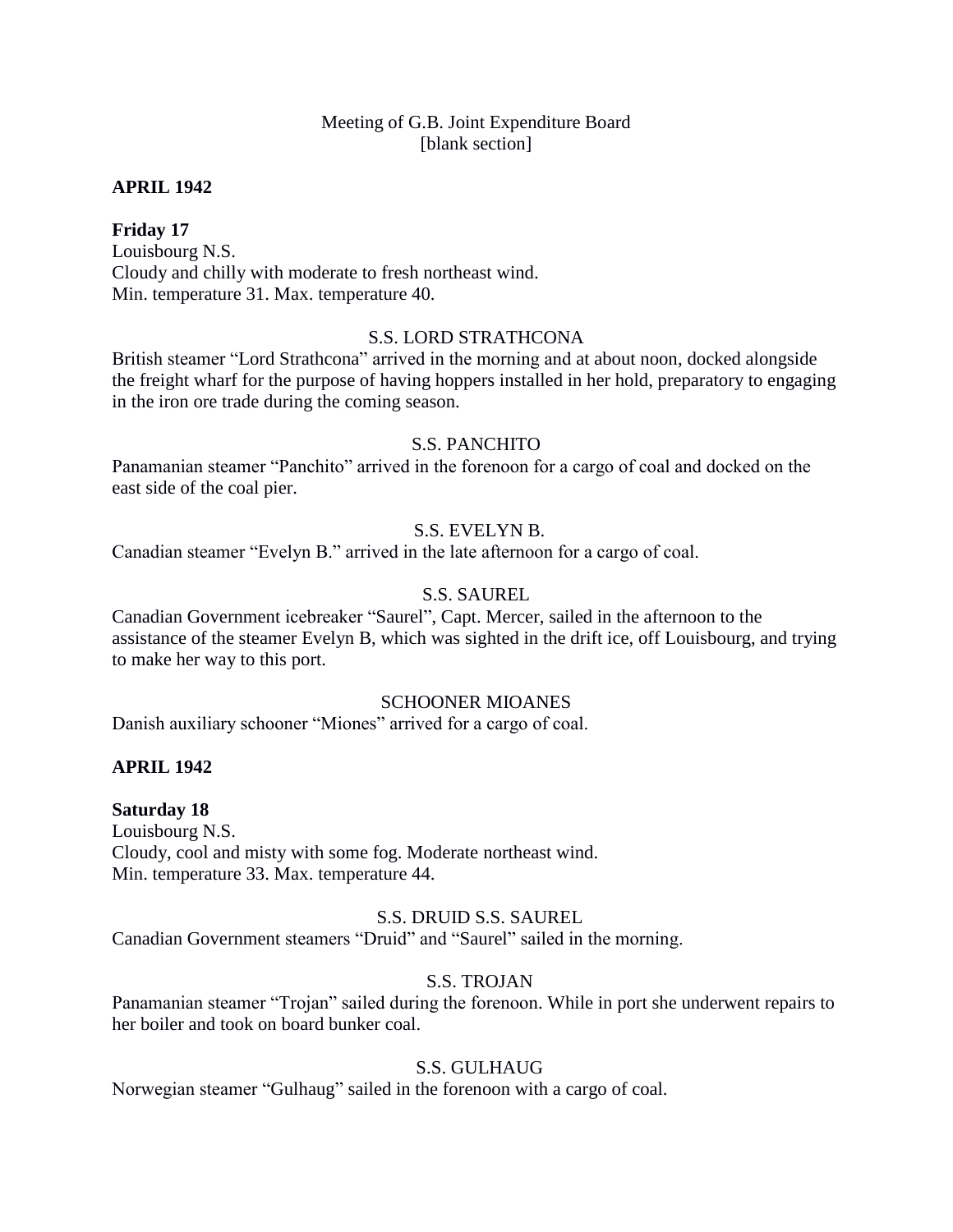# S.S. KYLE

Newfoundland steamer "Kyle" arrived during the forenoon.

# Meeting of Official Board

At 8 P.M. attended a meeting of the Official Board of the First United Church, Rev. Thomas N. Mitchell B.A. presiding.

# **APRIL 1942**

# **Sunday 19**

Louisbourg N.S. Cloudy with some fog, and moderate easterly wind. Heavy rain during the evening and night. Min. temperature 32. Max. temperature 44.

S.S. KYLE

Newfoundland steamer "Kyle" sailed during the afternoon.

# S.S. SAUREL

Canadian Government steamer "Saurel" Capt. Mercer arrived at about 1:30 P.M.

# Church Services

At 11 A.M. and 7 P.M. attended service in the First United Church where Rev. Thomas N. Mitchell B.A. was the preacher.

# **APRIL 1942**

# **Monday 20**

Louisbourg N.S. Cloudy and cool with some fog, and moderate east and northeast winds. Some rain in the morning. Rainfall, of last night and this morning, at least 2 ¾ inches. Misty with light showers during the day.

Min. temperature 32. Max. temperature 36.

Drift Ice

A small body of loose ice in the southwest end of the harbour. No ice in sight along the coast.

# S.S. EVELYN B. S.S. PANCHITO

Canadian steamer "Evelyn B." and Panamanian steamer "Panchito" sailed with cargos of coal during the forenoon.

# **APRIL 1942**

# **Tuesday 21**

Louisbourg N.S.

Cloudy and chilly with moderate east and northeast winds increasing to strong during the night.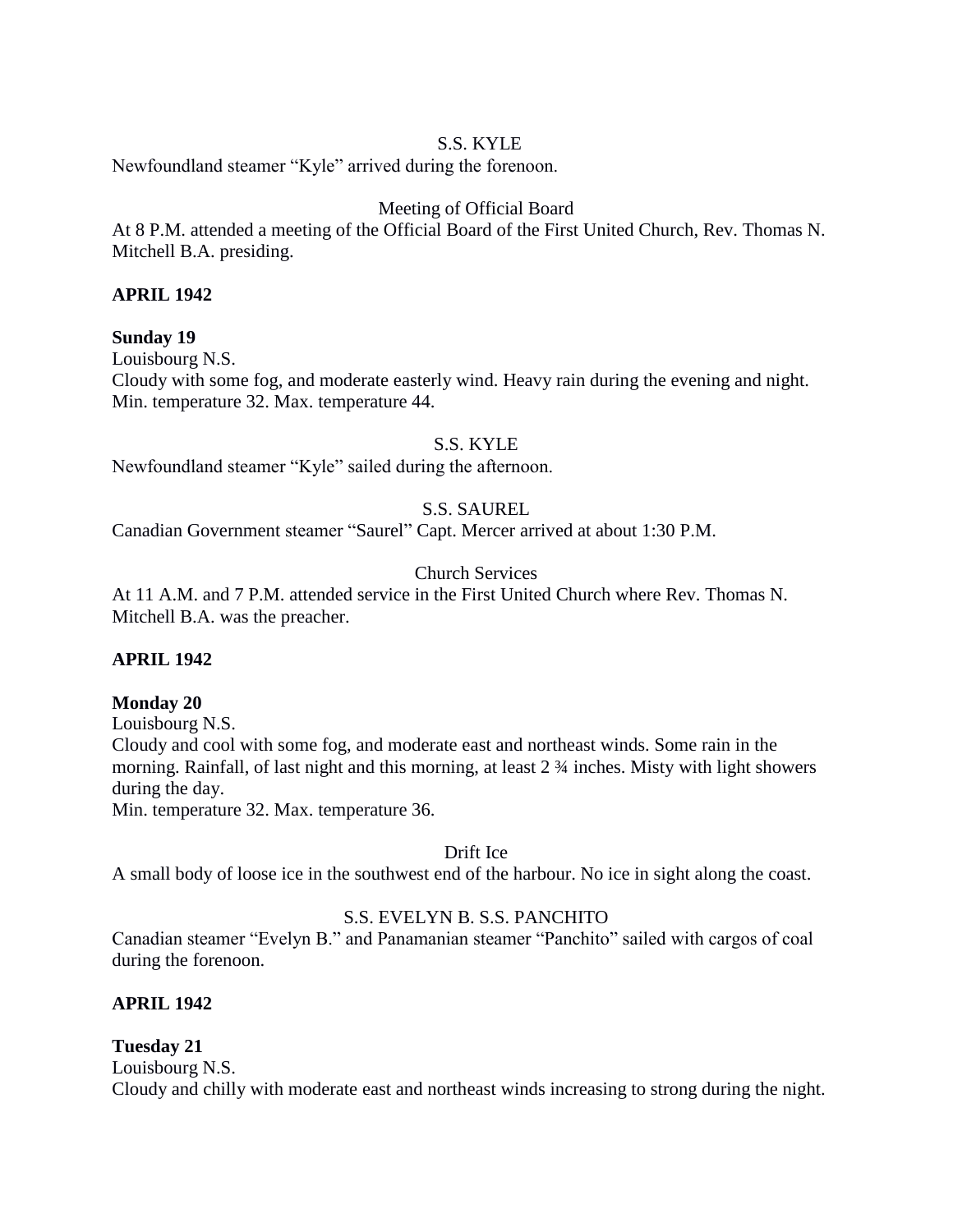Rain began to fall at about 2:30 P.M. and continued during the afternoon and night. Min. temperature 31. Max. temperature about 37.

## S.S. LIVERPOOL ROVER

Canadian steamer "Liverpool Rover" arrived in the morning for a cargo of coal.

#### S.S. NETI

Yugoslavian steamer "Neti" arrived for a cargo of coal.

# S.S. ASKILD

Norwegian steamer "Askild" arrived in the forenoon for a cargo of coal.

# S.S. HAVORN

Norwegian steamer "Havorn" Capt. Hulme, arrived in the afternoon for a cargo of coal.

# DEATH OF CHARLES H. DICKSON

Charles H. Dickson assistant superintendent of the Sydney and Louisbourg Railway, died suddenly at his home at Glace Bay this morning. Mr. Dickson who was about 60 years of age was from Louisbourg, where he spent his boyhood days.

# **APRIL 1942**

## **Wednesday 22**

Louisbourg N.S.

Snow storm in the morning followed rain which continued until noon. Cloudy and chilly during the afternoon and evening. Snowfall: about 2 inches. Rainfall of last night and today: about 1 ½ inches.

Min. temperature 31. Max. temperature 38.

# S.S. KYLE

Newfoundland steamer "Kyle" arrived at about 6 P.M.

Choir Practice

At 8 P.M. Emeline and I attended choir practice in the First United Church.

# Province Wide Blackout

At about 8:45 P.M. a province wide "Blackout" was staged which lasted for about 20 minutes. This is the first blackout to cover the entire province. In this town it was quite a success. The signal was given by blinking the lights three times, followed by seven short blasts from the Dominion Coal Company's power house whistle.

# **APRIL 1942**

# **Thursday 23**

Louisbourg N.S.

Remarkably clear and moderately warm with light northeast wind which at noon shifted to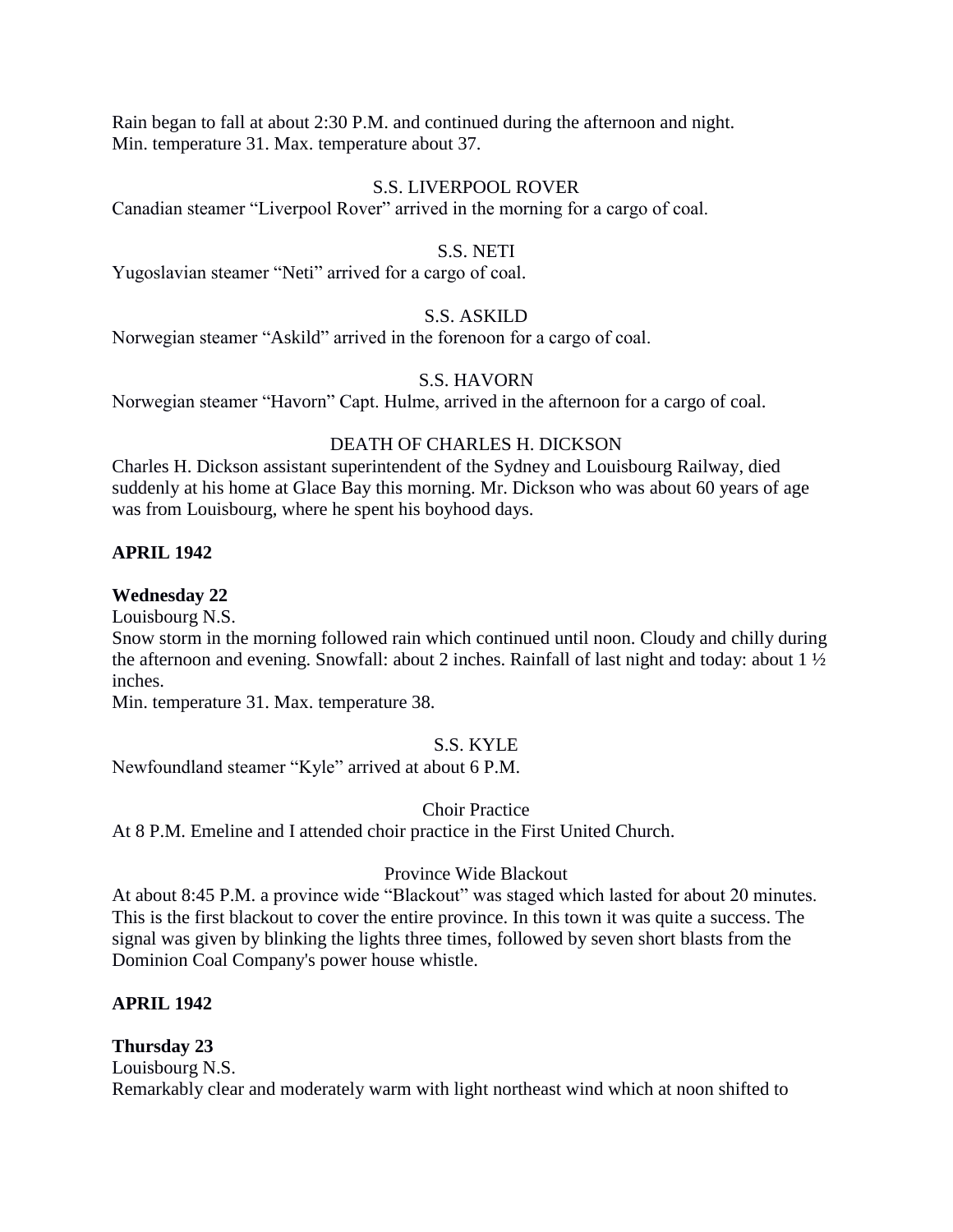southwest. An ideal spring day.

Min. temperature 31. Max. temperature 51.

#### S.S. OMBILIN

Dutch steamer "Ombilin" Capt. [blank] arrived for a cargo of coal.

# S.S. CARIBOU

Newfoundland steamer "Caribou", Capt. Tavernor, arrived at about 11 A.M. with passengers, mails and freight.

## S.S. KYLE

Newfoundland steamer "Kyle" sailed at about 2 P.M.

# S.S. LIVERPOOL ROVER

Canadian steamer "Liverpool Rover" sailed in the morning with a cargo of coal.

#### Funeral

At 3 P.M. attended the funeral service for the late Charles H. Dickson which was held in the First United Church. Service in charge of Rev. Thomas N. Mitchell B.A. assisted by Rev. John A. MacDonald of Knox United Church, Glace Bay, Rev. [blank] Whidden of the United New Aberdeen and Rev. Warren Dickson.

# **APRIL 1942**

# **Friday 24**

Louisbourg N.S. Clear and warm with light variable wind. A perfect day. Min. temperature 31. Max. temperature 57.

# S.S. NETI

Yugoslavian steamer "Neti" sailed in the morning with a cargo of coal.

# S.S. EVENLYN

Canadian steamer "Evelyn B." arrived in the afternoon for a cargo of coal.

# S.S. CARIBOU

Newfoundland steamer "Caribou", Capt. Tavernor, sailed at about 6 P.M. with passengers, mails and freight for Port-Au-Basque Nfld.

# S.S. ASKILD

Norwegian steamer "Askild" sailed in the morning with a cargo of coal.

#### FOX SPARROWS

Fox sparrows which arrived here on about the  $4<sup>th</sup>$  of this month, took their departure this morning, enroute to their nesting grounds. They were quite plentiful yesterday evening, but I failed to see or hear one today. It is rather remarkable how they manage to get away without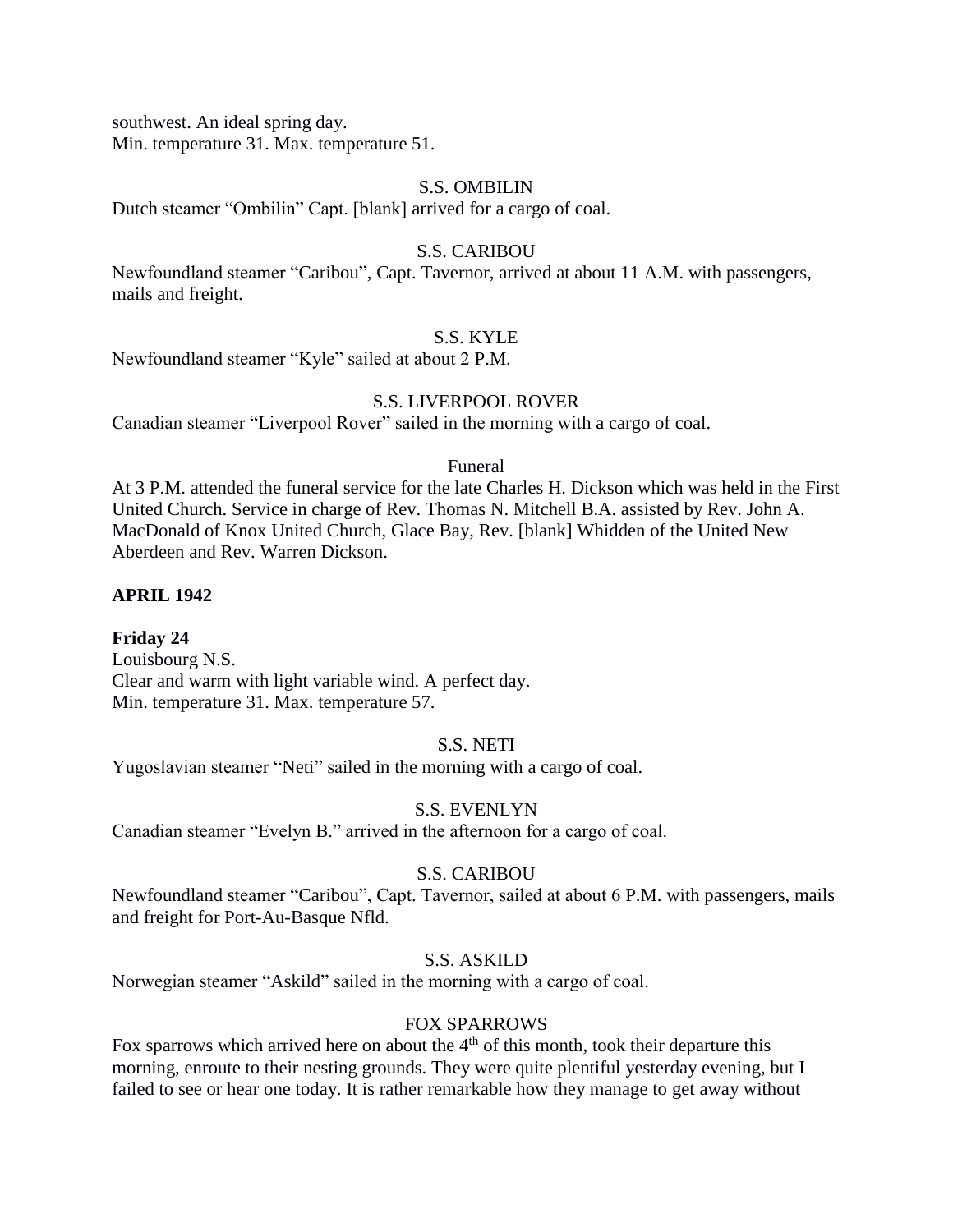having one straggler behind. For years on end they have been spending about three weeks with us, on their journey northward, at this season of the year.

# **APRIL 1942**

#### **Saturday 25**

Louisbourg N.S. Clear and warm with light variable wind. A perfect day. Min. temperature 31. Max. temperature 59.

## Visited National Park

With a party consisting of Capt. [blank] the chief engineer and chief officer of the Dutch steamer in Stephen Murphy's motor car, visited the Louisbourg National Park where I showed them points of historic interest and gave a short talk on old Louisbourg.

#### S.S. HAVORN

Norwegian steamer "Havorn", Capt. Hulme, sailed with a cargo of coal.

## S.S. EVELYN B

Canadian steamer "Evelyn B.", Capt. Levy, sailed with a cargo of coal.

# S.S. SAUREL

Canadian Government icebreaker "Saurel", Capt. Poole, which has been making Louisbourg her headquarters since February 12, sailed at about 7 P.M.

#### Council Meeting

At 7:30 P.M. attended, and presided at, a meeting of the Town Council, held in the Town Office. Those present were: Councilors: Enoch Townsend, Alex C. MacDonald, Edward Levy, Edison Skinner and Guy M. Hiltz. Mayor: M.S. Huntington, Clerk: B.M. Spencer, Deputy Clerk: Dan F. Nicholson, Police Officer: Donald Beaver, Lloyd Townsend who addressed the council reporting tax bill of John Angus MacLeod estate. Donald Wilson and Earl Lewis were also present for a short time.

#### Death of Mrs. Abraham Fiander

The death of Mrs. Abraham Fiander, took place at her home on Pepperell Street at about 6 A.M. Mrs. Fiander was in the 93<sup>rd</sup> year of her age.

# **APRIL 1942**

#### **Sunday 26**

Louisbourg N.S. Mostly clear with fresh northeast wind. Chilly and raw. Min. temperature 30. Max temperature 46.

Church Services

At 11 A.M. and 7 P.M. attended services in the First United Church where Rev. Thomas N.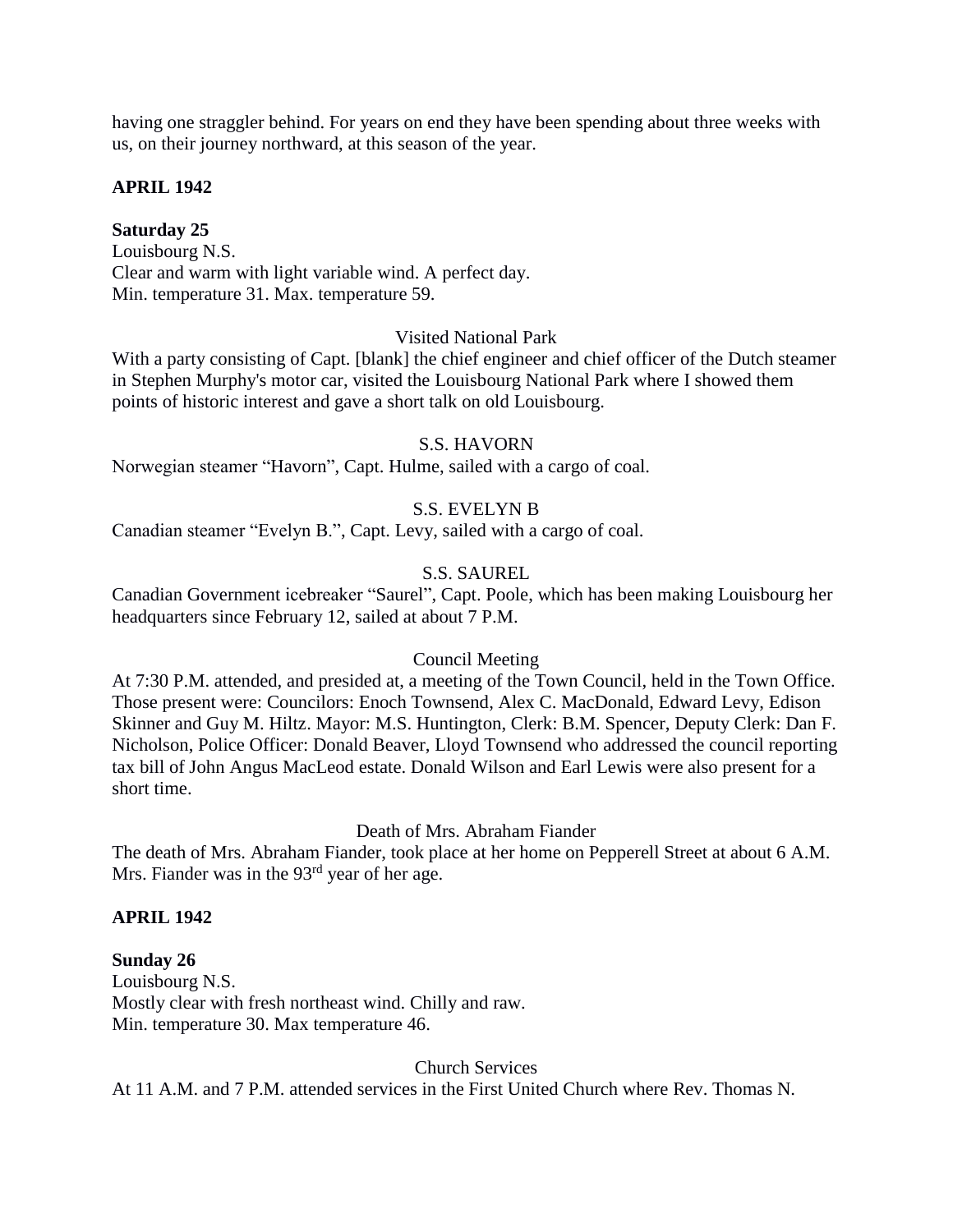Mitchell B.A. was the preacher. Emeline accompanied me to church in the evening.

# Sacred concert in Navy League Hut

At about 8:30 P.M. Emeline and I visited the Navy League hut, where I presided at, and took part in, a sacred concert, held under the auspices of the Louisbourg Male Quartette, consisting of D.F. Nicholson, tenor, Alex Nicholson 2<sup>nd</sup> tenor, Arthur MacQueen 1<sup>st</sup> Bass (Director) and Edison Skinner,  $2<sup>nd</sup>$  Bass. About 75 persons present including a few merchant seamen. Sang solos entitled "Come Ye Disconsolate" and "God Knows". Light lunches served at the close of the programme by the Navy League ladies.

# **APRIL 1942**

## **Monday 27**

Louisbourg N.S. Clear and cool with moderate northeast wind. Min. temperature 25. Max. temperature 44.

## S.S. SLOGA

Yugoslavian steamer "Sloga" arrived in the forenoon for a cargo of coal.

## DOMINION WIDE PLEBISCITE

Today a Dominion wide plebiscite was held on the question: "Are you in favor of releasing the government from any obligation arising out of any past commitments restricting the methods of raising men for military service?" Results in Louisbourg town as follows: section 101, 70 yes 69 no, section 102, 82 yes 35 no, section 103, 56 yes 49 no. total 208 yes 153 no, majority for yes 55. Louisbourg District (no 6) 11 yes 54 no majority for no 43. Total for Louisbourg town and district, 219 yes 207 no majority for yes 12.

#### FIRST NEWSPAPER

Under today's date, what I believe to be the first newspaper ever to be published at Louisbourg was offered for sale in the town of Louisbourg, on last Saturday evening, April 25. It is called the "Scoop". Earle Lewis, local fishing officer, is the editor, with Donald Wilson, customs officer, and Dan F. Nicholson, Deputy Town Clerk associate editors. The paper consists (continued on next page).

#### **APRIL 1942**

**Tuesday 28**  Louisbourg N.S. Clear and cool with light to moderate southwest wind. Min. temperature 25. Max. temperature 48.

(Continued from previous page)

of one sheet, (four pages) size of papers  $8\frac{1}{2} \times 13$  inches. Retail price: 5 cents per copy. Headlines in today's issue as follows: "Our Town" "The Mirage" "Why" "Town Affairs" "Navy League Notes" "Air Raid Precautions" "Salting By Weight" "The Home Guard" and "Save To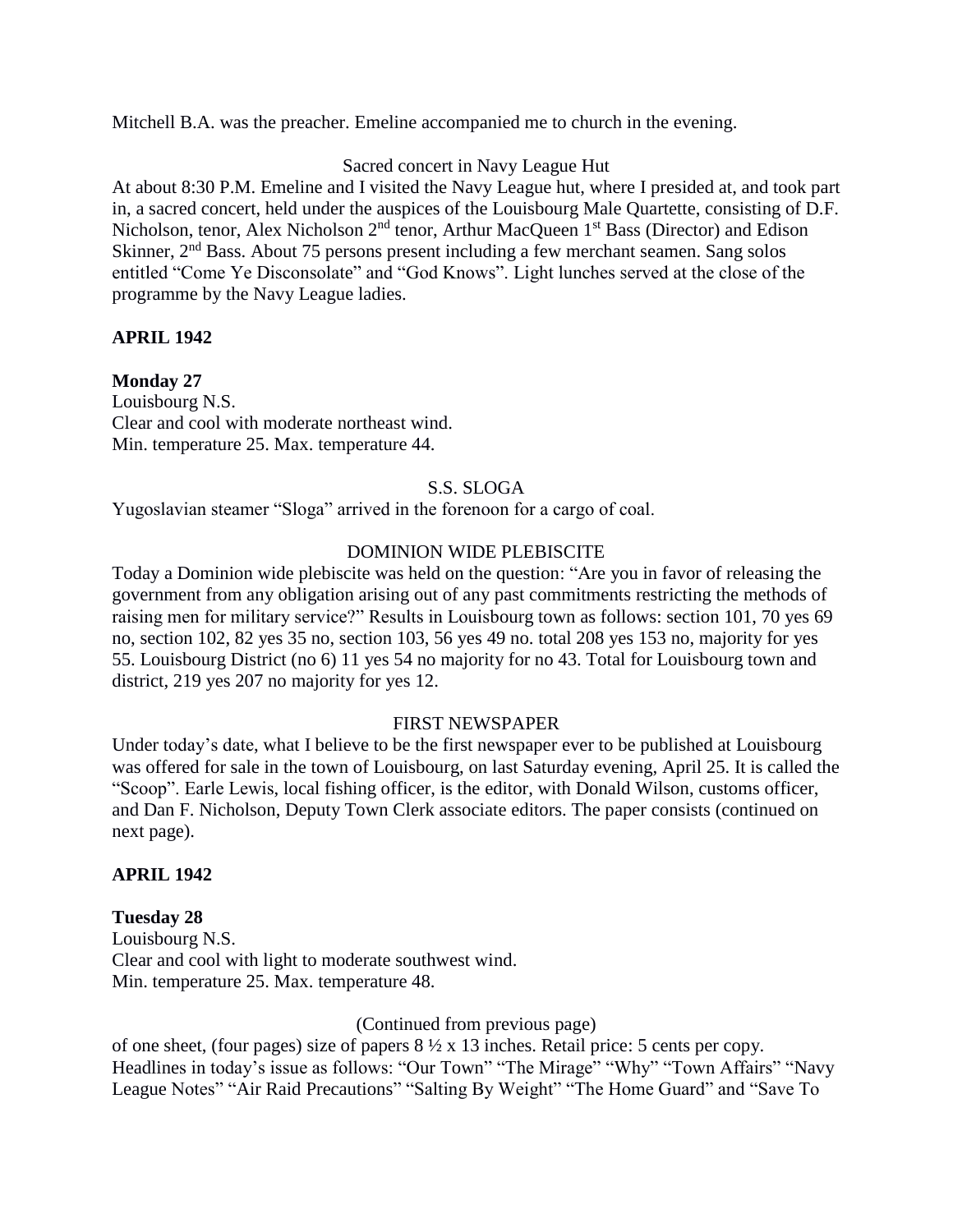Win". Advertisements of the following firms appeared: "Danity Tea Room" Wilfred Tutty Pool Room, Lewis & Company, General Merchants, Hugh Lynk Insurance, Lloyd Harris Pool Room, L.H. Cann Boiler Makers, Gordon Stevens, General Store, Mrs. B.M. MacMillan, General Store and Louisbourg Pharmacy Drugs. The "Scoop" was printed by "MacLeods Printing Shops" Sydney N.S. and is scheduled to appear every two weeks. According to the editor I was the first person to purchase a copy.

# **APRIL 1942**

# **Wednesday 29**

Louisbourg N.S. Clear and cool, becoming cloudy in the evening. Light to moderate southwest wind. Min. temperature 30. Max. temperature 52.

#### S.S. LORD STRATHCONA

British steamer "Lord Strathcona", Capt. Stewart, sailed in the morning.

# S.S. SLOGA

Yugoslavian steamer "Sloga" sailed in the morning with a cargo of coal.

# **APRIL 1942**

## **Thursday 30**

Louisbourg N.S.

Warm and partly clear with light to moderate northwest wind shifting to northerly in the afternoon.

Min. temperature 34. Max. temperature 66.

# S.S. EVELYN B.

Canadian steamer "Evelyn B." arrived in the forenoon. The Evelyn B. is laying up here for annual overhauling.

# S.S. ASCUPART

British Empire Steel and Coal Company's tug "Ascupart" arrived in the forenoon from Halifax.

# S.S. PANCHITO

Panamanian steamer "Panchito" sailed in the evening with a cargo of coal.

# S.S. REGENT

Latvian steamer Regent arrived for bunker coal.

# SCHOONER MIOANES

Danish auxiliary schooner "Mioanes" arrived for a cargo of coal.

### Death of William Severance

The body of William Severance was found today, in his home at Juniper Mount, South Side Mira. His death from natural causes, is supposed to have taken place last night or early this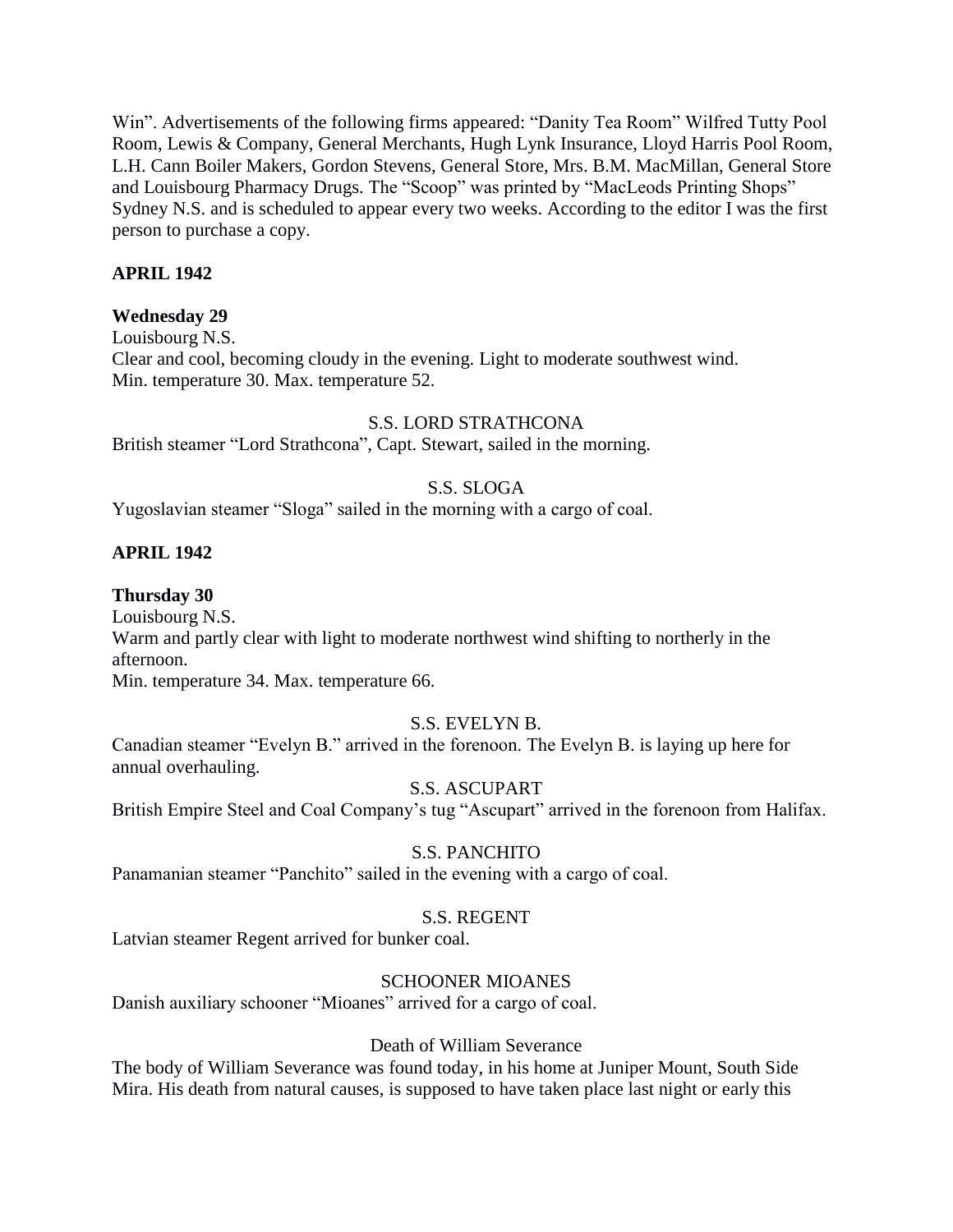morning. He was in his 76<sup>th</sup> year of his age, a widower and lived alone. Is survived by one brother, Arnold, who for the last two years has made his home with his niece, Mrs. Heber H. Huntington Salmon River. One sister Jane, living in the United States. His body was taken to the home of Mrs. Huntington.

# **MAY 1942**

# **Friday 1**

Louisbourg N.S. Cloudy and cool with a few sprinkles of rain. Moderate northerly wind. Min. temperature 32. Max. temperature 46.

#### S.S. REGENT

Latvian steamer "Regent" sailed.

#### S.S. OMBILIN

Dutch steamer "Ombilin" sailed in the morning with a cargo of coal.

## **MAY 1942**

## **Saturday 2**

Louisbourg N.S. Clear and cool with light variable winds. Min. temperature 29. Max. temperature 49.

# Meeting of School Board

At 7:30 P.M. attended, and presided at a meeting of the School Board, in the Town Office. Those present were: commissionaires: Edison Skinner, Guy M. Hiltz and M.S. Huntington (chairman). Clerk: B.M. Spencer and Deputy Clerk: Dan F. Nicholson.

#### SCHOONER MIAONES

Danish auxiliary schooner, "Miaones", sailed in the morning with a cargo of coal.

#### Funeral of William Severance

The funeral of the late William Severance took place at 2 P.M. today, from the residence of Mrs. Heber Huntington, Salmon River. Services at the house and grave were conducted by Rev. Mr. Langille, of St. Andrews United Church, Sydney. Burial took place in the cemtery at Sandfield Mira.

#### **MAY 1942**

#### **Sunday 3**

Louisbourg N.S.

Cloudy and cool with moderate to fresh southwest wind. Light shower of rain at noon. Min. temperature 28. Max. temperature 44.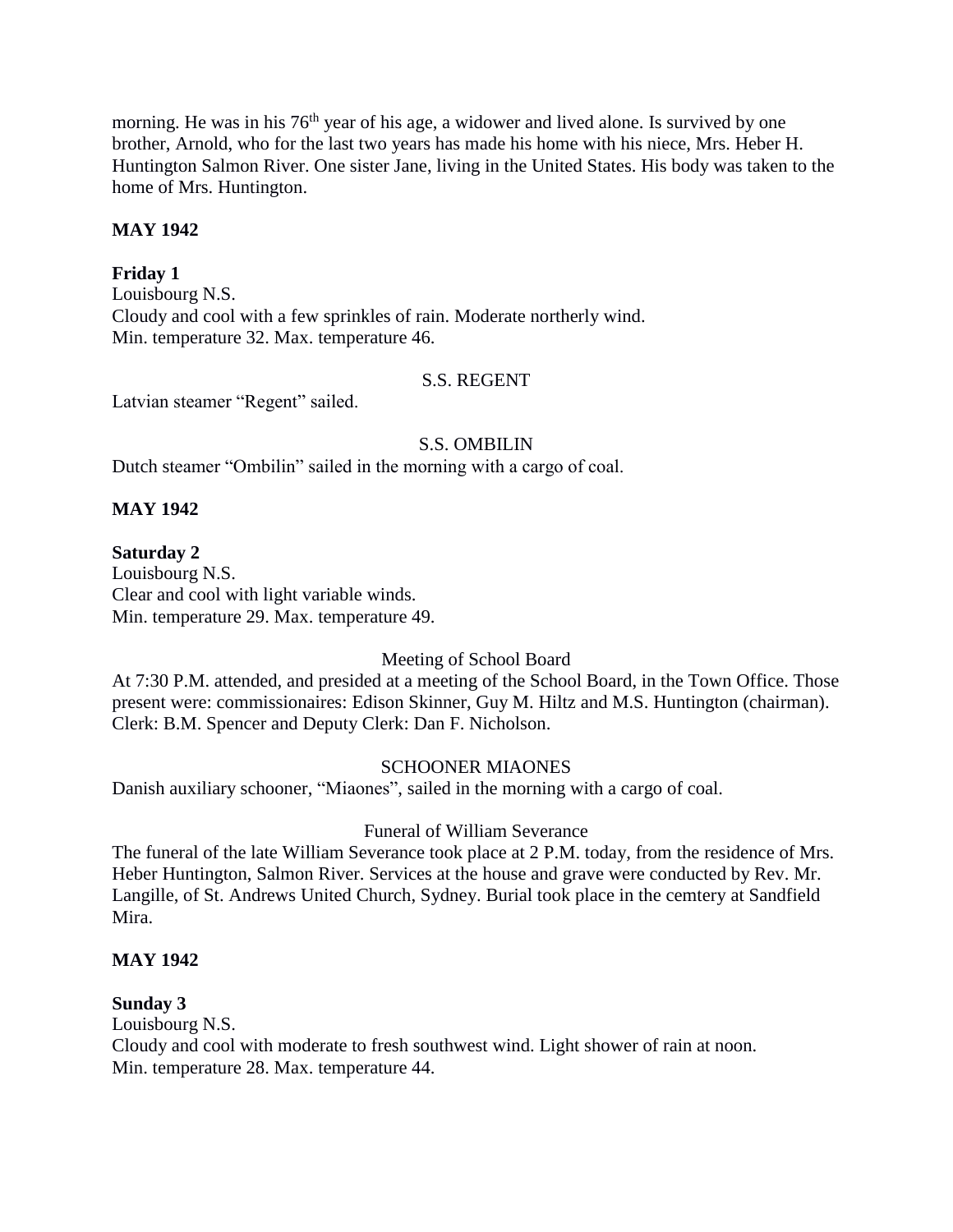#### Church Services

At 11 A.M. and 7 P.M. attended services in the First United Church, where Rev. Thomas N. Mitchell, B.A. was the preacher. Emeline accompanied me to church in the evening.

#### Visited Fletcher Townsend

In the afternoon, I visited Fletcher Townsend, who has been ill for the last month or more. Found him somewhat better than he has been during the past week.

#### **BLACKOUT**

An "Air Raid Precautions" blackout was staged at 10:45 P.M. While some lights were slow in being extinguished, it was however quite successful as far as the town of Louisbourg was concerned. It lasted for about 15 minutes. The lights for the first time failed to give their customary three blinks, but the power house whistle gave the signal as usual.

#### **MAY 1942**

#### **Monday 4**

Louisbourg N.S. Clear and cool with light to moderate southwest wind. Min. temperature [blank]. Max. temperature 54.

#### PLEBISCITE BOX SCORE Sydney Post-Record May 6 1942 (By The Canadian Press)

Following is the Canadian Press plebiscite vote box score, including complete returns from the services, with the civilian vote as complied up to 7 P.M. ADT, Tuesday, May 5, Yes-vote percentages bracketed.

| Yes                                       |           | N <sub>o</sub> | Polls Reported |        |
|-------------------------------------------|-----------|----------------|----------------|--------|
| Services $(80)$                           | 251, 118  | 60,885         | Complete       |        |
| $P.E.I. (83) \ldots \ldots \ldots \ldots$ | 23, 568   | 4,860          | Complete       | 241    |
| $N.S. (77) \ldots \ldots \ldots$          | 120,763   | 35,840         | $1,475$ of     | 1,494  |
| $N.B. (70) \ldots \ldots \ldots$          | 105,629   | 45,743         | $1,034$ of     | 1,039  |
| Que. $(28)$                               | 375,650   | 971,925        | 7,966 of       | 8.076  |
| Ont. $(84)$                               | 1,201,953 | 229,847        | $10,415$ of    | 10,614 |
| Man. $(80)$                               | 218, 093  | 53,651         | 1,735 of       | 1,816  |
| Sask. $(73)$                              | 183, 617  | 67,654         | $2,920$ of     | 3.201  |
| Alta. $(71)$                              | 186, 624  | 75,880         | 2,481 of       | 3.201  |
| $B.C. (80) \ldots \ldots \ldots \ldots$   | 253, 334  | 62,003         | $2,304$ of     | 2,354  |
| Kukon $(70)$                              | 847       | 291            | $16$ of        | 19     |
| Civilian Total (63)                       | 2,670,088 | 1,547,724      | 30,587 of      | 31,385 |
| Total $(64)$                              | 2,921,206 | 1,608,609      |                |        |

#### **MAY 1942**

**Tuesday 5** Louisbourg N.S.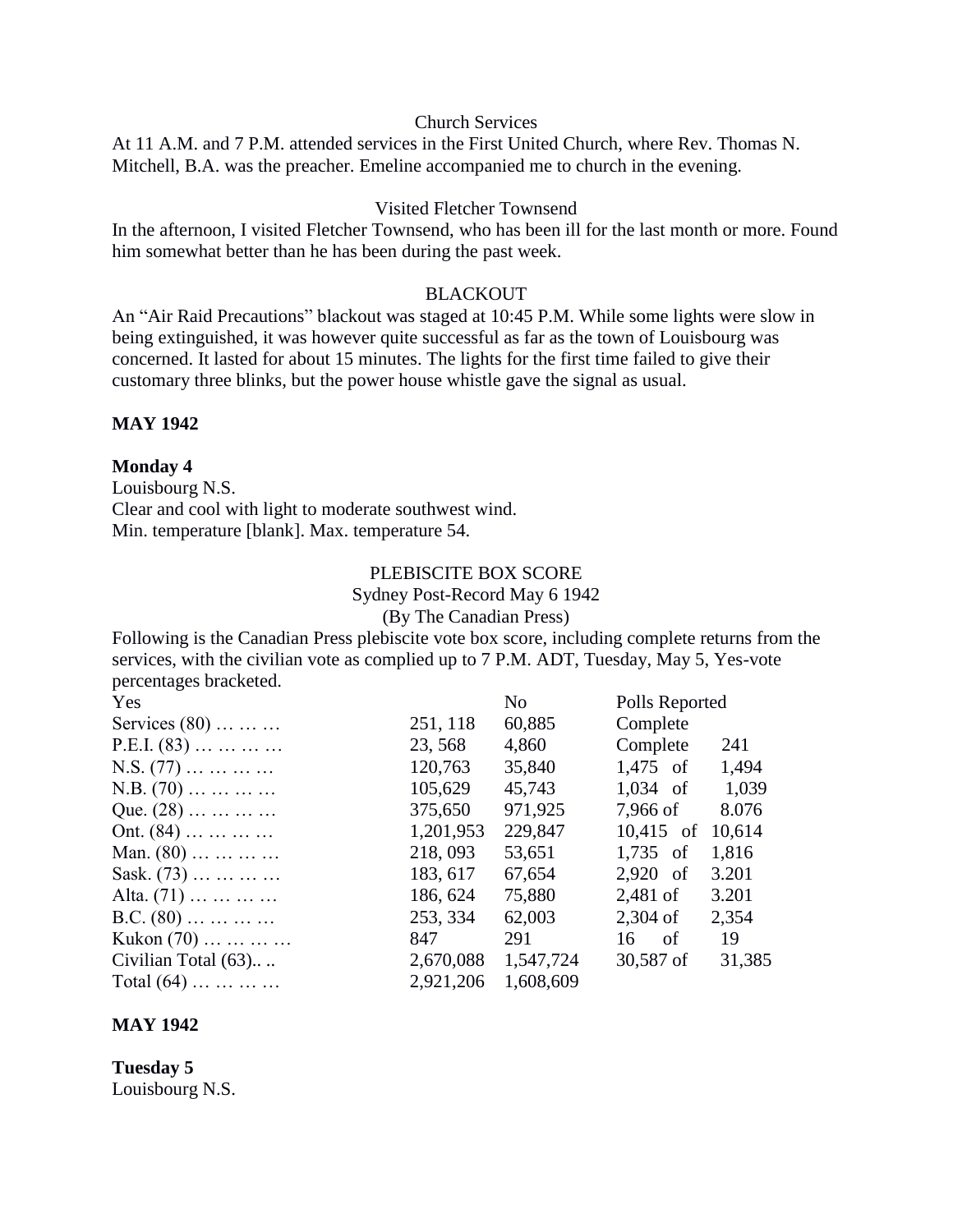Mostly clear with light to moderate southwest wind. Some fog along the coast. Min temperature 39. Max. temperature 56.

#### Fishing Schooner Lost

Luneburg fishing schooner R.B. BENNETT Capt. Albert Crouse ran ashore at Scatari Island this afternoon and became a total loss. The crew escaped in their dories and landed at Main-a-Dieu.

## **MAY 1942**

#### **Wednesday 6**

Louisbourg N.S. Clear and warm with light to moderate northwest wind. Min. temperature 40. Max. temperature 62.

#### "YES" VOTE IS POLLED BY MEN IN SERVICES

Emphatic Answer Given By Men in Uniform

Ottawa, May 5 – Men and women in the armed forces gave an emphatic echo to the "yes" vote of the civilian population at the recent manpower plebiscite.

The service personnel, at home and overseas polled 251,118 "yes" votes against 60,885 "no" votes on the question of releasing the Government from pledges against compulsory overseas service.

Added to the civilian vote so far recorded  $-797$  polls still to report  $-$  the service vote makes the result of the plebiscite stand at 2,921,206 "yes" to 1,608,609 "no". EMPHATIC RESPONSE

The emphatic nature of the response of soldiers, sailors, airmen and members of the women's uniformed service is indicated by the fact that 80 per cent was on the "yes" side. Only 63 per cent of the civilians who marked their ballots April 27 voted "yes".

#### **MAY 1942**

#### **Thursday 7**

Louisbourg N.S.

Clear and moderately warm becoming cloudy in the afternoon. Rain began to fall at about 11 P.M.

Min. temperature 28. Max. temperature 52.

#### S.S. ROSE CASTLE

The job of placing hoppers in the steamer "Rose Castle" preparatory to engaging in the iron ore trade was completed this afternoon.

#### GUN MOUNTED

In the evening a gun was hoisted on board the steamer "Rose Castle" and mounted at her stern as a defense against enemy attack.

#### **MAY 1942**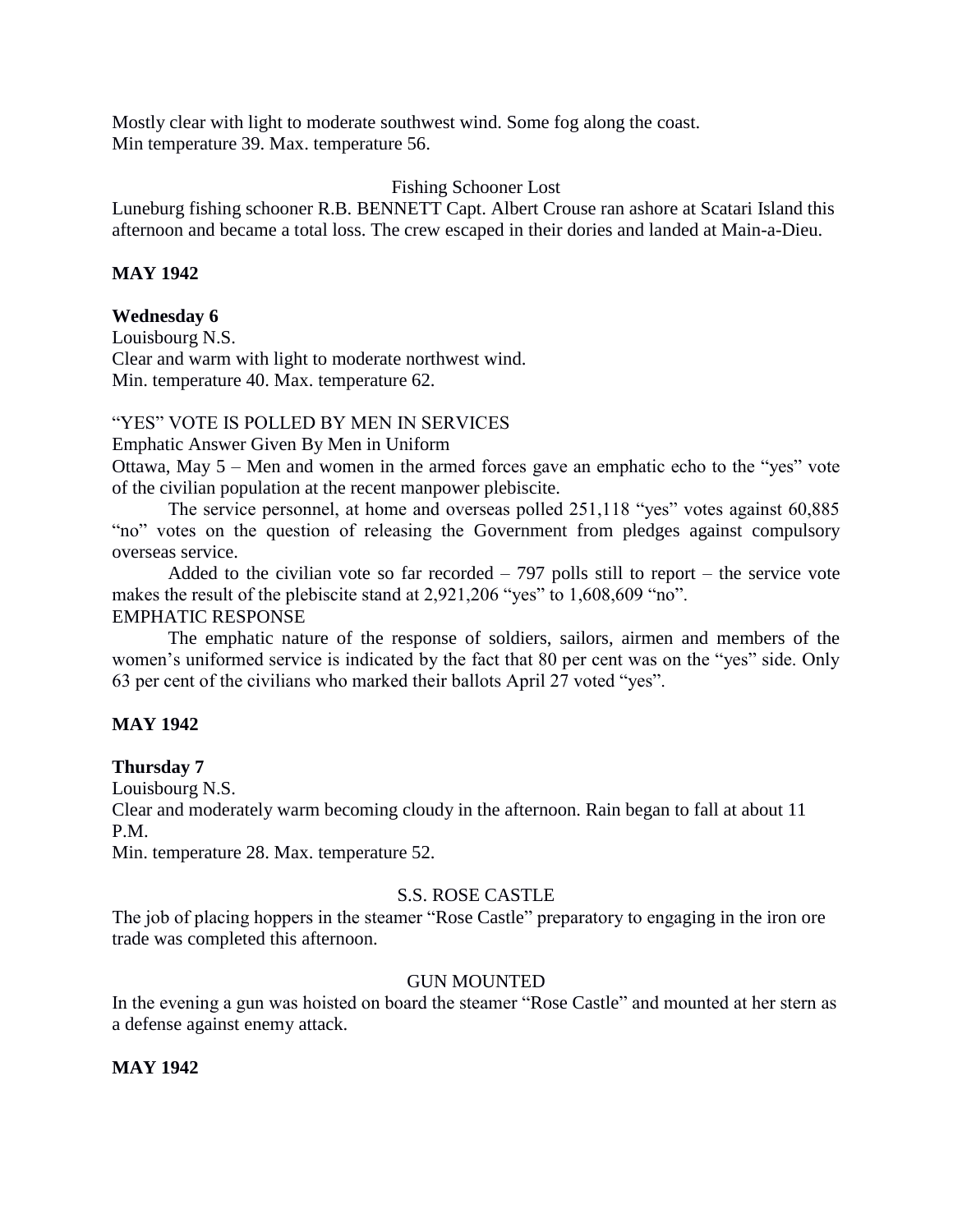#### **Friday 8**

Louisbourg N.S. Cloudy and chilly with moderate northeast wind. Some rain in the early morning and showers during the day. Rainfall of last night and today: about ¼ inch. Min. temperature 39. Max. temperature 41.

#### Page has two articles – Post Record

# **MAY 1942**

**Saturday 9** Louisbourg N.S. Clear and cool with light to moderate northeast wind. Min. temperature 34. Max. temperature 52.

#### S.S. BENGAS

Norwegian steamer "Bengas" arrived for bunker coal.

## **MAY 1942**

## **Sunday 10**

Louisbourg N.S. Cloudy and cool with light to moderate easterly wind. Some rain mixed with snow during the forenoon, misty in the afternoon and evening. Rainfall: about ¼ inches. Min. temperature 33. Max. temperature 40.

#### Church Services

At 11 A.M. and 7 P.M. Emeline and I attended services in the First United Church where Rev. Thomas N. Mitchell was the preacher.

#### Visited Fletcher Townsend

Visited Fletcher Townsend in the afternoon and found him much improved in health. Went for a walk to Havenside as far as the Kennedy property. Returned at about 4:30 P.M.

# **MAY 1942**

#### **Monday 11**

Louisbourg N.S. Clear and cool with fresh to strong northwest wind, which moderated in the evening. Min. temperature [blank]. Max. temperature 50.

#### S.S. ROSE CASTLE

British steamer "Rose Castle" Capt. Bennett, which has been here since March 27 undergoing repairs, sailed in the morning. While here she had a gun mounted at her stern for the purpose of repelling enemy attacks. The Rose Castle is to engage in the iron trade during the present season.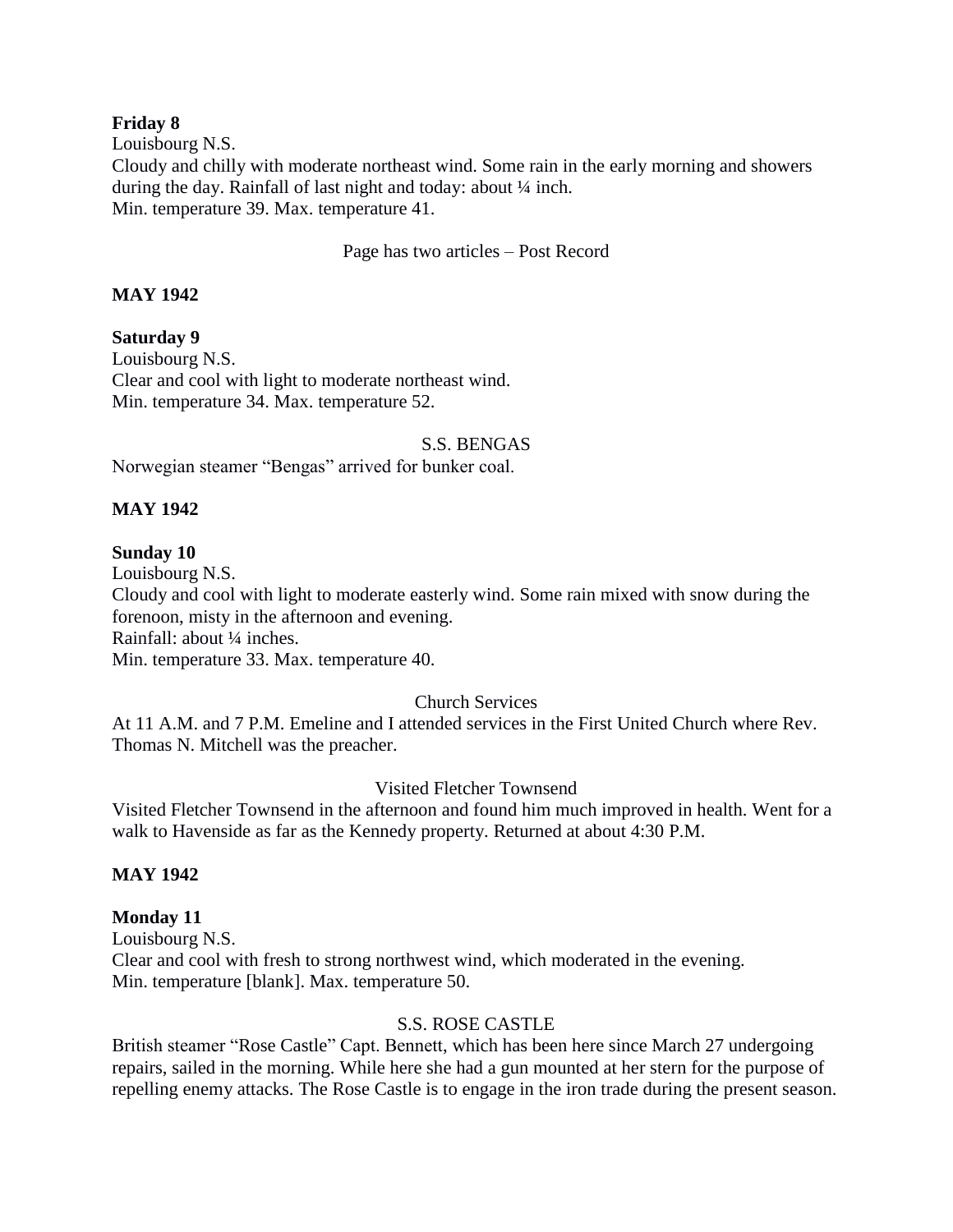### S.S. BENGAS

Norwegian steamer "Bengas" which arrived here on Saturday last, for bunker coal, sailed in the morning.

# **MAY 1942**

# **Tuesday 12**

Louisbourg N.S. Clear and cool with moderate to strong northwest wind. Min. temperature [blank]. Max. temperature about 50.

## Meeting of Fire Brigade

At 8:30 P.M. in the Firemen's Hall attended a joint meeting of the Louisbourg regular Volunteer Fire Brigade and the Air Raid Precaution, volunteer firemen, which have recently been organized to assist the regular Fire Brigade in case of an enemy air raid.

# **MAY 1942**

# **Wednesday 13**

Louisbourg N.S. Clear and warm with light variable wind. Min. temperature 31. Max. temperature 62.

#### "Too Many Relatives"

In the evening in company with Emeline attended a play in Calvin Hall entitled "Too Many Relatives". This play was presented by the Young People's Society of Knox United Church, Glace Bay, under the direction of Mrs. William Spencer.

# Death of Daniel MacDonald

The death of Daniel MacDonald of Glace Bay, took place at St. Anthony's Home, Sydney at about 10 P.M. He was about 60 years of age, and is survived by one brother and one sister. His surviving brother is John A. MacDonald of this town and the sister is Mrs. Charles Anderson of Glace Bay. Mr. MacDonald had been in poor health for several years.

#### **MAY 1942**

# **Thursday 14**

Louisbourg N.S. Clear and warm with light variable wind. A perfect day. Min. temperature 34. Max. temperature 62.

#### Fire Drill

The Louisbourg Volunteer Fire Brigade and the Air Raid Precaution Firemen held a joint practice at the Fire Station and on the street in the evening. They were in charge of Fire Chief R.A. Peters.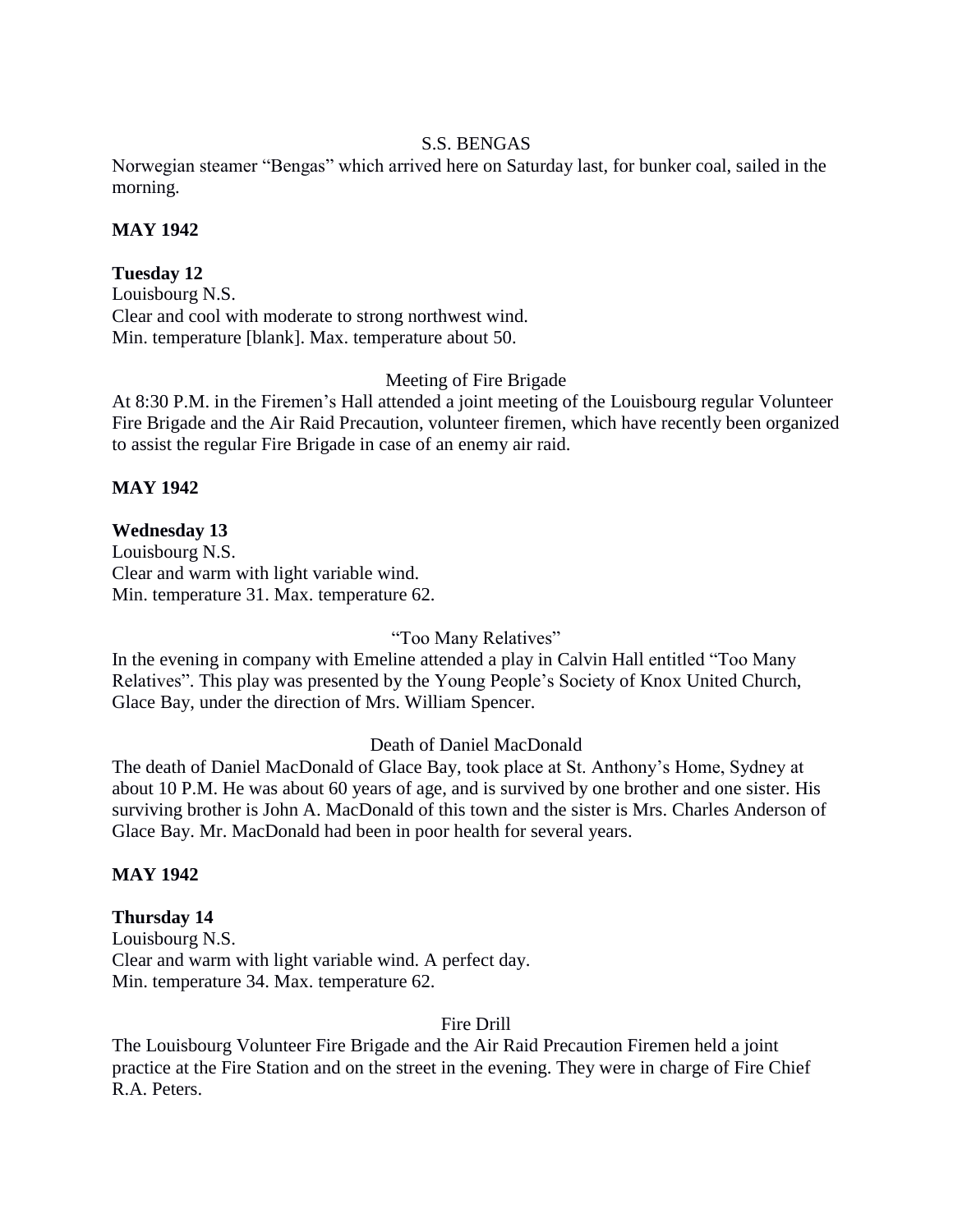#### Planted Dahlias

Planted twelve dahlia bulbs in the garden, first this season.

#### **MAY 1942**

**Friday 15** Louisbourg N.S. Clear and cool with light to moderate southwest wind. Min. temperature [blank]. Max. temperature 56.

# R.C.M.P. Office Closed [blank section]

## **MAY 1942**

## **Saturday 16**

Louisbourg N.S.

Clear and cool with light to moderate southwest wind. Cloudy for a short time in the morning, and also at night with some fog.

Min. temperature 43. Max. temperature 58.

# Council Meeting

At 7:30 P.M. attended, and presided at, a meeting of the Town Council in the Town Office. Meeting called for the purpose of dealing with the matter of new by-laws for the town of Louisbourg. Those present were: Councilors: Alex G MacDonald, Edison Skinner, Enoch Townsend, Edward Levy and Guy M Hiltz. Mayor: M.S. Huntington. Clerk: B.M. Spencer and Deputy Clerk: Dan F. Nicholson and ex-chief of police D.M. Johnston. During the meeting we removed part of a draft of by-laws as submitted by E. Mackay Forbes, K.C. of Glace Bay.

#### **MAY 1942**

# **Sunday 17**

Louisbourg N.S.

Clear and moderately warm with light to moderate southwest wind. Some fog on the coast in the evening, an ideal day.

Min. temperature 42. Max. temperature 62.

#### Church Services

At 11 A.M. and 7 P.M. attended services in the First United Church where Rev. Thomas N. Mitchell B.A. was the preacher. Emeline accompanied me to church in the evening.

In the afternoon went for a walk to Slattery's Head, Grand Battery and Riverdale returning by way of Lorway Street.

#### **MAY 1942**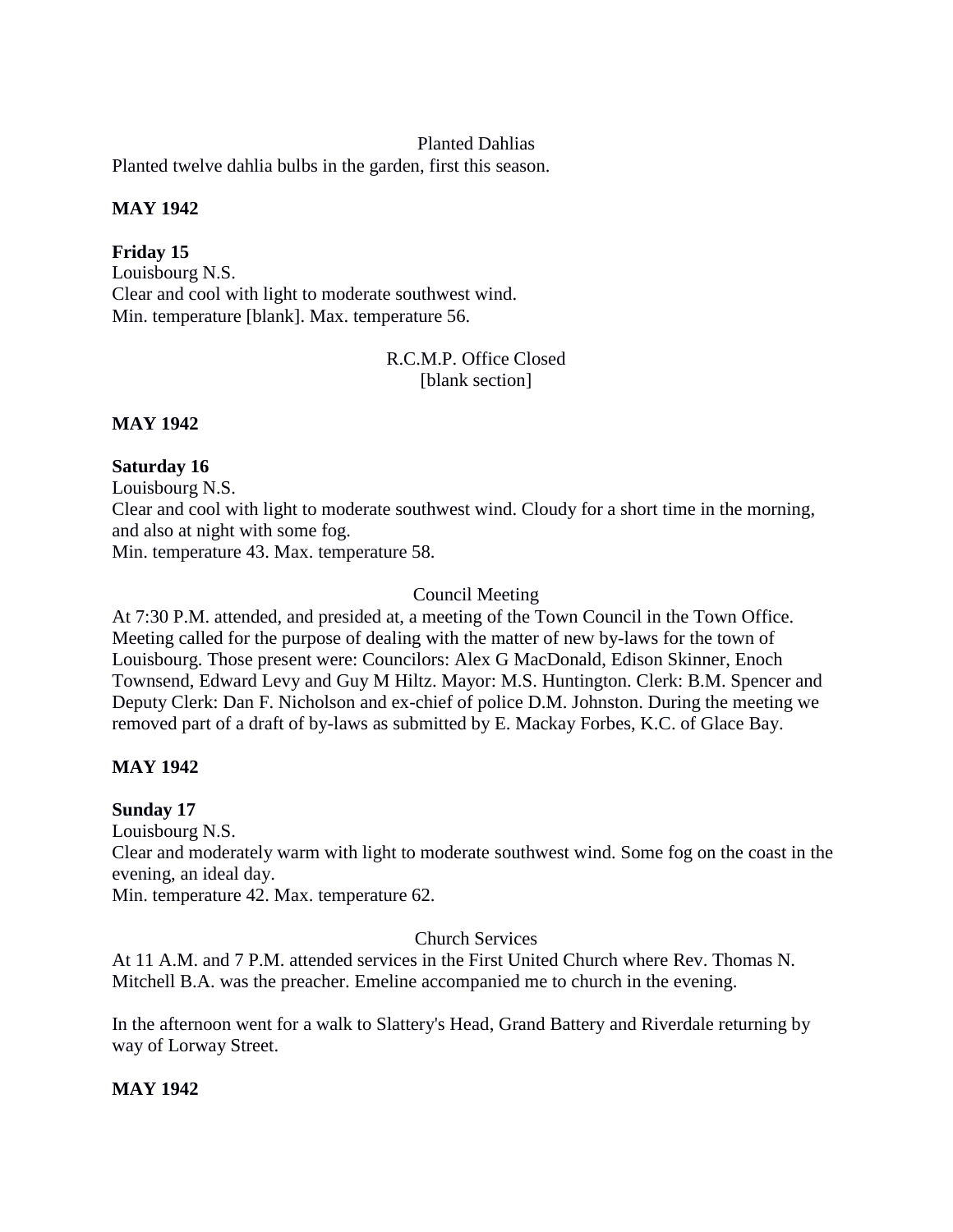### **Monday 18**

Louisbourg N.S. Mostly clear, becoming cloudy in the afternoon. Warm with light variable winds. A few showers in the evening. Rainfall about 1/8 inches. Min. temperature 48. Max. temperature 68.

# **MAY 1942**

# **Tuesday 19**

Louisbourg N.S. Cloudy in the morning. Clearing early in the day warm with light variable wind. Min. temperature 42. Max. temperature 66.

# **May 1942**

# **Wednesday 20**

Louisbourg N.S. Cool and mostly cloudy with some fog. Moderate southwest wind. Min. temperature 42. Max. temperature 58.

Choir Practice Emeline and I attended choir practice in the First United Church at 8 P.M.

# **May 1942**

# **Thursday 21**

Louisbourg N.S. Cloudy and warm with light variable winds. Light shower of rain. Min. temperature 44. Max. temperature 62.

# **MAY 1942**

# **Friday 22**

Louisbourg N.S. Cloudy and moderately warm with light southwest wind. Some fog on the coast. Min. temperature 42. Max. temperature 61.

#### S.S. LIVERPOOL ROVER

Canadian steamer "Liverpool Rover" arrived for a cargo of coal.

# **MAY 1942**

# **Saturday 23** Louisbourg N.S. Cloudy and mild with some fog light southwest wind. Rain.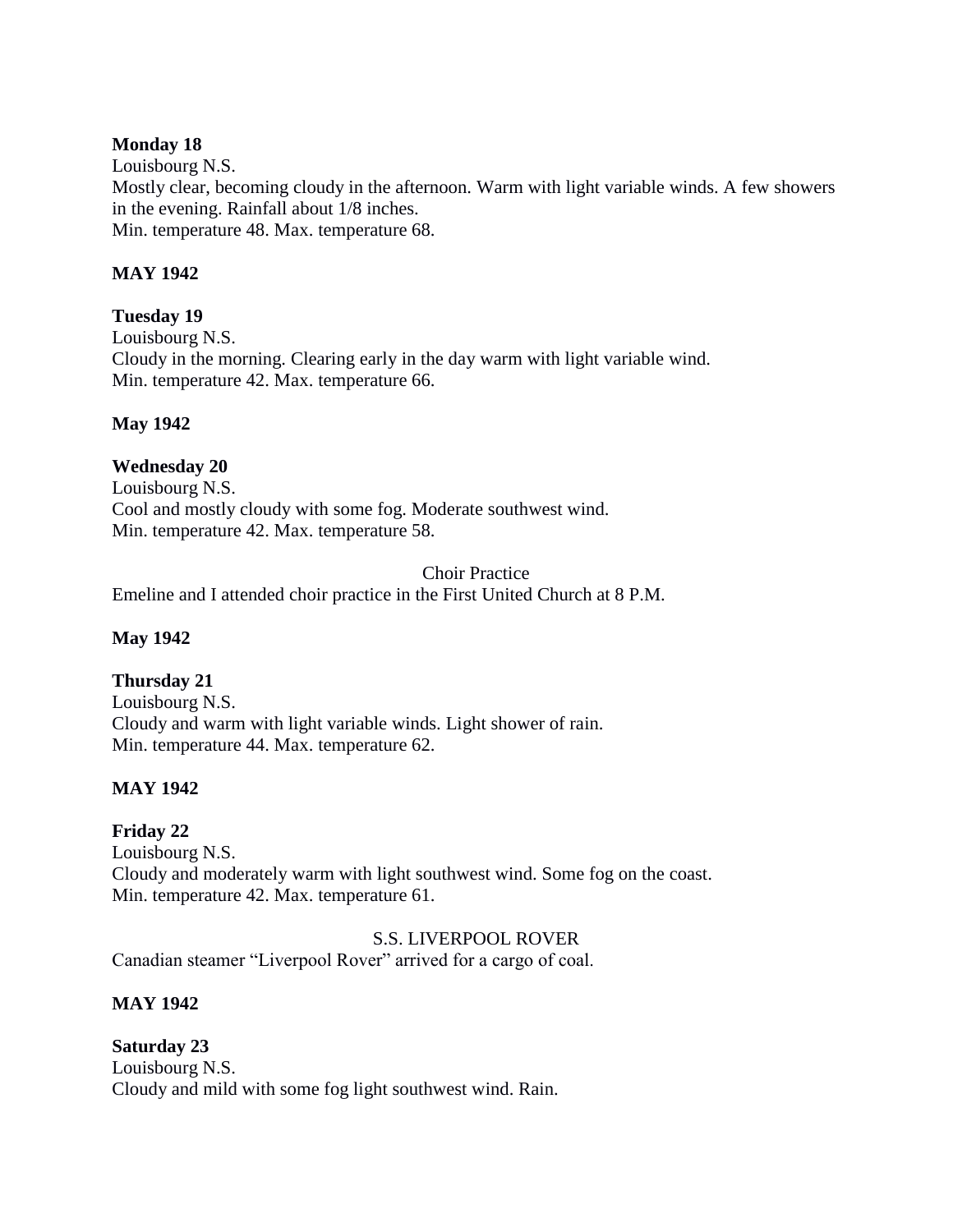Min. temperature 46. Max. temperature 63.

# Council Meeting

At 7:30 P.M. attended, and presided at a meeting of the Town Council in the Town Office. Meeting called for the purpose of reviewing a draft of by-laws for the town of Louisbourg. Those present were: Councilors: Alex C. MacDonald, Enoch Townsend, Edison Skinner, Edward Levy and Guy M. Hiltz. Mayor: M.S. Huntington, Clerk: B.M. Spencer, Deputy Clerk: Dan F. Nicholson and D.M. Johnston Ex-Chief of police.

## **MAY 1942**

**Sunday 24** Louisbourg N.S. Partly clear with considerable fog. Moderately warm. Light southwest wind. Min. temperature 46. Max. temperature 64.

## Church Services

At 11 A.M. and 7 P.M. in company with Emeline, attended services in the First United Church where Rev. Thomas N. Mitchell B.A. was the preacher.

## Visited Sydney Road

In the afternoon went to the "High Rocks" north of the town and followed the newly constructed power line to the Edward Holland property on the old Sydney Road, where a national defense project is in course of construction. Returned home at about 4:30 P.M. by the old Sydney Road. The power line was recently completed by the Nova Scotia Power commission and extends from near the eastern town boundary in a northwesterly direction for a distance of a little more than two miles to the property formally owned by the late Edward Holland. On the Holland property there are a number of large buildings being erected for the Department of National Defense. What they are to be used for seems to be a secret, but it is generally understood, they are for the use of the Royal Canadian Air Force.

Along the road and power line I found vegetation much further ahead than is usual at this time of the year. The Alders young birches and poplars are about in half leaf which I would say is about two weeks ahead of an average season.

#### Flowers in Church

For the first time this season I put flowers on the pulpit in the First United Church. Many are now in full bloom and are making a very fine display.

#### **MAY 1942**

#### **Monday 25**

Louisbourg N.S.

Mostly clear, with some fog along the coast and over the harbour. Moderate southwest wind shifting to westerly, and to easterly during the afternoon. Min. temperature 44. Max. temperature 72.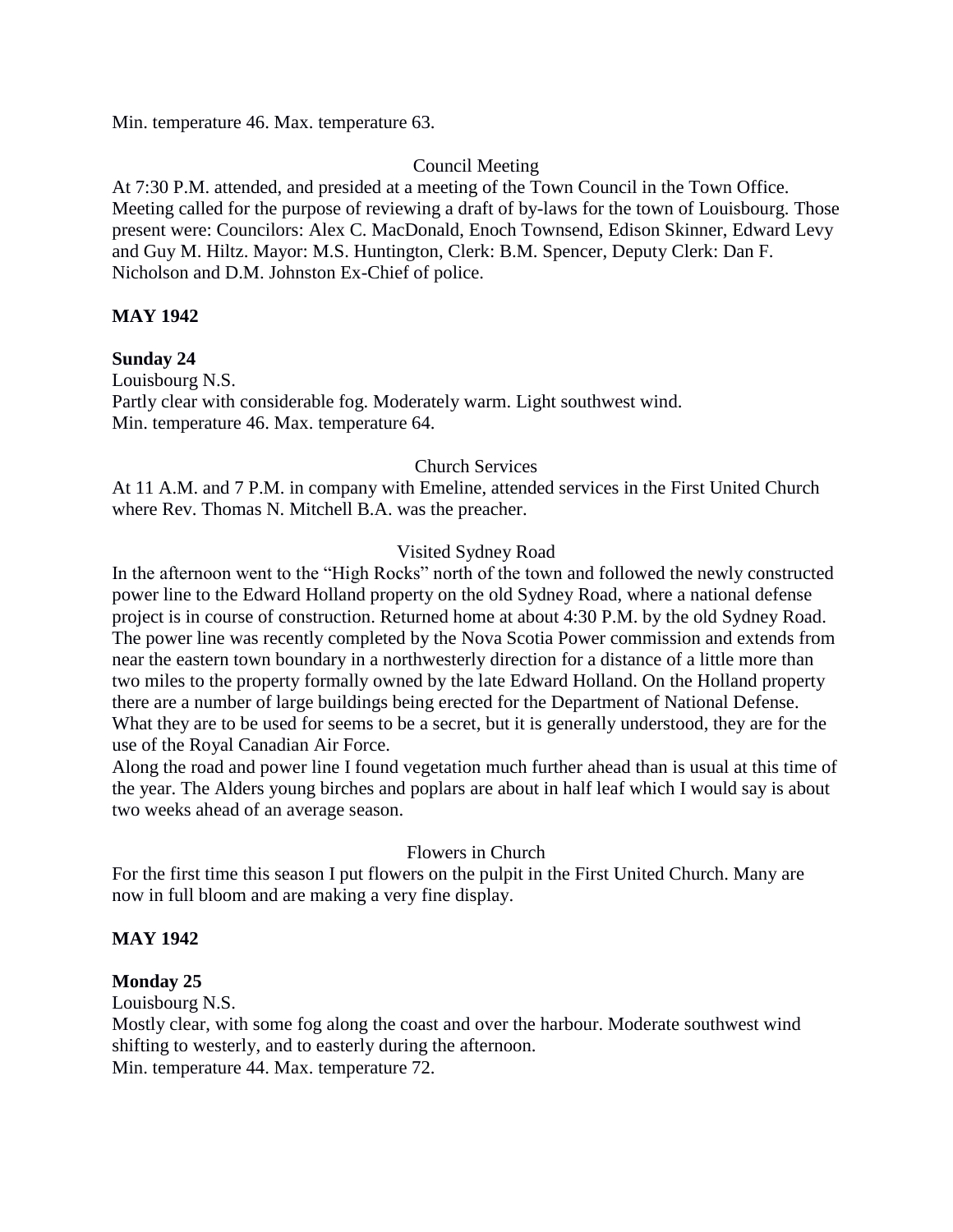#### **MAY 1942**

#### **Tuesday 26**

Louisbourg N.S. Cloudy, cool and misty with light to moderate easterly wind. Showers during the afternoon, moderate rain in the evening and night. Rainfall about  $\frac{1}{4}$  inches. Min. temperature 40. Max. temperature 47.

#### S.S. LIVERPOOL ROVER

Canadian steamer "Liverpool Rover" sailed in the evening with a cargo of coal.

#### **MAY 1942**

#### **Wednesday 27**

Louisbourg N.S.

Cloudy, chilly and misty, showers in the early morning. Clearing in the evening. Moderate northeast wind shifting to northwest in the late afternoon Min. temperature 38. Max. temperature 48. Rainfall of last night and today slightly less than ½ inch.

> Choir Practice [blank section]

#### **MAY 1942**

#### **Thursday 28**

Louisbourg N.S.

Showers in the early morning. Steady moderate rain from about 8:30 A.M. until 3:30 P.M. Rainfall slightly more than ½ inch. Cleared during the evening.

Moderate to fresh northeast wind during the greater part of the day. Shifting to north in the evening.

Min. temperature 38. Max. temperature 44.

Educational Motion Pictures [blank section]

#### **MAY 1942**

#### **Friday 29**

Louisbourg N.S.

Clear and cool, becoming moderately warm in the middle of the day. Moderate northerly wind. Min. temperature 38. Max. temperature 60.

#### S.S. EVELYN B.

Canadian steamer "Evelyn B.", Capt. Guy, which has been here since April 30, 1942 undergoing repairs, sailed in the early morning with a cargo of coal.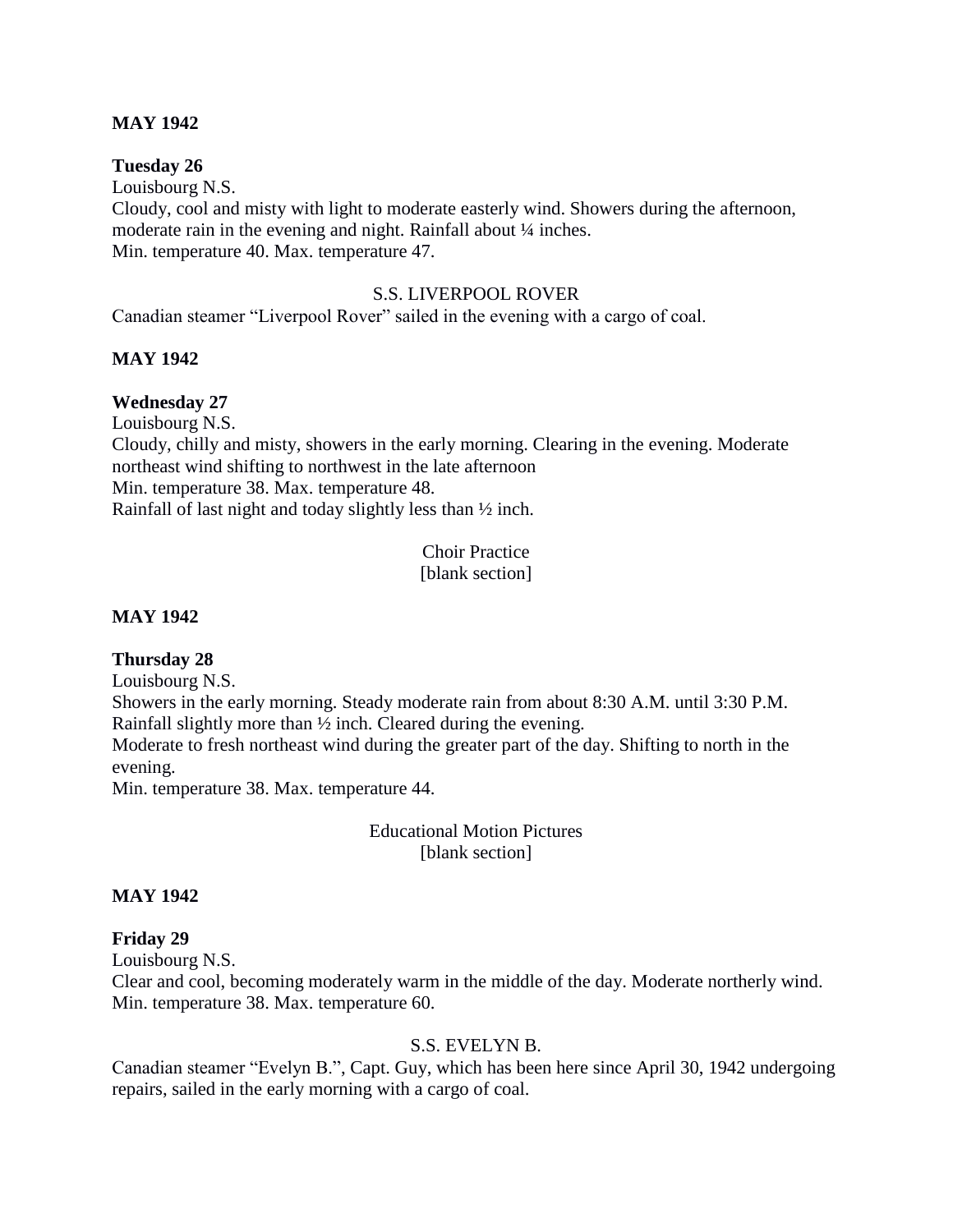#### S.S. LORD KELVIN

Cable steamer "Lord Kelvin" accompanied by a Canadian mine sweeper, arrived last night or early this morning and anchored in the Southwest end of the harbour. They sailed during the night.

#### A.R.P. MEETING

At 7:30 P.M. attended, and presided at, a meeting of the Air Raid Precautions Committee, in the First Aid station in the school building. Those present were: Herbert MacKenzie, Albert Martell, John Johnson, John Troke, Oscar Harris, Robert A. Peters, Ivy B. Hiltz, Frank O'Keefe, Donald Wilson, Walter Jewell Jr, D.M. Johnston, M.S. Huntington, Freeman McKenzie, Donald Phalen, Ralph Townsend, Edward Levy, Rev. Father D.H. Doyle and William Lewis Jr. During this meeting, reports were made by William Lewis Jr, Chief A.R.P. Warden, R.A. Peters, Fire Chief of the town Brigade, and G.B. Hiltz, chief of the Dominion Coal Company's Fire Brigade. An address was also given by Rev. D.H. Doyle on incendiary bombs, and how to deal with them.

#### FIRE PUMPER HOSE AND SIRENS ARRIVE

A Bickles-Seagrave Fire Pumper, 2000 feet of 1 ½ inch fire hose and three sirens, arrived today for the local Air Raid Precautions Committee and in the afternoon were taken to the fire station.

#### **MAY 1942**

#### **Saturday 30**

Louisbourg N.S.

Clear in the morning, but becoming cloudy early in the day. Rained moderately from about noon until about 3 P.M. Rainfall about ¼ inch. Light variable wind. Min. temperature 42. Max temperature 63.

#### Council Meeting

At 7:30 P.M. attended, and presided at, a regular meeting of the Town Council, in the Town Office. Those present were: Councilors: Alex C. MacDonald, Enoch Townsend, Edison Skinner, Edward Levy and Guy M Hiltz, Mayor: M.S. Huntington, Clerk: B.M. Spencer, Deputy Clerk: D.F. Nicholson, Police Officer: Donald Beaver, Spectators: William Stewart, Donald Wilson and James Peck.

#### **MAY 1942**

#### **Sunday 31**

Louisbourg N.S. Cool and partly clear with fresh to strong north and northwest winds. A few specks of snow in the air for a short time during the afternoon. Min. temperature 31. Max. temperature 50.

# Church Services

Attended services in the First United Church at 11 A.M. and 7 P.M. where Rev. Thomas N Mitchell B.A. was the preacher. Emeline accompanied me to church in the evening.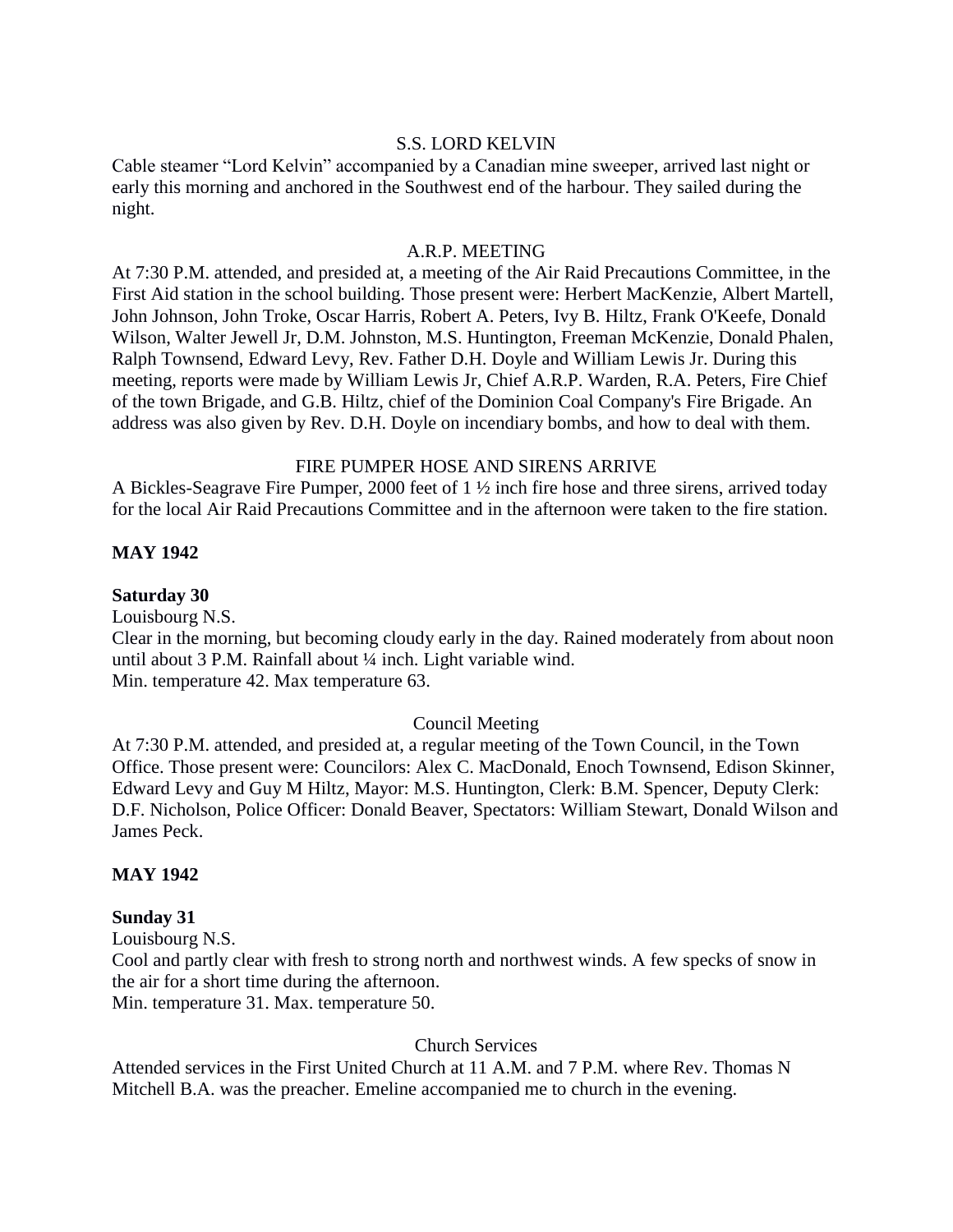#### **JUNE 1942**

#### **Monday 1**

Louisbourg N.S. Cool and mostly clear with moderate to fresh northerly wind. Min. temperature 35. Max. temperature 53.

#### **JUNE 1942**

**Tuesday 2** Louisbourg N.S. Cool and mostly clear with moderate to fresh northerly wind shifting to southeast and in the late afternoon to southwest and moderating. Min. temperature 37. Max. temperature 54.

## Tested Fire Pumper

In the evening we tested the new fire pumper. The first test was made near Gerard's Bridge where the suction hose was placed in the small brook which leads into Gerrard's Brook. The pumper gave satisfactory results by throwing three streams from 1 ½ inch hose lines with great force. There not being enough water in the small brook we shifted the pumper to Gerrard's Brook a short distance south of the bridge, where we continued the test. After the test at the bridge, we loaded the pumper onto Lewis & Company's motor truck and took it to Havenside to the property on the waterfront of Arthur Cann where a satisfactory test was made from the water of the Harbour. The final test was made at the brook at the foot of Lorraine Hill, after which we returned to the fire station, after having a very satisfactory turnout. The firemen were under the direction of fire chief R.A. Peters.

#### **JUNE 1942**

#### **Wednesday 3**

Louisbourg N.S. Cloudy and chilly with moderate southwest wind. Min. temperature 32. Max. temperature 53.

#### S.S. LORD KELVIN

Cable steamer "Lord Kelvin" arrived in the evening, and anchored in the southwest end of the harbour.

#### Choir Practice

At 8 P.M. Emeline and I attended choir practice in the First United Church.

**JUNE 1942**

**Thursday 4** Louisbourg N.S.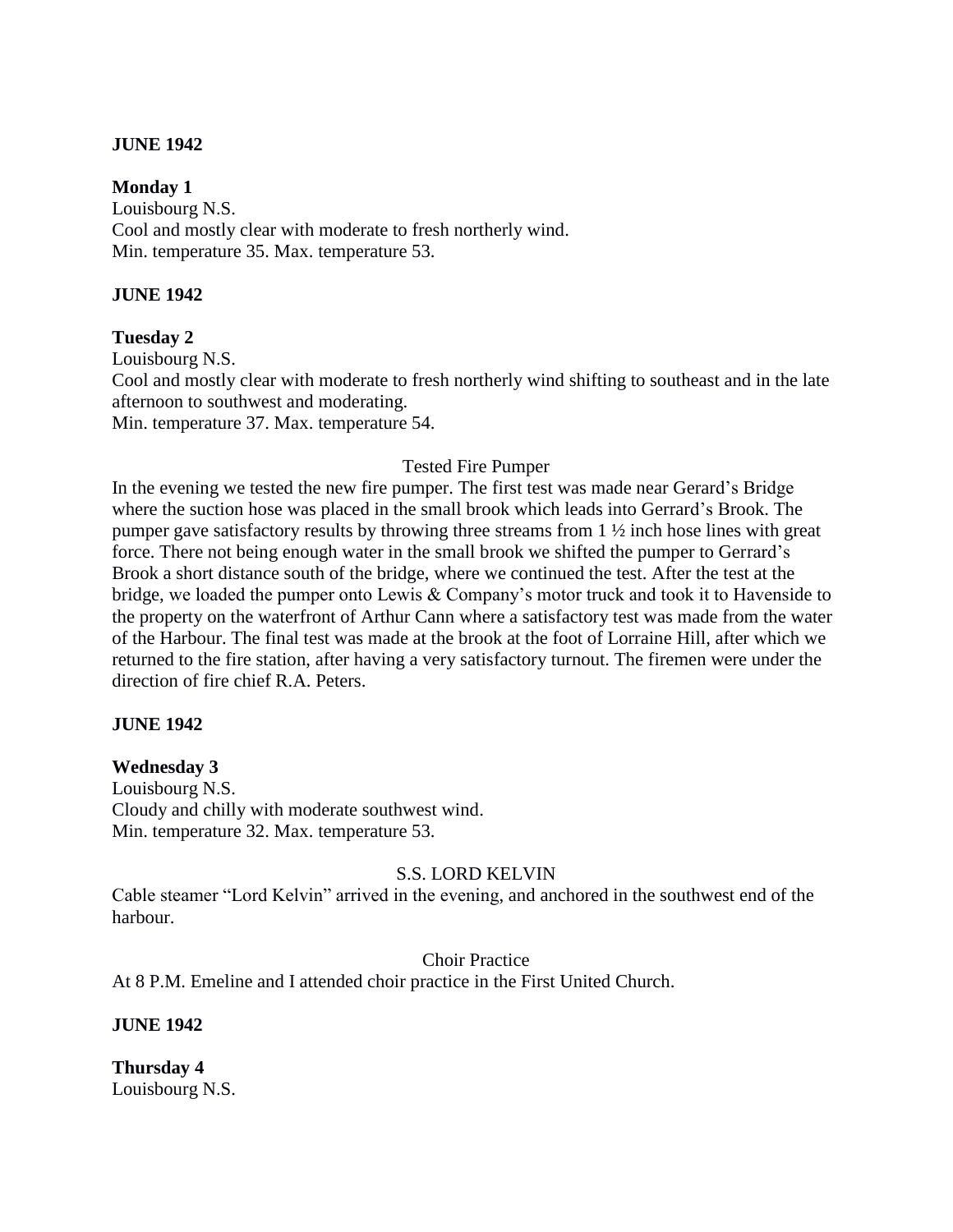Cloudy and cool with moderate southwest wind, which shifted to southeast in the late afternoon. Rain during the evening.

Min. temperature 44. Max. temperature 54.

# S.S. LORD KELVIN

Cable steamer "Lord Kelvin" sailed.

## S.S. LIVERPOOL ROVER

Canadian steamer "Liverpool Rover" sailed in the afternoon with a cargo of coal.

## **BLACKOUT**

At 10:15 P.M. signals were received for a province wide Air Raid Precaution, Practice "Blackout". All our citizens responded promptly and in less than one minute the town was in total darkness.

The most successful "Blackout" we have had. At the conclusion of the "Blackout" the various units of the A.R.P. assembled in the First Aid room in the school building.

## **JUNE 1942**

## **Friday 5**

Louisbourg N.S. Cloudy and cool with some showers and mist, moderate easterly wind. Rainfall of last night and today about [blank]. Min. temperature 44. Max. temperature 53.

#### Concert

At 8 P.M. attended, and presided at, a concert in St. Bartholomew's Parish Hall given by Mrs. Ernest Baines, music teacher of Sydney and Mrs. Avery. The concert was sponsored by the Women's Institute of Louisbourg. Emeline accompanied me [blank].

# **JUNE 1942**

#### **Saturday 6**

Louisbourg N.S.

Cloudy and cool. Mostly clear and moderately warm during the afternoon. Fresh northeast wind moderating in the late afternoon.

Min temperature 43. Max. temperature 60.

Light rain and mist in the early morning.

# Council Meeting

At 7:30 P.M. attended, and presided at, a meeting of the Town Council held in the Town Office. Those present were: Councilors: Alex. C. MacDonald, Edison Skinner, Edward Levy and Guy M Hiltz. Town Clerk: B.M. Spencer, Deputy Clerk: Dan F. Nicholson, Mayor: M.S. Huntington, Police Officer: Donald Beaver, William W. Lewis Jr. Chief: A.R.P. Warden and Walter Jewell Jr were also present and addressed the meeting in regard to the installation of three siren whistles to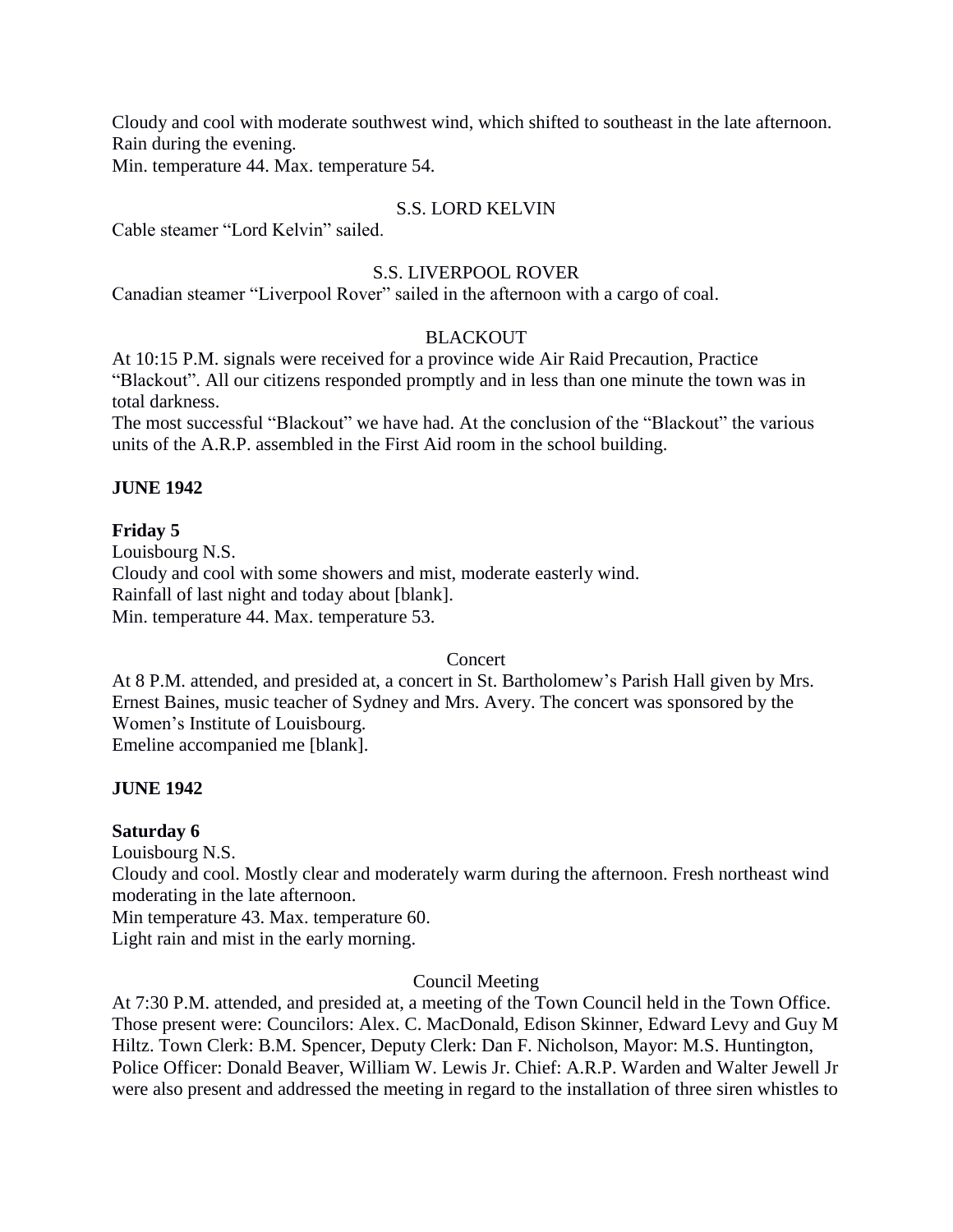be used as air raid signals. By a unanimous vote of the councilors present it was decided to finance the undertaking.

#### Funeral

At about 2 P.M. attended the funeral service of the late Mrs. Obadiah Fleet in St. Bartholomew's Anglican Church. Services at the house, church and grave were conducted by Rev. James Brodie. Internment in Anglican Cemetery on Clarkes Road. Funeral in charge of D.M. Johnston undertaker.

## **JUNE 1942**

**Sunday 7** Louisbourg, N.S. Clear and moderately warm with moderate to fresh southwest wind. Cloudy in the evening. Min. temperature 49. Max. temperature 66. Light rain during the night.

## Church Services

Owing to Rev. Thomas N. Mitchell being absent, attending the annual conference at Sackville N.B. there was no service in the First United Church at 11 A.M.

At 11 A.M. Emeline and I attended service in the Presbyterian Church where Rev. Joseph Cathcart was the preacher. At 7 P.M. we attended service in the First United Church which was conducted by the Young People's Union under the leadership of Edward Levy. At the request of the union, the address was delivered by A.W. Stacey

# Went for a walk

In the afternoon went for a walk out Phalen's Road, and along the western boundary line of the town to Wolfe Street near the Roman Catholic Church. Returned home via Wolfe and Main Street.

# **JUNE 1942**

#### **Monday 8**

Louisbourg N.S. Light rain in the early morning. Cloudy clearing shortly before noon. Clear warm and summerlike during the afternoon and evening. Rainfall about ¼ inches. Light southwest wind shifting to northeast Min. temperature 44. Max. temperature 72.

#### **JUNE 1942**

#### **Tuesday 9**

Louisbourg N.S.

Clear and warm with moderate variable wind, mostly southwest. Cloudy in the evening Min. temperature 38. Max. temperature 73.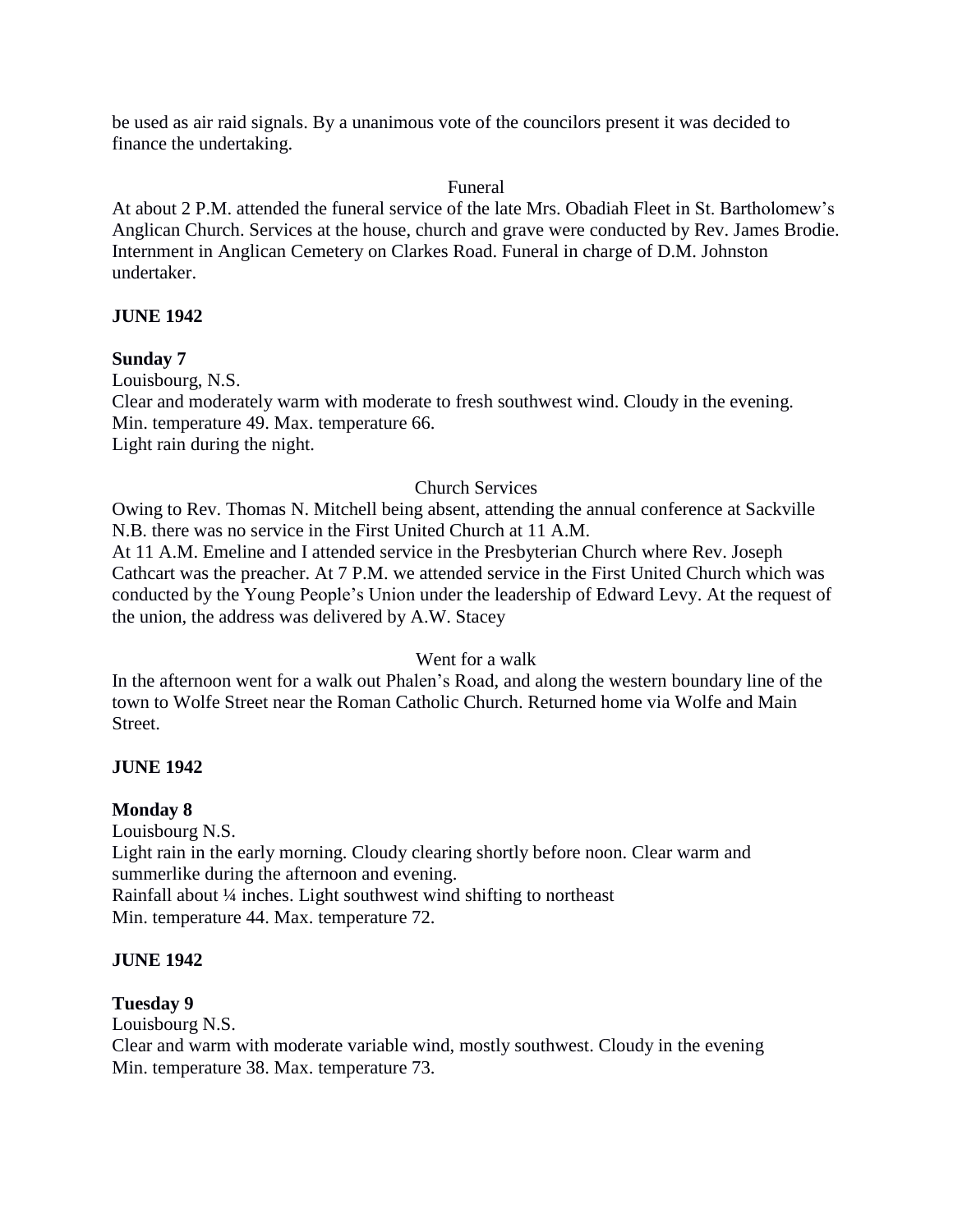#### **JUNE 1942**

#### **Wednesday 10**

Louisbourg N.S.

Cloudy and cool in the forenoon with a few drops of rain. Cleared at noon. Mostly clear during the afternoon and evening. Light variable winds.

Min. temperature 46. Max. temperature 64.

#### Marriage

The marriage of Miss Frances Louise Levy, of this town to George William Warren, took place in the First United Church at 3 P.M. The ceremony was performed by Rev. Thomas N. Mitchell B.A.

Emeline and I attended the ceremony in the church and immediately after the wedding reception at the home of the bride's parents, Mr. and Mrs. Samuel Levy.

#### Salmon Supper

At 5 P.M. Mrs. Stephen Murphy, Mrs. William Phalen, Emeline and I motored to the C.M.B.A. hall where we partook of a salmon supper which was served by the ladies of the Roman Catholic congregation.

#### **JUNE 1942**

#### **Thursday 11**

Louisbourg N.S. Mostly clear with light to moderate southwest wind. Min. temperature 42. Max. temperature 63.

#### **JUNE 1942**

#### **Friday 12**

Louisbourg N.S. Clear and warm with light to moderate northeast wind, cool at night. Min. temperature 48. Max. temperature 72.

#### Motored to Sydney

Left Louisbourg at 8 A.M. on Cameron's bus (William Deering driver). Spent the day making business calls at Sydney. Had lunch at "Diana Sweets". Left for home at 4:30 P.M. on Cameron's Bus, (A.W. Cameron driver) arrived at about 5:45 P.M.

#### **JUNE 1942**

#### **Saturday 13**

Louisbourg N.S

Thunder, lightning and rain in the early morning. Cloudy, foggy and cool during the day with moderate easterly wind. Rainfall about ¼ inches.

Min. temperature 44. Max. temperature 48.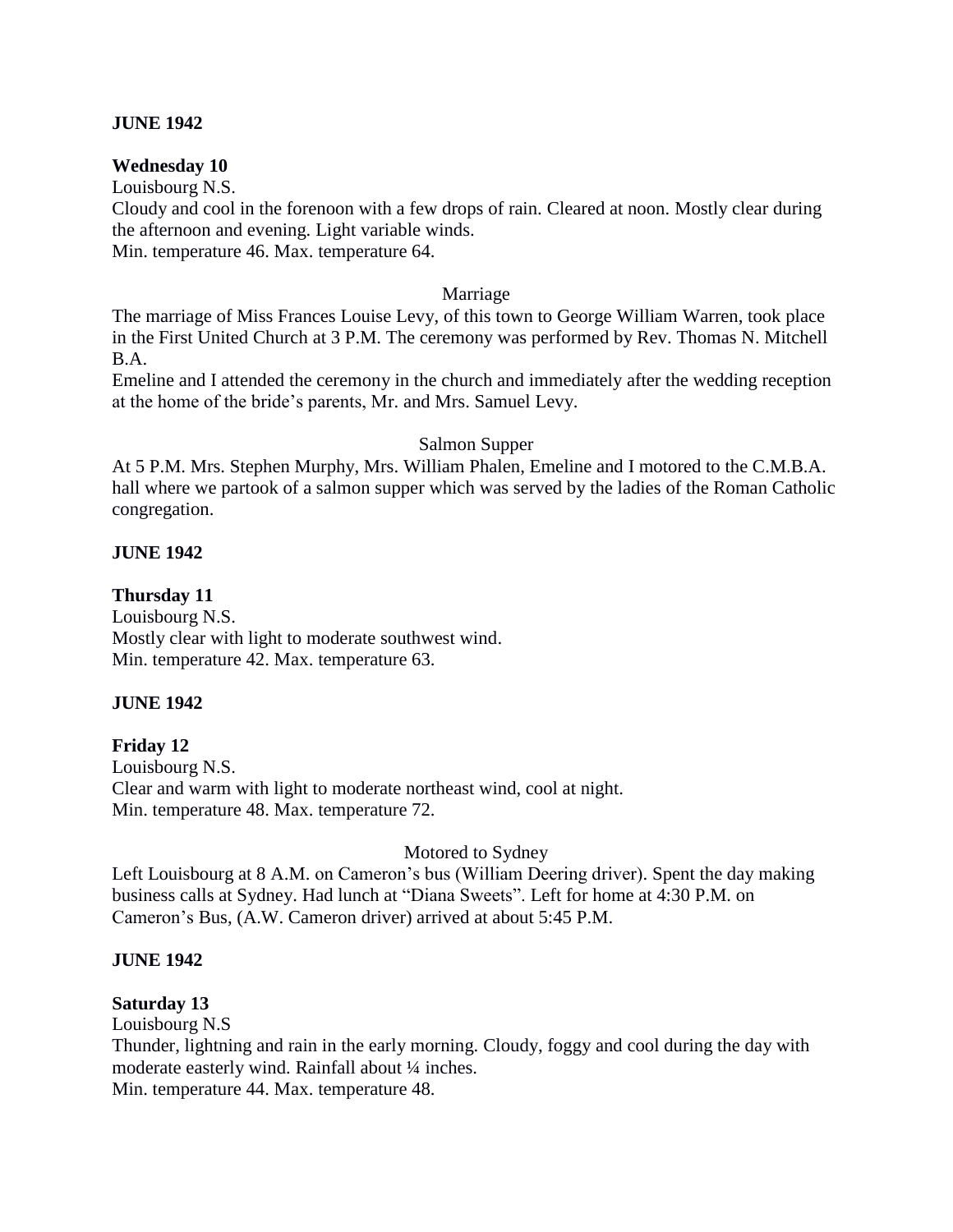# S.S. EVELYN B.

Canadian steamer "Evelyn B.", Capt. Guy, arrived in the evening for a cargo of coal.

#### **JUNE 1942**

# **Sunday 14**

Louisbourg N.S. Cloudy and cool with considerable fog. Light to moderate southeast wind. Min. temperature 42. Max. temperature 53.

## Church Service

At 11 A.M. and 7 P.M. Emeline and I attended services in the First United Church, where Rev. Thomas N Mitchell B.A. was the preacher.

## **JUNE 1942**

## **Monday 15**

Louisbourg N.S. Cloudy, misty, foggy and cool with light southeast wind. Sun shone through the clouds for a few minutes in the afternoon. Min. temperature 42. Max. temperature 56.

#### **JUNE 1942**

# **Tuesday 16** Louisbourg N.S. Cloudy and cool with light to moderate southeast wind. Some fog during the forenoon. Min. temperature 43. Max. temperature 56.

#### **JUNE 1942**

# **Wednesday 17**

Louisbourg N.S. Clear and moderately warm with light to moderate southwest wind. Min temperature [blank]. Max. temperature [blank].

> Domestic Science Class Exhibition [blank section]

#### **JUNE 1942**

**Thursday 18** Louisbourg N.S. Cloudy and cool with moderate southwest wind. Heavy rain during the night.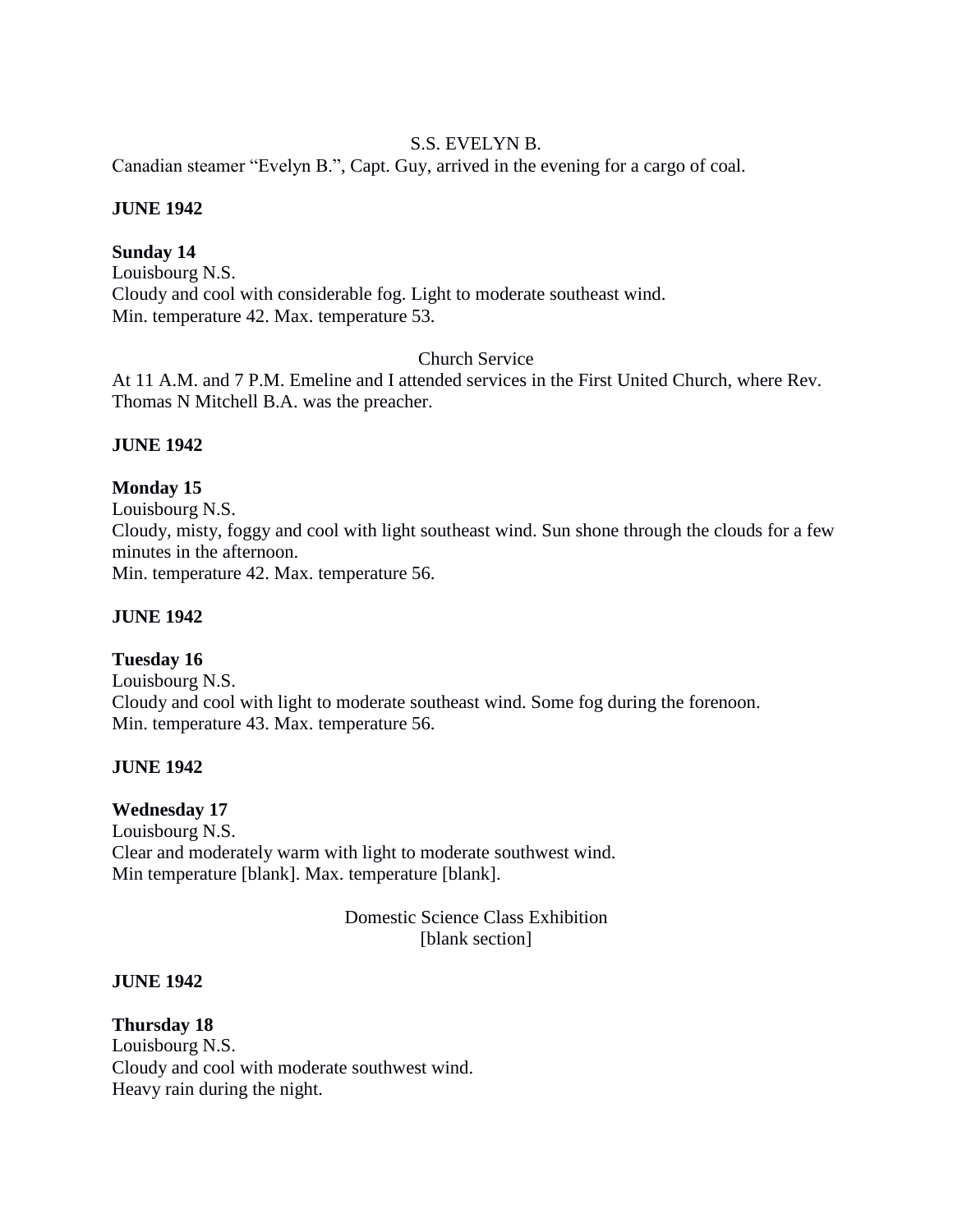# **JUNE 1942**

#### **Friday 19**

Salmon River, N.S.

Heavy rain in the early morning, which continued until noon. Partly clear during the afternoon and evening.

Fresh to moderate southwest wind shifting to westerly.

# Death of Alonzo Tutty

The death of Alonzo Tutty, took place at his residence on Main Street, Louisbourg, last night. Mr. Tutty who was 73 years of age had been in poor health for several years.

## **JUNE 1942**

## **Saturday 20**

Salmon River N.S.

Partly clear in the morning becoming cloudy and threatening early in the day. Moderate rain and heavy showers beginning in the forenoon and continuing until about the middle of the afternoon. Cleared in the late afternoon. Light to moderate southwest wind shifting to westerly. Rainfall of Thursday night, Friday and today, at least 3 inches.

## **JUNE 1942**

# **Sunday 21**

Salmon River N.S. Remarkably clear and moderately warm with moderate to fresh southwest to west winds.

At about 10 A.M. left Clifford Huntingtons, accompanied by Clifford and Maria, and walked up to Evelyn's where Maria and I remained until about 4:30 P.M. after which we walked over to Arthur's and made a short visit. After leaving Arthur's we called at Caleb's where we met Clifford who had been visiting Arthur's and Caleb's during the day. (In the forenoon Clifford did not go with us to Evelyn's but called at Arthur's). At about 7:30 P.M. Clifford, Maria and I left for their home arriving at about 8:30 P.M.

#### Farewell Sermon

At Louisbourg, today, Rev. Joseph Cathcart, who has been pastor of the Presbyterian congregation of Louisbourg since October 8, 1934, preached his farewell sermon. He intends leaving early this week for Bobcaygeon, Ontario where he is to take charge of the Presbyterian congregation at that place.

#### **JUNE 1942**

**Monday 22** Salmon River, N.S. Cool and mostly cloudy with light to moderate southwest wind.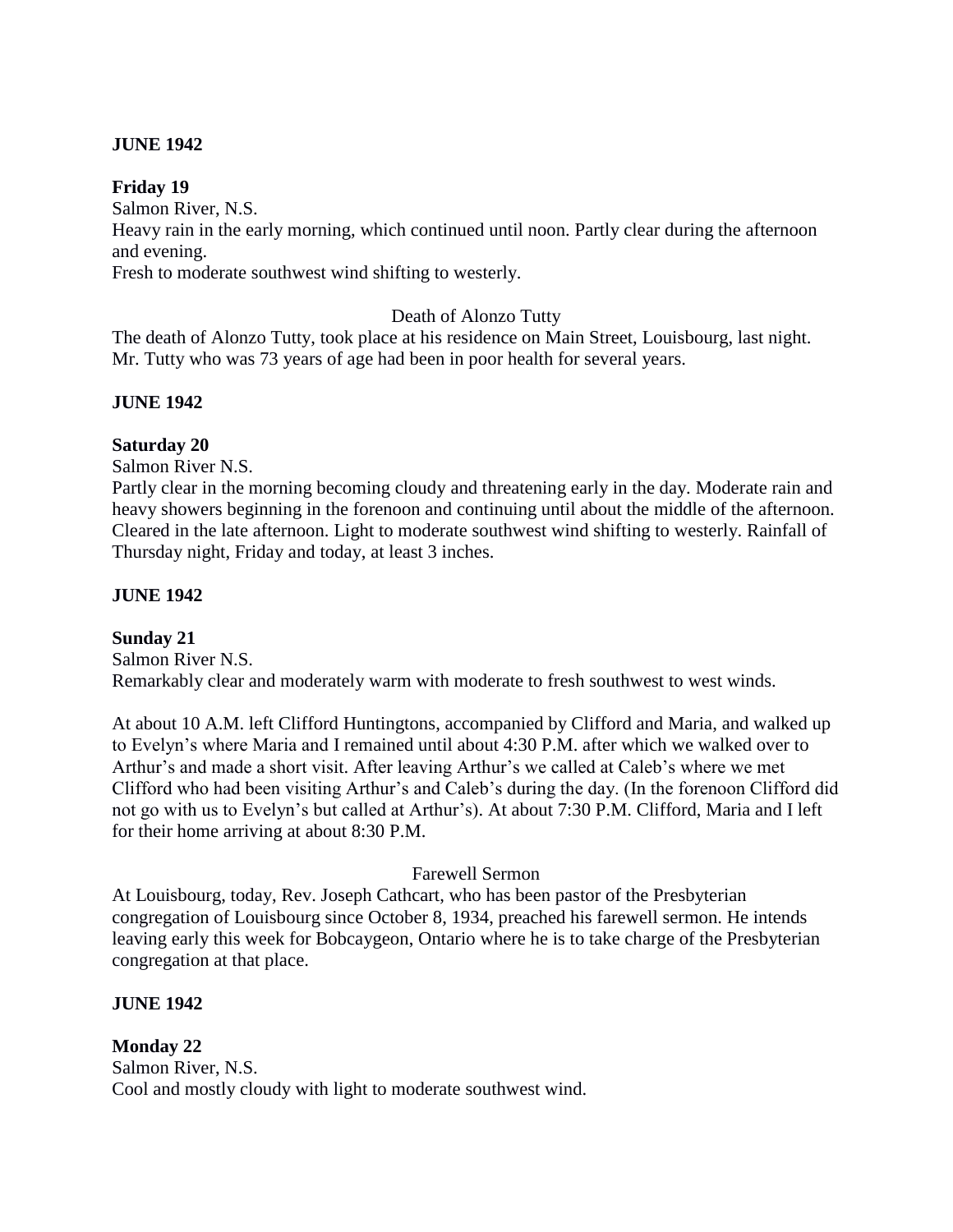#### Salmon River to Louisbourg

Left Clifford Huntington's at about 7:45 A.M. on board the milk truck (Ronald MacKinnon driver) enroute for Sydney. Reached Sydney at about 8:45 A.M. and caught Cameron's Bus, for Louisbourg, which left Sydney at 9:15 A.M. (William Deering driver). Arrived home at about 10:15 A.M.

#### **JUNE 1942**

#### **Tuesday 23**

Louisbourg N.S. Mostly cloudy, with light to moderate southwest wind. Min. temperature 52. Max. temperature 69.

#### Ends Pastorale

Rev. Joseph Cathcart has ended his pastorale of the Presbyterian congregation of this town and left today by automobile for his new charge at Bobcaygeon, Ontario. He was accompanied by his wife and two daughters. Mr. Cathcart has been in charge of the Louisbourg Presbyterian congregation since October 8, 1934.

#### **JUNE 1942**

#### **Wednesday 24**

Louisbourg N.S.

Cloudy and foggy with light southwest wind. Partly clear for a short time in the late afternoon. Min. temperature 52. Max. temperature 67.

#### Choir Practice

At 8 P.M. Emeline and I attended choir practice.

#### **JUNE 1942**

#### **Thursday 25**

Louisbourg N.S.

Clear and moderately warm with light to moderate southwest wind. Foggy in the morning but cleared early in the day.

Min. temperature 48. Max. temperature 68.

#### S.S. EVELYN B.

Canadian steamer "Evelyn B." Capt. Guy arrived at about 8 A.M. for a cargo of coal.

#### EDUCATIONAL FILMS

Educational Motion Picture films, sponsored by the Nova Scotia Department of Education, were shown in the Masonic Hall at 3 and 8 P.M. 3 P.M. for children of school age and 8 P.M. for adults. The show was under the direction of J.C. Peck was present at 3 P.M. and gave a short address. At the 8 P.M. show Rev. Thomas N. Mitchell B.A. addressed the audience for a few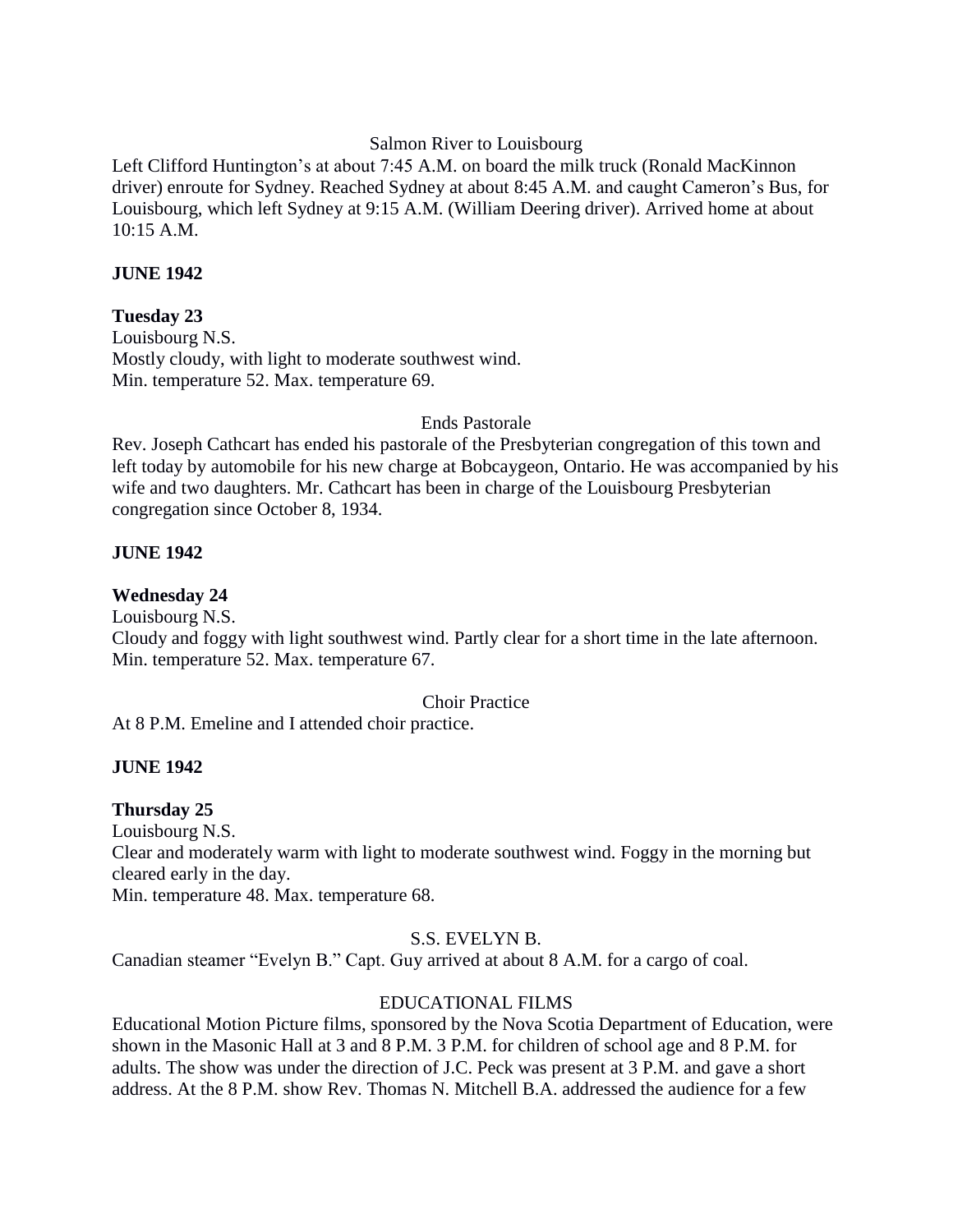minutes.

## **JUNE 1942**

### **Friday 26**

Louisbourg N.S.

Clear and warm with light southeast wind in the morning shifting to northwest and increasing to a fresh breeze.

Min. temperature 51. Max. temperature 72.

School Closing Exercises [blank section]

**JUNE 1942** 

# **Saturday 27**

Louisbourg N.S. Mostly clear and moderately warm with light to moderate variable winds. Min. temperature 44. Max. temperature 70.

# Council Meeting

At 7:30 P.M. attended, and presided a regular meeting of the Town Council. Those present were Councilors: Alex C. MacDonald, Enoch Townsend, Edison Skinner, Edward Levy and Guy M. Hiltz. Mayor: M.S. Huntington, Clerk: B.M. Spencer, Deputy Clerk: Dan F. Nicholson, Police Officer: Donald Beaver, Murdoch Campbell was present and addressed the Council in regard to the street drain in front of his property on Riverdale Street.

The following assessors were appointed: R.A. Peters, Jeremiah Smith, both re-appointed. Town or general assessor: Dan F. Nicholson, succeeding B.M. Spencer.

# Mrs. Aitkin's arrived

Mrs. William Aitkin of West Intervale Guysborough Co. arrived in the evening for a visit and will be our guest for a few days. In 1909-1910 (then Miss May Ross), taught one of the departments of the Louisbourg school.

### **JUNE 1942**

### **Sunday 28**

Louisbourg N.S. Clear in the morning, becoming foggy during the forenoon. Cleared in the late afternoon. Min. temperature 38. Max. temperature 67. Light to moderate southwest wind.

Church Services

Attended services in the First United Church at 11 A.M. and 7 P.M. where Rev. Thomas N. Mitchell B.A. was the preacher. Emeline accompanied me to church in the evening.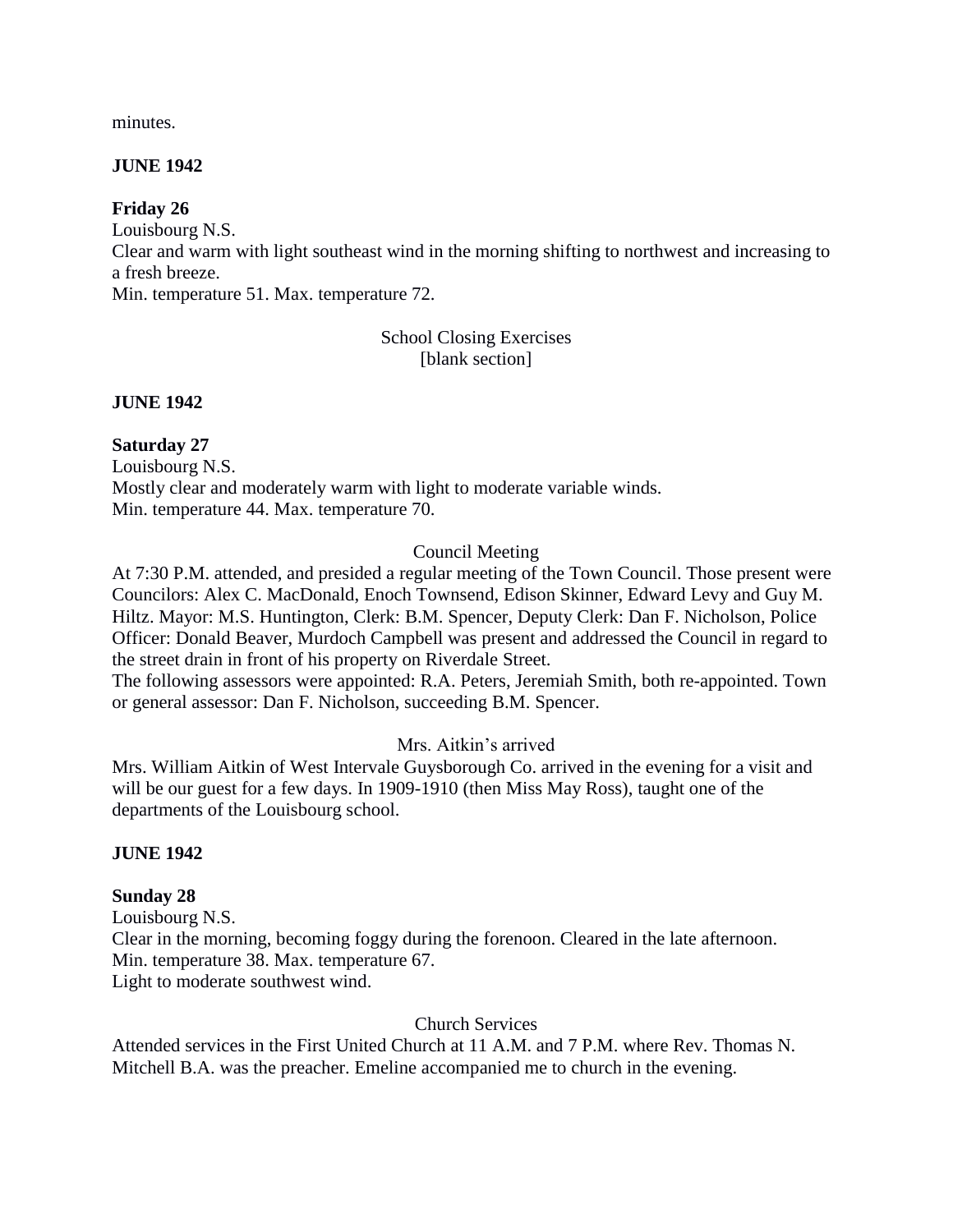#### S.S. EVELYN B.

Canadian steamer "Evelyn B.", Capt. Guyy, sailed during the afternoon with a cargo of coal.

### **JUNE 1942**

## **Monday 29**

Louisbourg N.S. Clear and warm with light to moderate variable winds, mostly west and northwest. Min. temperature 48. Max. temperature 80.

## **JUNE 1942**

## **Tuesday 30**

Louisbourg N.S. Mostly clear and moderately warm with variable southwest wind. Min. temperature [blank]. Max. temperature [blank].

## Meeting of School Board

At 7:30 P.M. attended, and presided at, a meeting of the School Board held in the Town Office. Those present were: commissionaires: Edison Skinner, Guy M. Hiltz, Frank O'Keefe, and M.S. Huntington (chairman) Clerk: B.M. Spencer and Deputy Clerk: Dan F. Nicholson. Mr. O'Keefe is the new Government appointee and this is the first board meeting he has attended. He was appointed to fill out the unexpired term of the late D.A. Campbell, who was a member of the school board for many years.

### Sugar Rationing

Coupon rationing of sugar became effective today throughout the Dominion of Canada. Each person is entitled to receive ½ lb per week under the coupon rationing system. Under the volountary rationing system, which began January 26/1942 each person was asked to limit their weeks supply to  $\frac{3}{4}$  lb.

### **JULY 1942**

### **Wednesday 1 Dominion Day**

Louisbourg N.S. Clear and moderately warm with light to moderate southwest wind. Min. temperature 52. Max. temperature 69.

### Dominion Day

A public holiay throughout the Dominion of Canada. The 75<sup>th</sup> anniversary of confederation. All public offices in Louisbourg, closed for the day on holiday hours. Larger places of business closed. Had shop open for business all day.

# S.S. WATUKA

Canadian steamer "Watuka", Capt. Pope, arrived at about 10:30 P.M. for a cargo of coal.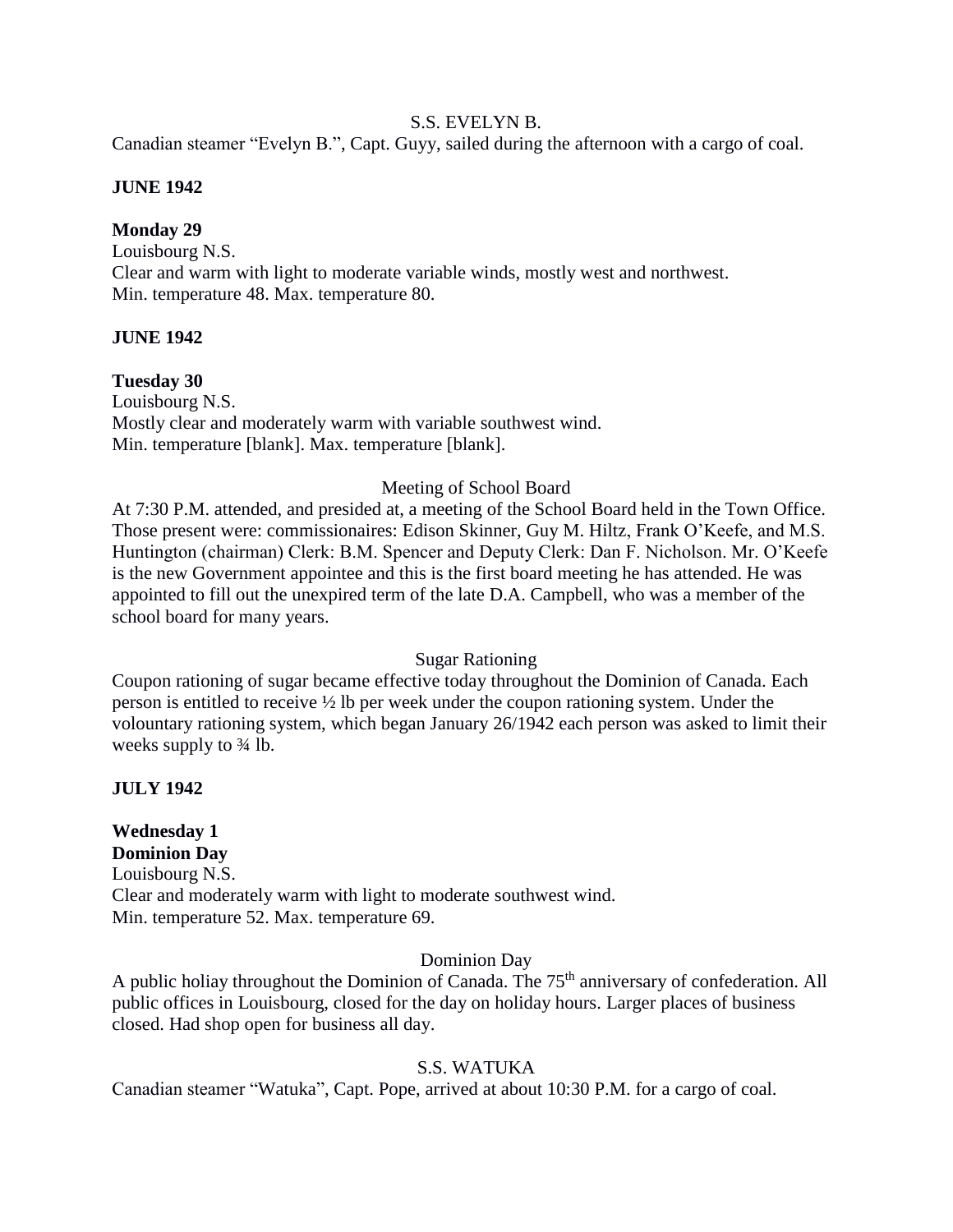### Mrs. Akins Leaves for Home

Mrs. William Akins, of West Intervale, Guysborough County N.S. who has been our guest since last Saturday evening left on the 6:30 P.M. bus for Sydney enroute to her home.

## Mail Contract Ended

Mail contract for carrying the mail by bus between Sydney and Louisbourg, held by Michael Sullivan of Sydney terminated yesterday. A temporary arrangement for the delivery of mails from Sydney and return has been made with A.W. Cameron, bus owner, of this town.

## **JULY 1942**

## **Thursday 2**

Louisbourg N.S.

Cloudy and foggy. Cleared at noon. Clear and moderately warm during the afternoon with some fog off the coast. Foggy at night.

Min. temperature 51. Max. temperature 69.

## S.S. WATUKA

Canadian steamer "Watuka", Capt. Pope, sailed during the night with a cargo of coal.

## **JULY 1942**

**Friday 3** Louisbourg N.S. Mostly clear and moderately warm with light southwest wind. Foggy along the coast. Min. temperature 53. Max. temperature 74.

### Power House Shut Down

The Dominion Coal Company's Powerhouse on Commercial Street which has been in operation continuously for upwards of forty years was closed today. All the machinery now in use, on the plant of the coal company, is now operated by electric current obtained from the Nova Scotia Power Commission. If all reports are correct the Powerhouse steam whistle, which has been used for so many years as a signal for beginning and ending the working day, announcing the noon meal hour and the time to resume work, sounded its last blast, as far as this place is concerned, at 8 A.M. today. Since its installation upwards of forty years ago, this whistle has been used as a fire signal by the coal company as well as the town of Louisbourg.

### **JULY 1942**

### **Saturday 4**

Louisbourg N.S.

Cloudy and foggy with light southwest wind. Light shower of rain in the early morning. Misty at night.

Min. temperature 57. Max. temperature 69.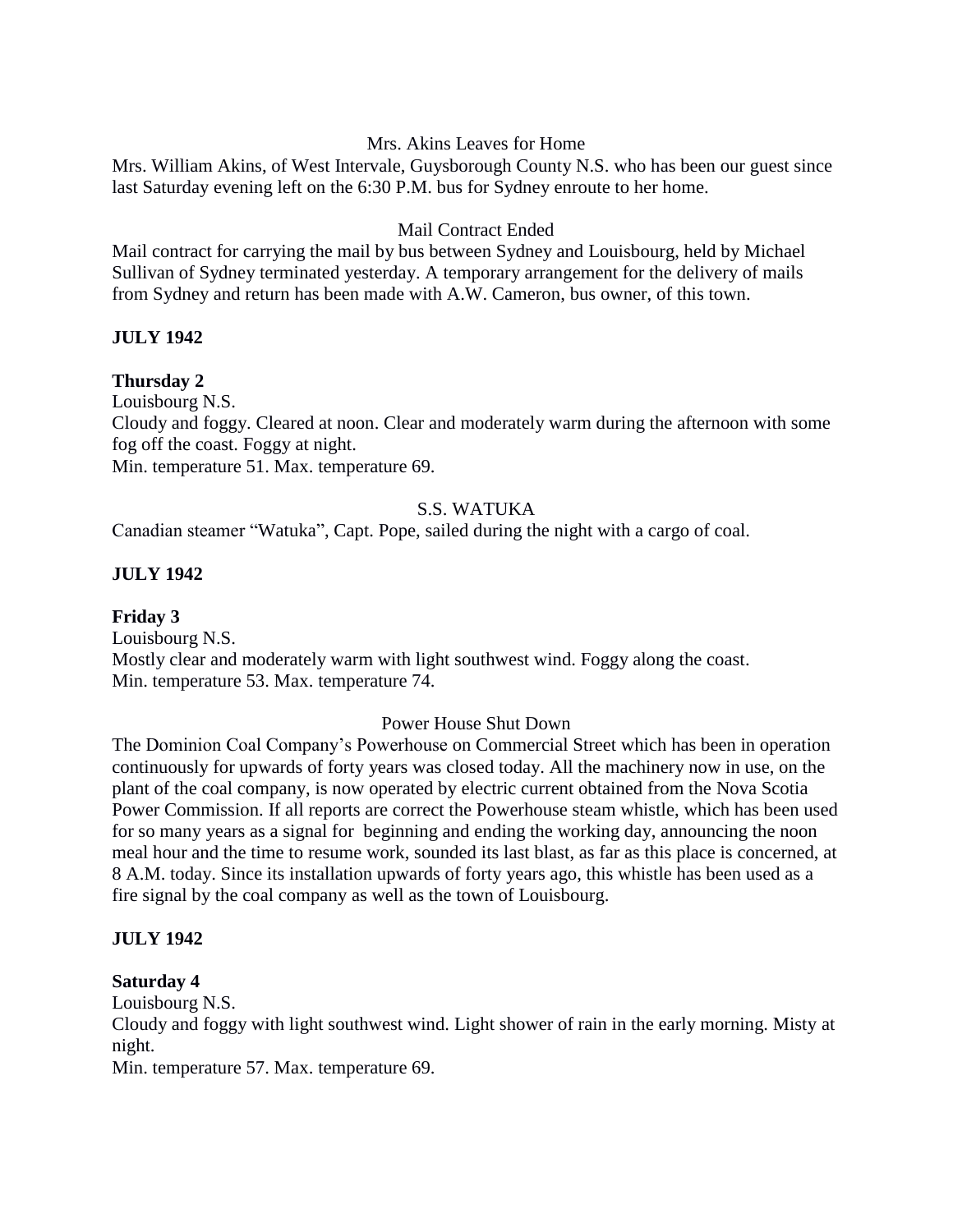#### Council Meeting

At 7:30 P.M. attended, and presided at, a meeting of the Town Council in the Town Office. Those present were: Councilors: Alex C. MacDonald, Enoch Townsend, Guy M. Hiltz, Edward Levy, and Edison Skinner, Mayor: M.S. Huntington, Clerk: B.M. Spencer, Deputy Clerk: Dan F. Nicholson, Police Officers: Donald Beaver and D.M. Johnston.

### **JULY 1942**

#### **Sunday 5**

Louisbourg N.S. Moderately warm. Some fog, but mostly clear with light to moderate southwest wind. Min. temperature 59. Max. temperature 70.

#### Anniversary Services

At 11 A.M. 3 P.M. and 7 P.M. Emeline and I attended the services of the 14<sup>th</sup> anniversary of the First United Church. Services in charge of Rev. Thomas N. Mitchell B.A. with Rev. Donald MacLeod M.A. B.D. of Bloor Street United Church Toronto, as the guest speaker. Special music was provided by the choir under the leadership of John A. MacDonald with Mrs. John A. MacDonald as organist. The guest soloists were: Mrs. Ferguson and Mrs. Prouise of Glace Bay. 19 members of the choir, including guest soloists, were present at 11 A.M., 19 at 3 P.M. and 20 at 7 P.M.

#### **JULY 1942**

#### **Monday 6**

Louisbourg N.S. Cloudy and foggy with light to moderate southwest wind Min. temperature 57. Max. temperature 71.

#### **JULY 1942 Tuesday 7**

Louisbourg N.S.

Cloudy and foggy. Heavy showers accompanied by thunder and lighting, beginning at about 3:30 P.M. and continuing for about one hour. Partly clear for a short time in the evening. Foggy again at night. Light southwest wind.

Min. temperature 56. Max. temperature 67.

### S.S. EVELYN B.

Canadian steamer "Evelyn B.", Capt. Guy, arrived at about 8 A.M. for a cargo of coal.

### **JULY 1942**

### **Wednesday 8**

Louisbourg N.S.

Cloudy and foggy in the morning, but cleared early in the forenoon. Mostly clear during the day, moderate to fresh southwest wind.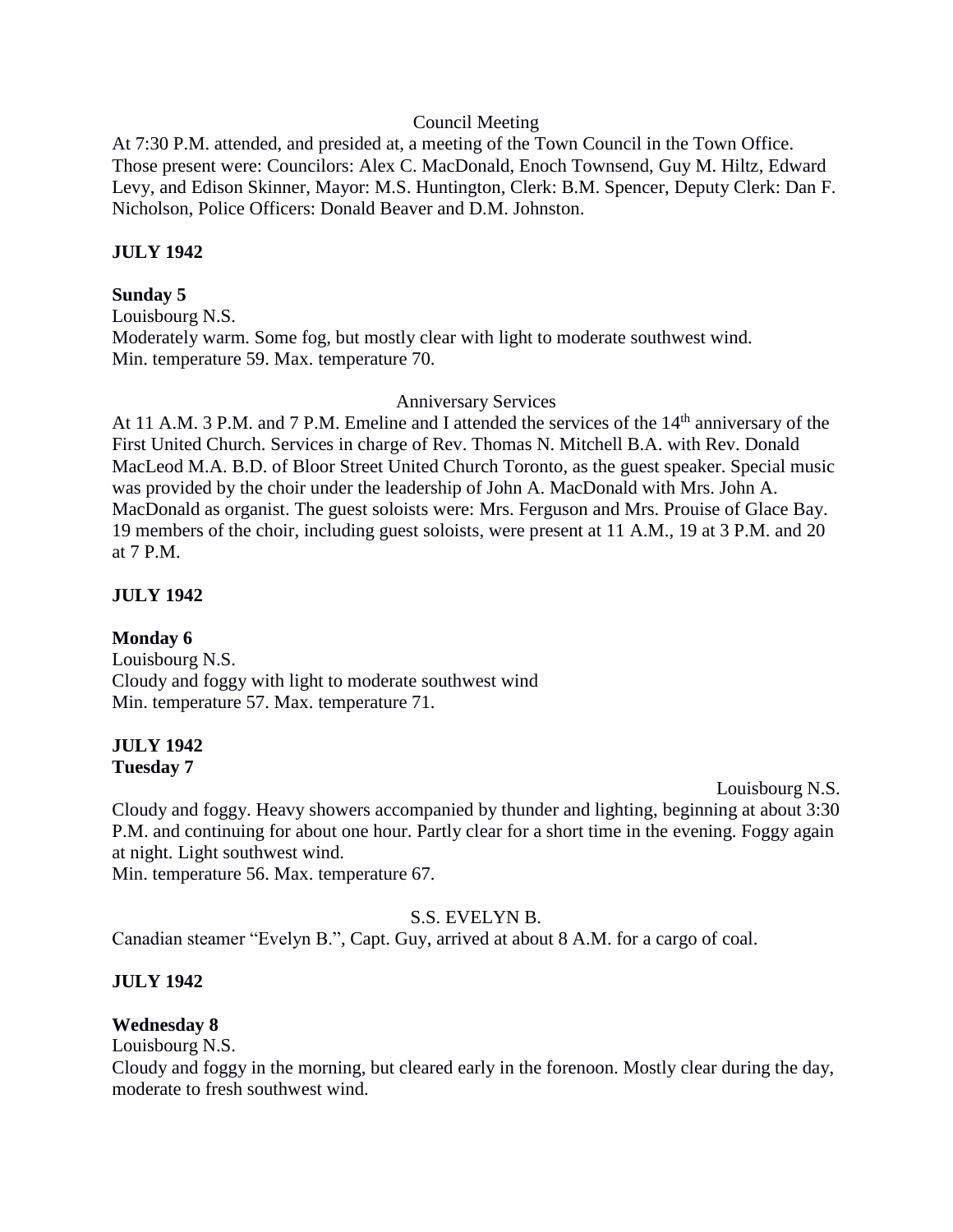Min. temperature 58. Max. temperature 70.

# S.S. LADY LAURIER

Canadian Government steamer "Lady Laurier" arrived at about 7 P.M. and docked at the freight wharf.

## **JULY 1942**

# **Thursday 9**

Louisbourg N.S. Cloudy with light to moderate southwest wind. Min. temperature 49. Max. temperature 68.

## S.S. LADY LAURIE

Government steamer "Lady Laurie", Capt. Williams, sailed at about 6 A.M. and returned to port at about 7 P.M.

# S.S. EVELYN B.

Canadian steamer "Evelyn B." sailed at about 10 A.M. with a cargo of coal.

# Arrived from Salmon River

Mrs. Heber Huntington (my sister in law) and daughter Janie, arrived by car at about 8 P.M. from their home at Salmon River. George Huntington accompanied by his wife brought them down.

# **JULY 1942**

### **Friday 10**

Louisbourg N.S. Cloudy and foggy with some rain and thunder shortly before noon. Clear and moderated during the afternoon. Light to moderate variable wind. Rainfall about [blank]. Min. temperature 51. Max. temperature 70.

### **JULY 1942**

### **Saturday 11**

Louisbourg N.S. Clear and moderately warm with light to moderate southwest wind. Min. temperature 55. Max. temperature 73.

# S.S. LADY LAURIER

Canadian Government steamer "Lady Laurier" sailed in the morning and returned to port in the evening. While in port yesterday she placed the harbour buoys.

# Convoy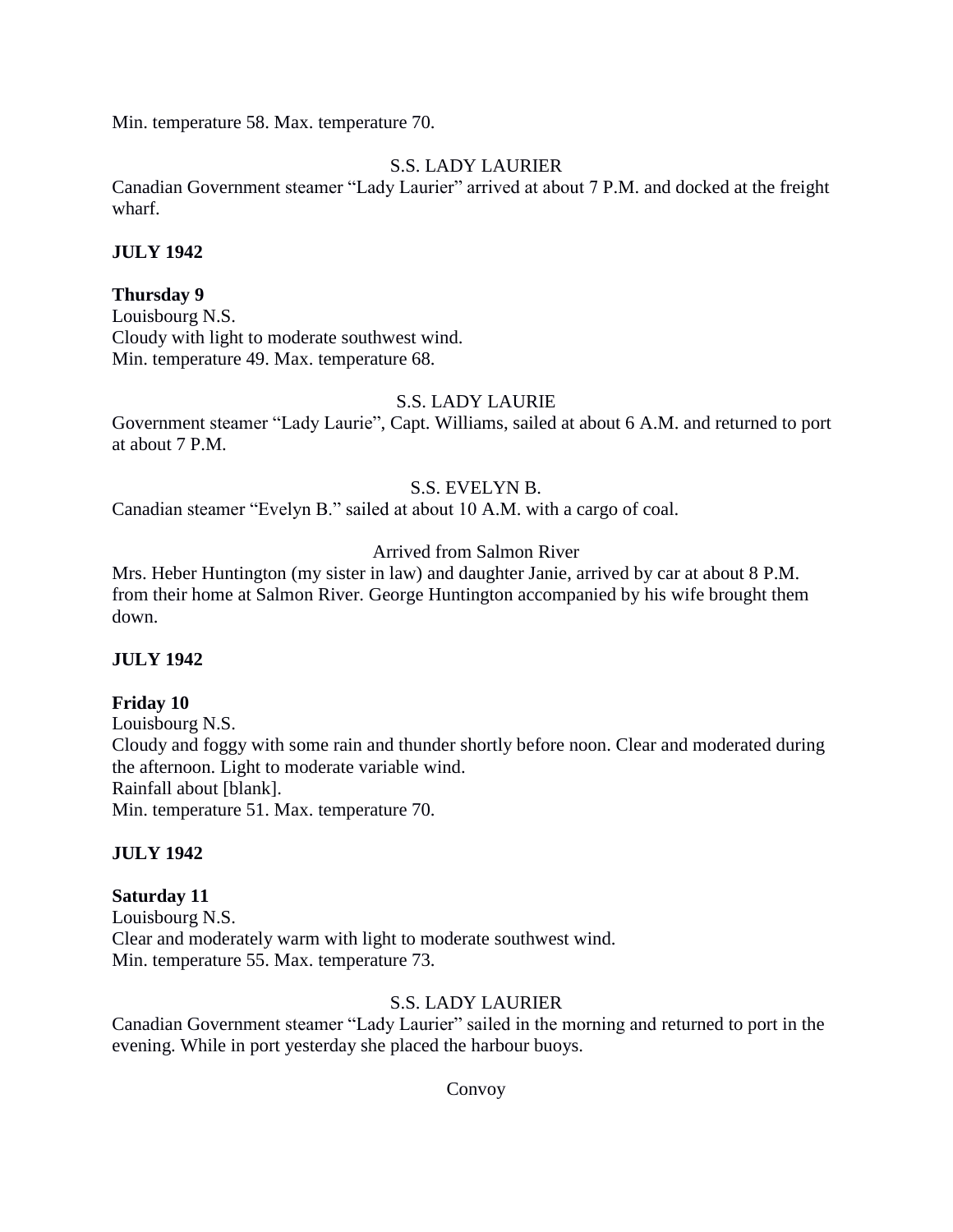A convoy consisting of about 15 ships, accompanied by a naval escort, passed here at about 5:30 P.M. sailing in an easterly direction.

# **JULY 1942**

## **Sunday 12**

Louisbourg N.S.

Light rain in the morning. Cloudy and cool during the day, clearing at night. Rainfall about 1/8 inches. Light to moderate east to northeast winds.

Min. temperature 54. Max. temperature 65.

## Church Services

At 11 A.M. and 7 P.M. Emeline and I attended services in the First United Church, where Rev. Thomas N. Mitchell B.A. was the preacher. Evelyn and daughter Jane, accompanied us to church at 11 A.M. The communion of the Lord's Supper was dispensed at the morning service.

# S.S. LADY LAURIER

Government steamer "Lady Laurier" Capt. Williams, sailed in the morning.

## Convoy

A small convoy, accompanied by naval craft passed this port, in the early afternoon, sailing easterly.

# **JULY 1942**

# **Monday 13**

Louisbourg N.S. Clear and warm with light to moderate westerly wind. An ideal day. Min. temperature 48. Max. temperature 78.

# S.S. EVELYN B.

Canadian steamer "Evelyn B." arrived during the forenoon for a cargo of coal.

# Marriage

The marriage of Donald John MacLeod of Louisbourg to Miss Annie Pope of West Louisbourg, took place this evening at the United Church Manse. Ceremony performed by Rev. Thomas N. Mitchell, B.A.

New clerk

Mrs. Heber Huntington, my (sister in law) entered on her duties as clerk in my shop today. She succeeds Miss Annie MacIntyre of Mira Ferry.

# **JULY 1942**

**Tuesday 14** Louisbourg N.S.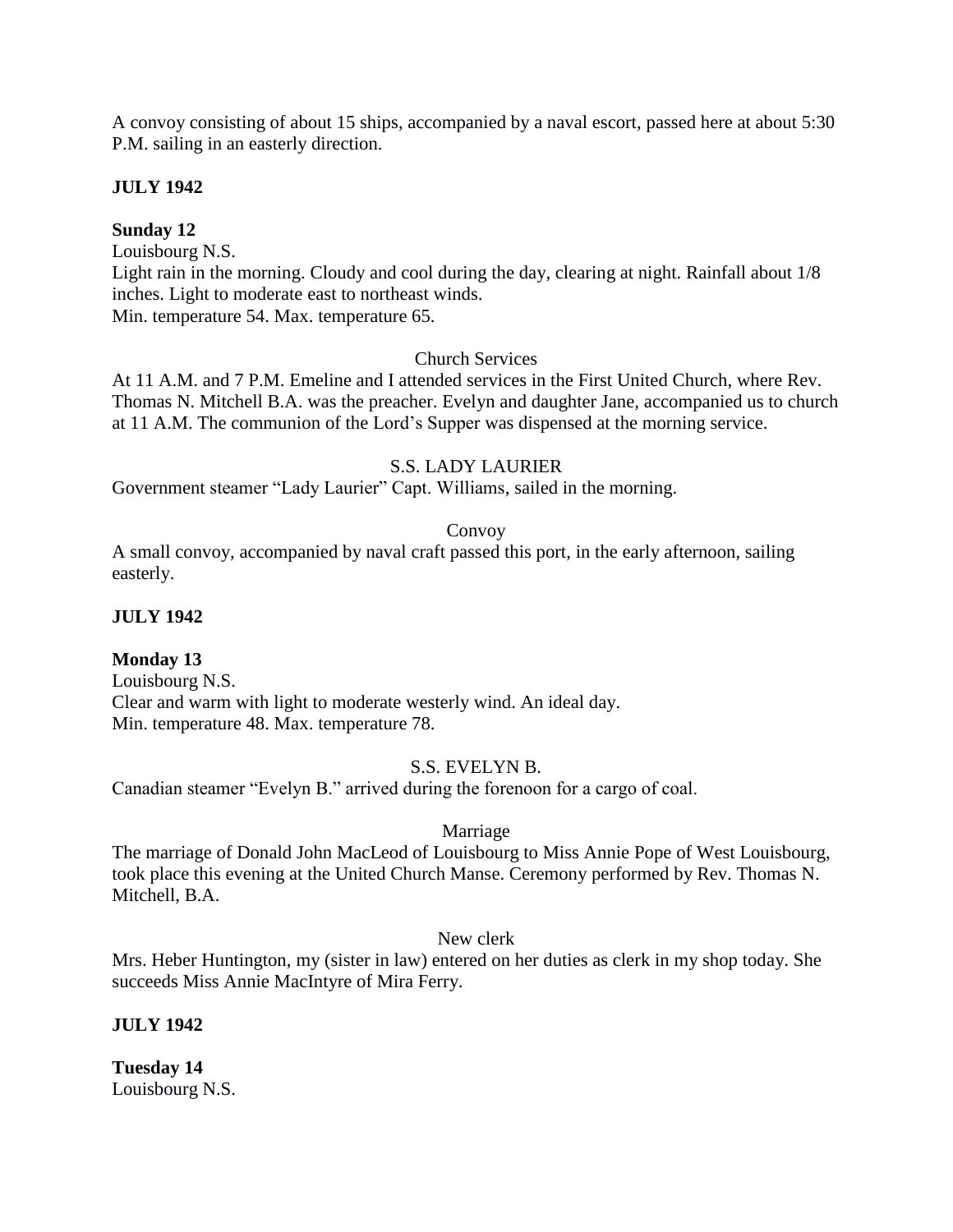Clear and moderately warm with moderate to strong southwest wind. Cloudy at night. Heavy thunder and lighting storm beginning at about 9:30 P.M. and continuing during the night accompanied by heavy rain.

Min. temperature 59. Max. temperature 70.

# **JULY 1942**

# **Wednesday 15**

Louisbourg N.S.

Heavy thunder and lighting storm in the early morning, with heavy rain and strong southwest wind. Heaviest electrical storm for many years. Cloudy and foggy during the forenoon. Clear and moderately warm during the afternoon and evening. Rainfall of last night 1 ¾ inches. Min. temperature 57. Max. temperature 68.

## Struck By Lightning

During last night's electrical storm, which according to reports was general throughout the province, the following places in this district were damaged by lighting: Electric light switch in hotel owned by James H. Crowdis (formerly Louisbourg Hotel). Barn owned by James H. Crowdis. Engine house and fog alarm at Lighthouse Point and house owned and occupied by Dan A. MacInnis at Kennington Cove. Damage in all cases was slight. Serious damage resulted in many places in the province of N.S. Two persons being killed in Halifax County and quite a number injured in other parts of the province.

# **JULY 1942**

# **Thursday 16**

Louisbourg N.S. Moderately warm and mostly cloudy with light to moderate variable wind. Light shower of rain in the afternoon. Min. temperature about 50. Max. temperature 72.

# **JULY 1942**

# **Friday 17**

Louisbourg N.S. Mostly clear and moderately warm with light to moderate variable wind, mostly northeast. Heavy shower of rain at about 4 P.M. followed by bright sunshine. Min. temperature 52. Max. temperature 75.

### S.S. EVELYN B.

Canadian steamer "Evelyn B" Capt. Guy, sailed in the early morning with a cargo of coal.

# **JULY 1942**

**Saturday 18** Louisbourg N.S.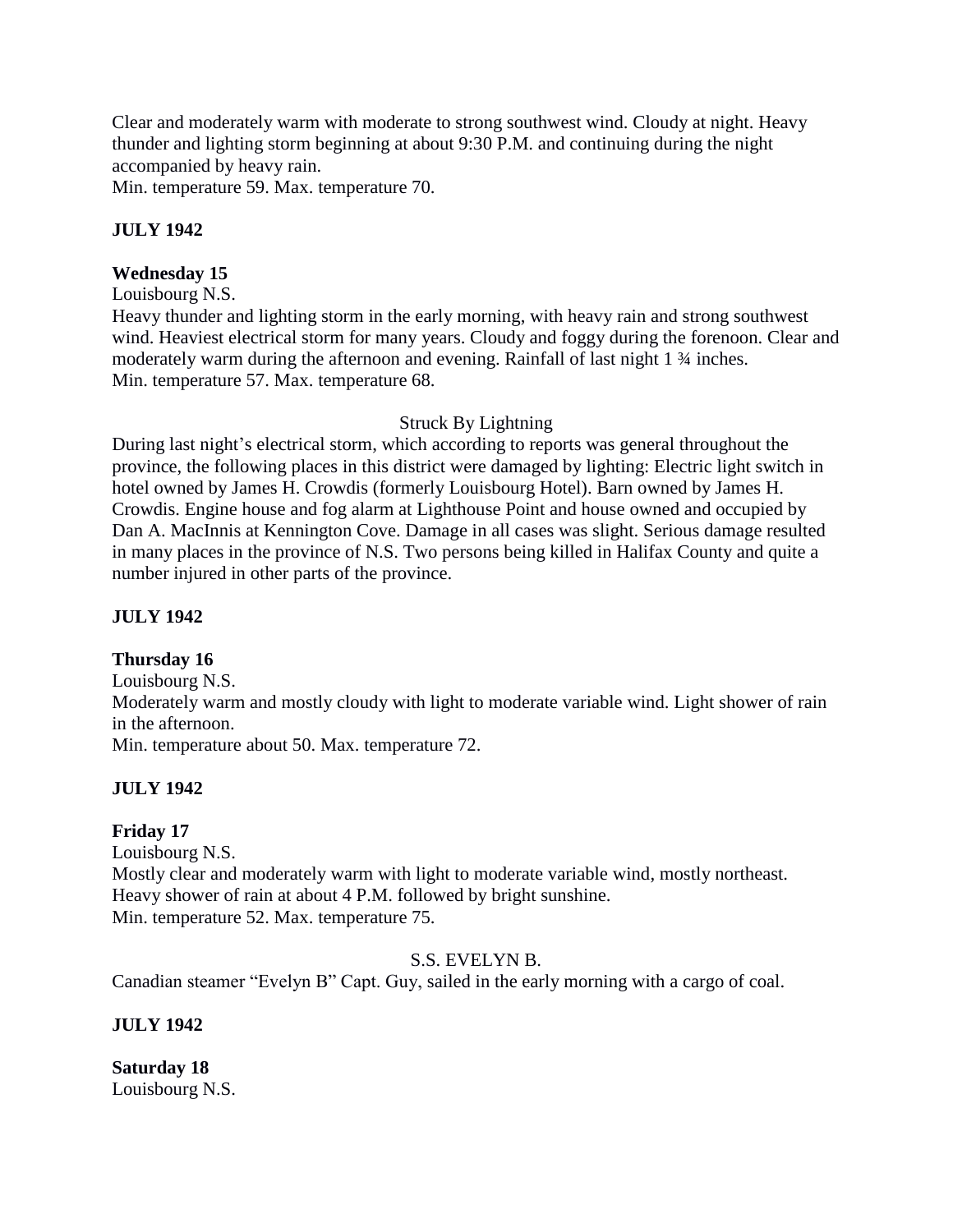Clear and moderately warm with light to moderate winds.

# First Swordfish

First swordfish to be landed here this season was brought in this afternoon by Charlie Smith of Lockport N.S. Nine others were landed later in the afternoon and evening, making a total of ten.

### Convoy

At about 5 P.M. a convoy, consisting of at least 11 ships passed this port sailing in an easterly direction.

## Council Meeting

At 7:30 P.M. attended, and presided at, a special meeting of the Town Council. Those present were: Councilors: Alex C. MacDonald, Enoch Townsend, Edison Skinner, Edward Levy and Guy M. Hiltz. Mayor: M.S. Huntington, Clerk: B.M. Spencer, Deputy Clerk: Dan F. Nicholson, Police Officers: Donald Beaver and E. MacKay Forbes K.C. of Glace Bay N.S.

# **JULY 1942**

# **Sunday 19**

Louisbourg N.S. Cloudy and foggy with fresh southwest wind. Rain in the morning from about 6:30 to 10:30. Rainfall about ¼ inches. Min. temperature 57. Max. temperature 64.

### Church Services

At 11 A.M. and 7 P.M. Emeline and I attended services in the First United Church where Rev. Thomas N. Mitchell was the preacher.

# **JULY 1942**

# **Monday 20**

Louisbourg N.S. Cloudy and foggy with west to southwest winds. Some heavy showers during the early part of

the night. Rainfall about 1/4 inches.

Min. temperature 60. Max. temperature 69.

# **JULY 1942**

# **Tuesday 21**

Louisbourg N.S.

Cloudy and foggy with moderate to fresh southwest wind. Light shower in the afternoon. Min. temperature 60. Max. temperature 69.

# **JULY 1942**

**Wednesday 22**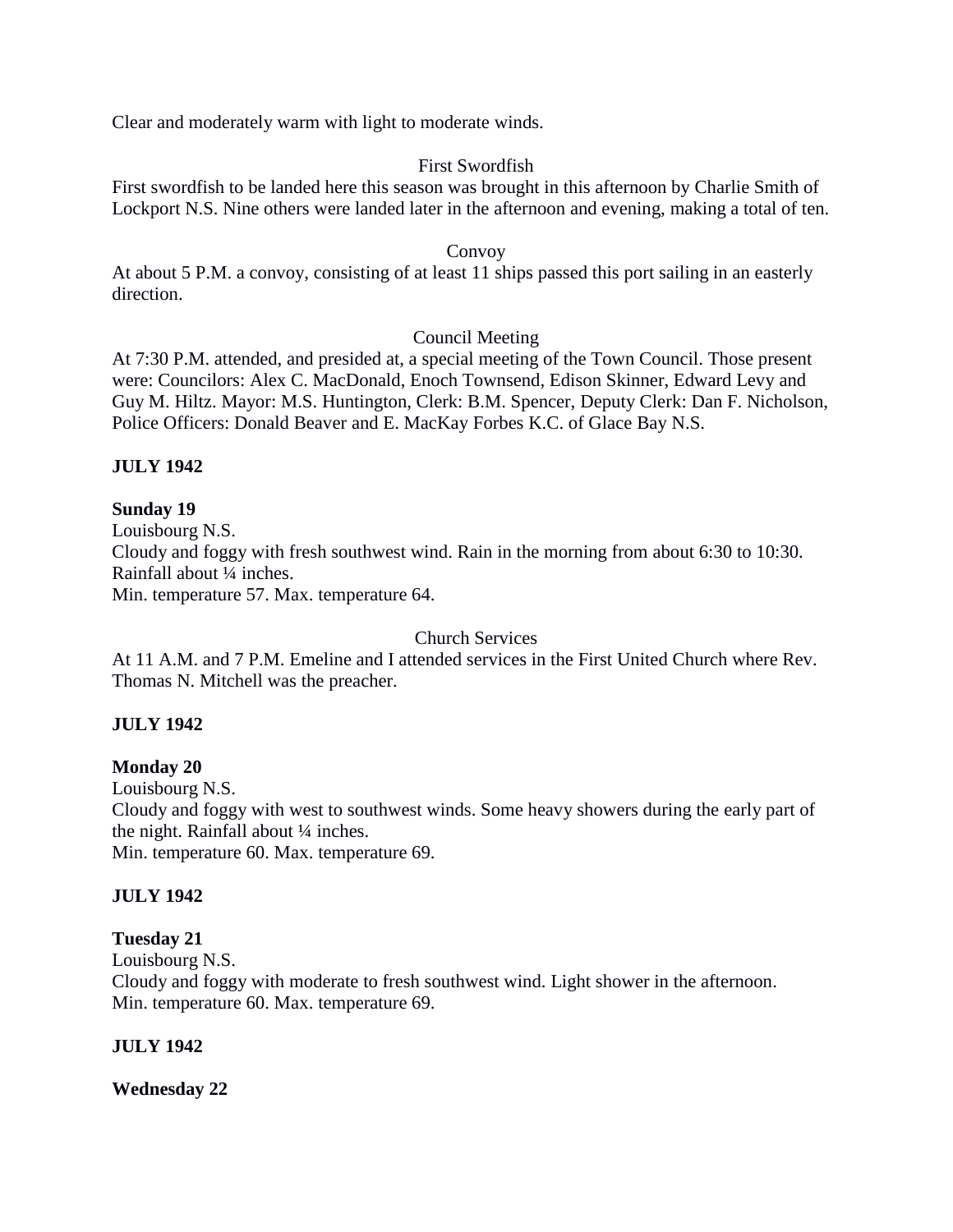Louisbourg N.S.

Cloudy in the morning, clearing during the forenoon. Clear and sunshiny during the afternoon. Moderate to fresh northeast wind.

Min. temperature 58. Max. temperature 67.

## Swordfish

About 40 swordfish were landed here today.

# **JULY 1942**

# **Thursday 23**

Louisbourg N.S.

Cloudy and foggy with light to moderate southwest wind. Fog lifted for a short time in the forenoon. A few showers during the afternoon. Min. temperature 58. Max. temperature 66.

# **JULY 1942**

# **Friday 24**

Louisbourg N.S.

Cloudy in the morning, but clearing during the forenoon. Clear and warm during the afternoon. An ideal afternoon and evening. Light to moderate variable wind, mostly westerly. Min. temperature [blank]. Max. temperature 78.

# Maud Huntington Arrives

Miss Huntington, R.N. supervisor of the City Hospital Annex, Sydney arrived on the evening train for the purpose of visiting us for a few days. She is now having her annual holidays.

# **JULY 1942**

# **Saturday 25**

Louisbourg N.S.

Cloudy with sun shining out occasionally in the forenoon. Mostly clear during the afternoon. Very warm. Light southwest wind.

Min. temperature 53. Max. temperature 80.

# Meeting of School Board

At 7 P.M. attended, and presided at, a special meeting of the School Board in the Town Office. Those present were: Commissionaires: Edison Skinner, Frank O'Keefe and M.S. Huntington, chairman. Secretary: B.M. Spencer and Deputy Secretary D.F. Nicholson and D.M. Johnston. At this meeting the application of William Hilchie, Westport N.S. for the Principalship of Louisbourg School was accepted. Salary \$1100.00.

# Town Council

A regular meeting of the Town Council was called for 7:30 P.M. but owing to there not being enough members present to form a quorum, the meeting was called off. Councilors present were: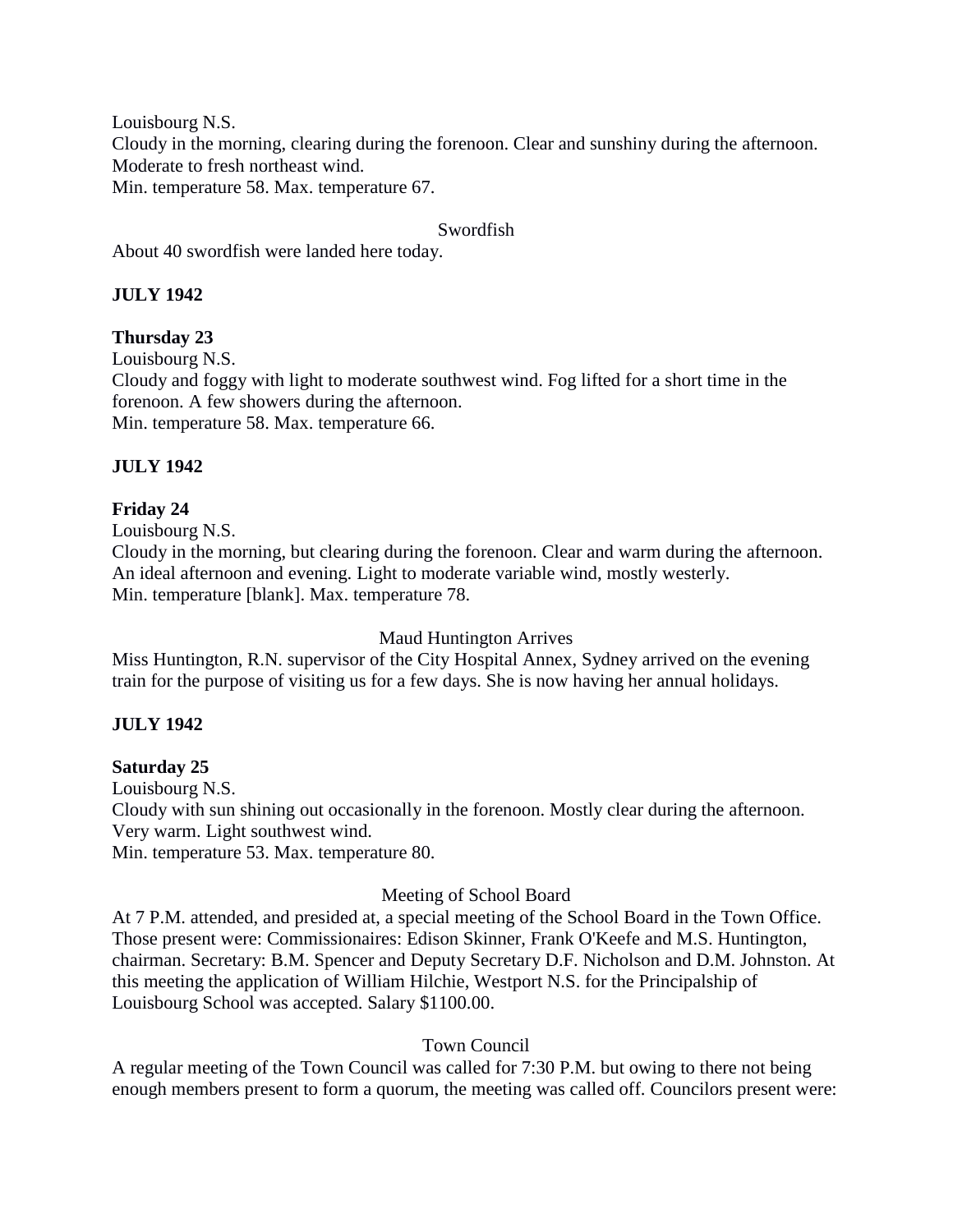Enoch Townsend and Edison Skinner. Mayor: M.S. Huntington.

### S.S. WATUKA

Canadian steamer "Watuka", Capt. Pope, arrived at about 8 P.M. for a cargo of coal.

### **JULY 1942**

## **Sunday 26**

Louisbourg N.S. Clear and moderately warm with moderate northeast wind. Min. temperature 54. Max. temperature 70.

### Church Services

At 11 A.M. and 7 P.M. Emeline and I attended services in the First United Church, where Rev. Thomas N. Mitchell B.A. was the preacher. Mrs. Heber Huntington, daughter Jane and Maud Huntington, from our home, also attended both services. At 7 P.M. a memorial service was conducted by Mr. Mitchell, in memory of three Louisbourg young men who lost their lives as a result of the war. Their names as follows: Ronald M. Cann, Royal Canadian Air Force, accidently killed in England last December, William Bagnall and John MacIntyre, Murchant seamen, killed when their ship was torpedoed by a German submarine, last May.

## Went for a walk

In the afternoon I walked out Sydney Road to the R.C.A.F. Defense Project. There are seven buildings on the site nearing completion. On my last visit to this space, May 24, the foundations were being laid.

### **JULY 1942**

### **Monday 27**

Louisbourg N.S. Clear and moderately warm with light to moderate variable wind. An ideal day. Min. temperature [blank section]. Max. temperature 72.

### Education Films

Educational films sponsored by the Department of Education of the Province of Nova Scotia, were shown in the Masonic Hall at 4 P.M. and 8 P.M. under the direction of J.C. Peck. Was present at the 4 P.M. show. About 110 young people of school age present in the afternoon and about 100 adults present at the 8 P.M. show.

# **JULY 1942**

**Tuesday 28** Louisbourg, N.S. Clear and moderately warm with moderate to fresh southwest wind. Min temperature, 51, max temperature, 72.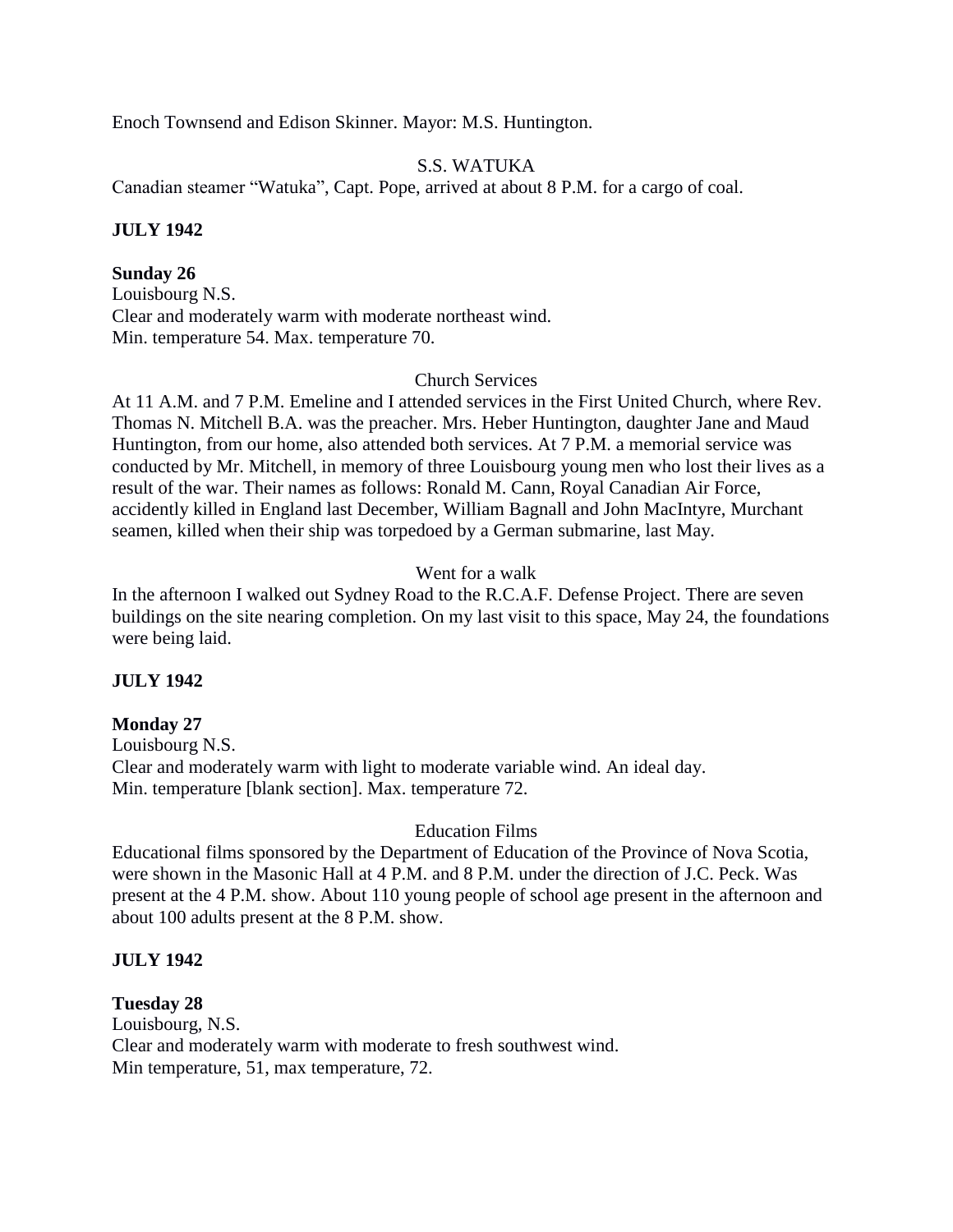## **JULY 1945**

#### **Wednesday 29**

Louisbourg, N.S. Cloudy. Rain began to fall at about 10 A.M., and continued moderately until late in the afternoon. Light to moderate southwest winds. Min temperature, 62, max temperature, 69. Rainfall, about ½ an inch.

#### S.S. Watuka

Canadian Steamer, "Watuka" sailed during the forenoon with a cargo of coal.

#### **JULY 1942**

#### **Thursday 30**

Louisbourg N.S.

Cloudy in the morning. Cleared during the forenoon, clear and warm in the afternoon. Light north to northeast wind. Variable at times.

Min. temperature [blank]. Max. temperature 77.

#### Steamer Sunk

Swordfishermen today discovered wreckage including, life rafts, life boats, and buoys and many other articles belonging to a steamer, which is supposed to have been sunk by an enemy submarine last night or early this morning. A signal light usually used on life rafts was still burning when found.

### **JULY 1942**

### **Friday 31**

Louisbourg N.S. Clear and warm with light to moderate variable wind, and ideal summer day. Min. Temperature [blank]. Max. temperature 79.

### **AUGUST 1942**

#### **Saturday 1**

Louisbourg N.S. Warm and mostly clear with light variable winds. Min. temperature 51. Max. temperature 79.

#### **AUGUST 1942**

### **Sunday 2**

Louisbourg N.S. Warm and mostly clear with moderate northwest wind which shifted to southwest in the afternoon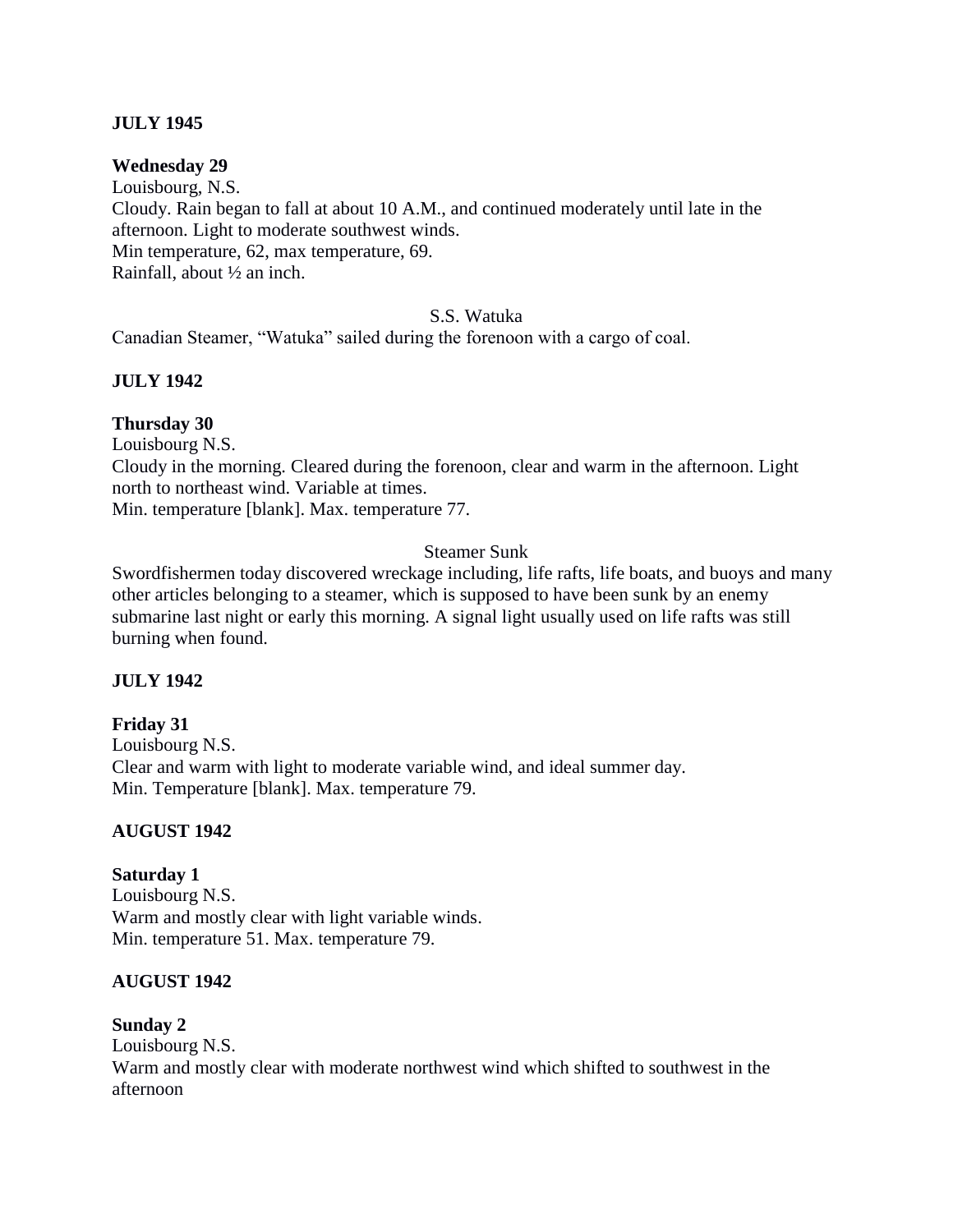Min. temperature 58. Max. temperature 89.

### Church Services

At 11 A.M. Emeline and I attended services in St. Bartholomew's Anglican Church where Rev. James Brodie was the preacher. At 7 P.M. we attended service in the First United Church. Service was conducted by members of the Young People's Society of the First United Church, led by Edward Levy. No service in the United Church in the morning owing to the pastor, Rev. Thomas N. Mitchell B.A. being absent on his vacation.

## S.S. EVELYN B.

Canadian steamer "Evelyn B.", Capt. Guy, arrived at about 8:30 A.M. for a cargo of coal.

## Death of John Murphy

The death of John Murphy took place at St. Martha's Hospital, Antigonish, this morning. Mr. Murphy who was about 70 years of age, was born at Port Morien, but removed to Louisbourg in 1896, and with the exception of a few short periods has lived at Louisbourg since that date. For the last few months of his life he had been living with his son, Dr. Thomas Murphy of Antigonish N.S. He is survived by a number of sons and daughters, none of whom are now living in this town. For many years Mr. Murphy was employed by the Dominion Coal Company, Ltd. During his last few years at Louisbourg he was engaged in mercantile business.

# **AUGUST 1942**

**Monday 3** Louisbourg, N.S. Warm and mostly clear with moderate west to southwest winds. Min. temperature [blank]. Max. temperature [blank].

# Tea and Coffee Rationing

Coupon rationing of tea and coffee come into effect today throughout the Dominion of Canada. Any person in the Dominion over [blank] years of age may obtain 1 ounce of tea or 4 ounces of coffee per week, but not both tea and coffee, by presenting 1 coupon.

### **AUGUST 1942**

### **Tuesday 4**

Louisbourg N.S.

Clear and warm with moderate to fresh west to southwest winds. Showers during the night with light thunder and lighting.

Min. temperature [blank]. Max. Temperature [blank].

### Funeral

At 9 A.M. attended the funeral of the late John Murphy. Funeral service conducted by Rev. Father D.H. Doyle. Internment in Roman Catholic Cemetery.

# **AUGUST 1942**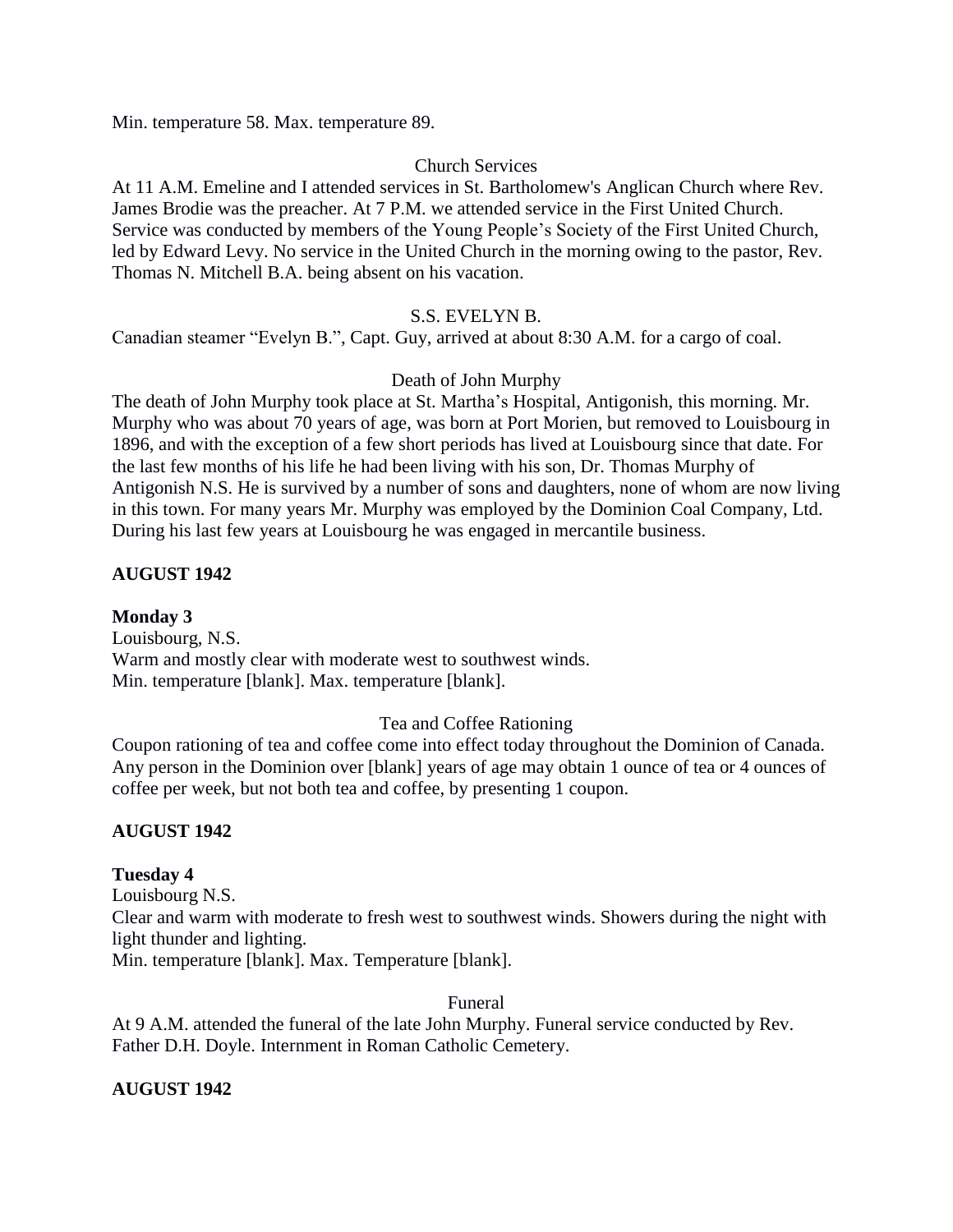### **Wednesday 5**

Louisbourg N.S.

Clear and moderately warm with fresh northwest to west winds. Light showers during the night. Min. temperature 54. Max. temperature 72.

## S.S. BANSCOT

Halifax Tug "Banscot" arrived here at about 1:30 P.M. enroute from Newfoundland with a scow with derrick in tow.

## **AUGUST 1942**

## **Thursday 6**

Louisbourg N.S. Clear in the morning, becoming cloudy early in the day. Moderate variable wind. Min. temperature 52. Max. temperature 77.

# S.S. BANSCOT

Halifax Tug "Banscot" sailed during the forenoon, leaving the scow she brought here yesterday, at the freight wharf.

## S.S. EVELYN B.

Canadian steamer "Evelyn B.", Capt. Guy, sailed in the evening with a cargo of coal.

# **AUGUST 1942**

### **Friday 7**

Louisbourg N.S.

Cloudy and moderately warm with light variable winds. Heavy showers during the afternoon and evening, with some thunder and lighting in the evening. Cleared at night. Min. temperature 57. Max. temperature 71.

### Airmen arrive

Twenty airmen arrived in the afternoon by truck for the purpose of installing machinery in the new air station on Sydney Road. The air station is nearing completion, and will soon be occupied with a complete staff.

### **AUGUST 1942**

### **Saturday 8**

Louisbourg N.S.

Cloudy during the forenoon. Clear and warm during the afternoon and evening. Light to moderate variable winds, mostly southwest. Min. temperature 53. Max. temperature 75.

### Convoy Passed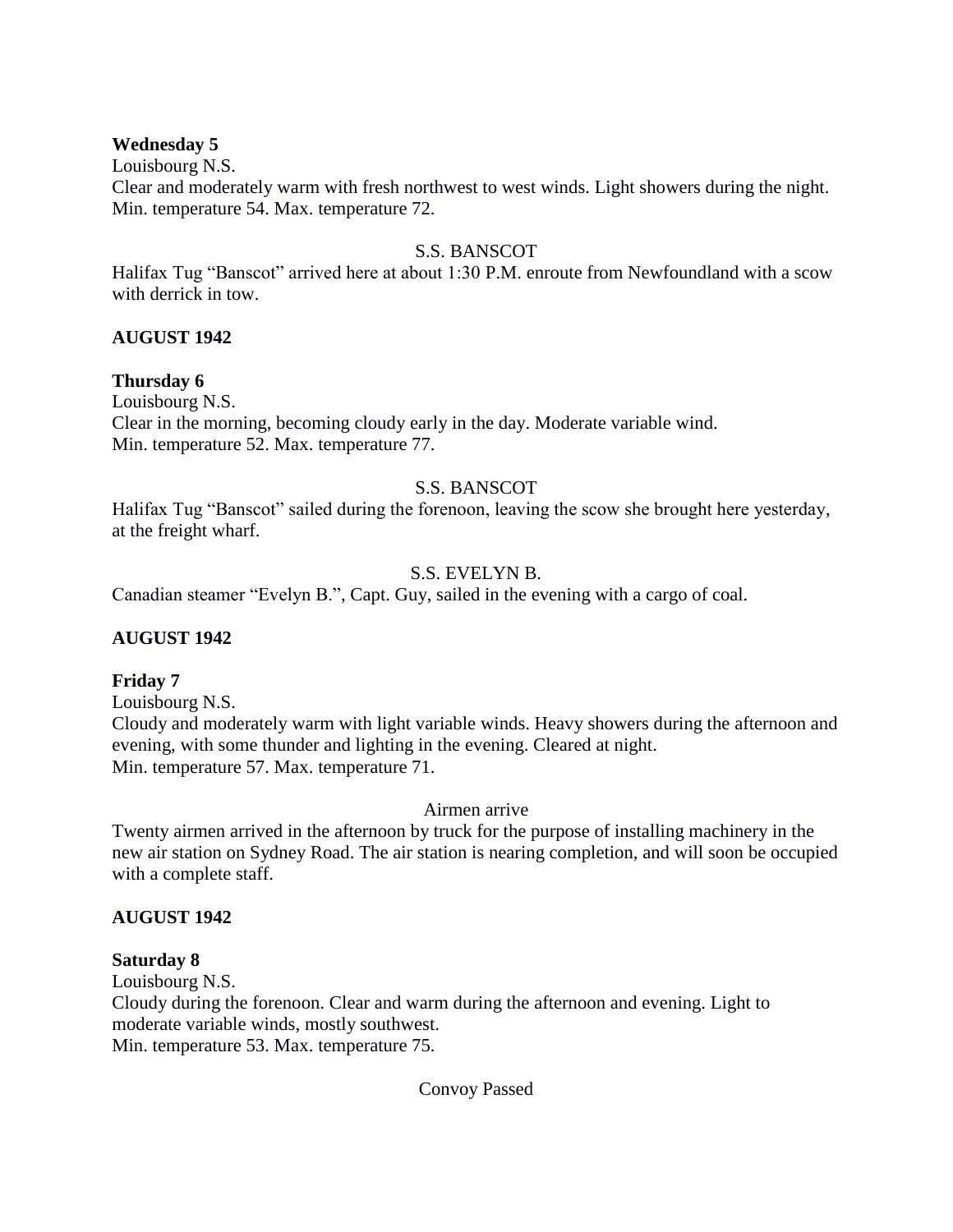At about 5:30 saw a convoy pass the port of Louisbourg, sailing in an easterly direction. There were at least 10 ships escorted by 2 naval craft.

### S.S. LIVERPOOL ROVER

Canadian steamer "Liverpool Rover" arrived at about 6:30 P.M. for a cargo of coal. This ship was part of the convoy, which passed here this evening. She broke off from the convoy when off Gabarus Bay and made for this port.

### Council Meeting

At 7:30 P.M. attended, and presided at, a special meeting for regular business of the Town Council. Those present were: Councilors: Alex C. MacDonald, Enoch Townsend, Edison Skinner, Edward Levy and Guy M. Hiltz. Mayor: M.S. Huntington, Clerk: B.M. Spencer, Deputy Clerk: Dan F. Nicholson, Police Officer: Donald Beaver and D.M. Johnston.

## **AUGUST 1942**

## **Sunday 9**

Louisbourg N.S. Clear and warm with light to moderate southwest wind. Min. temperature 50. Max. temperature 72.

## Church Services

At 11 A.M. and 7 P.M. attended services in St. Bartholomew's Anglican Church, where Rev. James Brodie was the preacher. Emeline accompanied me to church in the evening. No service in the First United Church today, owing to the absence of the pastor on his vacation, and there being no supply available.

Went for a walk in the afternoon and visited Mr. and Mrs. Fletcher Townsend.

# **AUGUST 1942**

### **Monday 10**

Louisbourg N.S.

Rained moderately during a large portion of the day, beginning at about 5 A.M. and continuing until about 2:30 P.M. Cloudy with some fog during the evening. Fresh southeast wind shifting to southwest and moderating. Rainfall about ½ inch. Min. temperature 52. Max. temperature 77.

### **AUGUST 1942**

### **Tuesday 11**

Louisbourg N.S. Cloudy and warm with light southwest wind. Foggy at night. Min. temperature 64. Max. temperature 80.

### **AUGUST 1942**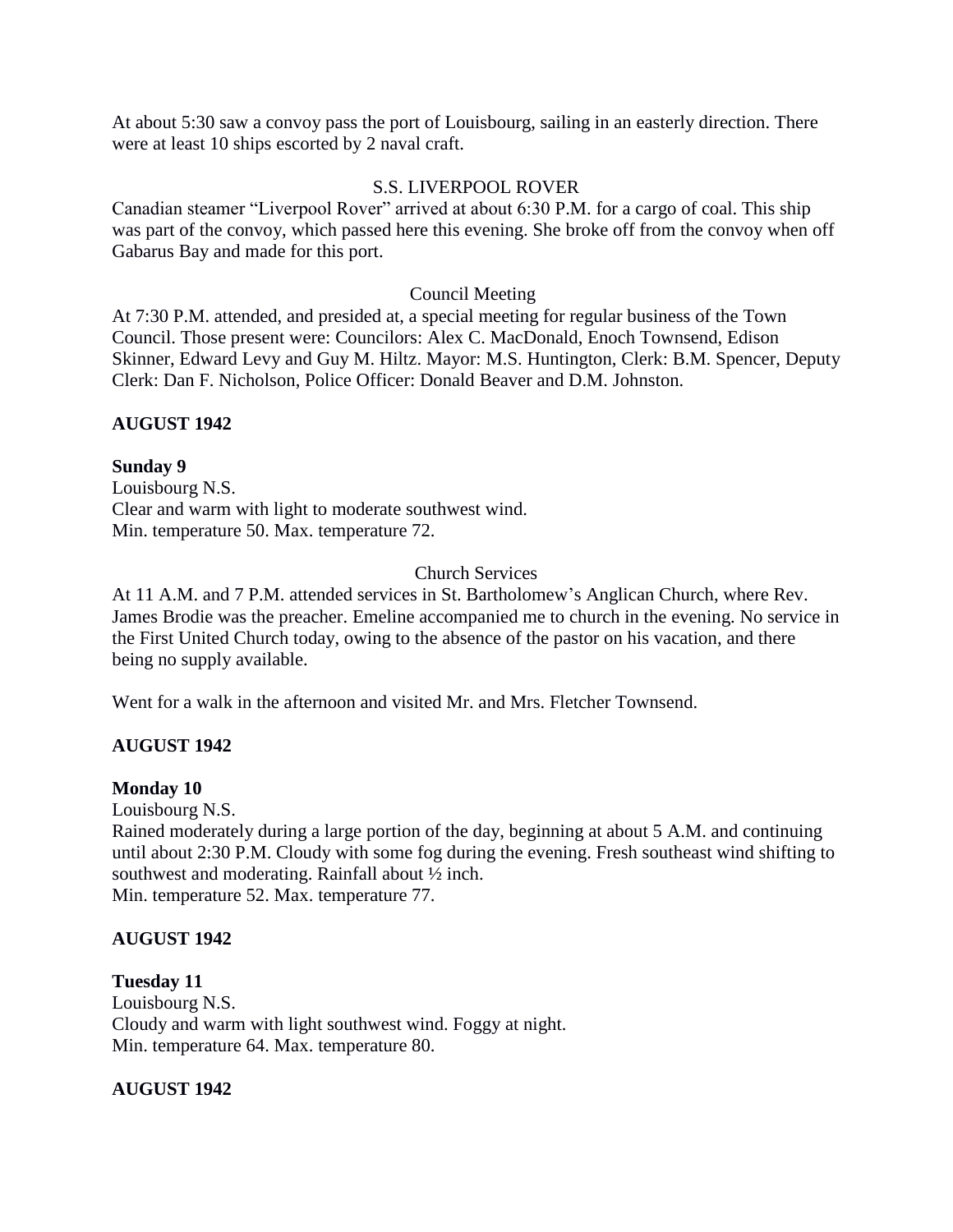## **Wednesday 12**

Louisbourg N.S. Cloudy and warm with light southwest wind Min. temperature 62. Max. temperature 77.

#### S.S. EVELYN B.

Canadian Steamer "Evelyn B.", Capt. Guy, arrived at about 8 P.M. for a cargo of coal.

Choir Practice

At 8 P.M. Emeline and I attended choir practice in the First United Church.

## **AUGUST 1942**

### **Thursday 13**

Louisbourg N.S. Warm and mostly clear with light variable winds Min. temperature 58. Max. temperature 78.

S.S. LIVERPOOL ROVER Canadian steamer "Liverpool Rover" sailed with a cargo of coal.

## **AUGUST 1942**

# **Friday 14**

Louisbourg N.S. Warm and mostly cloudy with light to moderate southwest wind. Min. Temperature [blank]. Max. temperature [blank].

### **AUGUST 1942**

### **Saturday 15**

Louisbourg N.S. Partly clear and very warm with light winds. Min. temperature 60. Max. temperature 83.

### **AUGUST 1942**

### **Sunday 16**

Louisbourg N.S. Clear and warm with light to moderate southwest wind. Min. temperature 67. Max. temperature 77.

### Church Service

At 11 A.M. and 3 P.M. Emeline and I attended anniversary services in the Catalone United Church and at 7 P.M. We attended the regular service in the First United Church. Rev. Grant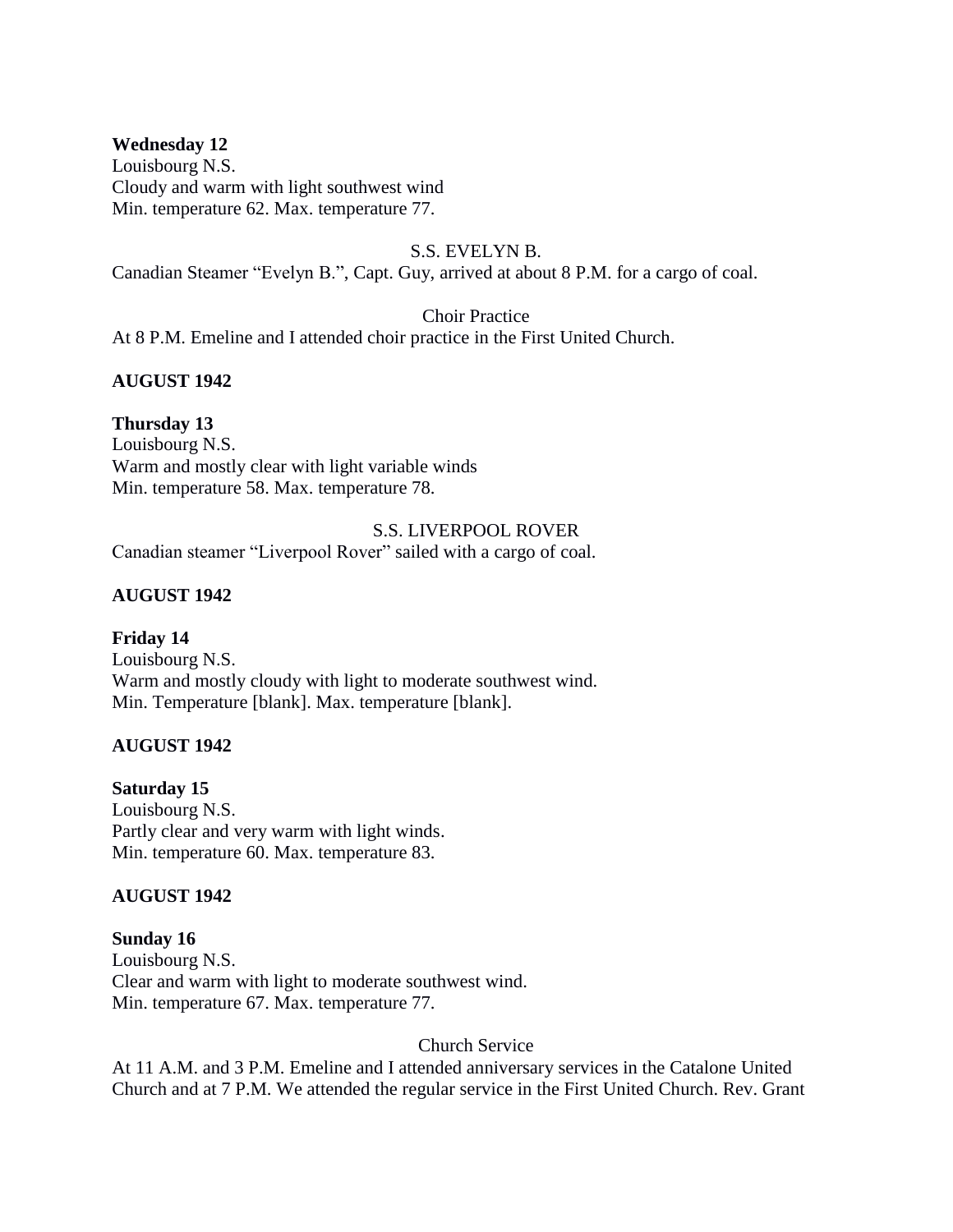MacDonald of Bass River United Church was the preacher at all three services. Went to Catalone with Mr. and Mrs. John A. MacDonald and returned with them after the 3 P.M. service. After the 11 A.M. service we motored to the home of Mrs. Malcolm MacDonald, Sydney Road, where we had dinner. Craig MacDonald, drove us to Mrs. MacDonald's and back to the church at Catalone for the 3 P.M. Service.

# **AUGUST 1942**

# **Monday 17**

Louisbourg N.S. Warm and partly clear with light to fresh southwest wind. Some fog in the late afternoon and evening. Min. temperature 66. Max. temperature 77.

# Educational Films

Educational films sponsored by the Nova Scotia Department of Education were shown here at 3:45 and 8 P.M. in the Masonic Hall. The afternoon show was for the children of school age and the evening show for adults.

About 75 present in the afternoon and about 140 in the evening. Admission free at both shows. Was present and acted as chairman, in the afternoon. Rev. Father D.H. Doyle gave a short talk on the question of education in the evening.

# **AUGUST 1942**

# **Tuesday 18**

Louisbourg N.S.

Cloudy and foggy in the morning. Partly clear during the forenoon. Heavy shower of rain at 1 P.M. Clearing in the late afternoon. Very warm. Min. temperature [blank]. Max. temperature [blank].

Granted Letters of Administration

Mrs. Heber Huntington motored to Sydney at 1 P.M. with A.A Martell for the purpose of administering for the estate of her late husband.

# **AUGUST 1942**

# **Wednesday 19**

Louisbourg N.S. Cloudy, in the morning, but clearing early in the forenoon. Moderate to fresh northwest wind, shifting to southwest and moderating. Very warm. Min. temperature 52. Max. temperature 79.

S.S. WATUKA

Canadian steamer "Watuka", Capt. Pope, arrived at about 8 P.M. for a cargo of coal.

Choir Practice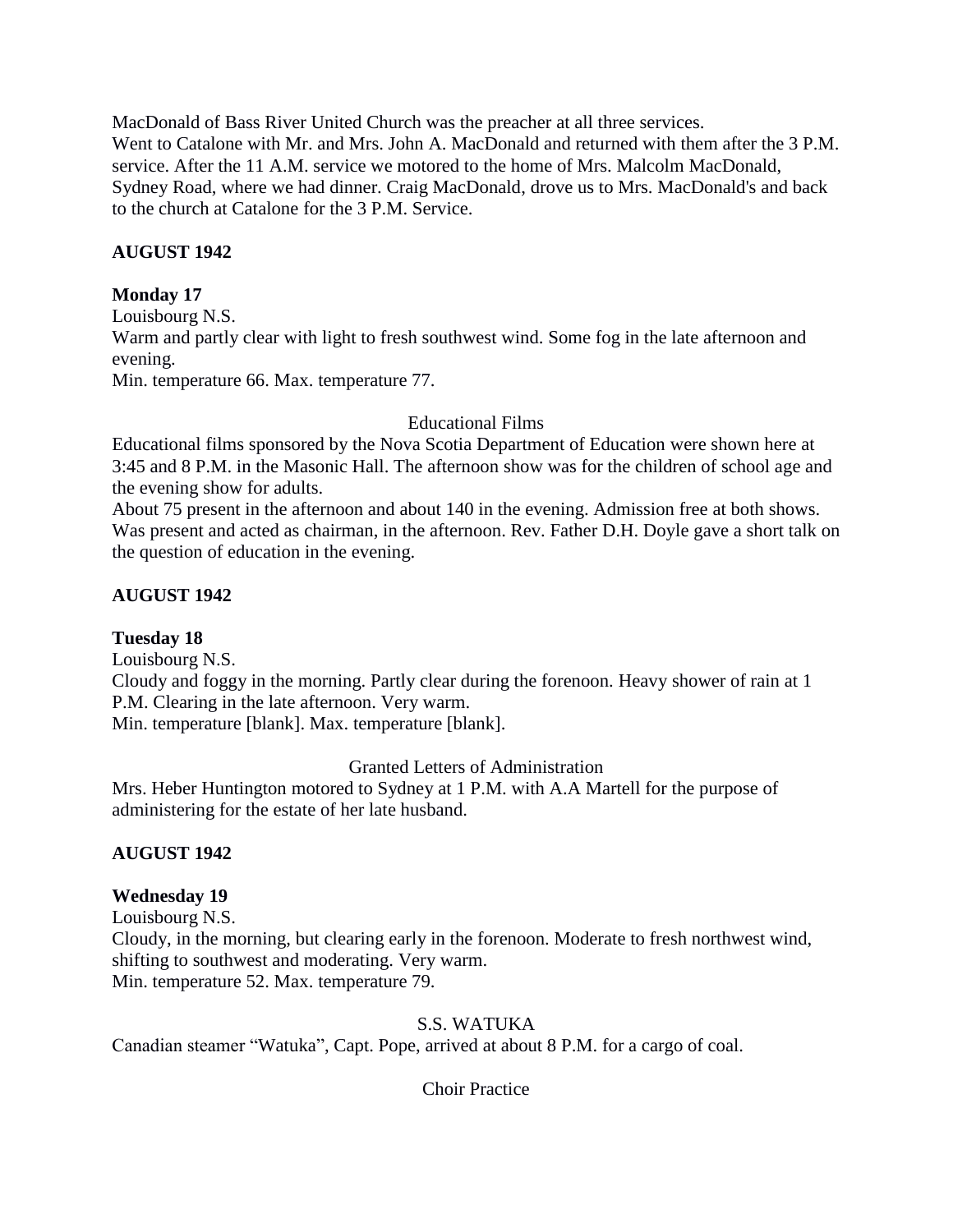At 8 P.M. Emeline and I attended choir practice in the First United Church.

# **AUGUST 1942**

## **Thursday 20**

Louisbourg N.S. Mostly clear and moderately warm with moderate west to southwest winds Min. temperature 63. Max. temperature 79.

# **AUGUST 1942**

## **Friday 21**

Louisbourg N.S. Warm and mostly clear with moderate to fresh southwest wind shifting to northwest in the late afternoon. A ball of smoke over the sky in the afternoon Min temperature 52. Max. temperature 79.

## S.S. WATUKA

Canadian steamer "Watuka", Capt. Pope, sailed at noon with a cargo of coal.

# **AUGUST 1942**

### **Saturday 22**

Louisbourg N.S. Clear with the exception of a heavy cloud of smoke which covered the sky and made visibility poor. Moderate to fresh southwest wind. Very warm. Min. temperature 55. Max. temperature 80.

### **AUGUST 1942**

### **Sunday 23**

Louisbourg N.S. Cloudy and moderately warm with considerable fog. Moderate southwest wind. Min. temperature 65. Max. temperature 75.

### Governor General Visits Louisbourg

The Earl of Athlone, Governor-General of Canada, and staff accompanied by his consort Princess Alice, visited the Louisbourg National and Historic Park this afternoon. In my capacity as Mayor, I met the party at the park on their arrival and conducted them on a visit to interesting spots at the site of the old city, as well as the museum, where I gave a short talk on the past history of the old fortress. The Vice-Regal party arrived at Sydney, by train, this morning. At 11 A.M. they attended service in St. Georges Anglican Church where the service was conducted by Rev. C.K. Whalley, the Earl reading the lesson. After leaving Louisbourg they were guests of Miss Katherine MacLennan, Curator of the Louisbourg museum, at her home at Petersfield, Sydney. In 1901, the Earl accompanied the Duke and Duchess of York who in later years were King George the V and Queen Mary, on their Canadian tour. On October 19, 1901, at Halifax, I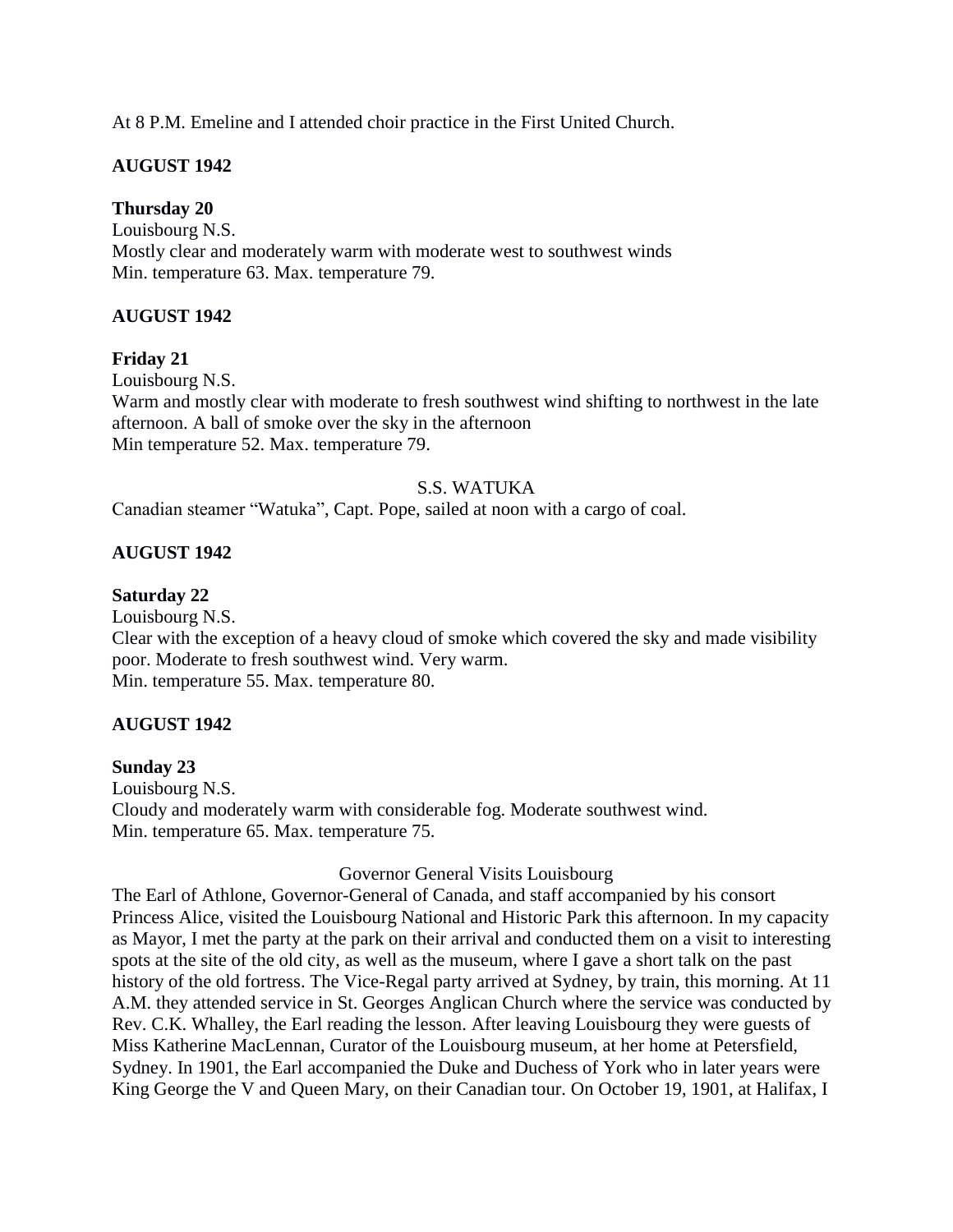saw the present Earl, who at that time was the Duke of Roxborough.

## **AUGUST 1942**

## **Monday 24**

Louisbourg N.S.

Cloudy and moderately warm with light southwest wind. Rain began to fall at about 1:30 P.M. and continued during the afternoon.

Max. temperature about 75.

Motored To Sydney Left Louisbourg [blank section]

## **AUGUST 1942**

## **Tuesday 25**

Glace Bay N.S.

Clear and moderately warm with light to moderate winds. Partly clear during the afternoon and evening.

Min. temperature about 75.

Union of N.S. Municipalities Convention

At 10:30 A.M. attended the opening session of the annual Convention of the Union of Nova Scotia Municipalities in the Glace Bay hotel with the president; R.M. fielding K.C. of Halifax presiding.

Duke of Kent Killed

Today's newspaper announced that the Duke of Kent, brother of King George the sixth, was killed in a plane crash over Scotland today. The Duke was 39 years of age.

# **AUGUST 1942**

# **Wednesday 26**

Louisbourg N.S. Partly cloudy during the forenoon. Clear and sunshiny in the afternoon.

### **AUGUST 1942**

### **Thursday 27**

Glace Bay, N.S. Clear and moderately cool with light to moderate easterly wind.

# **AUGUST 1942**

**Friday 28**  Glace Bay, N.S.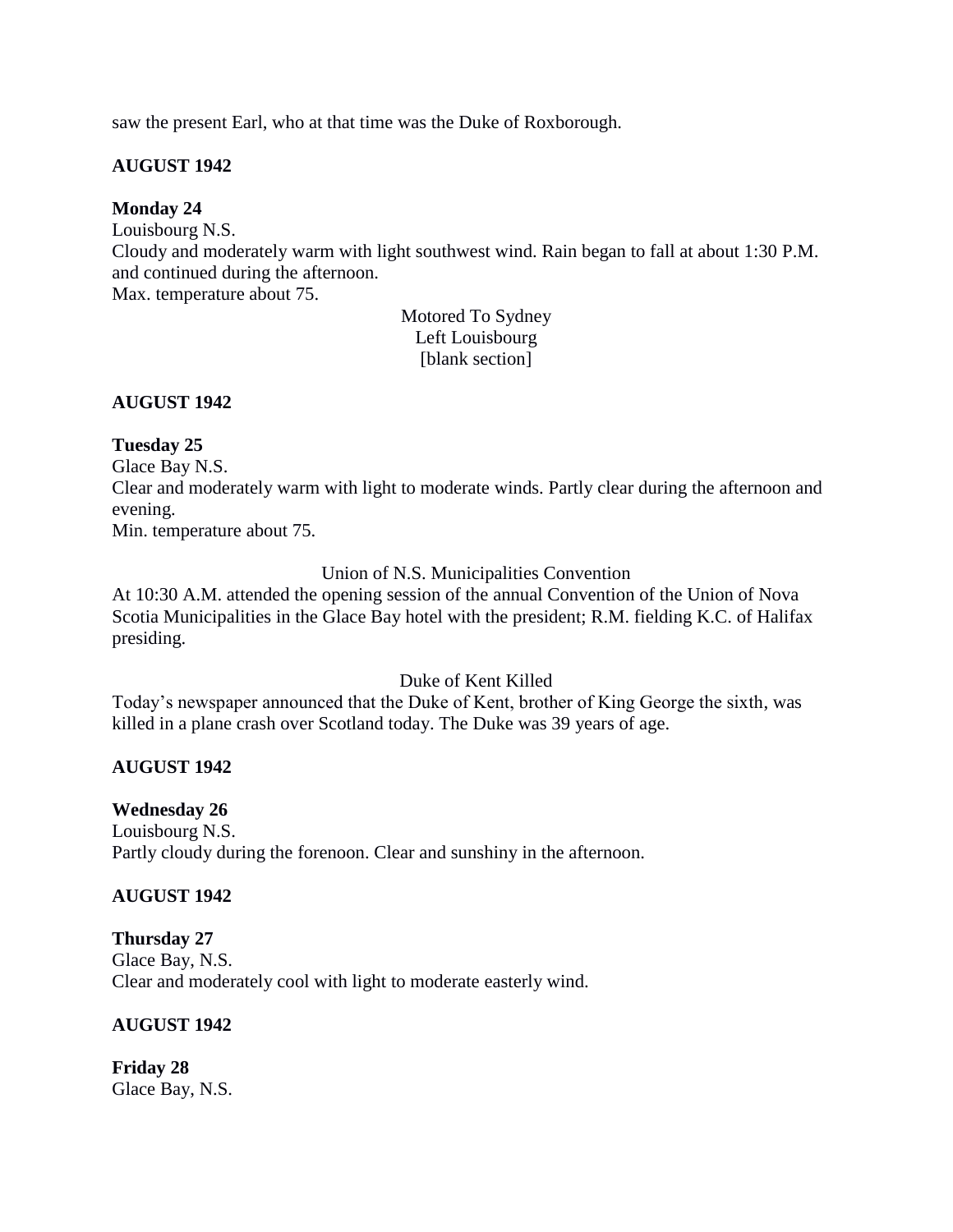Clear and moderately warm with light to moderate easterly wind.

## **AUGUST 1942**

#### **Saturday 29**

Louisbourg N.S. Clear and cool with fresh northeast wind, moderating in the evening. Min. temperature 57. Max. temperature 69.

#### S.S. JOHN CABOT

Steamer "John Cabot" arrived for bunker coal.

### Council Meeting

At 7:30 P.M. attended, and presided at, a regular meeting of the Town Council. Those present were: Councilors: Alex. C. MacDonald, Edward Levy, Guy M. Hiltz and Edison Skinner. Mayor: M.S. Huntington. Town Clerk: B.M. Spencer. Deputy Clerk: Dan F. Nicholson, Police Officers: Donald Beaver. New by-laws which have been recently drafted were passed by the Council at tonight's meeting.

### **AUGUST 1942**

#### **Sunday 30**

Louisbourg N.S.

Cool and remarkably clear with fresh to strong northeast wind which moderated in the evening. Min. temperature 50. Max. temperature 64.

### Church Services

At 11 A.M. and 7 P.M. attended services in the First United Church where Rev. Grant MacDonald was the preacher. Mr. MacDonald for the last three Sunday's has been supplying for Rev. Thomas N. Mitchell B.A., who is away on his vacation. Emeline accompanied me to church in the evening.

### S.S. MAID OF STIRLING

Canadian steamer "Maid of Stirling" arrived in the morning and anchored in the stream.

### **AUGUST 1942**

### **Monday 31**

Louisbourg N.S. Moderately warm, and remarkably clear with moderate southwest wind. Min. temperature 42. Max. temperature 71.

### S.S. LIVERPOOL ROVER

Canadian steamer "Liverpool Rover" sailed in the morning with a cargo of coal.

### S.S. MAID OF STIRLING S.S. JOHN CABOT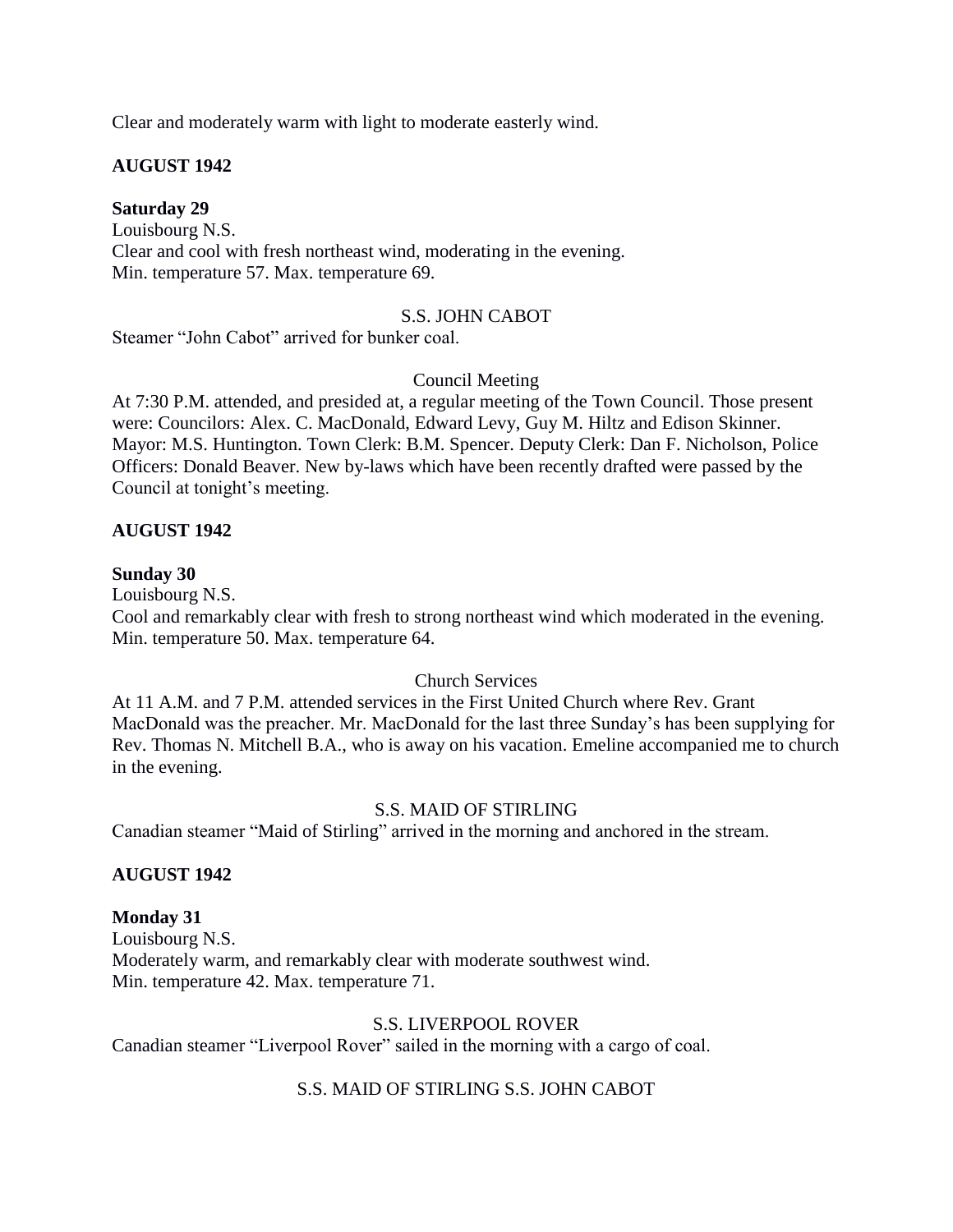Steamers "Maid of Stirling" and "John Cabot" sailed in the morning.

## **SEPTEMBER 1942**

## **Tuesday 1**

Louisbourg N.S. Clear and very warm with light to moderate southwest wind. An ideal summer day. Min. temperature 57. Max. temperature 83. Temperature at 6 P.M., 80, 9 P.M., 69, 11 P.M., 64.

Motored to Sydney

Motored to Sydney on Cameron's 1 P.M. Bus (William Murry driver). Returned on Cameron's 4:30 P.M. bus from Sydney (William Deering Driver). Made a number of business calls at Sydney.

## **SEPTEMBER 1942**

## **Wednesday 2**

Louisbourg N.S. Clear and warm with light to moderate southwest wind. Min. temperature 58. Max. temperature 76.

### Wedding

At 3 P.M. Emeline and I attended the marriage of Donald H. Wilson to Miss Mary H. Campbell B.A. The marriage at the home of the bride's mother and stepfather, Mr. and Mrs. John H. Skinner, Milton Street. Ceremony performed by Rev. Thomas N. Mitchell B.A. Mr. Wilson is customs officer of this town. Miss Campbell was principal of the Louisbourg school for the last seven years. She resigned the principalship early in the summer. Mr. and Mrs. Wilson will reside at Louisbourg.

### **SEPTEMBER 1942**

### **Thursday 3**

Louisbourg N.S. Clear and warm during the first half of the day becoming cloudy and cool during the afternoon. Light to moderate southwest wind shifting to north in mid-afternoon. Min. temperature 54. Max. temperature 70.

#### Marriage

At 3 P.M. Emeline and I attended the marriage of Charles Herbert Stacey of this town to Miss Annie Katherine MacIntyre of Albert Bridge, Mira. The marriage took place in the Presbyterian Church at Albert Bridge and was performed by Rev. (Capt) Donald J. Gillis, former pastor of the church, assisted by Rev. Malcolm R. MacKay, present pastor of the Albert Bridge church and Rev. Thomas N. Mitchell B.A. Pastor of the First United Church, Louisbourg. After the ceremony we motored to the home of the bride where lunch was served to the guests. We left for home at 6:30 P.M. Mrs. Stephen Murphy of this town drove us to Albert Bridge and back. Mr.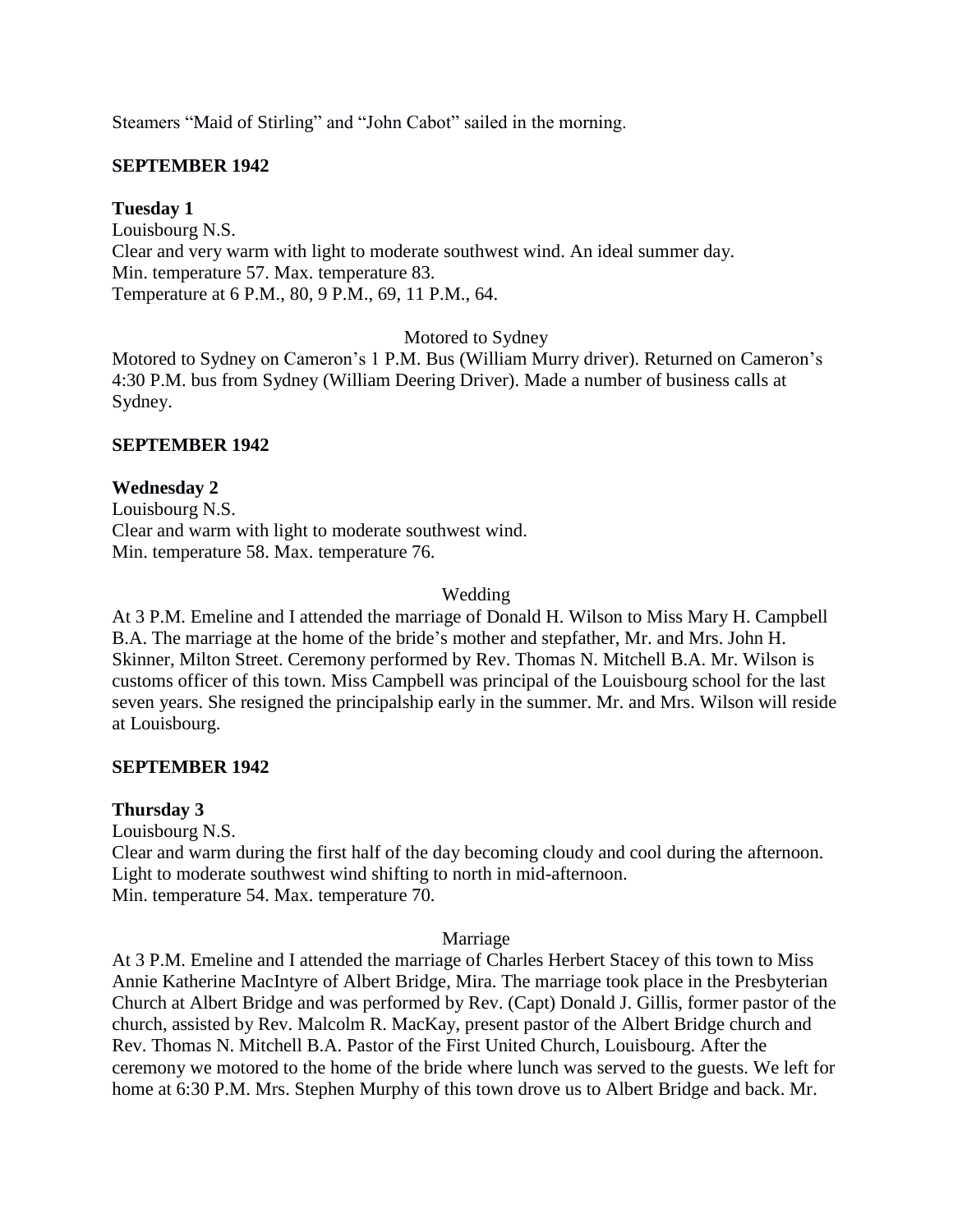and Mrs. A.W. Stacey and daughter Eleanor, returned with us.

## **SEPTEMBER 1942**

### **Friday 4**

Louisbourg N.S.

Cloudy and moderately warm, clearing during the forenoon. Cloudy in the afternoon and evening, with light showers in the evening. Light southeast wind. Min. temperature 53. Max. temperature 74.

## Death of Kenneth D. Shaw

The death of Kenneth D. Shaw foreman for the British Empire Steel and Coal Corporations Ltd. occurred suddenly at Sydney today. Mr. Shaw was about 72 years of age. For a considerable length of time while employed with the Dominion Coal Company, he lived at Louisbourg, and since he went with the British Empire Steel and Coal Corporation, he spent part of each winter in this town, while steel shipments were being made from this port. A splendid type of citizen, his passing is learned with deep regret.

### **SEPTEMBER 1942**

### **Saturday 5**

Louisbourg N.S.

Some rain in the early morning and showers during the forenoon. Cleared shortly before noon, warm and mostly [blank] in the afternoon and evening. Min. temperature 56. Max. temperature 76.

### S.S. LIVERPOOL ROVER

Canadian steamer "Liverpool Rover" arrived at about 7:30 P.M. for a cargo of coal.

### Convoy

A convoy consisting of about 5 ships passed here at about 6:30 P.M. The "Liverpool Rover" was part of the convoy, but broke off and came to this port for cargo.

### **SEPTEMBER 1942**

### **Sunday 6**

Louisbourg N.S. Cool and mostly clear with moderate to fresh northwest wind. A few light rain squalls in the afternoon.

Min. temperature 42. Max. temperature 62.

Church Services

At 11 A.M. and 7 P.M. attended services in the First United Church where Rev. Thomas N. Mitchell B.A. was the preacher. Emeline accompanied me to church in the evening. Mr. & Mrs. Mitchell returned from their holiday trip on last Tuesday.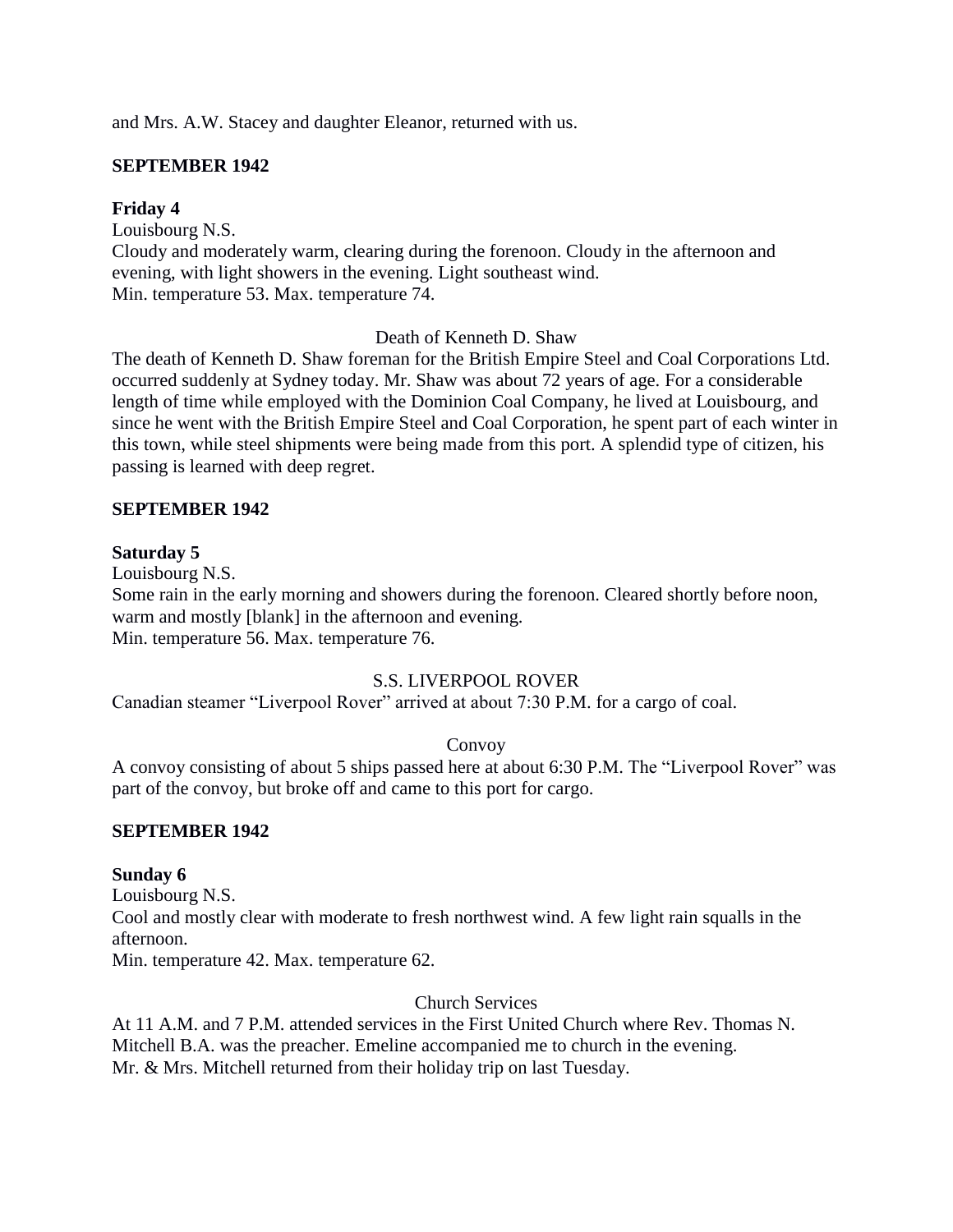### **SEPTEMBER 1942**

### **Monday 7**

Louisbourg N.S. Clear and cool with moderate to fresh northwest to west winds. Min. temperature 48. Max. temperature 66.

### **SEPTEMBER 1942**

## **Tuesday 8**

Louisbourg N.S. Cloudy followed by showers, in the forenoon. Partly foggy for a short time in the afternoon. Cool with light to moderate north to northwest wind. Min. temperature 43. Max. temperature 60.

School Opens

The town schools opened today for the 1942-43 term. Staff as follows: William Hilchie B.A. Principal Miss Marion Nicholson, Vice-Principal Miss Helen Lynk Miss Edith Martell Mrs. Angus MacDonald

### **SEPTEMBER 1942**

### **Wednesday 9**

Louisbourg N.S. Clear and moderately cool with light to moderate wind. An ideal day. Min. temperature 42. Max. temperature 64

Convoy

A convoy consisting of at least 10 ships passed Louisbourg, at about 6 P.M. sailing easterly.

### Mr. and Mrs. Clifford Huntington arrive

Mr. & Mrs. Clifford Huntington arrived on the evening train from their home at Salmon River for a week's visit. While here they will be our guests.

#### **SEPTEMBER 1942**

### **Thursday 10**

Louisbourg N.S. Cloudy with light to moderate southwest wind. Rain began to fall at about 10 P.M. Min. temperature 43. Max. temperature 69.

Convoy

At about 5 P.M. a convoy consisting of at least 5 ships passed this port sailing easterly.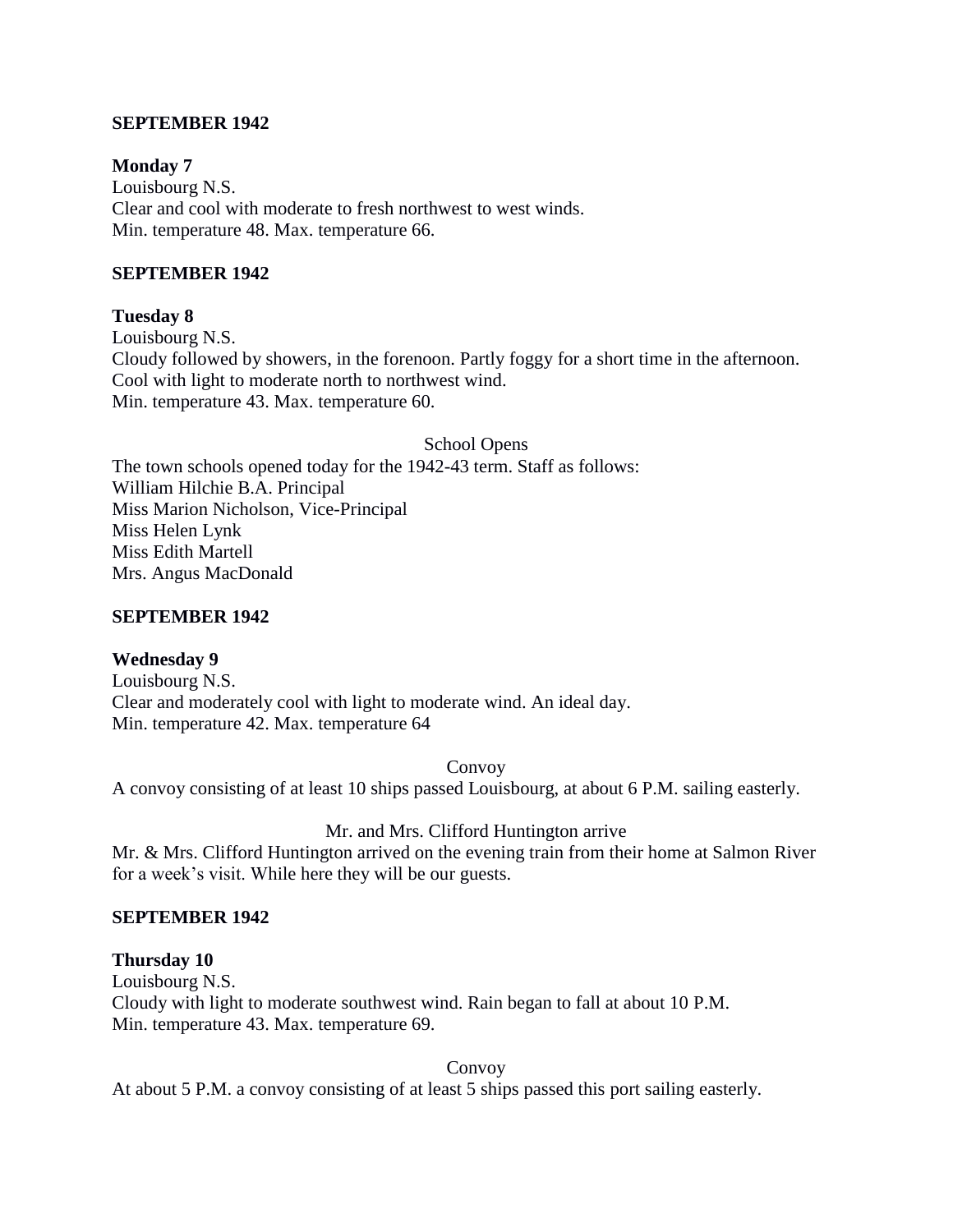## First Drill

The first drill of the recently recruited Louisbourg platoon of the Cape Breton Highlanders Reserve Battalion was held this evening on the property of Lewis & Company and the Canadian Government Wharf property on Commercial Street, near the foot of Warren Street. Instructor: Corporal MacKenzie, assisted by Corporal William MacKinnon of the Louisbourg detachment of the Veterans Guard.

The following are the names of the Louisbourg detachment of the Highlands Reserve Battalion, recently recruited by Lieut. Col. MacIntyre: Howard MacQueen, Truman Hunt, Archie MacVicar, Walter Jewell Jr., Edward MacVicar, John MacDonald, William Stewart, Alex Hunt, George MacGillvray, Howard Magee, James Burke, James Hart, Ernest Matheson, Albert Bate, Carl Levy, James MacKay, George MacKay, William Hilchie, William MacGullivray, John MacKinnon, Wilfred Covey, Charles Crooks, Gordan Troke.

### S.S. LIVERPOOL ROVER

Canadian steamer "Liverpool Rover" sailed at about 6 P.M. with a cargo of coal.

# **SEPTEMBER 1942**

## **Friday 11**

Louisbourg N.S.

Rain in the early morning. Cloudy during the day with a light to moderate easterly wind. Rainfall about  $\frac{1}{4}$  inch.

Min. temperature 55. Max. temperature 67.

# **SEPTEMBER 1942**

### **Saturday 12**

Louisbourg N.S. Clear and moderately warm with light to moderate southerly wind. Min. temperature [blank]. Max. temperature [blank].

### Meeting of School Board

At 7:30 P.M. attended, and presided at, a meeting of the school board. Those present were: commissionaires: Edison Skinner, Guy M. Hiltz, Frank O'Keefe and M.S. Huntington (chairman). Clerk: B.M. Spencer, Deputy Clerk: Dan F. Nicholson. D.M. Johnston and Councilor: Alex. C. MacDonald.

### **SEPTEMBER 1942**

### **Sunday 13**

Louisbourg N.S.

Cloudy and moderately warm with light to moderate southwest wind. Misty at times during the day.

Min. temperature 55. Max. temperature 70.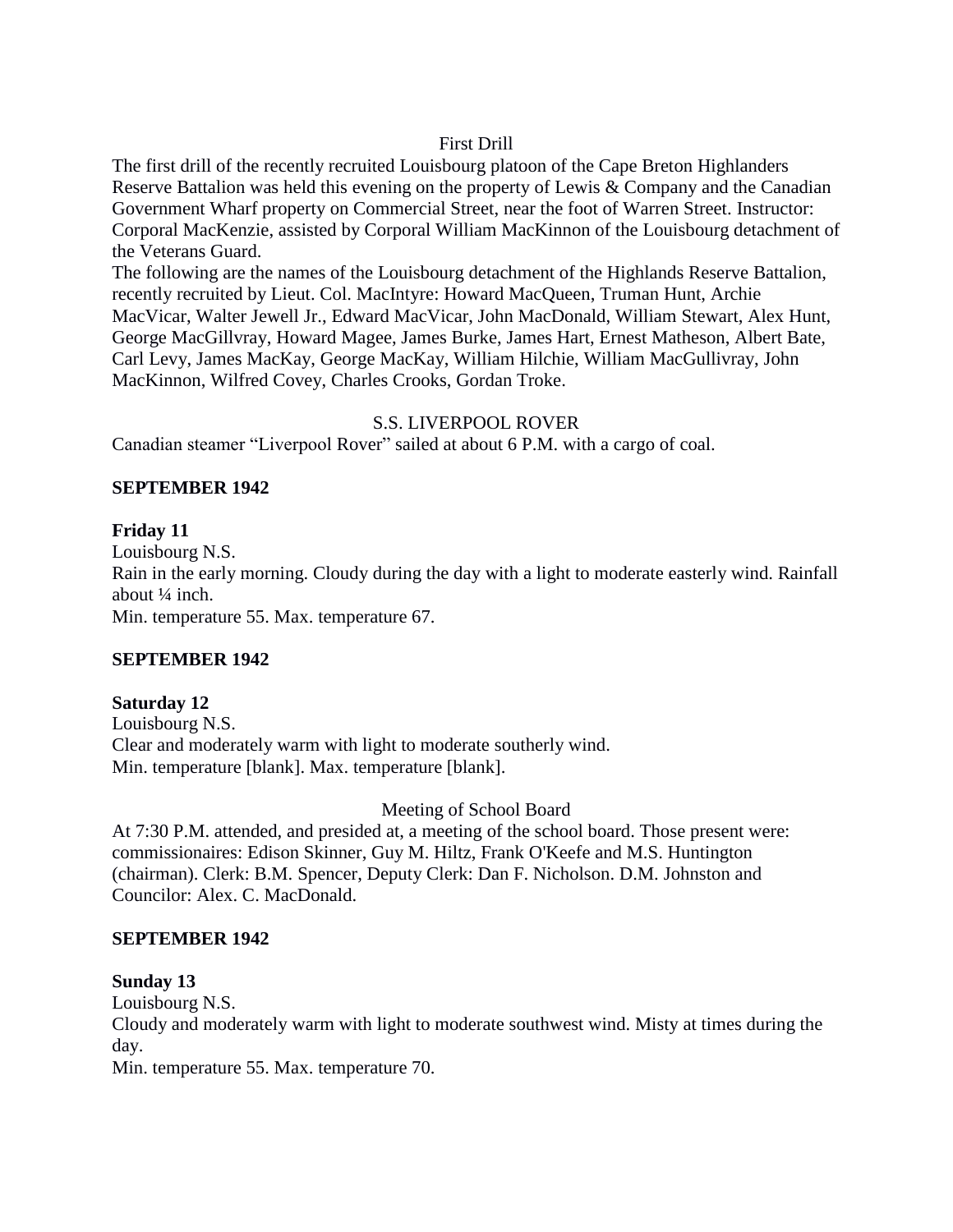### Church Services

At 11 A.M. and 7 P.M. attended services in the First United Church, where Rev. Thomas N. Mitchell B.A. was the preacher. Emeline accompanied me to church in the evening.

## Visited National Park

In the afternoon I visited the Louisbourg National Historic Park and conducted a party of about 30 men of the [blank] Regiment on a visit to the museum and other points of interest. This regiment is from the province of Quebec and is now on duty in Cape Breton.

## Death of A.A. Martell

The death of Alonzo A. Martell took place at his home on Warren Street at about 1:30 A.M. today.

### **SEPTEMBER 1942**

## **Monday 14**

Louisbourg N.S. Clear and moderately warm with moderate west to northwest winds. Min. temperature 47. Max. temperature 69.

## **SEPTEMBER 1942**

### **Tuesday 15**

Louisbourg N.S. Clear and moderately warm with light variable winds, an ideal day. Min. temperature [blank]. Max. temperature [blank].

### Mr. & Mrs. Clifford Huntington Leave For Home

Mr & Mrs. Clifford Huntington, who have been our guests since the  $9<sup>th</sup>$  left for their home on the 8:15 A.M. train.

### H.M.C.S. RACCOON LOST

It was announced from Ottawa today, that the Canadian Patrol Vessel "Raccoon" had been sunk by enemy action in the Atlantic with the loss of her entire crew; 4 officers and 34 ratings. She is said to have been in command of acting Lt. Commander John Norman Smith of Westmount, Quebec, at the time of the disaster. The "Raccoon" visited Louisbourg on January 26 of this year.

## **SEPTEMBER 1942**

### **Wednesday 16**

Louisbourg N.S.

Clear and moderately warm with light to moderate southwest wind. Cloudy and foggy for a short time in the morning. Cloudy at night.

Min. temperature [blank]. Max. Temperature [blank].

### Funeral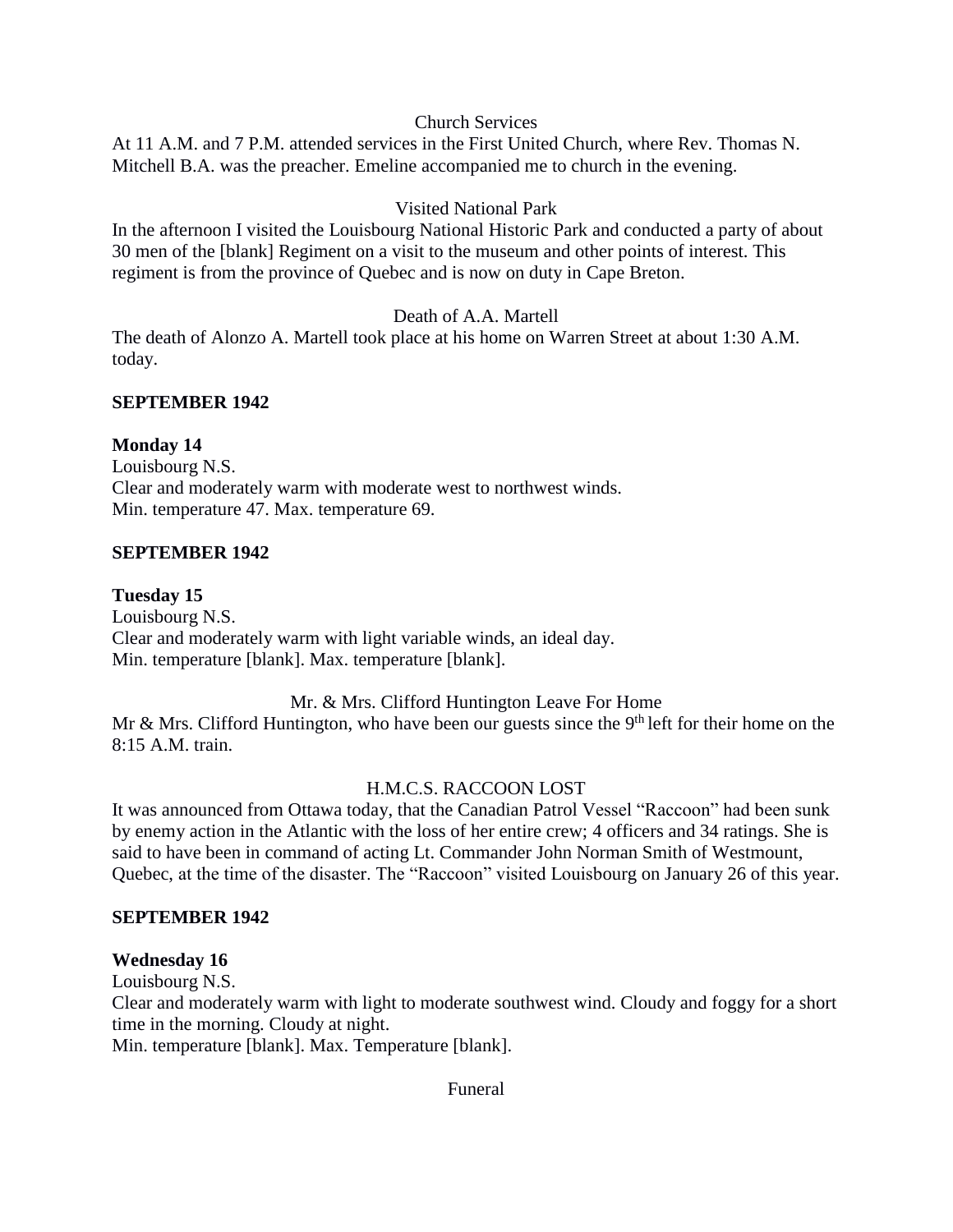At 2 P.M. attended the Funeral of the late Alonzo A. Martell. Service at the house conducted by Rev. James Brodie, Pastor of St. Bartholomew's Anglican Church, Louisbourg. Service in St. Bartholomew's Church conducted by Rev. James Brodie assisted by Rev. Archdeacon Arnold of Sydney. Service at the grave conducted by Rev. F.R. Halborow of Christ Church, Sydney assisted by Rev. George Arnold, of the Anglican Church, Mahone Bay N.S. Members of Mariners Lodge A.F. and A.M. attended the funeral in a body. Commutal service at the grave was followed by the burial service of the Masonic order, led by A.W. Stacey. Funeral in charge of D.M. Johnston undertaker, Louisbourg. Internment in Anglican Cemetery on Clarke's Road.

### S.S. LIVERPOOL ROVER

Canadian steamer "Liverpool Rover" arrived at about 5:30 P.M. for a cargo of coal.

## **SEPTEMBER 1942**

## **Thursday 17**

Louisbourg N.S. Cloudy and warm with light variable wind. Heavy shower of rain at 9 A.M. Min. temperature [blank]. Max. temperature [blank].

## Meeting of Merchants

At 8 P.M. attended of the Louisbourg merchants held in the Town Office with James Crowdis chairman and [blank] Chaison secretary. Meeting called for the purpose of discussing the 56 hour week for retail stores as suggested by the "War Time Prices and Trade Board" Ottawa. No decision arrived at, but meeting adjourned to meet again on next Thursday night. Those present of the local shopkeepers were: James Crowdis, William Lewis Jr., Ben Heckman, Gordan Stevens, Harold MacQueen, Miss Florence Cameron, Mrs. D.A. Mac Millan, George Lewis, [blank] Chasion and M.S. Huntington.

### **SEPTEMBER 1942**

# **Friday 18**

Louisbourg N.S. Cloudy and foggy in the morning, but clearing early in the forenoon. Foggy at night. Warm with light variable wind. Min. temperature [blank]. Max. temperature [blank].

> Dr. and Mrs. Ulberg Leave for New York [blank]

### **SEPTEMBER 1942**

### **Saturday 19**

Louisbourg N.S.

Foggy in the morning, but cleared early in the day. Light to moderate southwest wind. Warm. Min. temperature [blank]. Max. temperature [blank].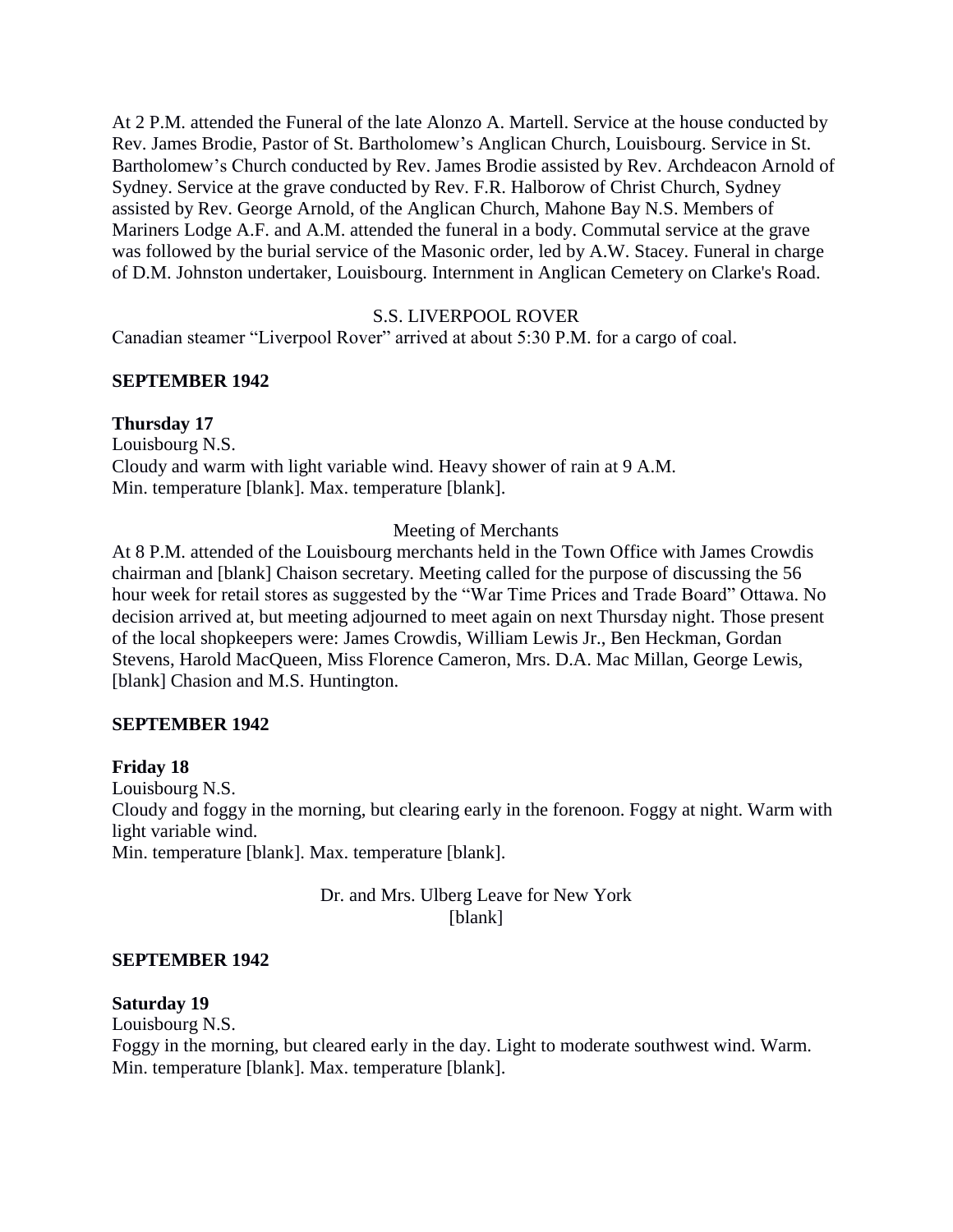### Meeting of School Board

At 7:30 P.M. attended, and presided at, a special meeting of the School Board called for the purpose of meeting with the members of the teaching staff and discussed their request for an increase in salary which came before the School Board, by letter on last Saturday night.

### **SEPTEMBER 1942**

### **Sunday 20**

Louisbourg N.S. Warm and mostly cloudy with some fog. Moderate to fresh southwest wind. Min. temperature 62. Max. temperature 72.

## S.S. LIVERPOOL ROVER

Canadian steamer "Liverpool Rover" sailed at about 4:30 P.M. with a cargo of coal.

## Church Services

At 11 A.M. and 7 P.M. attended services in theFirst United Church, where Rev. Thomas N. Mitchell B.A. was the preacher. Emeline accompanied me to church in the evening.

## **SEPTEMBER 1942**

## **Monday 21**

Louisbourg N.S.

Rainfall of about ¼ inch in the early morning. Cloudy during the day with light northerly wind. Min. temperature 56. Max. temperature 68.

# "Red Shield" Campaign meeting

At 8 P.M. attended, and presided at, a meeting in the Town Office held for the purpose of organizing a committee to deal with the "Red Shield Home Front" campaign which is to get under way this week for the purpose of raising funds for the Salvation Army and Y.M.C.A. War Work.

Those present were: William Stewart, Earle Lewis, George Lewis, Walter Jewell Jr., Rev. Thomas N. Mitchell B.A. and M.S. Huntington. Mr. Stewart was elected secretary at this meeting while Earle and George Lewis volunteered to act as canvassers. The chairman and secretary were instructed to arrange for canvassers for other parts of the town not allotted to the Lewis Brothers and also for the outside districts which include Main-a-Deu, the Lorraine's and Gabarus.

# Destroyer "Ottawa" Lost

It was announced from Ottawa today that the Canadian destroyer "Ottawa" had been torpedoed by an enemy submarine while on convoy duty in the Atlantic with a loss of 113 officers and men dead or missing including the commanding officer, Lt. Commander C.A.R. Rutherford of Halifax, N.S. Survivors are said to number 76.

### **SEPTEMBER 1942**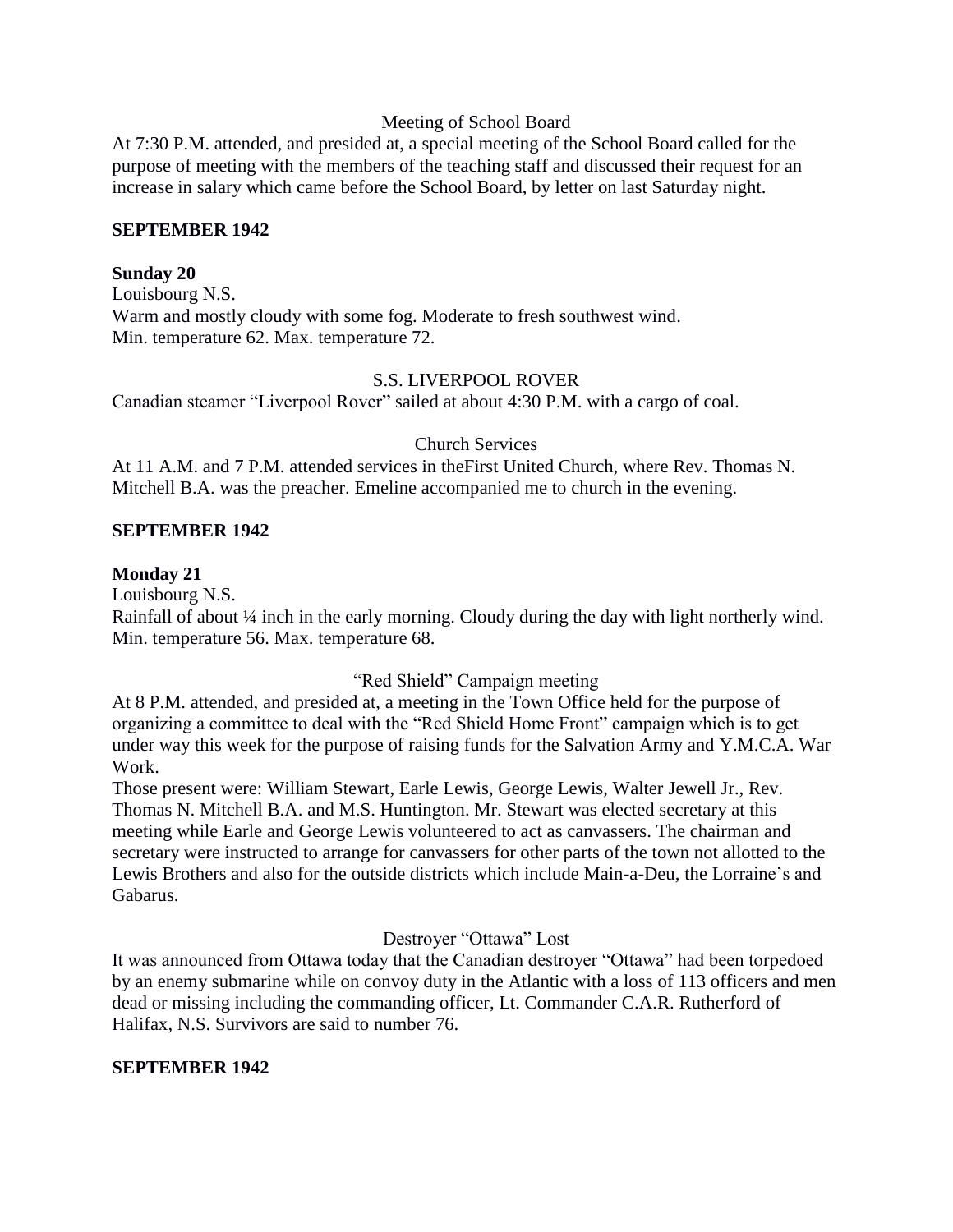### **Tuesday 22**

Louisbourg N.S. Warm and partly clear with moderate southeast to southwest wind. Min. temperature 63. Max. temperature 72.

## A.R.P. Meeting

At 8 P.M. attended, and presided at, a meeting of the Air Raid Precautious organization in the First Aid room in the school building. Among those present were: William Lewis Jr. (Chief warden), R.A. Peters, (Chief Fire Brigade), Donald Beaver (Chief of Police), Walter Jewell, Ernest Dowling, Rev. J.N. Mitchell, Jeremiah MacAulay, [blank] Dowling, Duncan MacKay, John MacDonald, Peter MacMullen, Gervin MacLean, M.S. Huntington (chairman), John G. Johnson.

## **SEPTEMBER 1942**

## **Wednesday 23**

Louisbourg, N.S. Cloudy and moderately warm with moderate east to northeast winds. Min. temperature 63. Max. temperature 69.

## Choir Practice

At 8 P.M. Emeline and I attended choir practice in the First United Church.

## Mira Gut Fair

Annual fair was held at Mira Gut today. Two entries which I sent to the fair: mixed bouquet of flowers and dahlias (6), won first and second prizes, respectfully. First prize for dahlias was awarded to Mrs. Charles Dickson of Louisbourg.

### **SEPTEMBER 1942**

### **Thursday 24**

Louisbourg N.S.

Heavy rain in the early morning, clearing during the forenoon. Clear and moderately warm during the afternoon and evening. Rainfall about 1 inch. Light to moderate northerly wind. Min. temperature 43. Max. temperature 68.

### Meeting of Merchants

At 8 P.M. attended a meeting of the local merchants in the Town Office, with James Crowdis presiding. Meeting held for the purpose of considering early closing hours. After a long discussion the following shopkeepers signed an agreement to close their places of business at 6 P.M. from October 1<sup>st</sup> to December 17, 1942. Lewis & Co. per Geo. Lewis, Louisbourg Cooperative store per [blank] Chasion, Mrs. D.A. MacMillan, Harold MacQueen and James Crowdis.

### **SEPTEMBER 1942**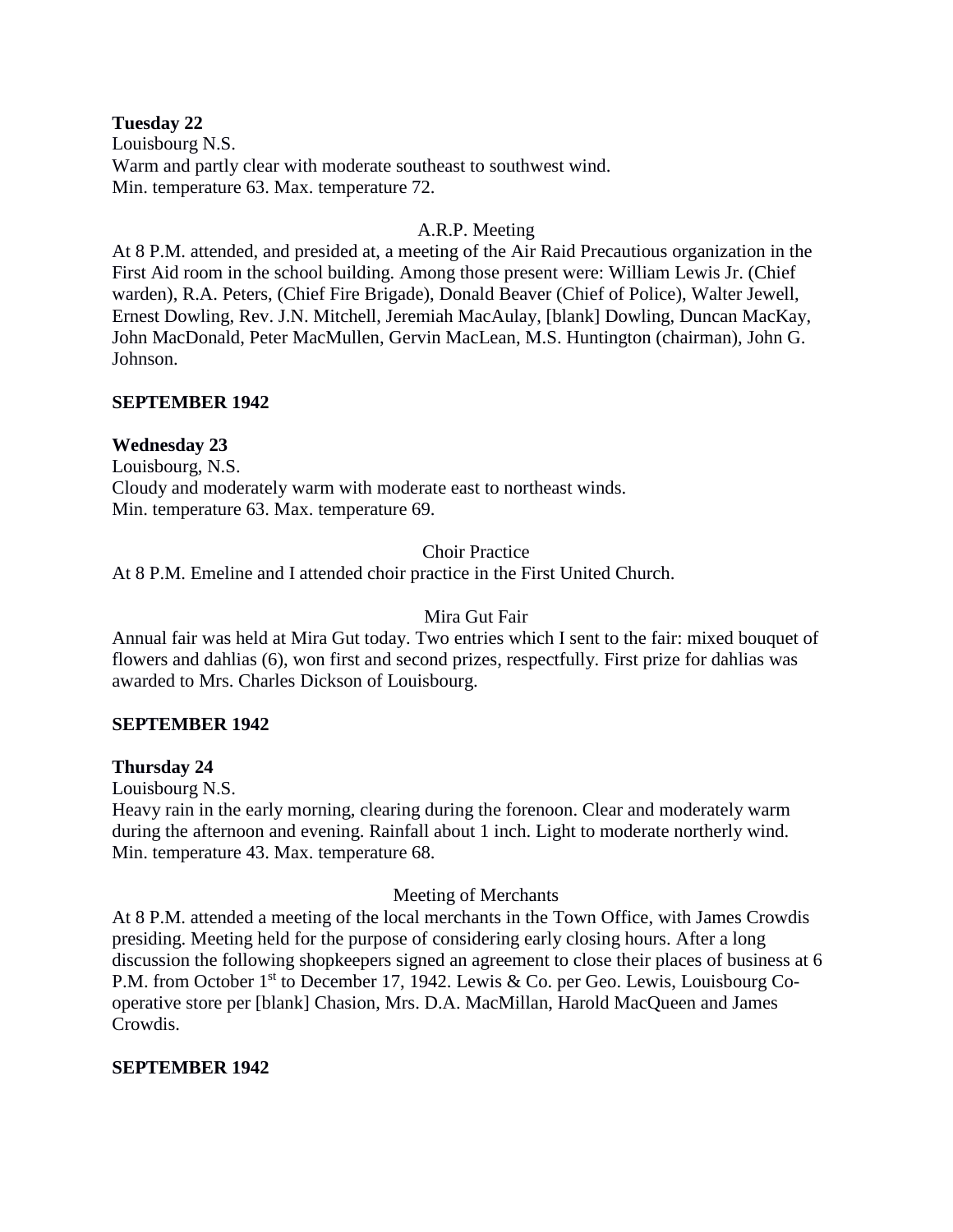### **Friday 25**

Louisbourg N.S. Clear and moderately warm with light to moderate southwest wind. Min. temperature 42. Max. temperature 67.

### **SEPTEMBER 1942**

## **Saturday 26**

Louisbourg N.S. Clear and moderately warm with light to moderate northwest to east winds. Min. temperature 49. Max. temperature 62.

## S.S. LIVERPOOL ROVER

Canadian steamer "Liverpool Rover" arrived in the evening for a cargo of coal.

# Council Meeting

At 7:30 P.M. attended, and presided at, a regular meeting of the Town Council. Those present were: Councilors: Alex. C. MacDonald, Edward Levy, Edison Skinner, Enoch Townsend and Guy M. Hiltz. Mayor: M.S. Huntington. Deputy Clerk: Dan F. Nicholson. Police Officer: Donald Beaver.

# **SEPTEMBER 1942**

# **Sunday 27**

Louisbourg N.S. Cloudy and foggy with moderate to fresh southerly winds. Misty with a few light showers moderately warm. Min. temperature 46. Max. temperature 66.

# Church Services

At 11 A.M. and 7 P.M. attended services in the First United Church where Rev. Thomas N. Mitchell B.A. was the preacher. Emeline accompanied me to church in the evening.

# **SEPTEMBER 1942**

# **Monday 28**

Louisbourg N.S.

Cloudy and warm with fresh to strong southwest wind, a few scattered showers during the day. Min. temperature 63. Max. temperature 73.

# Educational Films

Educational Films sponsored by the Department of Education of the Province of Nova Scotia were shown in the Masonic Hall at 3:15 P.M. and 8 P.M. About 220 school pupils present at the afternoon show and about 90 adults at 8 P.M. Admission free at both shows. Was present and acted as chairman in both the afternoon and evening. Did not remain until the close of the show in the evening.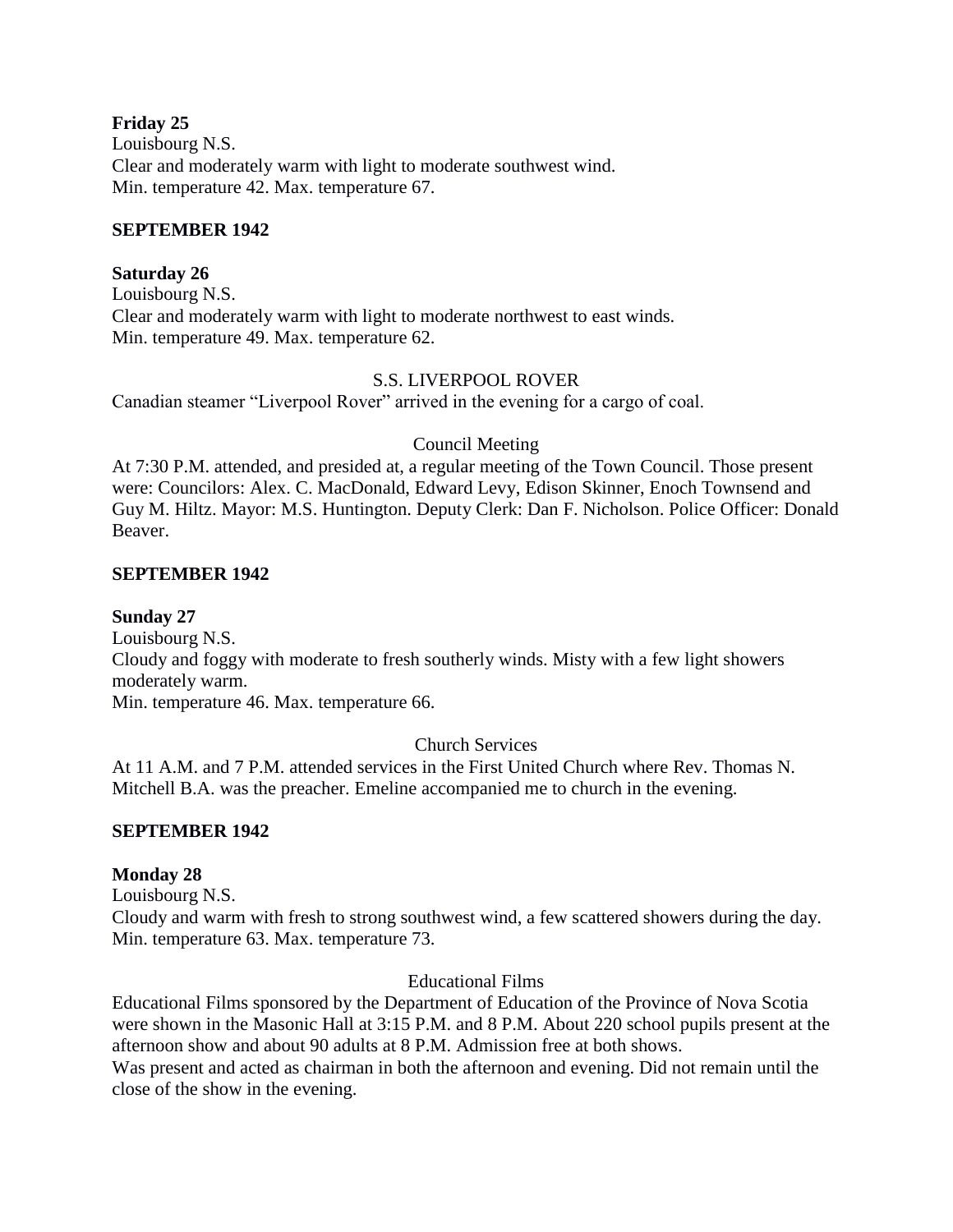#### **SEPTEMBER 1942**

#### **Tuesday 29**

Louisbourg N.S. Clear and cool with light to moderate northwest wind. Rainfall of about ¾ inch in the early morning. Min. temperature 38. Max. temperature 59.

### Blackout [blank]

#### **SEPTEMBER 1942**

**Wednesday 30**

Louisbourg N.S. Clear and cool with light variable winds. Min. temperature 34. Max. temperature 58. Light frost in the early morning.

Choir Practice

At 8 P.M. Emeline and I attended choir practice in the First United Church.

### **OCTOBER 1942**

### **Thursday 1**

Louisbourg, N.S. Clear and cool with light northwest wind. Min. temperature 32. Max. temperature 60. Frost in the early morning. No damage.

### S.S. LIVERPOOL ROVER

Canadian steamer "Liverpool Rover" sailed in the evening with a cargo of coal.

#### Deer Season Opens

The open season for shooting deer in the Province on Nova Scotia opened today. Two deer of either sex may be killed, legally.

#### **OCTOBER 1942**

#### **Friday 2**

Louisbourg, N.S.

Cloudy with moderate southeast wind which shifted west and northwest in the evening. Heavy showers of rain at 1 P.M. and at 6 P.M.

Min. temperature 42. Max. temperature 62.

#### **OCTOBER 1942**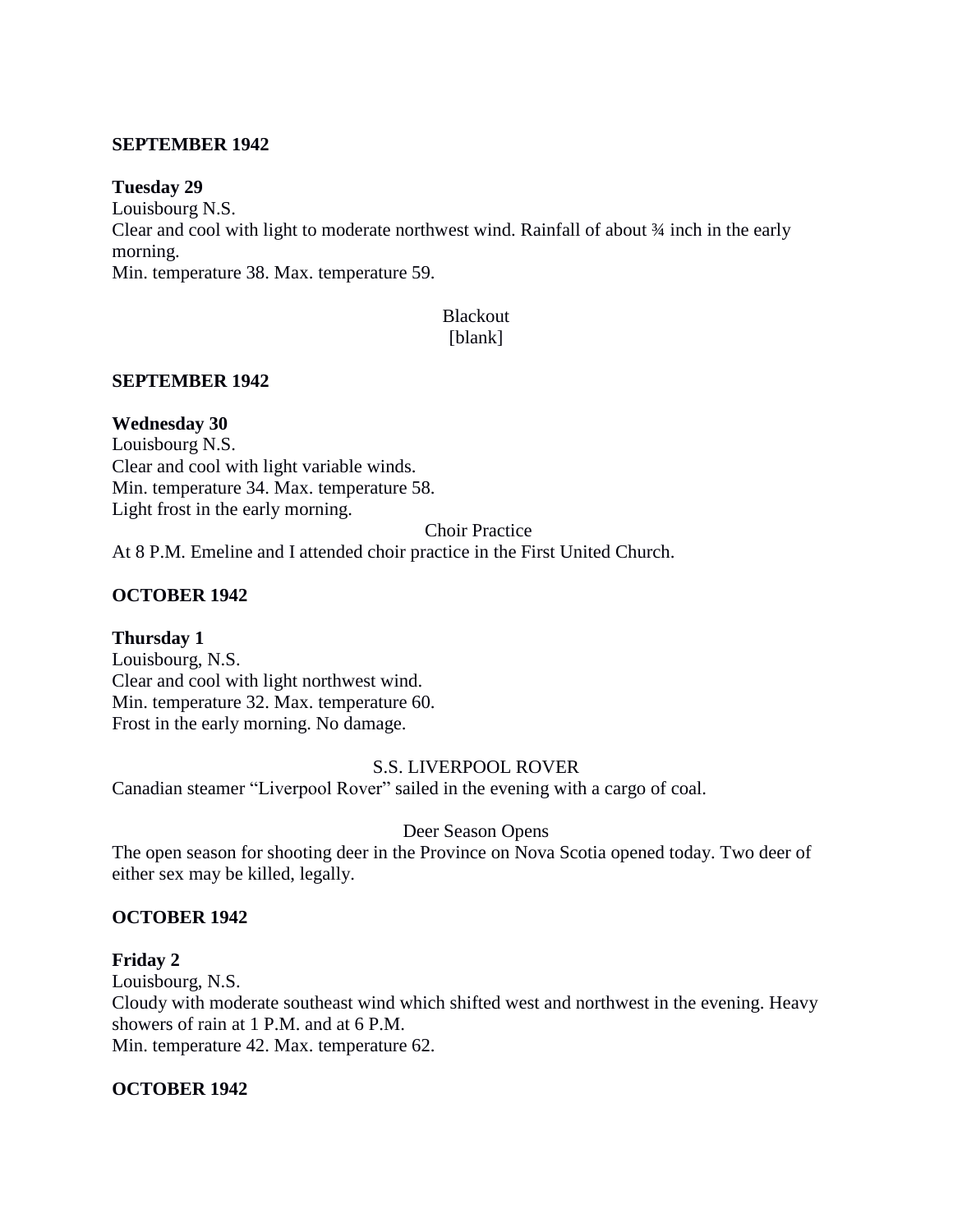#### **Saturday 3**

Louisbourg, N.S. Cloudy. Heavy showers during the forenoon. Cloudy in the afternoon and evening moderate to fresh easterly wind. Rainfall about [blank] inches. Min. temperature 36. Max. temperature 59.

### **OCTOBER 1942**

### **Sunday 4**

Louisbourg, N.S. Cloudy and cool with fresh northeast wind. Min. temperature 50. Max. temperature 55.

## Church Services

At 11 A.M. and 7 P.M. attended services in the First United Church where Rev. Thomas N. Mitchell B.A. was the preacher. The communion of the Lord's Supper was dispensed at the 11 A.M. service. Emeline accompanied me to church at the evening service.

## **OCTOBER 1942**

### **Monday 5**

Louisbourg, N.S. Clear and cool with light to moderate northwest winds. Min. temperature 42. Max. temperature 64.

### **OCTOBER 1942**

### **Tuesday 6**

Louisbourg, N.S. Cloudy and mild with light to moderate southwest wind. Min. temperature 38. Max. temperature 65.

### Sing Song

At 8:30 P.M. attended, and directed a sing song in the Navy League hut, which was sponsored by the Community Club.

### **OCTOBER 1942**

**Wednesday 7** Louisbourg, N.S. Clear and mild with light westerly wind. Min. temperature 44. Max. temperature about 69.

# S.S. LIVERPOOL ROVER

Canadian steamer "Liverpool Rover" arrived in the evening for a cargo of coal.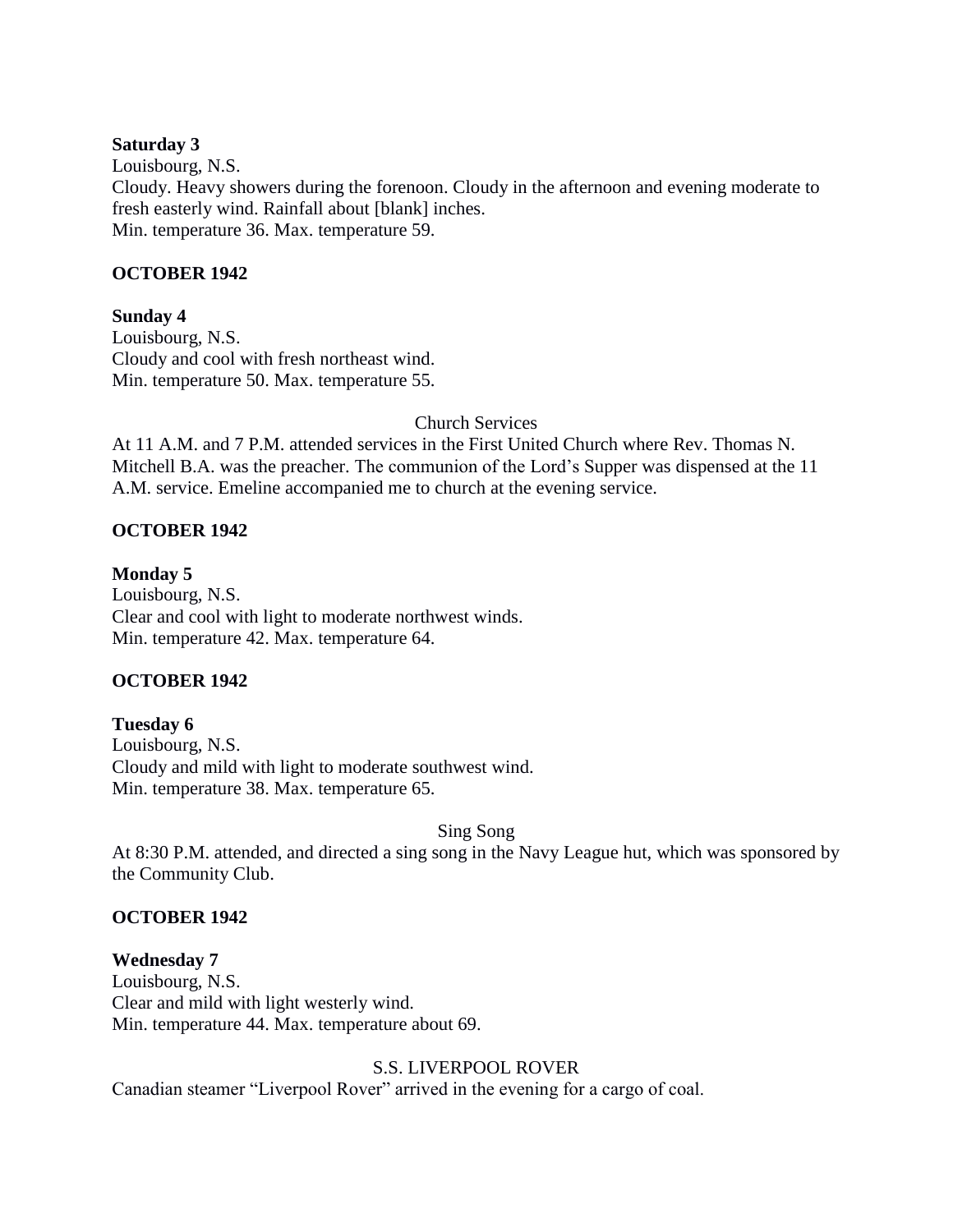# Choir Practice

At 8 P.M. in company with Emeline, attended Choir Practice in the First United Church.

# **OCTOBER 1942**

# **Thursday 8**

Louisbourg, N.S. Clear and cool with moderate westerly wind. Min. temperature 38. Max. temperature 68.

Motored to Sydney

Motored to Sydney on Cameron's 8 A.M. bus (William Deering driver). Made a number of business calls during the day, and at 6:30 P.M. attended a meeting in the "Isle Royale" hotel called for the purpose of organizing the 3rd Victory Loan Campaign. H.J. Kelly, vice-president of the British Empire Steel and Coal Corporation Ltd. was the chairman. Among others present were: Allan MacDonald and Johnston Chew, Glace Bay, Harry Hines and Llyod Weatherbee, New Waterford, D.M. MacDonald (county organizer) and R.J. Logue, Sydney, Earl Lewis and M.S. Huntington, Louisbourg. The allotment for the county of Cape Breton is 3,525.000, Louisbourg's share is \$450.00. Campaign to start on Monday, October 19. After the meeting, which included a dinner, I returned home by motor car, with Earl Lewis, arriving at 11 P.M. Other objectives for the county of Cape Breton are as follows: City of Sydney: \$2,100.000,

Glace Bay: \$750.000, North Sydney: \$270.000, New Waterford: \$180.000, Sydney Mines: \$180.000.

Later: The following figures made available at the close of the  $3<sup>rd</sup>$  Victory Loan Campaign show the amounts raised by each of the loan districts in the county of Cape Breton: City of Sydney: \$3.290.350 or 156 per cent of the objective, Glace Bay: \$1.190.350, North Sydney: \$552.000 or 205 per cent, New Waterford: \$407.000 or 226 per cent, Sydney Mines: \$344.100 or 191 per cent, Louisbourg \$1106.00 or 235 per cent.

# **OCTOBER 1942**

# **Friday 9**

Louisbourg, N.S. Clear and cool with moderate to fresh southwest wind. Min. temperature 38. Max. temperature 62.

Fire Prevention Week

Fire Prevention Week opened on Sunday, Oct. 4 and ends tomorrow.

This afternoon at 2 O'Clock I visited the school and gave the pupils of the various departments a talk on fire prevention. Also witnessed fire drill during which the school building was evacuated in 55 seconds. The high school Fire Brigade demonstrated their ability to deal with fires in the school by having a stream of water from the school fire hose, spraying on the building in 32 seconds.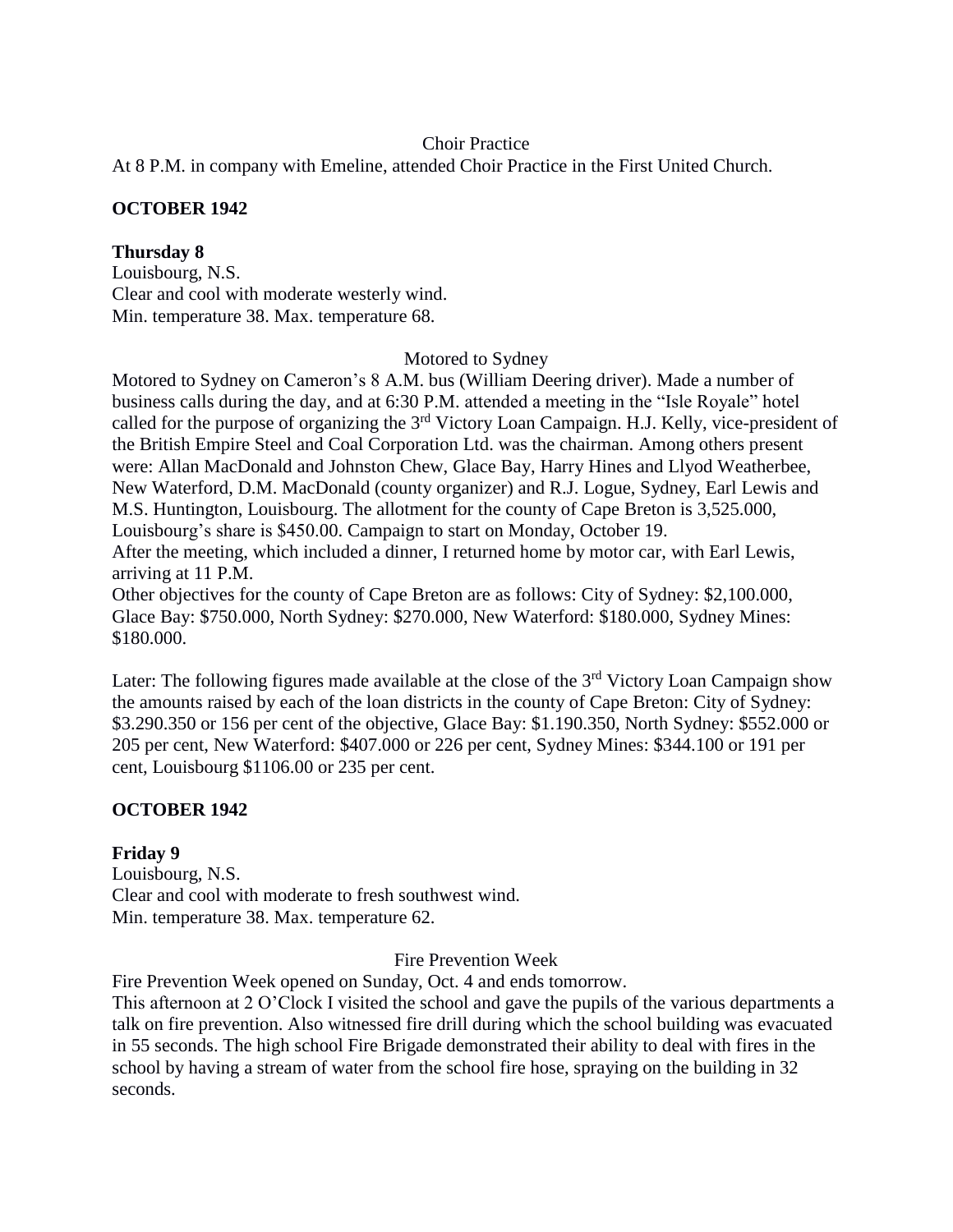### **OCTOBER 1942**

#### **Saturday 10**

Louisbourg, N.S. Clear and cool with light to moderate northeast wind. Min. temperature 36. Max. temperature 59.

#### Meeting of School Board

At 7:30 P.M. attended, and presided at, a meeting of the School Board in the Town Office. Those present were; commissionaires: Edison Skinner, Frank O'Keefe, Guy M. Hiltz nnd M.S. Huntington (chairman) clerk: B.M. Spencer, Deputy Clerk: Dan F. Nicholson, school principal: William Hilchie and Alex C. MacDonald.

### **OCTOBER 1942**

#### **Sunday 11**

Louisbourg, N.S. Cloudy with light to moderate southerly wind. Light showers and mist with some fog during the afternoon and evening. Min. temperature 32. Max. temperature 60.

Church Services

At 11 A.M. and 7 P.M. attended services in the First United Church where Rev. Thomas N. Mitchell B.A. was the preacher. Emeline accompanied me to church in the evening. Veterans Guard and a detachment of the Reserve army, Cape Breton Highlanders, attended church at 11 A.M.

### **OCTOBER 1942**

# **Monday 12**

**Thanksgiving Day** Louisbourg, N.S. Very cool and partly clear with moderate to fresh north to northeast winds. Min. temperature 41. Max. temperature 59.

#### S.S. LIVERPOOL ROVER

Canadian steamer "Liverpool Rover" sailed last night or early this morning.

### Public Holiday

Thanksgiving Day, a public holiday throughout the Dominion of Canada. Schools, Banks and public offices closed, or on holiday hours. In Louisbourg the larger places of business remained closed all day.

Had shop open for business all day as usual.

### **OCTOBER 1942**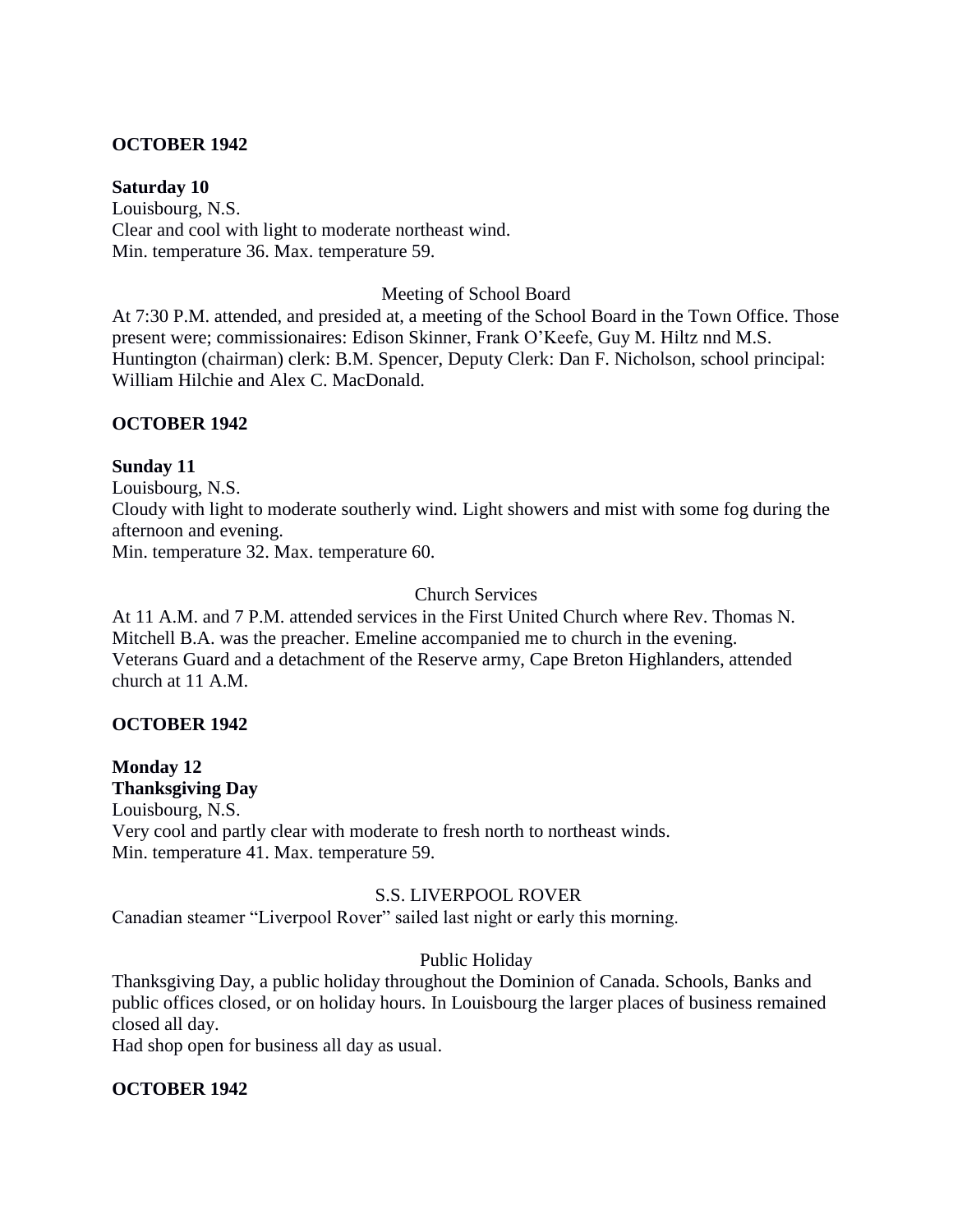### **Tuesday 13**

Louisbourg, N.S. Clear and cool with moderate to light northwest wind. Min. temperature 30. Max. temperature 59.

## **OCTOBER 1942**

**Wednesday 14** Louisbourg, N.S. Clear and cool with light to moderate northwest wind. Min. temperature 35. Max. temperature 65.

Choir Practice At 8 P.M. Emeline and I attended choir practice in the First United Church.

# **OCTOBER 1942**

**Thursday 15** Louisbourg, N.S. Clear and cool with light variable wind. Min. temperature 39. Max. temperature 63.

### S.S. CARIBOU LOST

Learned today from a private source, that the Newfoundland Government passenger and freight steamer "Caribou", Captain Benjamin Taverner, had been torpedoed and sunk by an enemy submarine, with a loss of more than 100 lives.

At the time of the sinking she was enroute from North Sydney N.S. to Port-Au-Basque Newfoundland, having left North Sydney on Tuesday night, Oct 13. The Caribou has made regular trips between North Sydney and Port-Au-Basque for a number of years, and for many years was a frequent visitor to Louisbourg, during the winter months when ice conditions would not permit her to go to North Sydney.

Later: at the time of the sinking of the Caribou, she had on board (237) persons including passengers and crew: of this number (136) lost their lives. On the fatal voyage she was escorted by the minesweeper, "GRAND MERE".

### **OCTOBER 1942**

### **Friday 16**

Louisbourg, N.S. Cool and mostly clear with light to moderate northerly wind. Min. temperature 29. Max. temperature 63. Frost in the early morning.

### **OCTOBER 1942**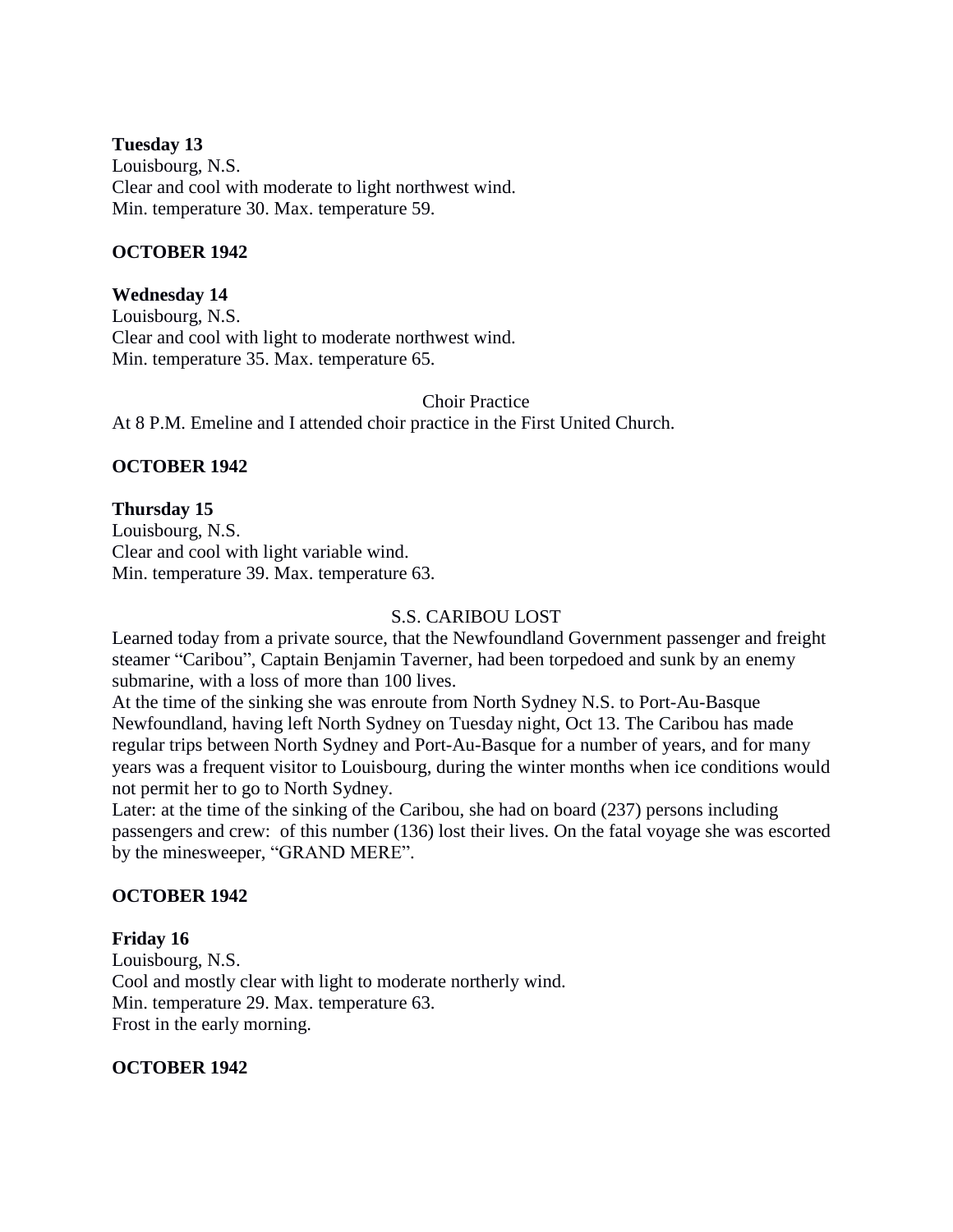#### **Saturday 17**

Louisbourg, N.S. Clear and cool with light to moderate northwest wind. Min. temperature 27. Max. temperature 52.

#### Frost

Frost in the early morning seriously damaged dahlias and other tender plants in the garden. First killing frost, and first to do any damage to our garden this season. First ice I have noticed.

#### SINKING OF S.S. CARIBOU

Today's press carried the story of the Newfoundland Government freight and passenger steamer "Caribou" which took place about 23 miles off Port-au-Basque, at about 3:30 A.M. on Wednesday, October 14. Of the 238 persons on board, including passengers and crew, 137 were lost. 101 survivors were picked up by naval craft, which were in the vicinity of the disaster. Capt. Tavernor of Channel, Nfld. and his two sons: Stanley, first mate, and Harold, third mate, went down with the ship. Of the 46 members of the ship's crew 15 were saved.

### **OCTOBER 1942**

### **Sunday 18**

Louisbourg N.S

Clear and cool, becoming cloudy in the afternoon. Light to moderate easterly wind increasing to strong at night. Storm threatening.

Min. temperature 28. Max. temperature 56.

## Church Services

At 11 and 7 P.M. attended services in the First United Church, where Rev. Thomas N. Mitchell B.A. was the preacher. Emeline accompanied me to church in the evening.

### Sing Song

After the Church Services in the evening, Emeline and I went to the Navy League building where I directed a sacred sing song, with Mrs. John A. MacDonald at the piano. Quite a large number present who seemed to greatly enjoy singing some of the old hymns.

#### Visitors

In the forenoon Mr. and Mrs. William Hussey of Marion Bridge, Mr. and Mrs. Cecil Hussey and Miss Elinor Huntington of Salmon River arrived by motor car and were our guests for the day. In the afternoon I accompanied them on a visit to the Louisbourg National and Historical Park. They left for home at about 5 P.M.

### **OCTOBER 1942**

### **Monday 19**

Louisbourg, N.S.

Heavy gale for a short time in the early morning, accompanied by some rain. Moderate to fresh winds during the day, and cool. Wind southeast shifting to southwest and later to west and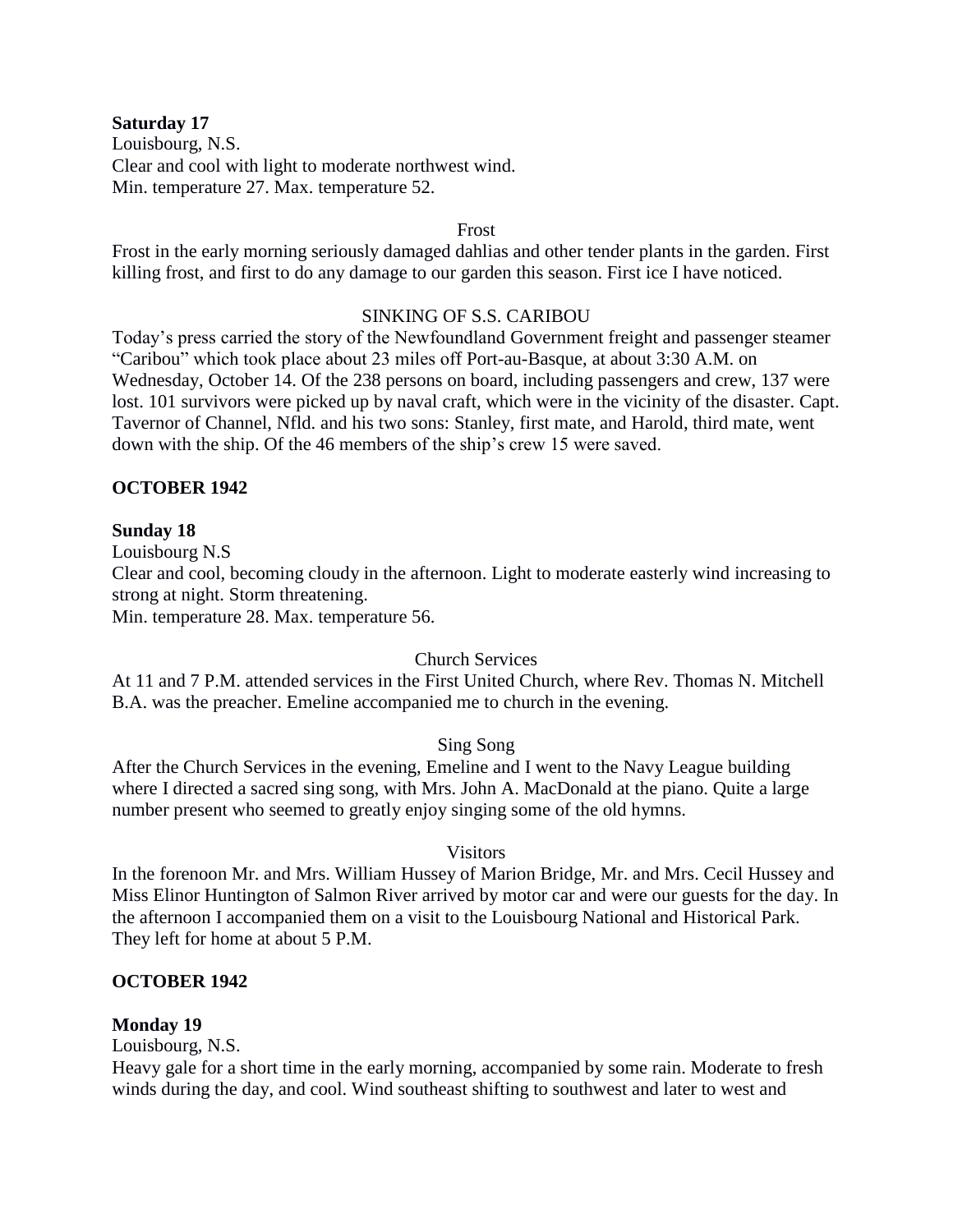northwest. Rainfall about <sup>1</sup>/4 inch. Partly clear during the day. Min. Temperature [blank]. Max. temperature [blank].

### Blackout

A practice "Blackout", originating at Sydney, was staged at about 9:15 P.M. Owing to a misunderstanding regarding the signals it was only a partial success in this town.

## Third Victory Loan

The Third Canadian Victory Loan Campaign was launched today from coast to coast.

### **OCTOBER 1942**

### **Tuesday 20**

Louisbourg, N.S. Cool and partly clear with fresh to moderate northwest to west winds. Min. temperature [blank]. Max. temperature [blank].

# S.S. WATUKA

Canadian steamer "Watuka", Capt. Ben Pope, arrived here at about 9:30 A.M. She sailed from Sydney on last Sunday morning enroute to Halifax with a cargo of coal. She was caught in the gale of Sunday night during which her cargo shifted. After riding out the gale she was unable to proceed to her destination, so she headed for Louisbourg. When she arrived here she had a very bad starboard list.

### **OCTOBER 1942**

### **Wednesday 21**

Louisbourg, N.S. Cool and partly clear with light to moderate west and northwest winds. Min. temperature [blank]. Max. temperature [blank].

### Meeting of Navy League

At 8:30 P.M. attended a meeting of the local branch of the Navy League of Canada, held in the Navy League hall, with Wilfred Covey presiding. About forty five persons present.

### **OCTOBER 1942**

### **Thursday 22**

Louisbourg, N.S. Cloudy with moderate to fresh southeast to south winds. Light showers in the early part of the night. Min temperature [blank]. Max. temperature [blank].

### S.S. LIVERPOOL ROVER

Canadian steamer "Liverpool Rover" sailed in the afternoon with a cargo of coal.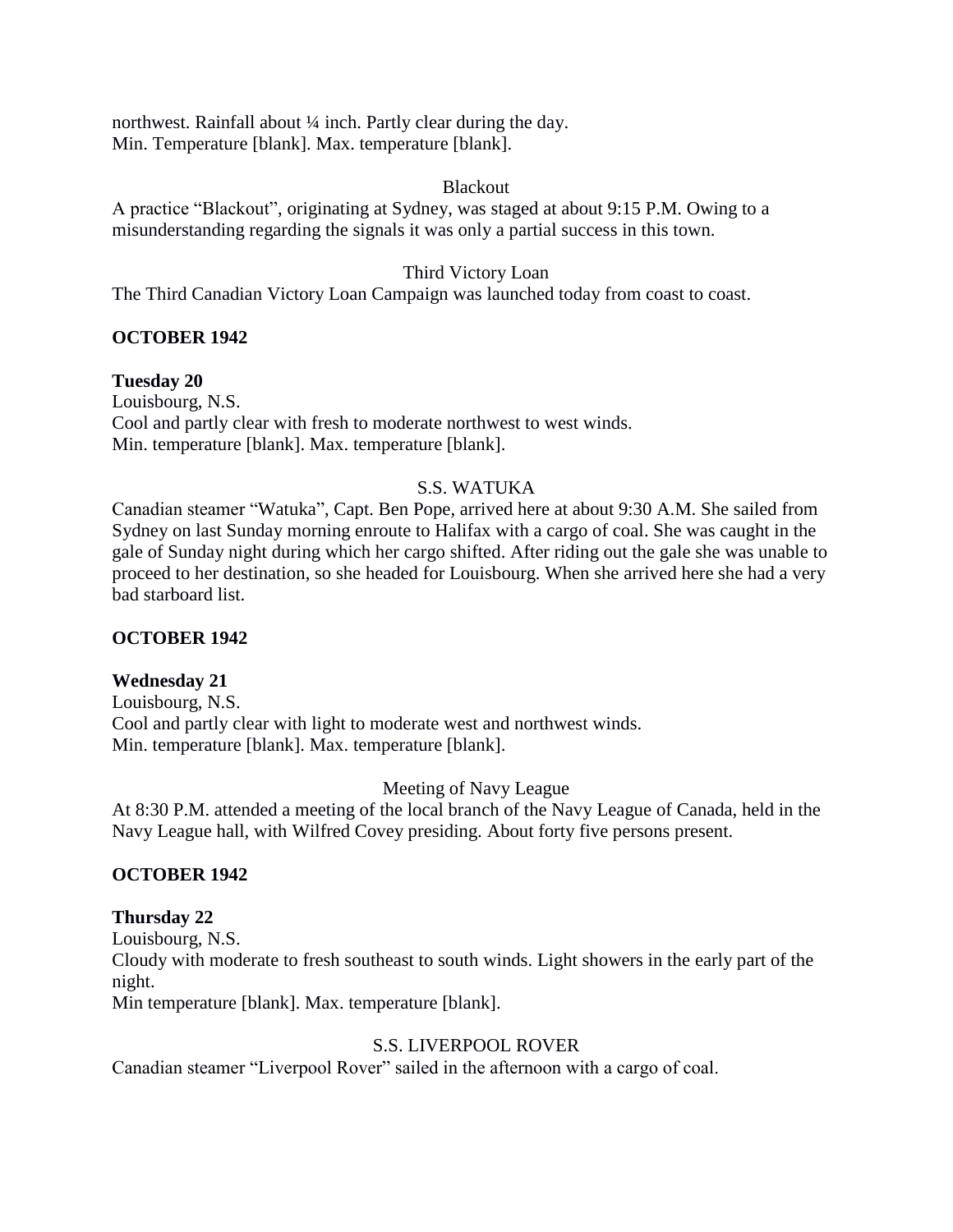## S.S. WATUKA

Canadian steamer "Watuka", Capt. Pope, which arrived here on last Tuesday morning, from Sydney, enroute to Halifax with a cargo of coal, sailed this afternoon. When she arrived here on Tuesday, she had a bad starboard list, as a result of her cargo having shifted as a result of riding out the storm of last Sunday night. By adjusting her cargo while in port, she sailed on an even heel.

### **OCTOBER 1942**

## **Friday 23**

Louisbourg, N.S. Rain in the early morning. Cloudy, foggy and mild during the day. Light to moderate southeast wind. Min. temperature [blank]. Max. temperature [blank].

## **OCTOBER 1942**

### **Saturday 24**

Louisbourg, N.S. Cloudy and foggy, with light rain in the morning. Cleared shortly after noon. Light southerly wind.

Min. temperature 52. Max. temperature 66.

Meeting of School Board

At 7:30 attended, and presided at, a meeting of the School Board. Those present were: Commissionaires: Edison Skinner, Frank O'Keefe, Guy M. Hiltz and M.S. Huntington. Secretary: B.M. Spencer. Alex. C. MacDonald, D.M. Johnston and Principal William M. Hilchie.

# **OCTOBER 1942**

**Sunday 25**  Louisbourg, N.S. Cloudy, misty and showery with moderate to light northeast wind. Min. temperature 46. Max. temperature 52.

### Church Services

At 11 A.M. and 7 P.M. attended services in the First United Church, where Rev. Thomas N. Mitchell B.A. was the preacher. Emeline accompanied me to church in the evening.

### Visitors from Sydney

Mrs. Hedley Hopins and child and Mrs. Harvey Hussey of Sydney, arrived by bus and spent the day with us. They left for home by bus at 6:30 P.M.

### **OCTOBER 1942**

### **Monday 26**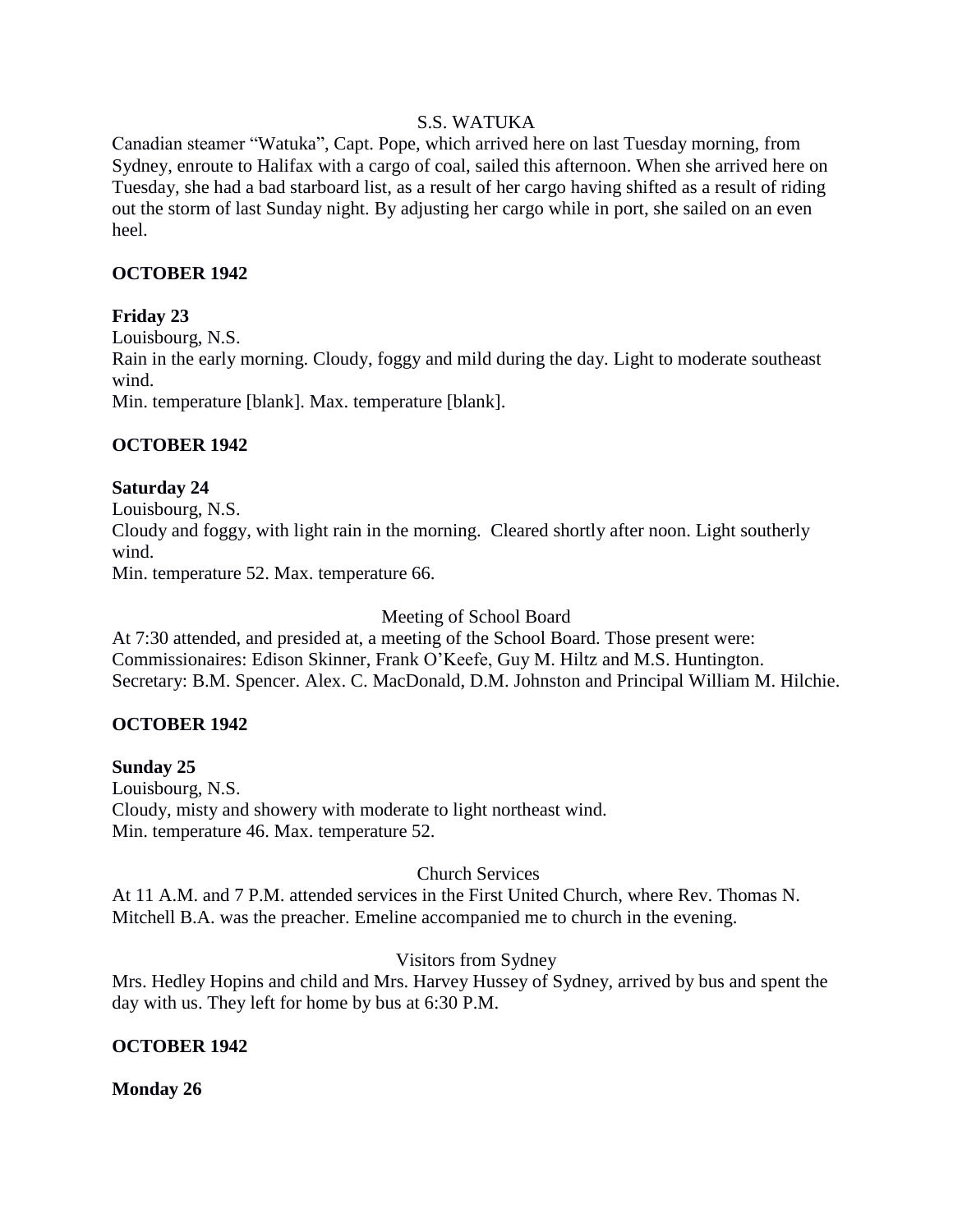Louisbourg, N.S. Cloudy and showery all day with light winds. Rainfall of yesterday, last night and today 2 ½ inches. Min. temperature 49. Max. temperature 60.

**OCTOBER 1942**

### **Tuesday 27**

Louisbourg, N.S. Cloudy with light southwest wind. Heavy showers in the evening and during the night. Rainfall about ¼ inch. Min. temperature 52. Max. temperature 61.

# **OCTOBER 1942**

**Wednesday 28** Louisbourg, N.S. Clear and cool with light northwest wind. Min. temperature 32. Max. temperature 52.

#### Choir Practice

At 8 A.M. Emeline and I attended choir practice, in the First United Church.

### **OCTOBER 1942**

### **Thursday 29**

Louisbourg, N.S. Clear and cool with light to moderate northwest to west winds. Min. temperature 28. Max. temperature 49.

#### Presentation

At 8 Emeline and I attended a social evening at the home of Mr. and Mrs. John N. MacDonald where a presentation of a studio couch was made to Mr. and Mrs. MacDonald by the congregation of the First United Church, in recognition of their services as treasurer and secretary respectively of First United. The address was read by Rev. Thomas N. Mitchell B.A. in the presence of a large number of the congregation.

### Rev. James Brodie Leaves Louisbourg

Rev. James Brodie who has been pastor of St. Bartholomew's Anglican congregation, since November 11, 1941, left here this morning for the purpose of taking charge of the Anglican Church at Weymouth, Digby County, N.S.

He was accompanied by his wife, one son and two daughters and Mrs. MacDonald, his wife's mother.

# **OCTOBER 1942**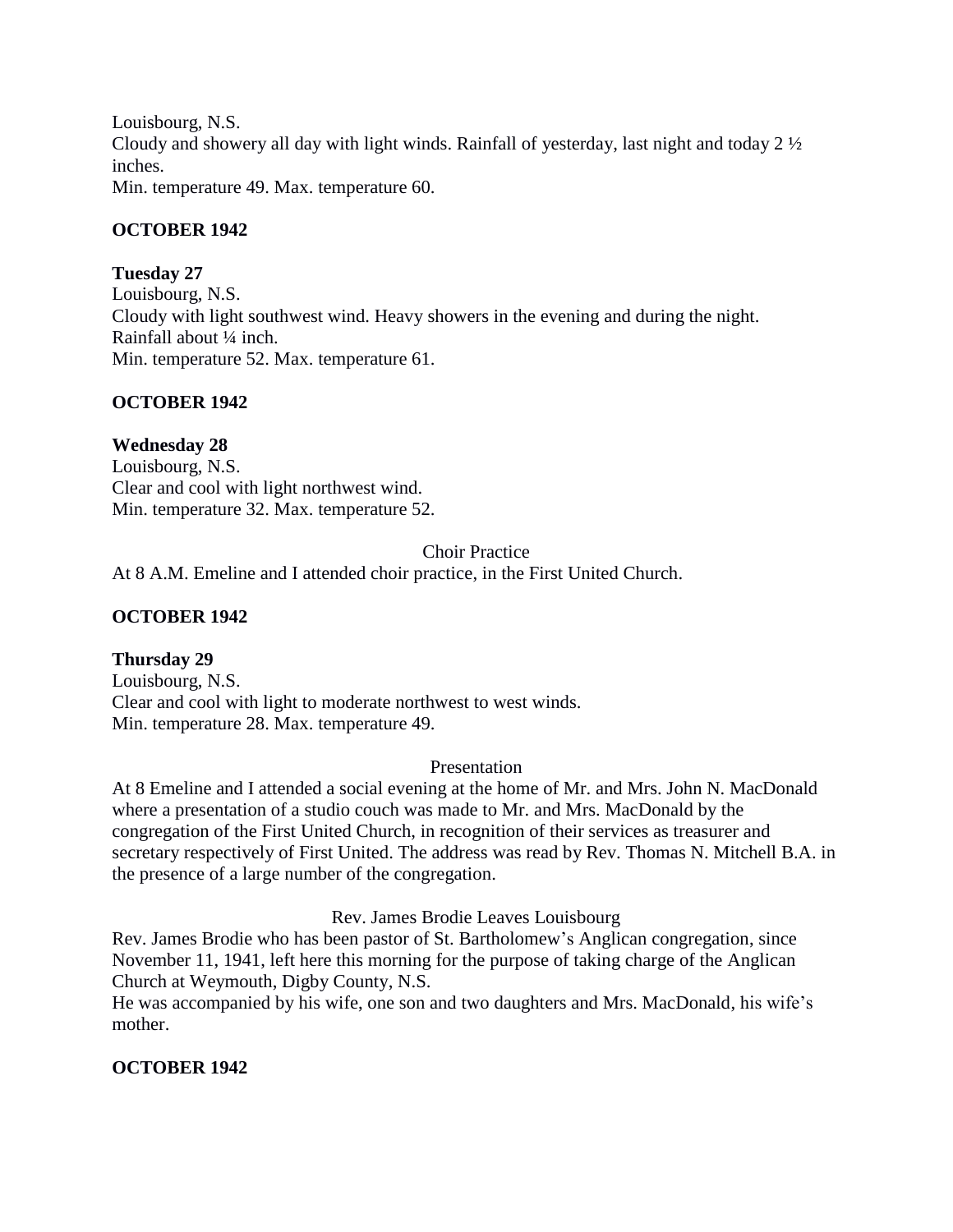#### **Friday 30**

Louisbourg, N.S. Clear and cool with light to moderate west to southwest winds. Min. temperature 33. Max. temperature 57.

### Death of James Cameron

The death of James Cameron, took place at about 8 A.M. today, at his home on Lorway Street extension, a short distance outside the town's northern boundary. Mr. Cameron, who was in his  $77<sup>th</sup>$  year of his age, is survived by one son, Gordon, with whom he lived.

### **OCTOBER 1942**

**Saturday 31** Louisbourg, N.S. Clear and mild with moderate to fresh southwest wind. Min. temperature 47. Max. temperature 60.

### **NOVEMBER 1942**

### **Sunday 1**

Louisbourg, N.S. Cloudy and foggy. Rain began to fall at about 9:30. Heavy showers throughout the day. Rainfall about 1 inch. Min. temperature about [blank].

### Church Services

At 11 A.M. and 7 P.M. attended services in the First United Church where Rev. Thomas N. Mitchell B.A. was the preacher. Emeline accompanied me to church in the evening.

### Funeral

At 1:30 P.M. attended the funeral of the late James Cameron, which took place from his late home on Lorway Street, extension. Services at the house and grave were conducted by Rev. Malcolm R. MacKay, Pastor of the Presbyterian churches at Albert Bridge, Catalone and Louisbourg. Internment in Willow Grove Cemetery on Clarkes Road. Funeral in charge of D.M. Johnston undertaker. Members of Samuel Moody Orange Lodge, attended in a body.

### **NOVEMBER 1942**

### **Monday 2**

Louisbourg, N.S. Heavy rain in the early morning. Cleared during the forenoon. Very mild with light southwest wind. Rainfall about [blank] inch. Min. temperature 46. Max. temperature 62.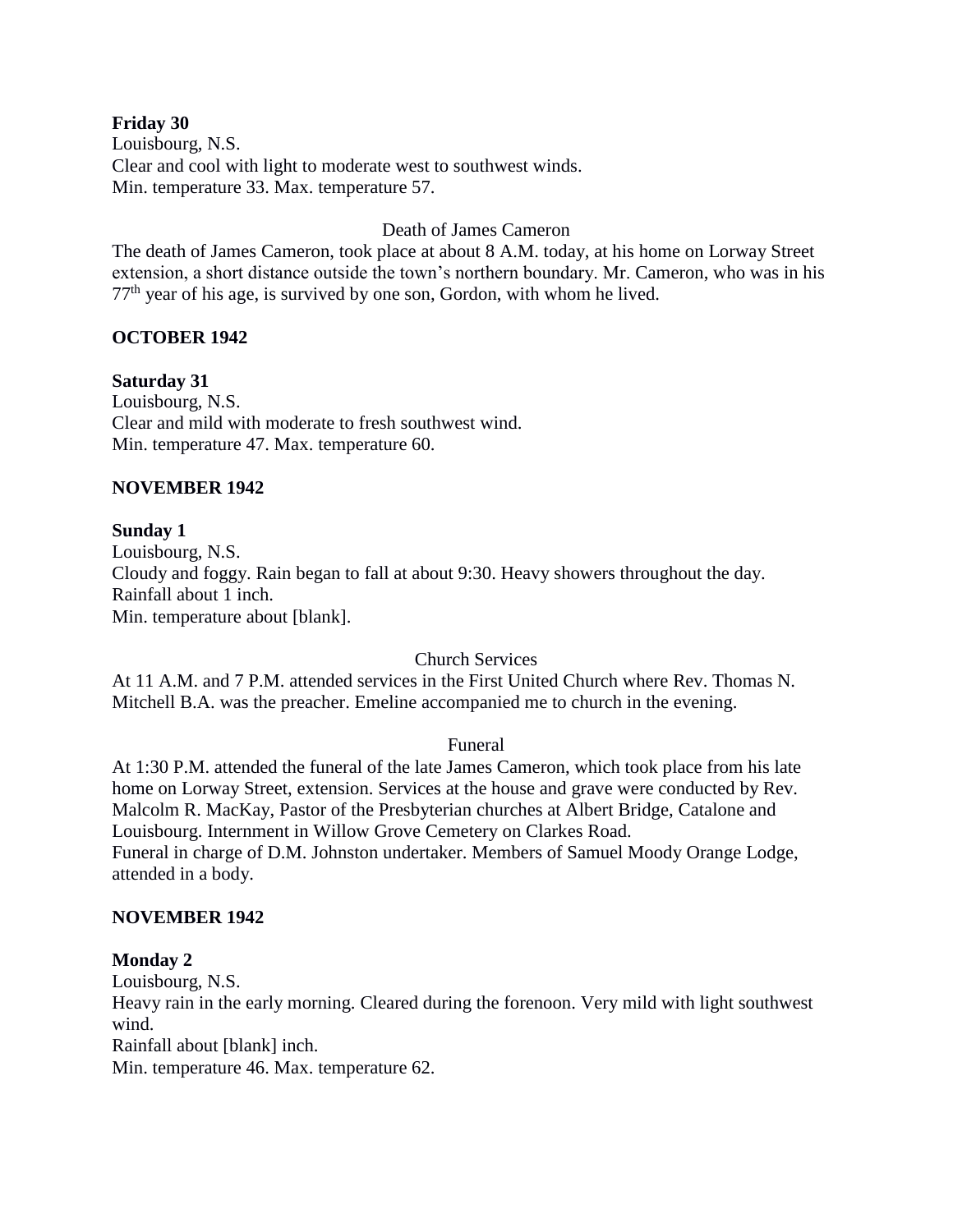#### Blackout

A province wide "Blackout" was held during the early part of the night, lasting about one half hour. Was quite successful in this town.

### S.S. ROSECASTLE SUNK

British steamer "Rose Castle", Capt. MacDonald, engaged in carrying iron ore from Wabana Nfld. to Sydney, was sunk by an enemy submarine shortly after 3 O'Clock this morning, while at anchor off Wabana of a crew of [blank] 19 were saved.

Patrick MacMullen of this town and Angus MacLeod of New Boston were two of those who went down with the ship.

### **NOVEMBER 1942**

### **Tuesday 3**

Louisbourg, N.S.

Clear with light to moderate southwest wind. Cloudy in the later afternoon and evening. Rain began to fall at about 9 P.M. and continued during the night. Min. temperature 33. Max. temperature 54.

### **NOVEMBER 1942**

### **Wednesday 4**

Louisbourg, N.S.

Rain in the early morning with strong southeast wind. Cleared early in the forenoon. Strong northwest wind during the day with a few rain squalls. Rainfall about ½ inch.

Min. temperature 36. Max. temperature 54.

### Educational Films

Department of Education Films was shown in the museum hall at 3 P.M. and 7 P.M. 3 P.M. for children of school age, at 7 P.M. for adults.

Picture under the direction of J.C. Peck. Was present and acted as chairman at the afternoon show.

# Death of Duncan A. MacDonald

[Newspaper clipping]

GLACE BAY, NOV. 4 – The death occurred suddenly this morning of Duncan A. MacDonald, well known and esteemed resident of this town. A heart attack contributed to his death.

He was 76 years old and was employed with the Dominion Coal Company as a carpenter for over 40 years, retiring three years ago. He first worked in the carriageshop and later in the tub shop.

A native of Catalone, he was a member of St. Paul's Presbyterian Church and an Honorary member of the L.O.L. here.

Besides his widow, he is survived by one son, Alex, at home: one sister, Mrs. Christopher Morrison in Louisbourg, two brothers, Alex and Malcolm, both in Louisbourg.

The funeral will take place on Friday afternoon at 2:30 o'clock from his late residence.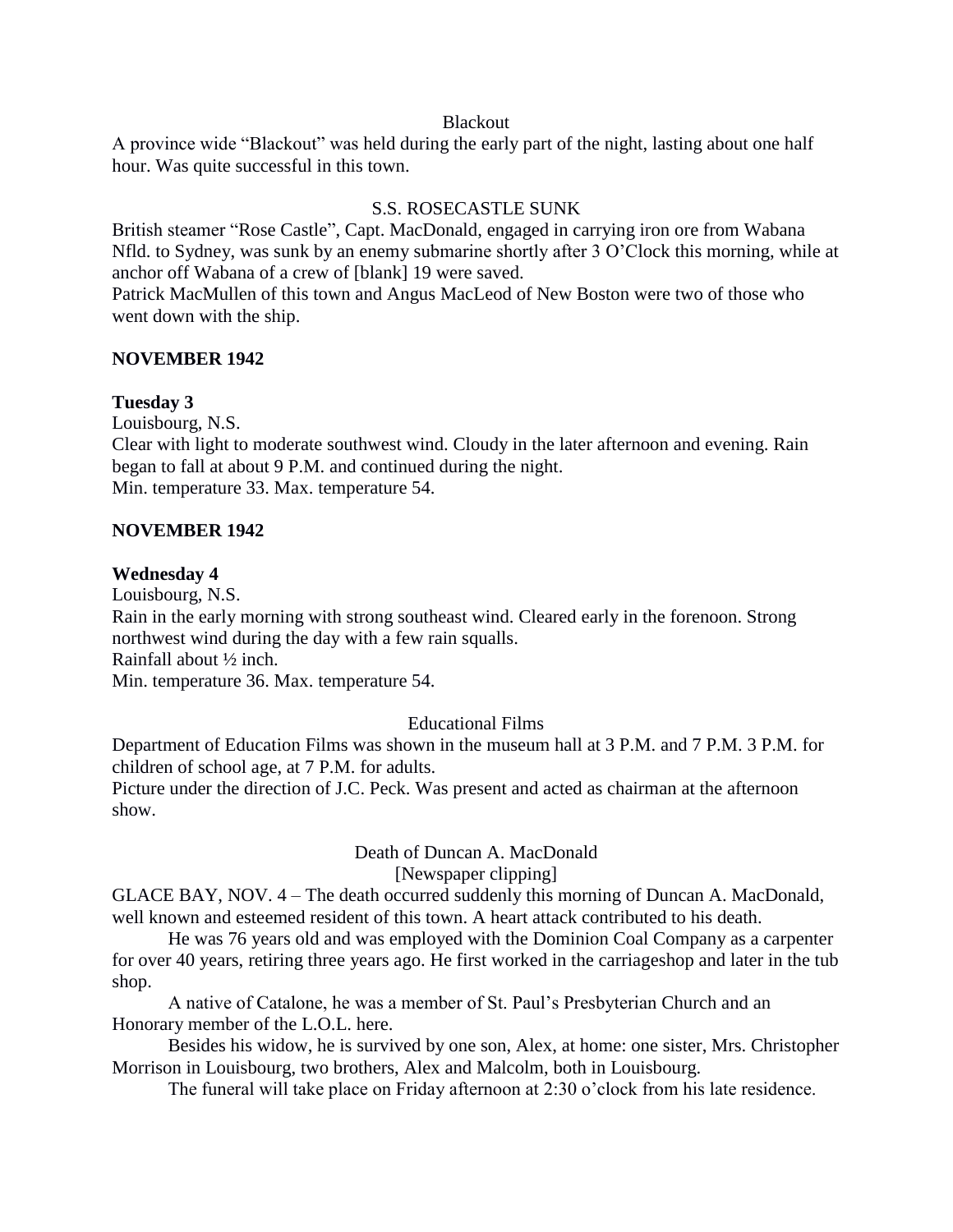Burial will be in Catalone cemetery, arriangements under McGillivray and Dunlop.

# **NOVEMBER 1942**

### **Thursday 5**

Louisbourg, N.S. Clear and cool with light west and northwest winds. Min. temperature 29. Max. temperature 42.

### **NOVEMBER 1942**

### **Friday 6**

Louisbourg, N.S. Clear and cool becoming cloudy in the afternoon. Light to moderate northwest wind shifting to southwest. Min. Temperature [blank]. Max. temperature [blank].

### **NOVEMBER 1942**

### **Saturday 7**

Louisbourg, N.S. Clear and cool with light to moderate northwest wind. Min. temperature 27. Max. temperature 49.

Council Meeting

At 7:30 P.M. attended, and presided at, a meeting of the Town Council. Those present were: Councilors: Alex C. MacDonald, Edison Skinner, Edward Levy, Enoch Townsend and Guy M. Hiltz. Mayor: M.S. Huntington. Town Clerk: B.M. Spencer. Deputy Town Clerk: Dan F. Nicholson. Police Officer: Donald Beaver, D.M. Johnston, R.A. Peters and W.W. Lewis Jr. Peters and Lewis addressed the council on behalf of the Air Raid Precautions Committee.

### **NOVEMBER 1942**

### **Sunday 8**

Louisbourg, N.S. Clear in the morning becoming cloudy at noon. Light to moderate southwest wind. Min. temperature 23. Max. temperature 40.

Church Services

At 11 A.M. and 7 P.M. attended services in the First United Church, where Rev. Thomas N. Mitchell B.A. was the preacher.

### S.S. LADY LAURIER

Canadian Government steamer Lady Laurier arrived in the evening and anchored in the stream.

# Death of Dan A. MacMullen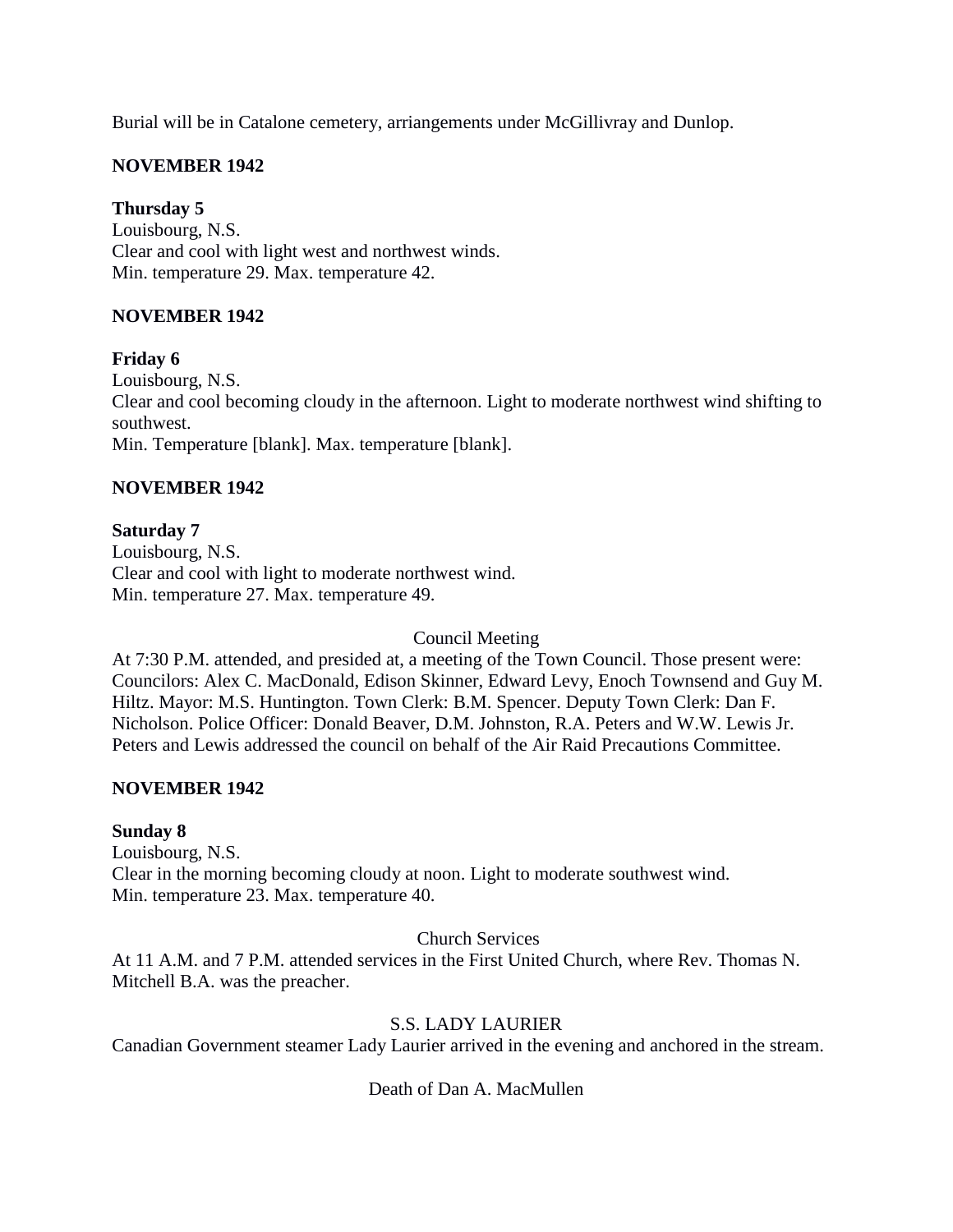The death of Dan A. MacMullen, took place today at his home on Main Street after a long illness. Mr. MacMullen who was 74 years of age is survived by his wife and [blank].

### **NOVEMBER 1942**

### **Monday 9**

Louisbourg, N.S. Clear and cool with light northwest wind. Min. temperature 28. Max. temperature 30.

# S.S. LADY LAURIER

Canadian Government steamer "Lady Laurier" sailed in the morning but returned to port in the evening.

### **NOVEMBER 1942**

### **Tuesday 10**

Louisbourg, N.S.

Cool and mostly cloudy with light variable wind during the first half of the day. Southwest in the afternoon and evening increasing to a strong breeze during the night. Min. temperature 30. Max. temperature 50.

### Motored to Sydney

Motored to Sydney on Cameron's Bus (William Deering driver) made a number of business calls. Had dinner at "Isle Royale" hotel. At 4 P.M. attended meeting of Cape Breton County Board of Health in council chamber at court house with county clerk R.A. Mac Kinnon presiding.

# A.R.P. Meeting

At 7:30 P.M. attended A.R.P. meeting in council chamber at court house with A.C. Day County Treasurer presiding.

### **NOVEMBER 1942**

# **Wednesday 11**

**Armistice Day** Louisbourg N.S. Cloudy and showery. Heavy rain in the afternoon. Min. temperature 47. Max. temperature 55. Rainfall about 1 inch.

### Military Parade

Shortly before 11 A.M. the members of the Veterans Guard and a detachment of the Reserve Army, Cape Breton Highlanders, under command of Sergt. William MacKinnon, accompanied by the Louisbourg Girl Guides, in charge of Mrs. William Stewart, paraded to the school grounds to take part in the Remembrance Day ceremonies. At 11 A.M. two minutes silence was observed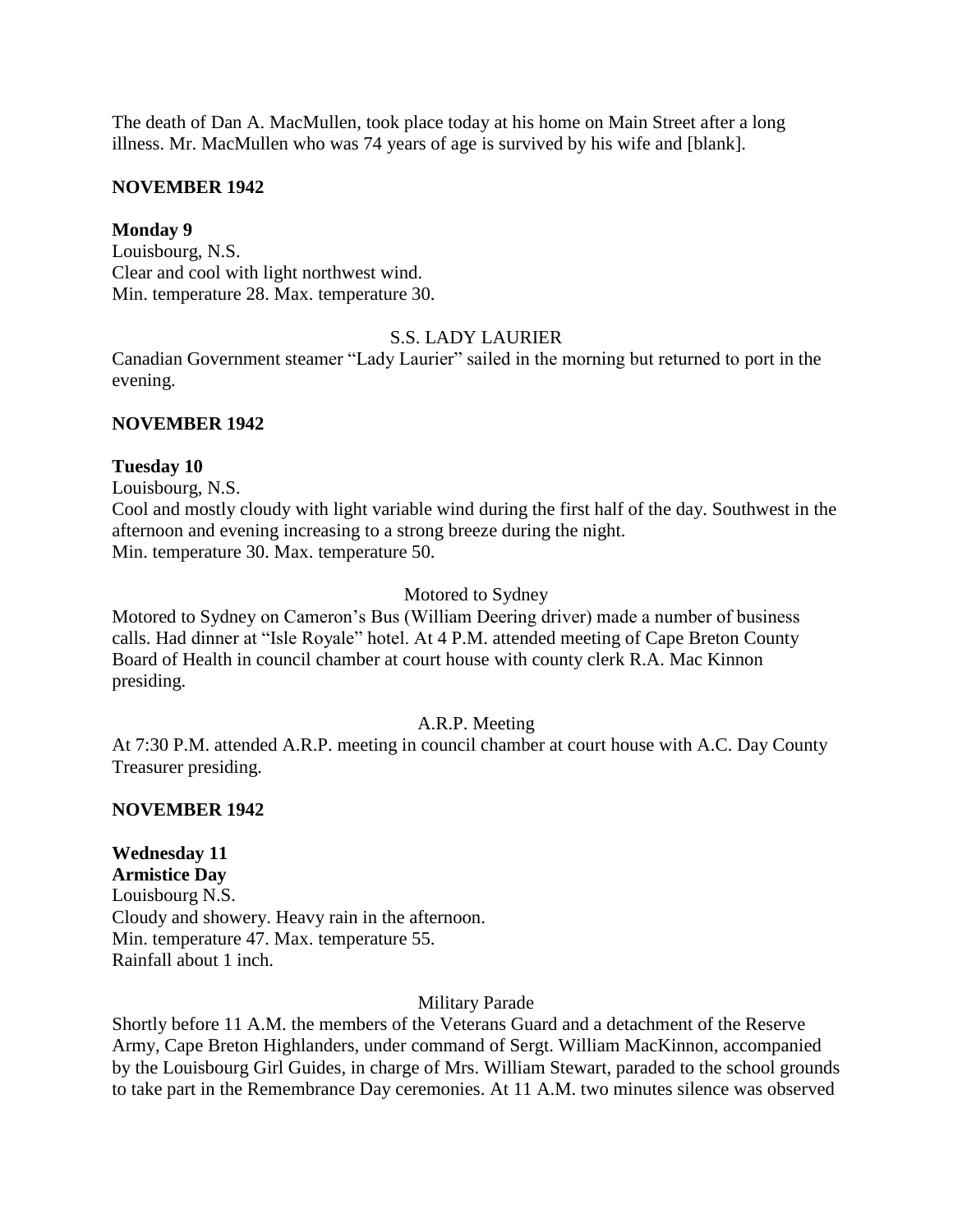in honour of those who gave their lives in the Great War 1914-1918, after which I gave them an address, which was cut shorter than it would otherwise have been, by rain squalls, where the assembly had to be dismissed.

### Choir Practice

At 8 P.M. Emeline and I attended choir practice in the First United Church.

### **NOVEMBER 1942**

### **Thursday 12**

Louisbourg, N.S. Cool and mostly clear with moderate northerly wind. Min. temperature [blank]. Max. temperature [blank].

### Death of Mrs. Corneau

The death of Mrs. Frank Corneau, took place this morning at her home on Elwood Street. She was about 61 years of age and is survived by her husband and four daughters.

### Death of Frank Fitzgerald

Word was received this morning of the death, at Montreal, of Frank Fitzgerald of Whitney Pier Sydney. Mr. Fitzgerald had been in poor health and had gone to Montreal for treatment. He was 70 years of age and for about 50 years had been in the employ of the British Empire Steel and Coal Corporation, and its predecessors. At the time of his death he was superintendent of shipping for the company. For many years he spent several of the winter months at Louisbourg in charge of the shipping and other duties. He is survived by his wife, two daughters and three sons.

He was a brother to the late William Fitzgerald, a former mayor of Sydney.

### **NOVEMBER 1942**

### **Friday 13**

Louisbourg, N.S.

Cloudy with light southwest wind increasing to moderate and during the early part of the night to gale force.

Light rain squalls during the evening and heavy rain during the night. Min. temperature 25. Max. temperature 49.

### **NOVEMBER 1942**

### **Saturday 14**

Louisbourg, N.S.

Cloudy and mild with a few light rain squalls in the forenoon. Cloudy and chilly during the afternoon and evening. Heavy wind of the early [blank] moderated before day light, wind southwest shifting to westerly.

Min. temperature 31. Max. temperature 50.

Rainfall of last night about ¼ inch.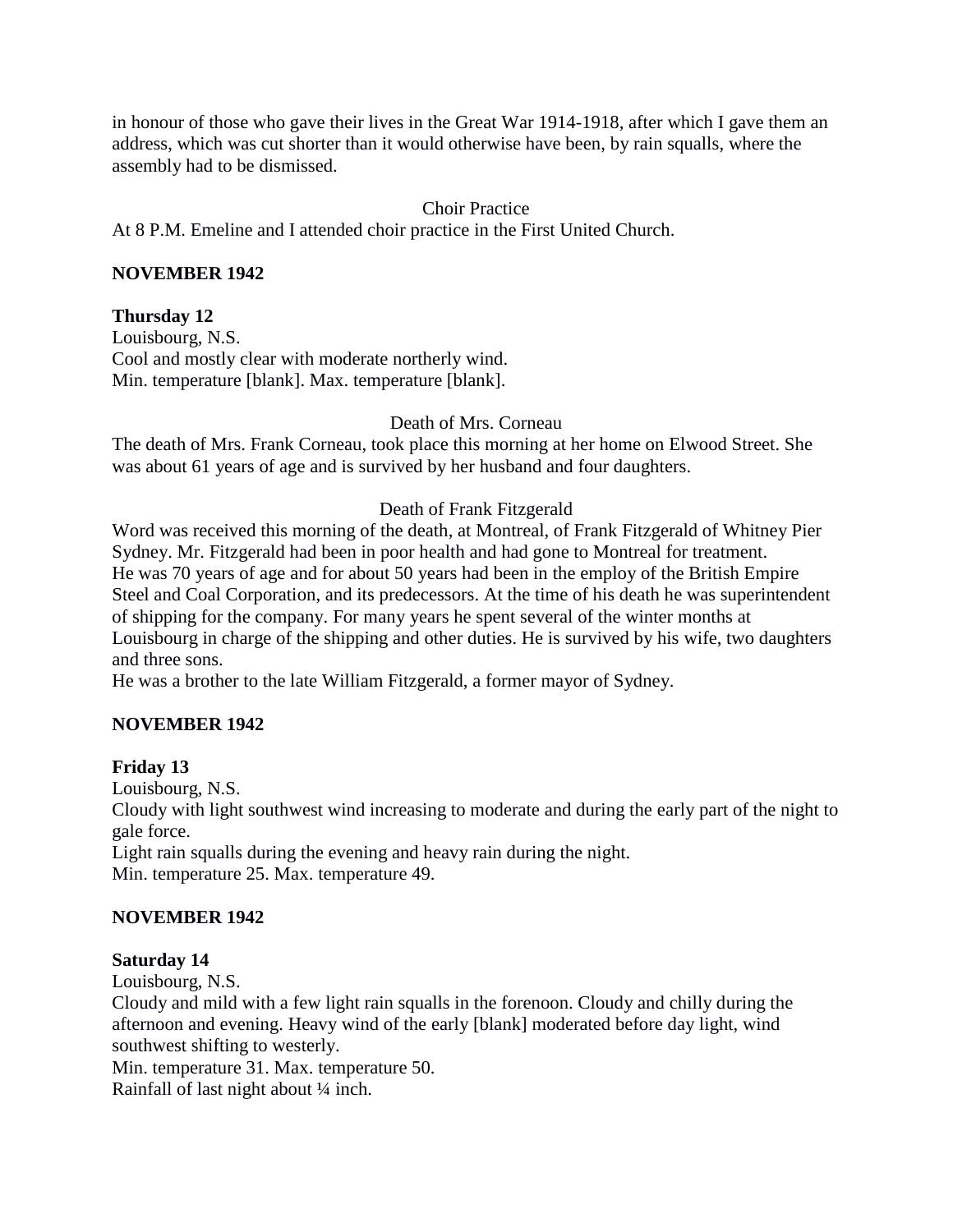#### Funeral

At 1:30 P.M. attended the funeral of the late Mrs. Frank Cameron which took place from her late home, on Elwood Street. Service at the house was conducted by Rev. A.F. Arnold, of Sydney assisted by Rev. Thomas N. Mitchell B.A. Pastor of the First United Church, Louisbourg. Services at St. Bartholomew's Anglican Church and at the grave conducted by Rev. A.F. Arnold.

### Meeting of School Board

At 7:30 P.M. attended, and presided at, a meeting of the School Board. Those present were: Commissionaires: Edison Skinner, Frank O'Keefe, Guy M. Hiltz and M.S. Huntington. Deputy Clerk: D.F. Nicholson. Spectators: Alex C. MacDonald and D.M. Johnston. At this meeting it was decided to purchase a range for the Domestic room and 144 square feet of sterling Blackboard for two of the classrooms in our school.

### **NOVEMBER 1942**

### **Sunday 15**

Louisbourg, N.S.

Cool and partly clear with light to moderate, northwest wind. Light snow squalls in the early morning and during the day.

Min. temperature 26. Max. temperature 31.

### First Snow

Light snow squalls in the early morning and occasionally during the day and evening, partly whitened the ground, in the early part of the night. Today's snow squalls were the first signs of snow we have had this season.

### Church Services

At 11 A.M. and 7 P.M. attended service in the First United Church, where Rev. Thomas N. Mitchell B.A. was the preacher. Emeline accompanied me to church in the evening.

### **NOVEMBER 1942**

### **Monday 16**

Louisbourg, N.S. Cloudy and cool with light to moderate winds. Min. temperature 27. Max. temperature 32.

### **NOVEMBER 1942**

**Tuesday 17** Louisbourg, N.S. Cloudy and mild with light west to southwest winds. Min. temperature 30. Max. temperature 46.

### **NOVEMBER 1942**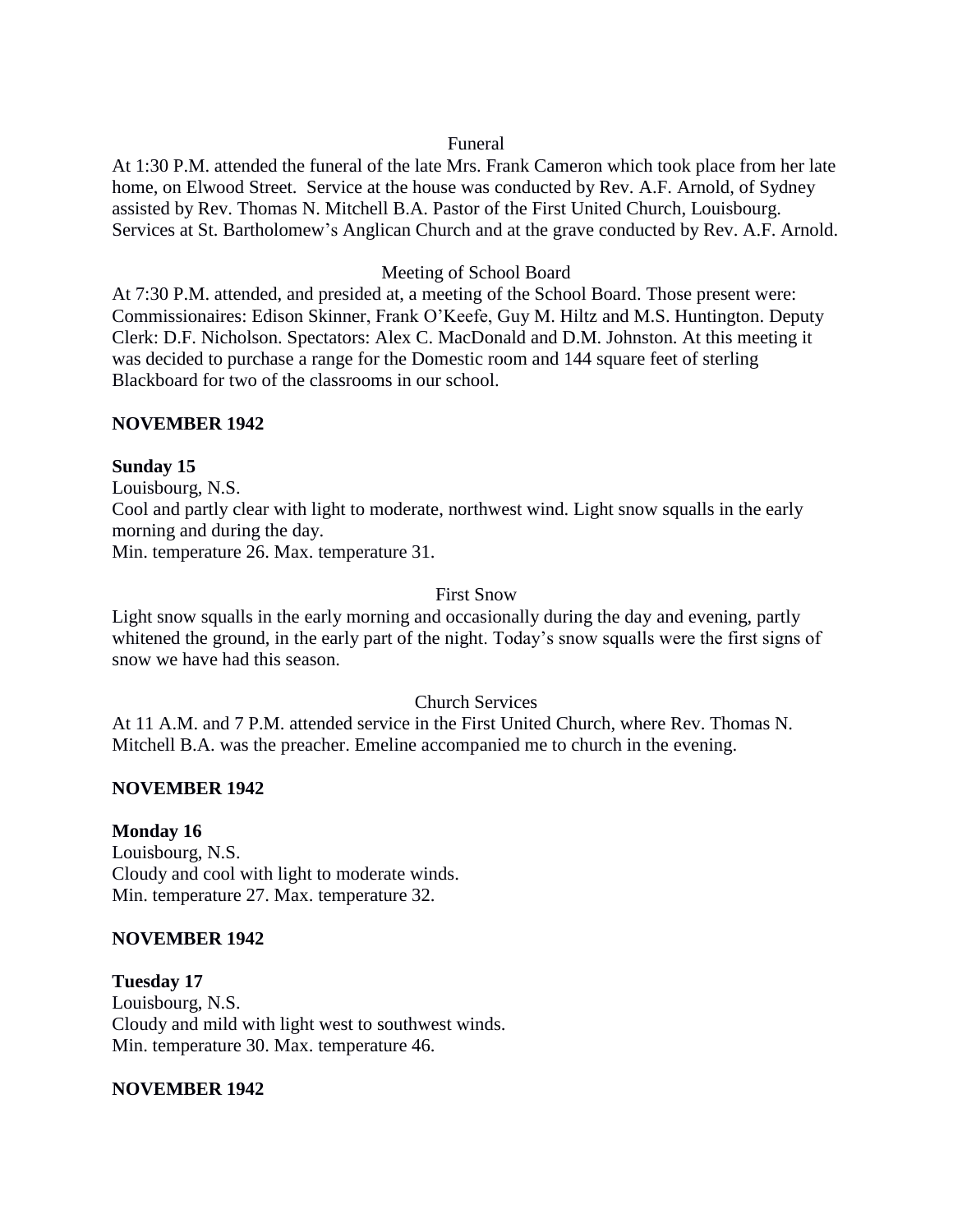### **Wednesday 18**

Louisbourg, N.S. Cloudy and mild with light southwest wind. Some light rain during the night. Min. temperature 45. Max. temperature 50.

### **NOVEMBER 1942**

### **Thursday 19**

Louisbourg, N.S.

Light rain in the early morning. Cloudy and mild during the day with light southwest wind increasing to strong. Wind shifted to westerly and increased to a moderate gale during the night. Min. temperature 38. Max. temperature 48.

### New Lieut. Governor

It was announced from Ottawa yesterday, that Dr. Henry Ernest Kendall had been appointed Lieutenant Governor of the Province of Nova Scotia.

Dr. Kendall is a native of Sydney, a brother to Dr. Arthur Kendall of Sydney, and succeeds Lieutenant Governor: F.F. Mathers, who retired recently, before serving out his full term. Later: November 30 Lieut. Colonel Henry Ernest Kendall, M.D. was sworn into office as Lieut. Governor of the Province of Nova Scotia, at Halifax today. The oath of office was administered by Hon. Sir Joseph A. Chisholm, Chief Justice of Nova Scotia, in the Province House. Mrs. Kendall, the former Miss Margaret MacLennan, daughter of the late senator John S. MacLennan, was for a time in the early 1900's a resident of the town of Louisbourg.

# **NOVEMBER 1942**

**Friday 2**0 Louisbourg, N.S. Mostly cloudy with fresh southwest winds which moderated at noon. Min. temperature [blank]. Max. temperature [blank].

# **NOVEMBER 1942**

**Saturday 21** Louisbourg, N.S. Cloudy and cool with moderate to fresh northwest to north winds. Min. temperature 21. Max. temperature 40.

### **NOVEMBER 1942**

### **Sunday 22**

Louisbourg, N.S.

Cool and mostly clear with light northwest wind. A few light snow squalls during the afternoon but not enough to cover the ground.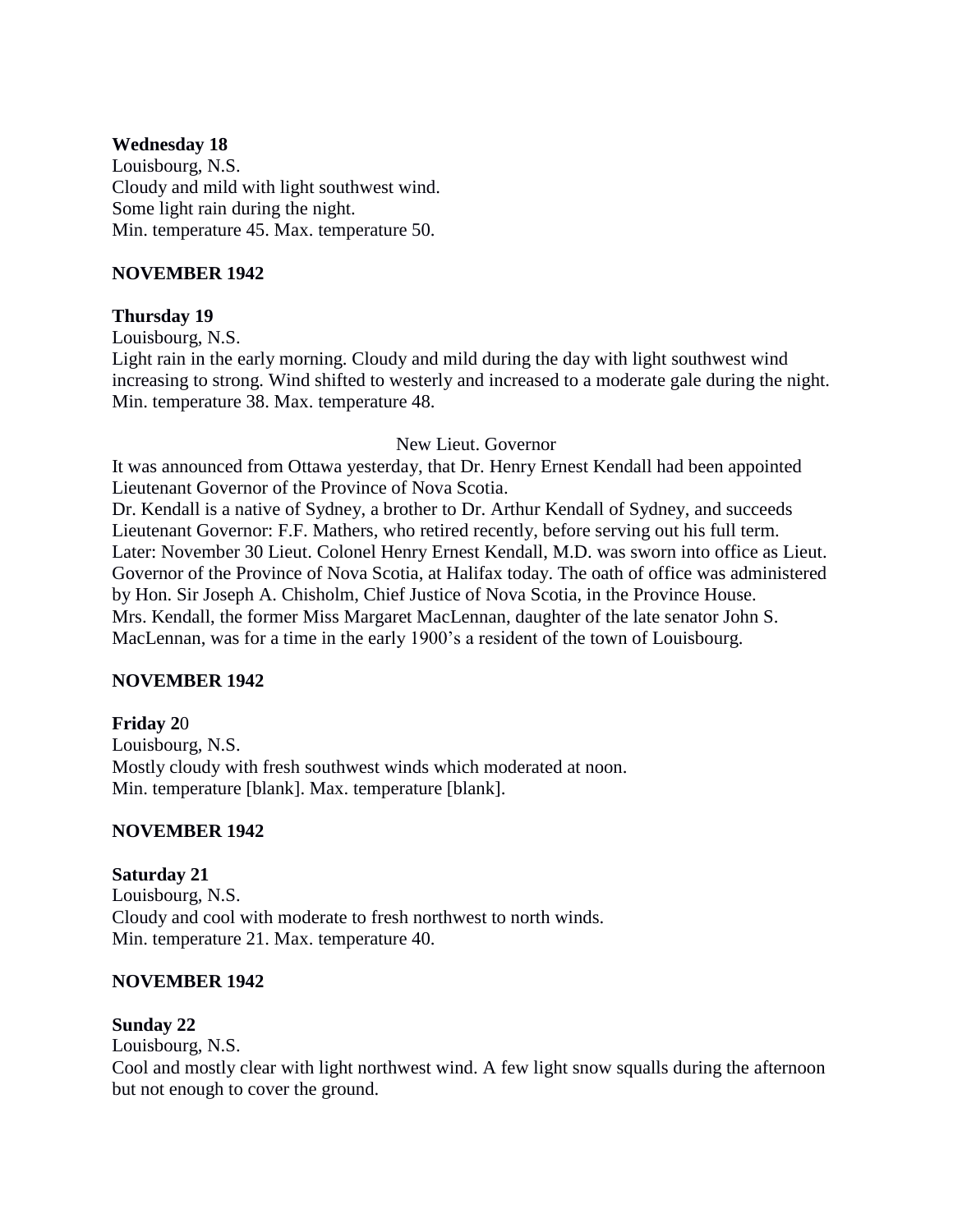Min. temperature 20. Max. temperature 34.

Church Services

At 11 A.M. and 7 P.M. attended services in the First United Church where Rev. Thomas N. Mitchell B.A. was the preacher. Emeline accompanied me to church in the evening.

### **NOVEMBER 1942**

### **Monday 23**

Louisbourg, N.S. Clear and cold with light to moderate northwest wind. A few light snow squalls in the afternoon, but not enough to cover the ground. Min. temperature 15. Max. temperature 30.

### **NOVEMBER 1942**

**Tuesday 24** Louisbourg N.S. Clear and cool with light west and northwest wind. Min. temperature 18. Max. temperature 36.

### **NOVEMBER 1942**

**Wednesday 25**

Louisbourg N.S. Clear and cool becoming cloudy in the afternoon. Light variable wind. Min. temperature 15. Max. temperature 39.

### **NOVEMBER 1942**

**Thursday 26** Louisbourg N.S. Cloudy and chilly with light to moderate easterly wind. Min. temperature 32. Max. temperature 40.

### **NOVEMBER 1942**

**Friday 27**  Louisbourg N.S. Clear and moderately cool with light variable wind. An ideal autumn day. Min. temperature [blank]. Max. temperature [blank].

### **NOVEMBER 1942**

**Saturday 28**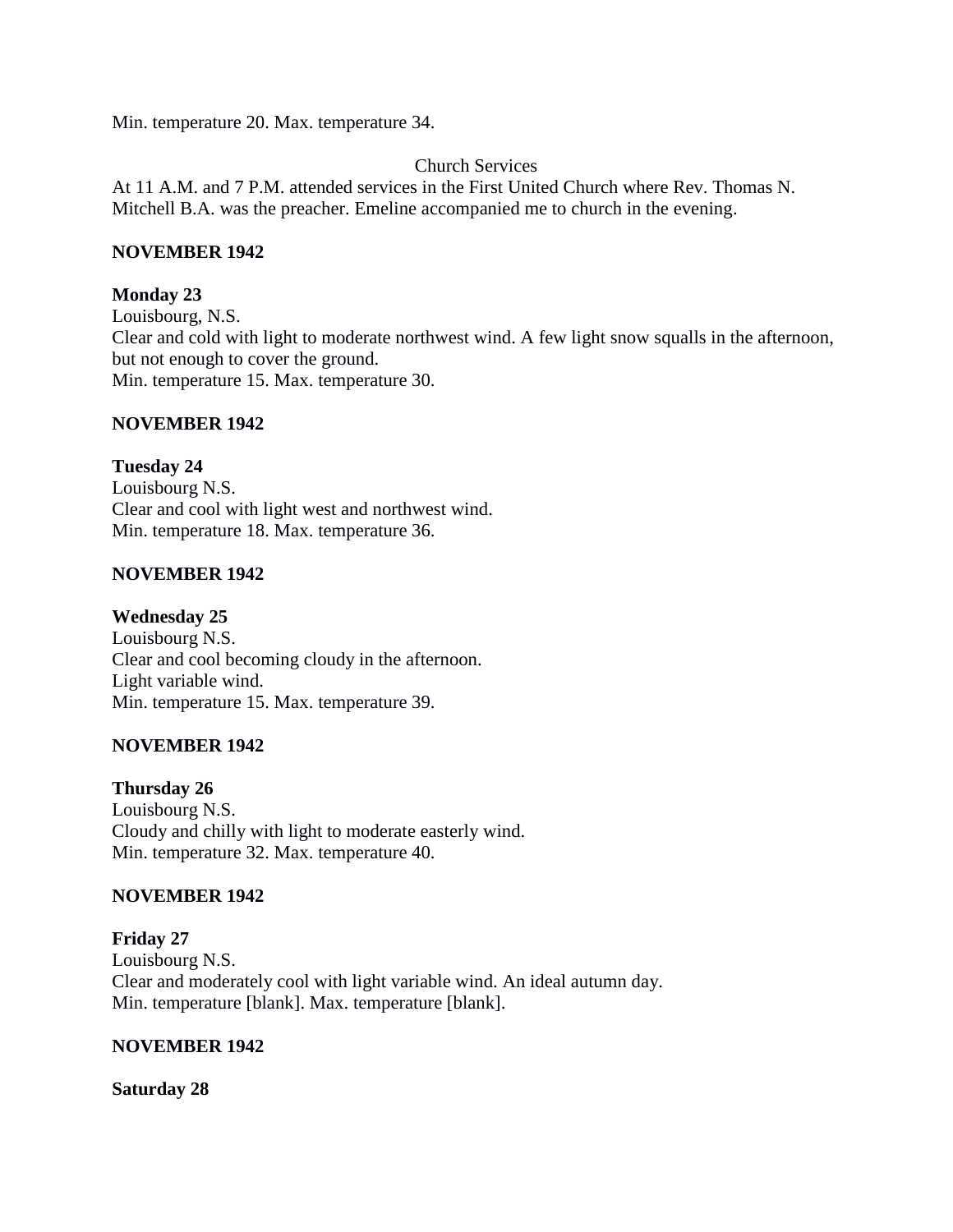Louisbourg, N.S.

Light fall of rain in the morning. Fresh southwest wind, shifting to west in the afternoon and increasing gradually during the afternoon and evening until it reached heavy gale proportions early in the night and continued at gale force all night.

Snow squalls beginning at about 3:30 P.M. continued during the night. A most disagreeable, late afternoon and night.

Min. temperature 33. Max. temperature 46.

#### First Snow to Cover Ground

First snow of the season to entirely cover the ground. About 2 inches of soft snow fell during the afternoon and first half of the night.

#### Council Meeting

At 7:30 P.M. attended, and presided at, a regular meeting of the Town Council. Those present were Councilors: Alex C. MacDonald, Enoch Townsend, Edison Skinner, Edward Levy and Guy M. Hiltz. Mayor: M.S. Huntington. Clerk: B.M. Spencer. Deputy Clerk: Daniel F. Nicholson, A.W. Stacey, D.M. Johnston, Earl Lewis. Police Officer: Donald Beaver.

#### Big Fire in Boston

A fire at about 11 P.M. broke out in the Coconut Grove night club in Boston where about 1000 guests were assembled. Panic followed and in the mad rush for the exits about 490 persons were killed and many more injured. Fire caught the decorations where a boy lighted a match to see how to replace a light bulb.

#### **NOVEMBER 1942**

#### **Sunday 29**

Louisbourg, N.S.

Cloudy and cold. Heavy gale of last night moderated in the morning, but continued to blow heavily all day moderating at night, about 2 inches of heavy frozen snow on the ground. Min. temperature 22. Max. temperature 30.

#### **NOVEMBER 1942**

#### **Monday 30**

Louisbourg, N.S. Cloudy and cool. Light snow squalls in the forenoon followed by light rain, cloudy and comparatively mild during the afternoon and evening. Snowfall about 1 inch. Min. temperature 20. Max. temperature 34.

### **DECEMBER 1942**

#### **Tuesday 1**

Louisbourg, N.S. Clear and comparatively mild with light northwest wind, an ideal day. Streets and sidewalks icy.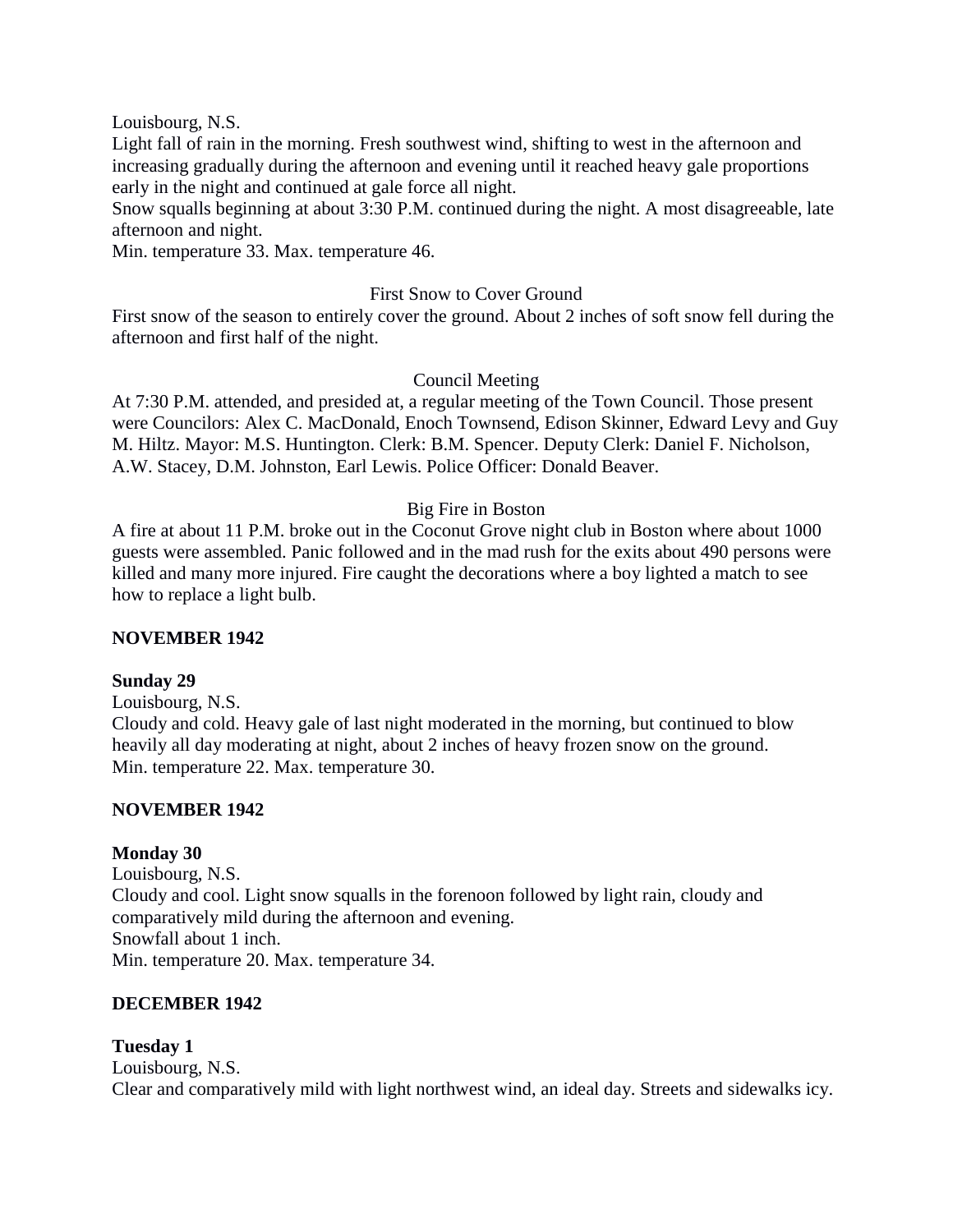Min. temperature 21. Max. temperature 30.

### Motored to Sydney

Motored to Sydney in one of Cameron's buses and attended a meeting of the Cape Breton County Board of Health held in the county council chamber with R.A. Mac Kinnon, Municipal Clerk presiding.

### **DECEMBER 1942**

### **Wednesday 2**

Louisbourg, N.S. Cloudy with moderate to fresh southwest wind which increased to a terrific gale in the late afternoon and evening accompanied by heavy rain squalls. Wind moderated shortly before 9 P.M. Min. temperature 19. Max. temperature 46.

### Ground Bare

Light snowfalls of last Saturday and Monday all disappeared during the day.

### S.S. OCEAN EAGLE MINE SWEEPER

Tug "Ocean Eagle" and a Canadian minesweeper arrived at about 3:30 P.M. for shelter from the storm, and anchored in the stream.

### **DECEMBER 1942**

### **Thursday 3**

Louisbourg, N.S. Cloudy and mild with frost at night. Light to moderate west to northwest winds. Light snow squalls in the late afternoon and evening. Min. temperature [blank]. Max. temperature [blank].

Minesweeper Sailed

Canadian minesweeper which arrived here on yesterday afternoon, sailed in the late afternoon.

### **DECEMBER 1942**

### **Friday 4**

Louisbourg, N.S. Cold and mostly cloudy with moderate to fresh west and northwest wind. A few light snow flurries during the day. Min. temperature 24. Max. temperature 34.

### Motored to Sydney

At 8 A.M. Emeline and I motored to Sydney in one of the Cameron's buses (A.W. Cameron driver). Made a number of business calls. Had lunch at Isle Royale Hotel. Left for home at 4:30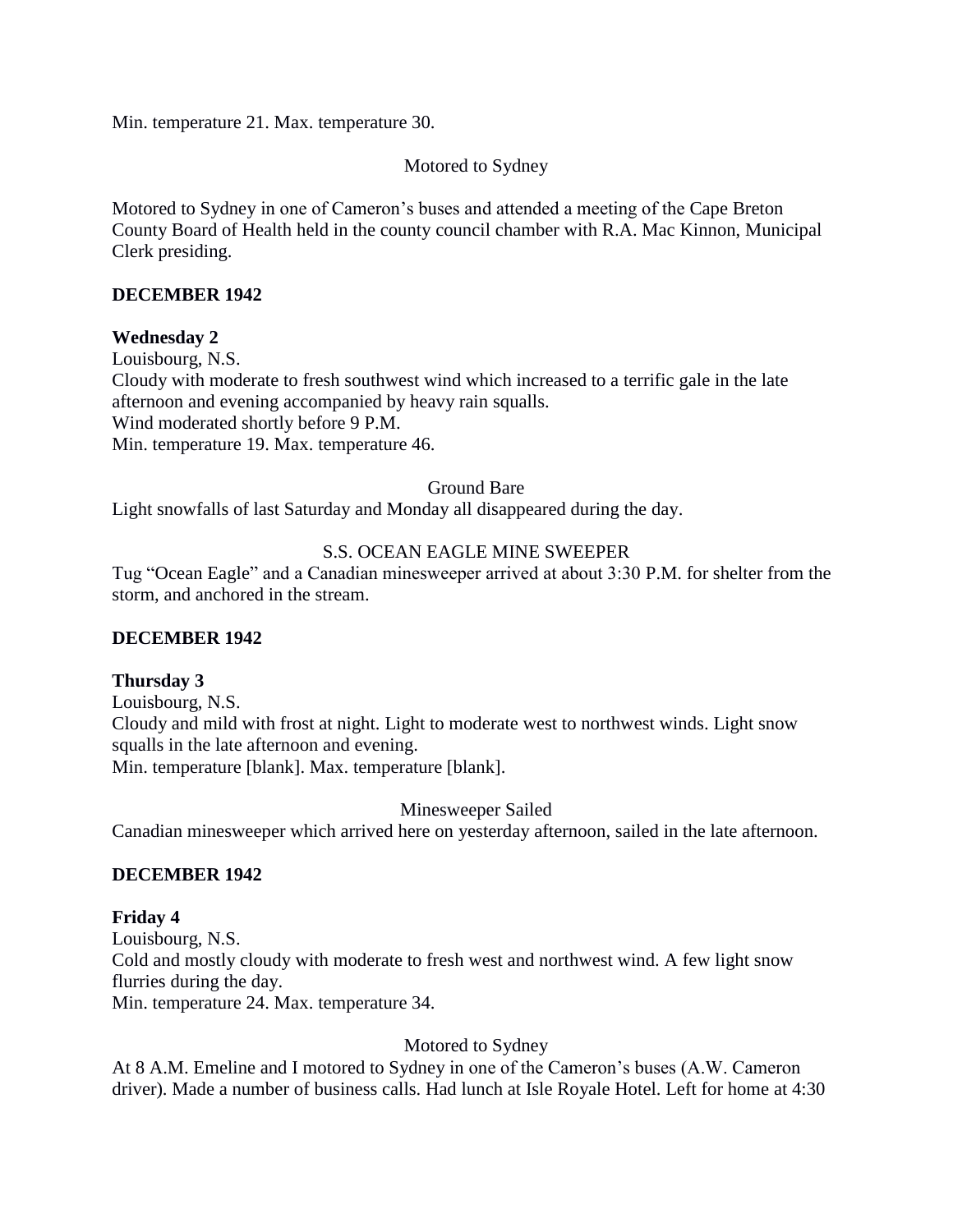P.M. in Cameron's bus, (William Deering driver). Arrived home at about 5:30 P.M.

### S.S. OCEAN EAGLE

Tug "Ocean Eagle" which arrived here on Wednesday afternoon, sailed.

### **DECEMBER 1942**

### **Saturday 5**

Louisbourg, N.S. Cold and mostly cloudy with moderate to fresh northwest wind. Min. temperature 18. Max. temperature 32.

# **DECEMBER 1942**

### **Sunday 6**

Louisbourg, N.S. Mostly cloudy and moderately cold with light to moderate northwest wind and a few light snow flurries. Min. temperature 22. Max. temperature 32.

Church Services

At 11 A.M. and 7 P.M. attended services in the First United Church where Rev. Thomas N. Mitchell B.A. was the preacher. Emeline accompanied me to church in the evening.

# S.S. SECURITY

Canadian Tug "Security" arrived at about 4:30 P.M. and docked on the east side of the coal pier. The "Security" was formerly a United States tug but is now owned by or under charter to the Foundation Company.

# **DECEMBER 1942**

# **Monday 7**

Louisbourg, N.S. Cold and cloudy with moderate to fresh northwest wind. Min. temperature 22. Max. temperature 30.

# S.S. SECURITY

Canadian Tug "Security bunkered in the morning and sailed.

# Visited Fletcher Townsend

In the afternoon Emeline and I visited Fletcher, who is very ill. Has been keeping his bed for about ten days. He is very weak and seems to be gradually failing.

# **DECEMBER 1942**

**Tuesday 8**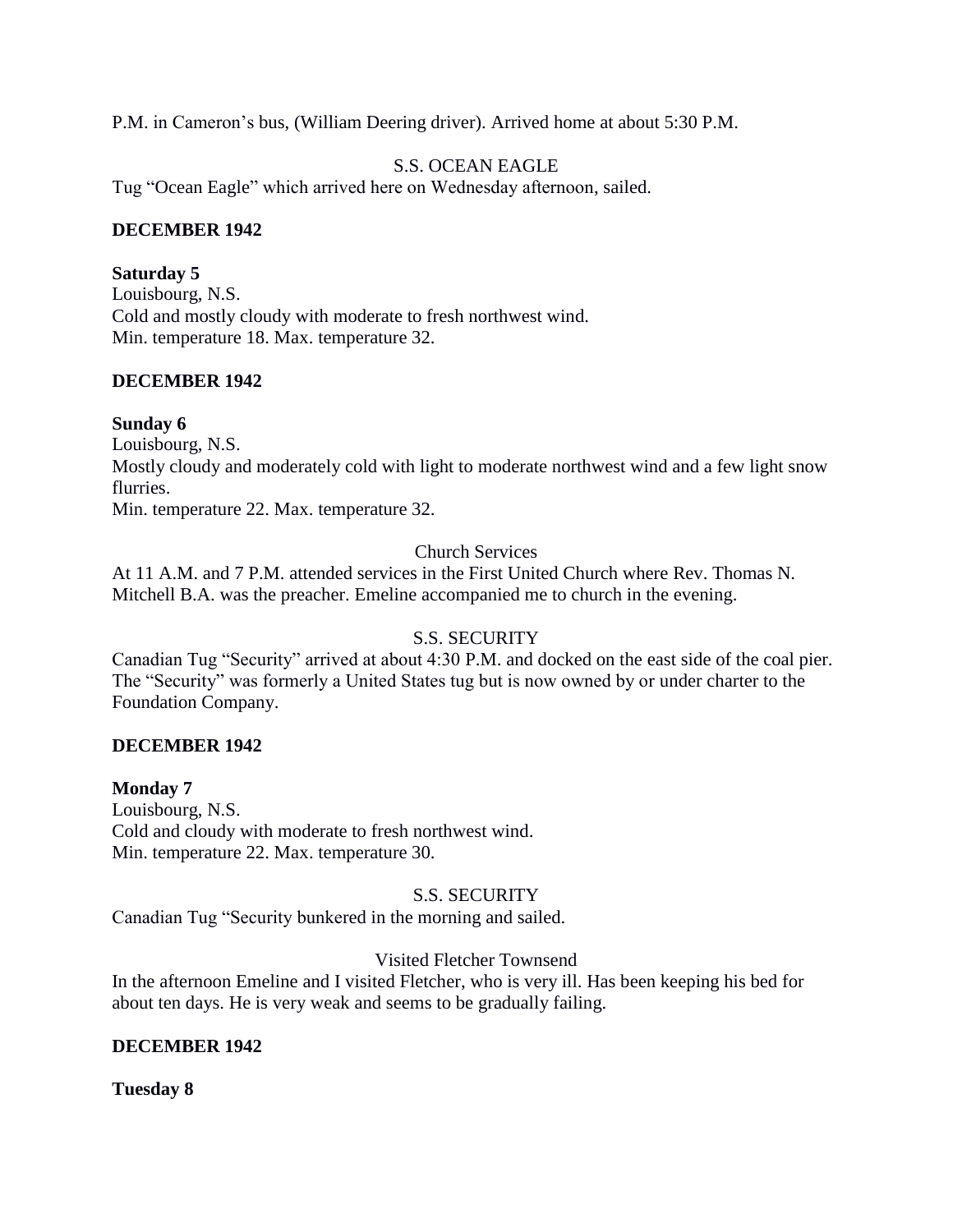Louisbourg, N.S. Cloudy and cold with moderate to fresh northwest wind. Min. temperature [blank]. Max. temperature [blank].

### **DECEMBER 1942**

### **Wednesday 9**

Louisbourg, N.S. Cloudy and cool with light to moderate northwest and west winds. Min. temperature 22. Max. temperature 28.

### S.S. SECURITY

The "Security" arrived in the morning, and sailed at about 5 P.M.

### **DECEMBER 1942**

### **Thursday 10**

Louisbourg, N.S. Clear and moderately cold with light northwest wind, an ideal day. Min. temperature 20. Max. temperature 30.

### **DECEMBER 1942**

### **Friday 11**

Louisbourg, N.S. Clear and moderately cold becoming in the afternoon. Light variable winds, northeast at night. Snow began to fall at about 9 P.M. Min. temperature 20. Max. temperature 34.

### DEATH OF FLETCHER TOWNSEND

The death of Fletcher Townsend (my wife's brother) took place at 12:30 P.M. today after a long illness. Mr. Townsend who passed away on his  $69<sup>th</sup>$  birthday was for many years engaged in mercantile business as a member of the firm of J.W. Townsend and sons, but retired from business about ten years ago. He was a member of the first town council of the town of Louisbourg, after its incorporation in 1901. In later years he also served on the council board.

### **DECEMBER 1942**

### **Saturday 12**

Louisbourg, N.S.

Light drizzle of rain in the morning followed by moderate snow which continued all day. Followed by light rain at about 10:30 P.M. Snowfall of last night and today about 4 inches. Min. temperature 28. Max. temperature 32.

### S.S. SECURITY

Tug "Security" arrived at about noon with Barge "Lake Louise" in tow. I understood that this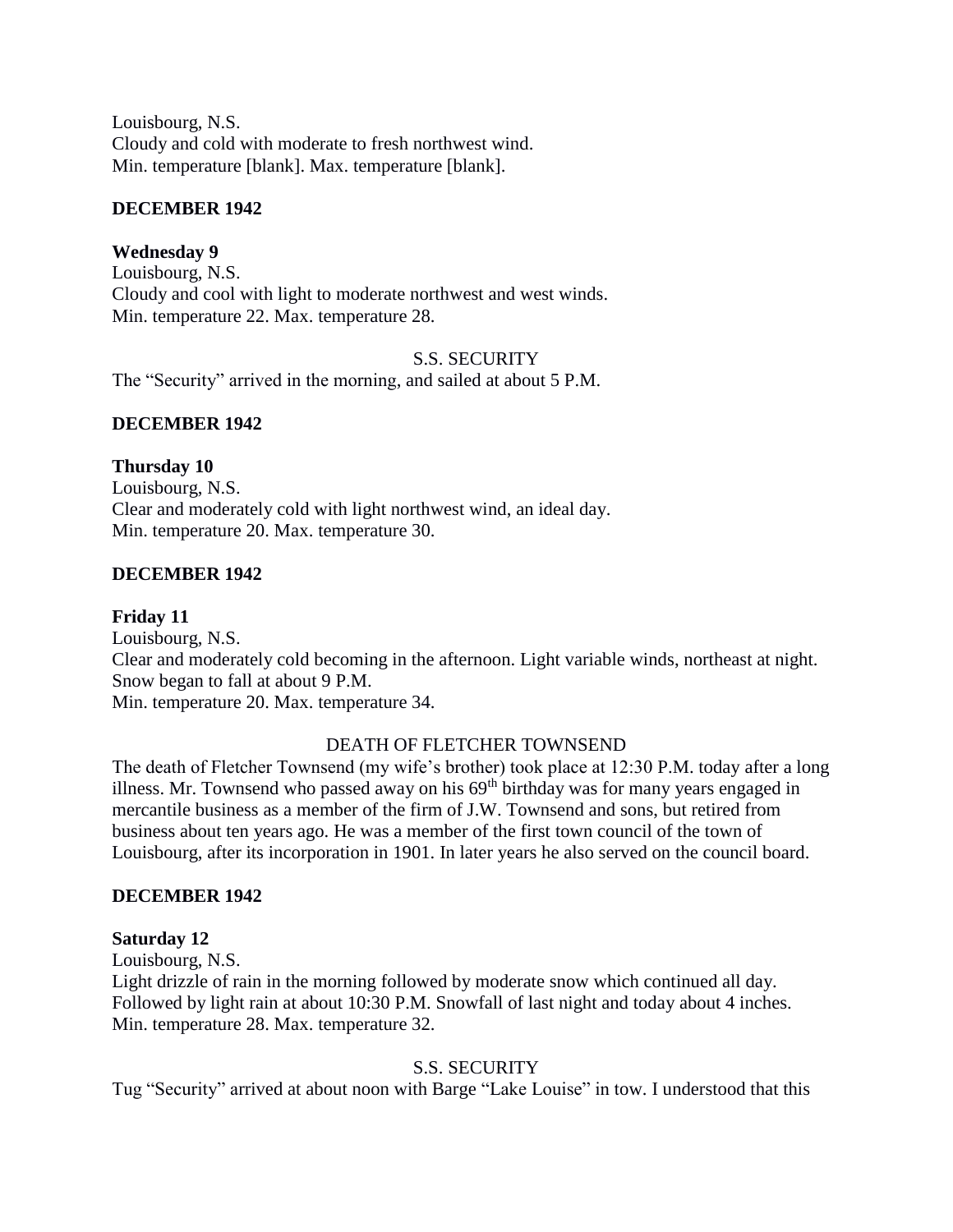barge is one of two that broke away from the United States Tug, Barrallton, on or about December 2, one of which was driven ashore at Cape La Raud, near Arichat, and became a total wreck, one of the crew being drowned.

The "Lake Louise" I believe has been drifting helplessly, until picked up by the "Security".

### Land for use of military

Lieut. Bernard, Royal Canadian Engineers, interviewed me today regarding the ownership of the land at Havenside where once stood the Kennedy house, and which is now owned by the town of Louisbourg. He also made inquiries regarding the chances of obtaining building material in the town of Louisbourg. From his conversation I would understand that the military authorities are about to begin some construction work, probably preliminary to the erection of defenses for the port of Louisbourg.

### **DECEMBER 1942**

### **Sunday 13**

Louisbourg, N.S. Cloudy and mild with very light variable wind, mostly northwest. Light frost at night. Min. temperature 28. Max. temperature 36.

### FUNERAL

The funeral of the late Fletcher Townsend took place from his late home on East Main Street at 2 P.M. After a short service at the house the remains were taken to the First United Church where the funeral service was held. At the close of the church service, the long funeral cortege proceeded to the United Church Cemetery, on Clarke's Road where burial took place. Members of "Mariners" Lodge A.F. and A.M. attended in a body. The pallbearers, all members of the Masonic order, were as follows: W.L. Skinner, James H. Crowdis, Bert Wilcox, Guy M. Hitlz., Alex Alimard and Arthur M. Townsend. Services at the house, church and grave were conducted by Rev. Thomas N. Mitchell B.A. Pastor of the First United Church. Following the committee service the burial ritual of the Masonic order was read with Charles Stacey as leader. Hymns sung: at the house: "The Lord's My Sheppard", at the church: "Abide with me" "Peace Perfect Peace" and "Softly and tenderly Jesus is calling". Funeral in charge of D.M. Johnston, undertaker.

# Military Construction

In the forenoon several military trucks loaded with building material, arrived, and proceeded to Havenside where during the day the construction of a building was undertaking. This building is presumably to provide shelter to those who are likely to be engaged shortly in erecting defenses for this port.

# **DECEMBER 1942**

# **Monday 14**

# Louisbourg, N.S.

Snow storm in the early morning. Snowfall about 5 inches. High wind with snow squalls during the forenoon. Moderate to strong northeast wind shifting to north early in the forenoon and later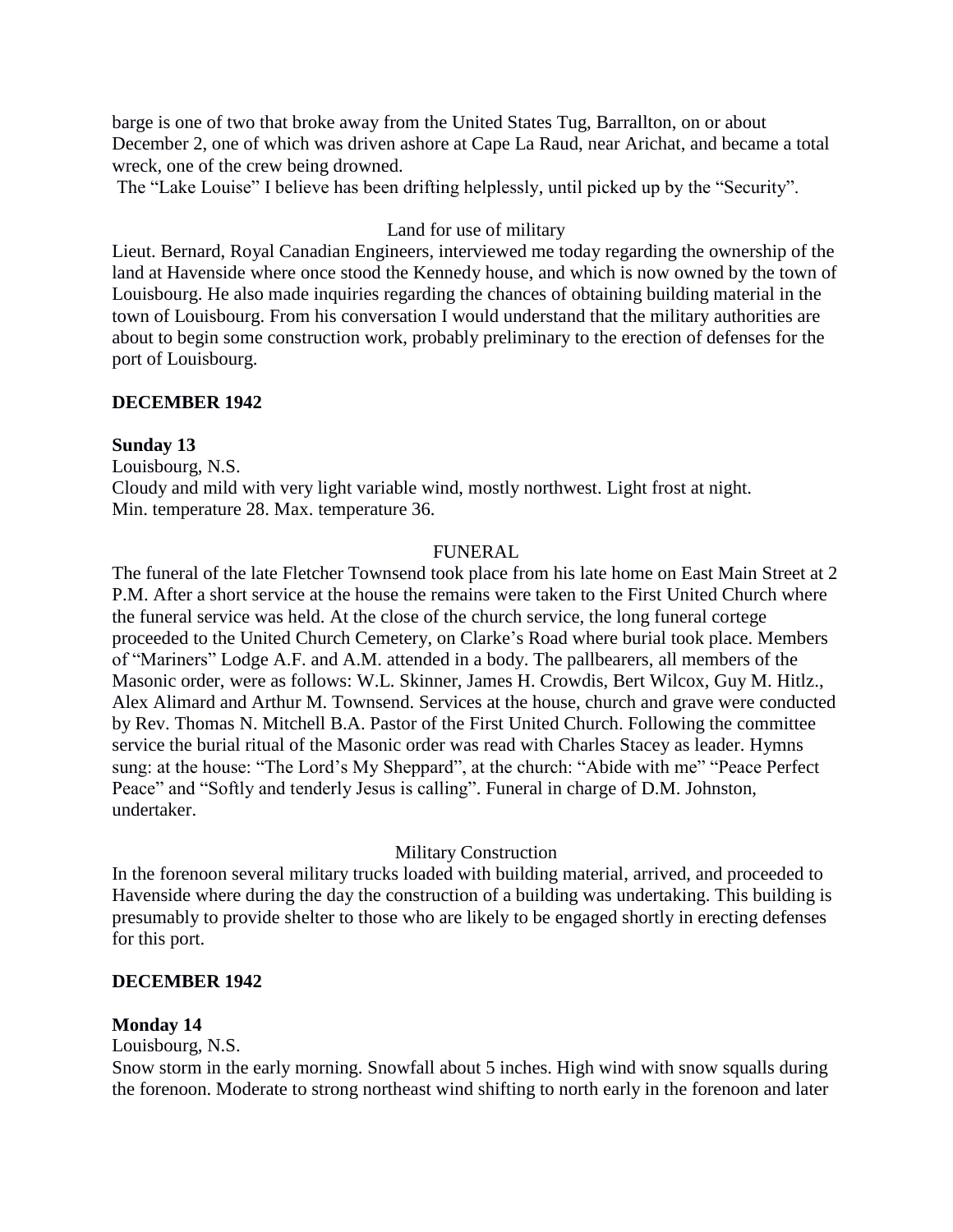to northwest. Snow banked in many places as a result of the high wind. Wind moderated in the afternoon.

Min. temperature 16. Max. temperature 32.

# Bus Service Interrupted

Bus service between Louisbourg and Sydney was off schedule today as a result of the snow storm. No bus from Louisbourg to Sydney in the morning. Mail by bus, due here at 10:15 A.M. did not arrive until about 5:30 P.M.

# **DECEMBER 1942**

**Tuesday 15** Louisbourg, N.S. Cold and mostly clear with a few light snow squalls. Moderate northwest wind. Min. temperature 11. Max. temperature 23.

# S.S. MOYRA

British steamer "Moyra" which arrived here on Sunday night sailed during the forenoon.

# **DECEMBER 1942**

### **Wednesday 16**

Louisbourg, N.S. Cloudy and cold with light northwest wind which shifted to southwest, south and southeast, snow began to fall at about 6 P.M. Followed by a drizzle of rain at about 9 P.M. Snowfall about 2 inches. Frost during the night.

Min. temperature 8. Max. temperature 32.

# **DECEMBER 1942**

### **Thursday 17**

Louisbourg, N.S. Cold and mostly cloudy with moderate to fresh northwest wind. Min. temperature 1. Max. temperature 31.

### S.S. BARRALLTON

United States tug "Barrallton" arrived in the evening and docked alongside the Baye "Lake Louise" at the Government wharf.

### **DECEMBER 1942**

### **Friday 18**

Louisbourg, N.S.

Snow squalls in the early morning. Cold and mostly clear during the day, with moderate to fresh northwest wind. Snowfall about ½ inch.

Min. temperature 2. Max. temperature 15.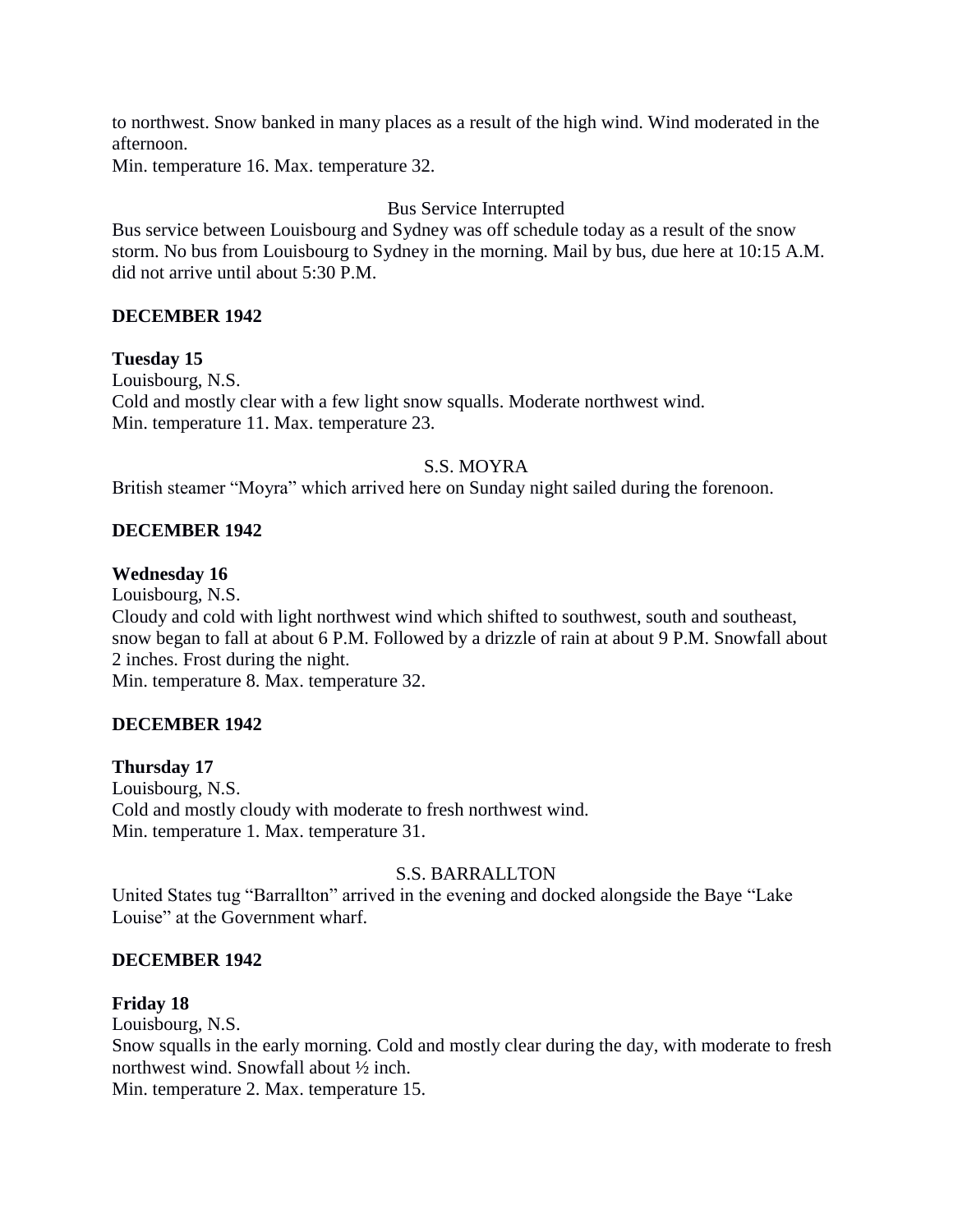### Bus Service Interrupted

As a result of the snow squalls and fresh wind of the early morning, motor car traffic was interrupted between Louisbourg and Sydney. Bus from Louisbourg did not leave here until 1 P.M., returning at about 6 P.M. No mail toda, by bus from Sydney.

#### **DECEMBER 1942**

#### **Saturday 19**

Louisbourg, N.S. Clear and cold with fresh to strong northwest wind. Min. temperature zero. Max. temperature 8.

### S.S. OCEAN EAGLE

Tug "Ocean Eagle" arrived in the afternoon.

### **DECEMBER 1942**

# **Sunday 20**

Louisbourg, N.S. Cold and partly clear with fresh west and northwest winds which moderated in the afternoon. Light snow squalls during the day. Snowfall about 1 inch. Min. temperature zero. Max. temperature 16.

Church Services

At 11 A.M. and 7 P.M. attended services in the First United Church where Rev. Thomas N. Mitchell B.A. was the preacher. Special Christmas music at both of these services.

# **DECEMBER 1942**

**Monday 21** Louisbourg, N.S. Clear and cold with light to moderate west and northwest winds. Min. temperature 3. Max. temperature 21.

S.S. OCEAN EAGLE

Tug "Ocean Eagle" sailed in the morning.

### Harbour Frozen

The eastern end of the harbour as far west as a short distance west of the shipping pier frozen over.

### Butter Rationing

All over the Dominion of Canada butter rationing went into effect today. Each person is entitled to ½ lb per week under the rationing system. The butter customer must present a coupon before receiving his weekly supply.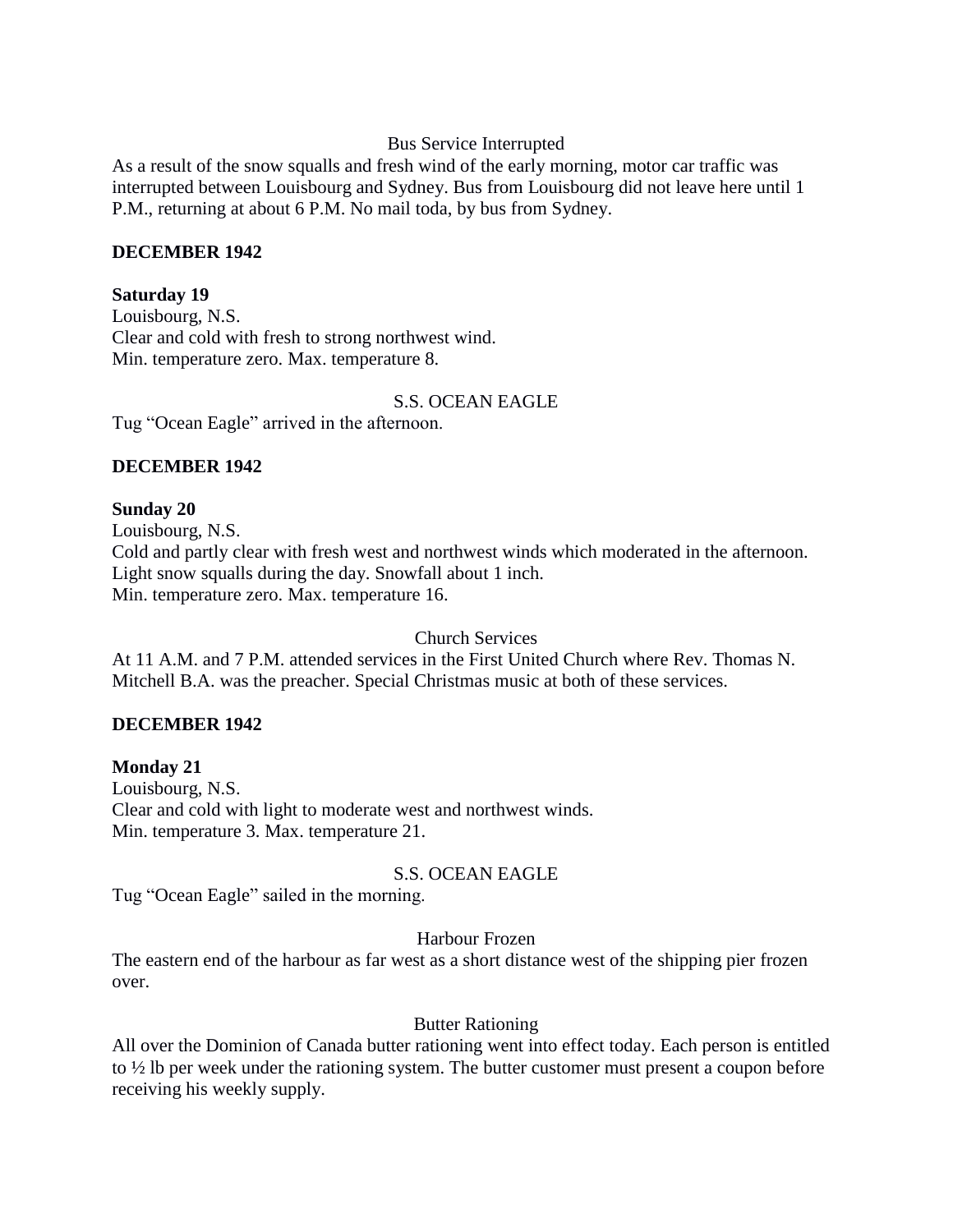### **DECEMBER 1942**

### **Tuesday 22**

Louisbourg, N.S. Clear and cold, but becoming cloudy early in the day. Light to moderate northwest wind, shifting to southwest in the evening. Snow began to fall at about 7 P.M. Min. temperature 2. Max. temperature 30.

#### S.S. BARRALLTON

Tug "Barrallton" sailed in the morning with Barge "Lake Louise" in tow.

### S.S. LIVERPOOL ROVER

Canadian steamer "Liverpool Rover" arrived in the forenoon for a cargo of coal.

### **DECEMBER 1942**

#### **Wednesday 23**

Louisbourg, N.S. Mild and mostly cloudy with light to moderate northwest wind. Light rain in the early morning. Snowfall of last night about 4 inches. Min. temperature 20. Max. temperature 34.

#### Meeting of Local Rationing Board

At 11 A.M. I attended, and presided at, an inauguration meeting of the Local Rationing Board, which was held in the Town Office. Mr. A. MacDougall, who has been engaged in organizing the local boards was present, and gave us some instruction regarding the duties of the local boards. Those present besides Mr. A. MacDougall were: Mrs. Frank O'Keefe, Mrs. Charles Bagnall, Cecil Pearl, D.F. Nicholson (secretary) and M.S. Huntington chairman.

### S.S. LIVERPOOL ROVER

Canadian steamer "Liverpool Rover" sailed with a cargo of coal in the evening.

#### **DECEMBER 1942**

### **Thursday 24**

Louisbourg, N.S. Clear and comparatively mild with light northwest wind which shifted to southerly at night, a perfect winter day. Min. temperature 20. Max. temperature 30.

#### **DECEMBER 1942**

**Friday 25 Christmas Day** Louisbourg, N.S.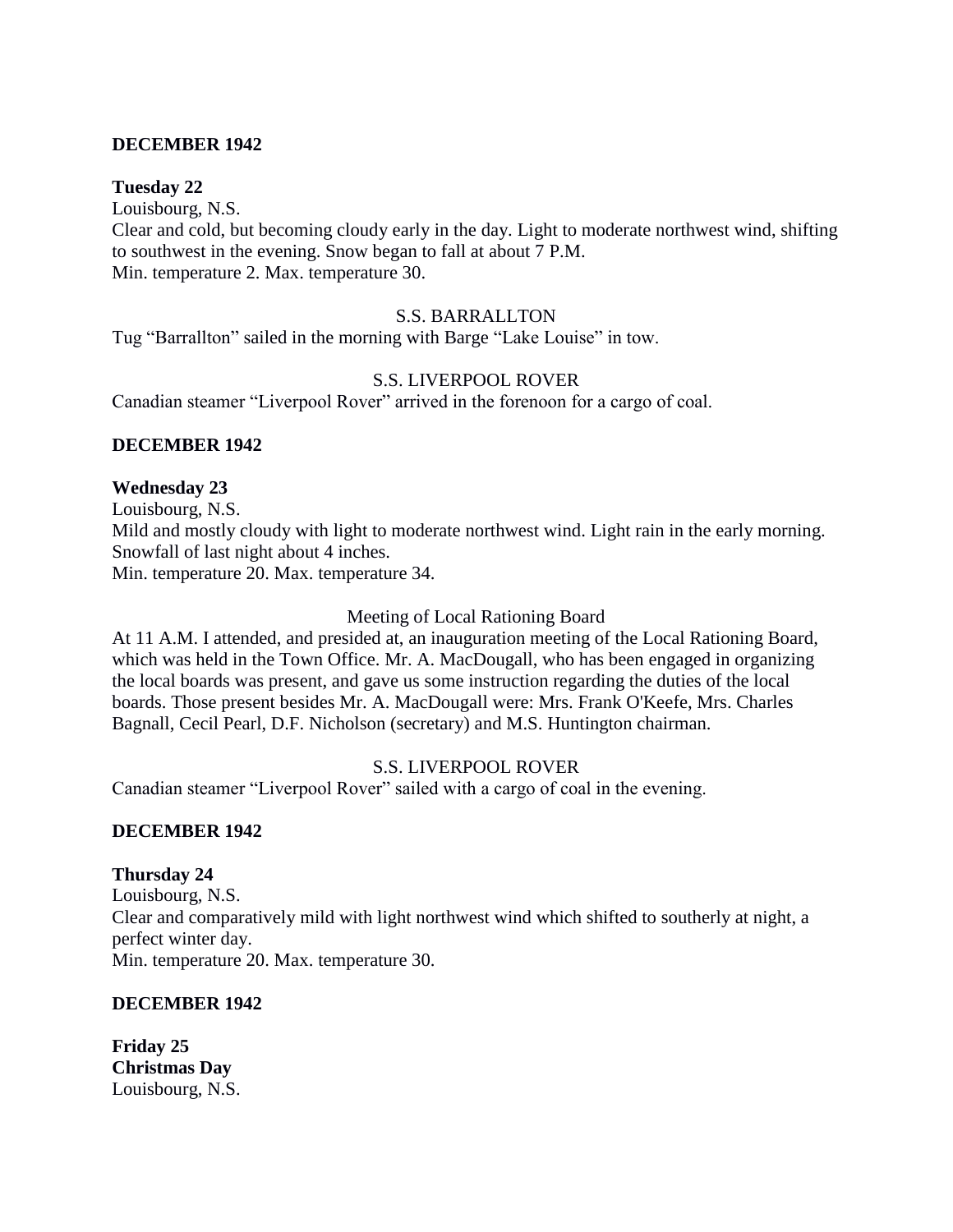Cloudy and mild with light variable winds. Min. temperature 22. Max. temperature 34 .

### S.S. POLYKTOR

Greek steamer "Polyktor", arrived in the later afternoon with a cargo of iron ore, and anchored in the stream. I understand that ore cargo is to be discharged at this port.

### No Family Gathering

Owing to the death of Fletcher Townsend, which took place on the  $11<sup>th</sup>$  of this month we did not have our usual Christmas family gathering. Outside of our own household, which now includes Evelyn (my later brother's widow) and daughter Jane, we had with us to dinner Mrs. J.N. Spencer, (Aunt Jeanette) and Jack Johnston only.

### Plenty Snow

Ground covered by upwards of 12 inches of snow. Good sleighing and wheeling.

### **DECEMBER 1942**

# **Saturday 26**

**Boxing Day** Louisbourg, N.S.

Cloudy in the morning, but clearing during the forenoon. Cloudy with snow squalls in the afternoon and evening. Blustery with strong wind at night. Light, moderate to strong north to northeast winds. Snowfall about 2 inches.

Min. temperature 22. Max. temperature 33.

# S.S. WATUKA

Canadian steamer "Watuka", Capt. Pope, arrived at about 8:30 A.M. for a cargo of coal.

# Council Meeting

At 7:30 P.M. attended, and presided at, a regular meeting of the Town Council. Those present were: Councilors: Alex C. MacDonald, Enoch Townsend, Edison Skinner, James F.D. Townsend and Guy M. Hiltz. Mayor: M.S. Huntington. Deputy Clerk: Dan F. Nicholson. Police Officers: Donald Beaver, D.M. Johnston.

The resignation of B.M. Spencer who has served for more than 20 years as Town Clerk was tonight tendered to the council, and after a brief discussion was accepted. Mr. Spencer was selected by a committee of the Town Council, as Deputy Town Clerk, to the late B.W. Townsend on Nov. 27, 1922, and his appointment ratified at a meeting of the Town Council held on Nov. 30, 1922.

### **DECEMBER 1942**

### **Sunday 27**

Louisbourg, N.S.

Cloudy and chilly, clearing in the later afternoon. Fresh moderate to light northeast wind. Min. temperature 17. Max. temperature 24.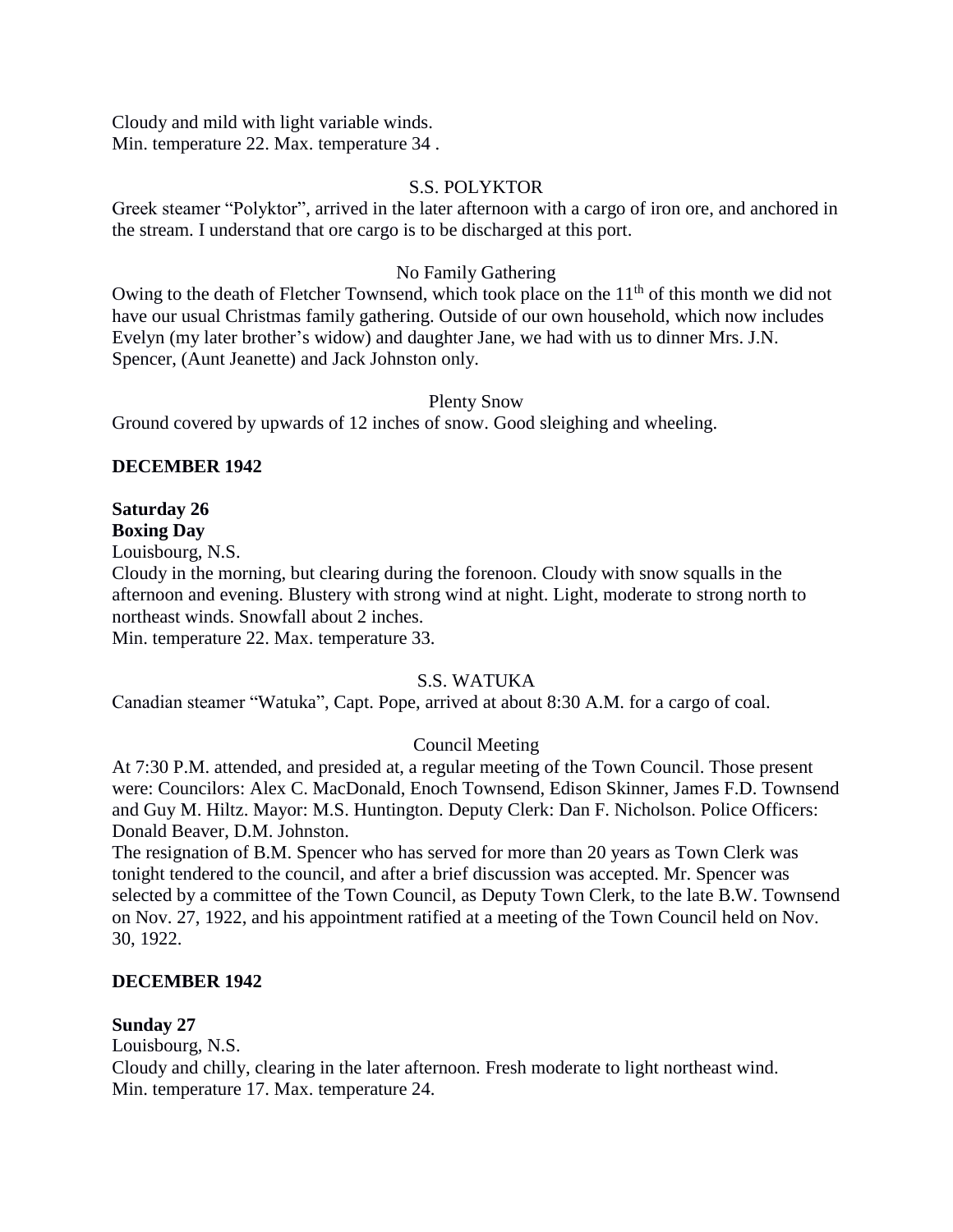### S.S. WATUKA

Canadian steamer "Watuka", Capt. Ben. Pope, sailed at about 8:30 A.M. enroute to Newfoundland via North Sydney.

The "Watuka" arrived here yesterday morning, loaded a port cargo of coal. She is to call at North Sydney to complete her cargo by taking on board a quantity of timber.

### Church Services

At 11 A.M. and 7 P.M. attended services in the First United Church, where Rev. Thomas N. Mitchell, B.A. was the preacher.

### **DECEMBER 1942**

### **Monday 28**

Louisbourg, N.S. Chilly and raw and mostly cloudy with moderate fresh north-northeast wind. Min. temperature 16. Max. temperature 27.

### **DECEMBER 1942**

### **Tuesday 29**

Louisbourg, N.S. Chilly and mostly clear with fresh to moderate north- northeast wind. Min. temperature 21. Max. temperature 28.

# **DECEMBER 1942**

### **Wednesday 30**

Louisbourg, N.S. Clear and comparatively mild during the early part of the day but became cloudy at noon. Light to moderate northeast wind. Min. temperature 18. Max. temperature 33.

### S.S. LIVERPOOL ROVER S.S. AIKATERINI T

Canadian steamer "Liverpool Rover" and Greek steamer "Aikaterini T" arrived in the morning for cargos of coal.

### **DECEMBER 1942**

### **Thursday 31**

Louisbourg, N.S.

Cloudy and mild. Rain began to fall at about 9:30 A.M. Showery during the greater part of the day. Streets very slushy at night. Moderate to fresh southeast wind, shifting to southwest during the night.

Min. temperature 29. Max. temperature 34.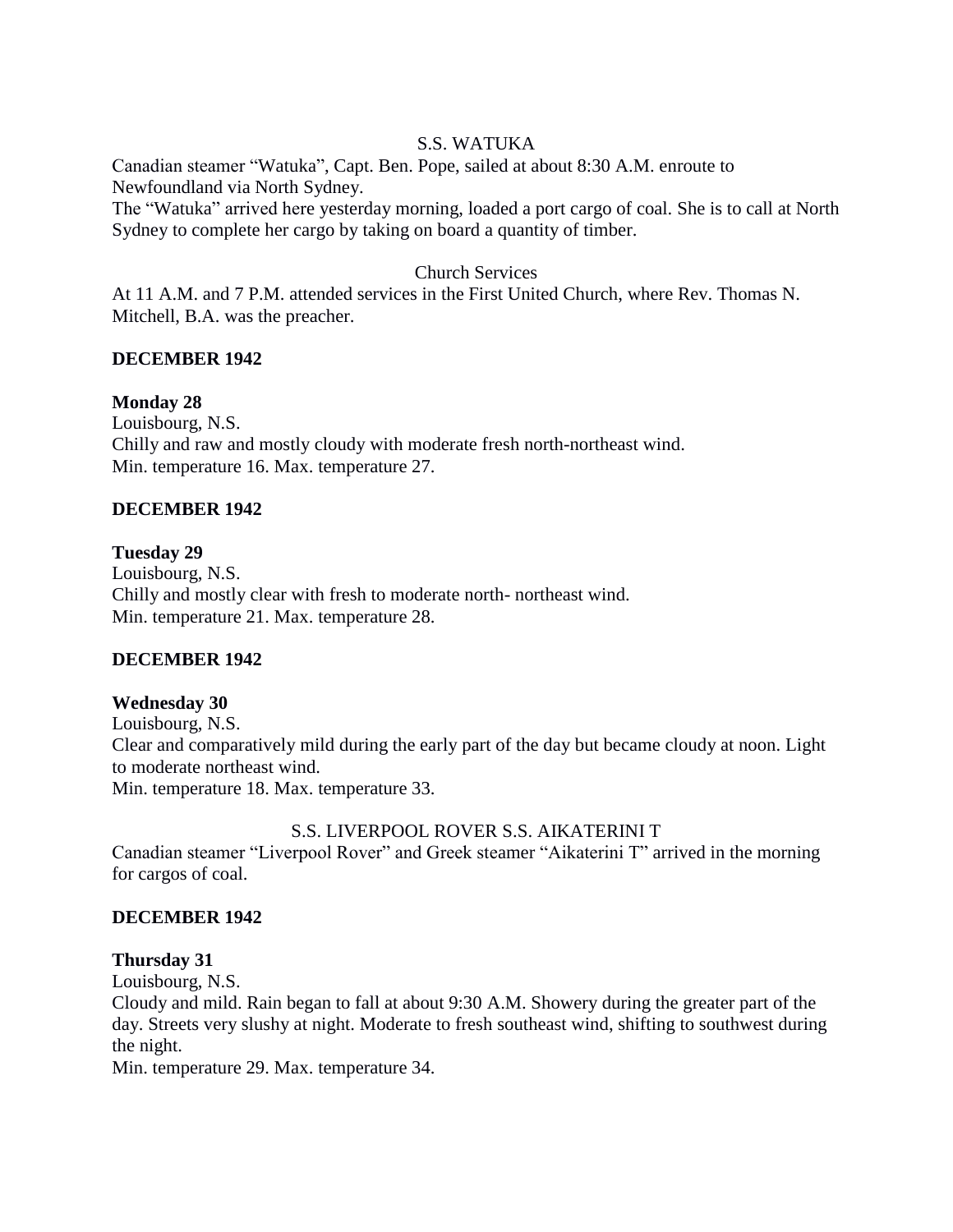### S.S. LIVERPOOL ROVER S.S. AIKATERINI T

Canadian steamer "Liverpool Rover" and Greek steamer "Aikaterini T" sailed at about 4:30 P.M. with cargos of coal.

#### Tourist Registration

According to information received from William MacKinnon, caretaker of the Louisbourg National and Historic Park, 2774 visitors registered at the Park Museum during 1942.

# **MEMORANDA**

Louisbourg, N.S.

List of residents, and former residents of the town of Louisbourg, known to have died, at Louisbourg, or elsewhere, during the year 1942.

| Date of Birth | Place of Death                |
|---------------|-------------------------------|
| Jan. 19       | Louisbourg, N.S.              |
| Jan. 23       | Louisbourg, N.S.              |
| Jan. 26       | Louisbourg, N.S.              |
| Feb. 5        | Louisbourg, N.S.              |
| Feb. 10       | New Waterford                 |
| Feb. 22       | Louisbourg, N.S.              |
| March 4       | Sydney, N.S.                  |
| Feb. 27       | New Harbour, Antigonish, N.S. |
| March 23      | Louisbourg, N.S.              |
| March 31      | Louisbourg, N.S.              |
| [blank]       | Lost at Sea                   |
| [blank]       | Pelham, New York              |
| April 12      | Louisbourg, N.S.              |
| April 21      | Glace Bay, N.S.               |
| April 25      | Louisbourg, N.S.              |
| June [blank]  | Louisbourg, N.S.              |
| June 19       | Louisbourg, N.S.              |
| August 2      | Antigonish, N.S.              |
| September 4   | Sydney, N.S.                  |
| September 13  | Louisbourg, N.S.              |
| November 8    | Louisbourg, N.S.              |
| November 12   | Louisbourg, N.S.              |
| November 12   | Montreal, Canada              |
| December 11   | Louisbourg, N.S.              |
|               |                               |

#### **MEMORANDA**

#### **JANUARY 1, 1943**

**JANUARY 1, 1943**

Louisbourg, N.S.

List of ships which arrived at the Port of Louisbourg during 1942.

Jan. 2: S.S. MASCOPIE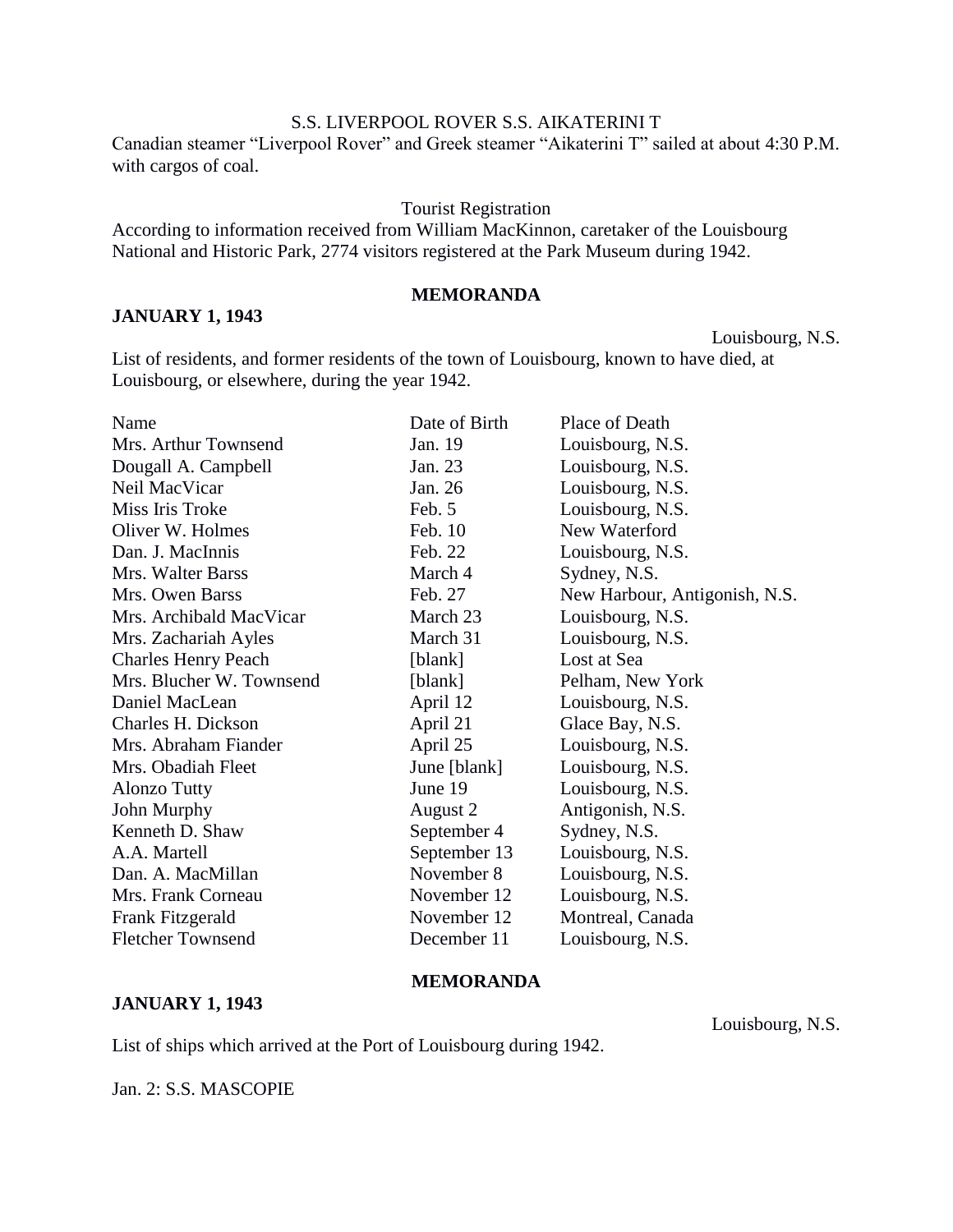Jan. 6: S.S. MAGNHILD Jan. 7: S.S. PANCHITO Jan. 9: S.S. CILTVAIR Jan. 11: S.S. NANCY MORAN (Tug) Jan. 11: S.S. MOYSALEN Jan. 11: S.S. ANNA T. Jan. 12: S.S. HELENA (Tug) Jan. 18: S.S. DANTE (Tug) Jan. 19: S.S. PRIMO Jan. 19: S.S. ANNA T. Jan. 19: S.S. LADY LAURIER Jan. 22: S.S. LIVINGSTON Jan. 22: S.S. CRUIZER (Tug) Jan. 22: S.S. ROSECASTLE Jan. 25: S.S. PANCHITO Jan.25: S.S. MAID OF STIRLING Jan. 26: S.S. LIVERPOOL ROVER Jan. 26: H.M.C.S. RACCOON Jan. 28: H.M.C.S. THUNDER (J156) Jan. 28: S.S. WATUKA Jan. 30: S.S. TRIGLAV Jan. 31: S.S. ARGYLE Feb. 1: S.S. ANNA T. Feb. 1: S.S. GULHAUG Feb. 1: S.S. WATERTON Feb. 2: S.S. GRIMSBY (Trawler) Feb. 3: S.S. ROSECASTLE Feb. 3: S.S. LORD STRATHCONA Feb. 3: S.S. LIVERPOOL ROVER Feb. 5: First French Corvette "MIMOSA" Feb. 5: S.S. POTOMAC Feb. 5: S.S. MEIGLE Feb. 6: S.S. SCHOONER, MIOANES Feb. 7: S.S. MAID OF STIRLING Feb. 8: S.S. EVELYN B. Feb. 8: S.S. ASKILD Feb. 10: S.S. LIVERPOOL ROVER Feb. 10: S.S. HAVORN Feb. 10: S.S. WATUKA Feb. 11: S.S. NETI Feb. 11: S.S. OCEAN EAGLE Feb. 12: S.S. SAUREL Feb. 13: S.S. ROSECASTLE Feb. 13: S.S. SAUREL Feb. 13: S.S. MAID OF STIRLING Feb. 15: S.S. SCHOONER WIMODA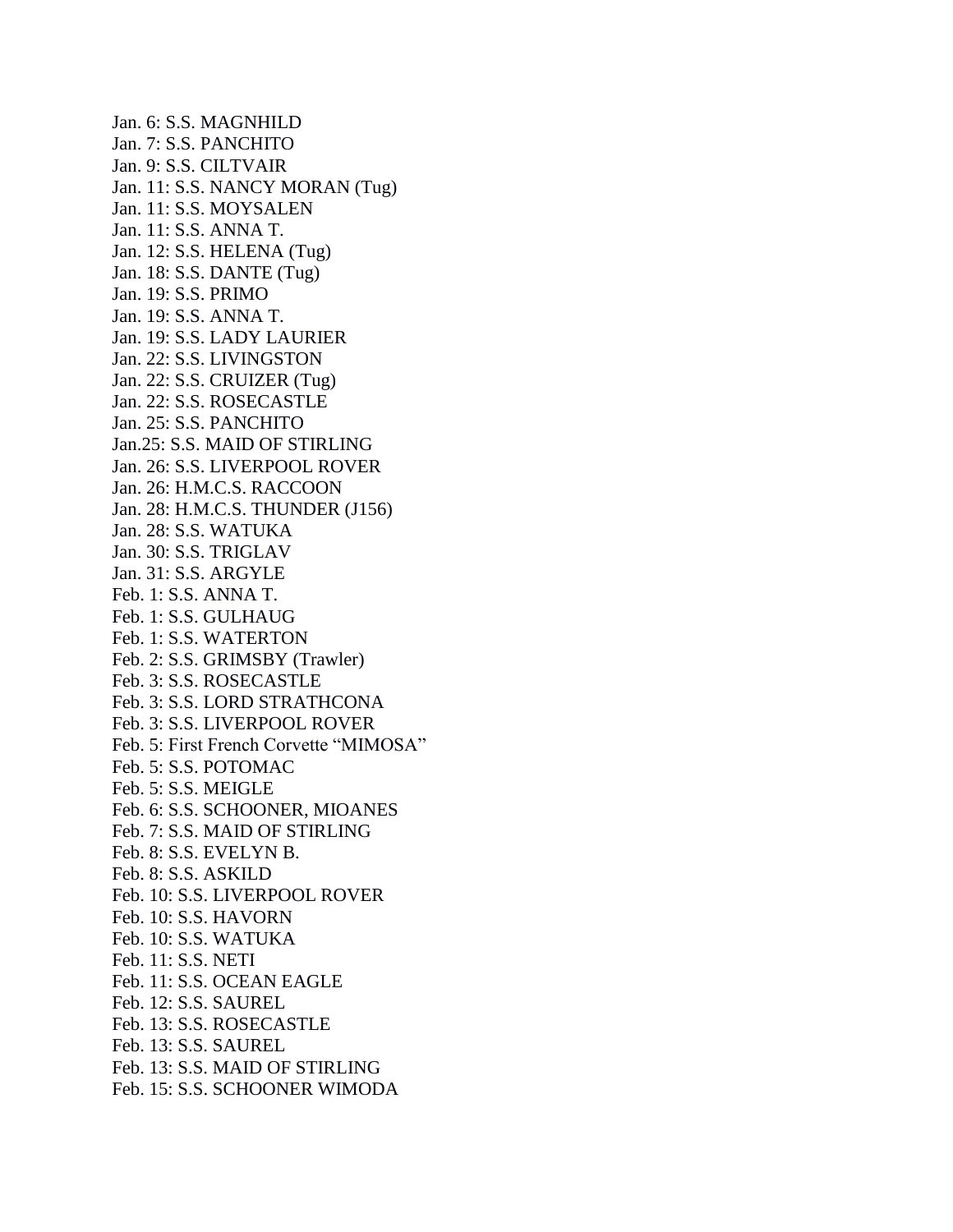Feb. 16: S.S. LAKE TRAVERSE Feb. 16: S.S. ANNA T. Feb. 17: S.S. MAGNHILD Feb. 18: S.S. MONTCALM Feb. 18: S.S. WATUKA Feb. 18: S.S. EMPIRE ROBIN Feb. 19: S.S. LIVERPOOL ROVER Feb. 20: S.S. LAKE TRAVERSE Feb. 20: S.S. BURGEO Feb. 20: S.S. MAID OF STIRLING Feb. 23: S.S. EMPIRE CHAMOIS Feb. 23: S.S. ROSE CASTLE Feb. 24: S.S. ANNA T. Feb. 24: S.S. WATUKA Feb. 24: S.S. SAUREL Feb. 24: S.S. LADY LAURIER Feb. 27: S.S. LIVERPOOL ROVER Feb. 27: S.S. Auxiliary Schooner MIOANES Feb. 27: S.S. M.A. 73, U.S. MINESWEEPER Feb. 28: S.S. KITTYS BROOK Feb. 28: S.S. EVELYN B. Feb. 28: S.S. KYLE Feb. 28: S.S. BACCALIEU March 1: S.S. S.S. MAID OF STIRLING March 2: S.S. WATUKA March 2: S.S. SAUREL March 5: S.S. LIVERPOOL ROVER March 5: S.S. HARIURAND March 5: S.S. S.S. HAVORN March 5: S.S. NORTH BROOK March 6: S.S. SAUREL March 7: S.S. ROSE CASTLE March 8: S.S. WATUKA March 12: S.S. GULHAUG March 13: S.S. LIVERPOOL ROVER March 14: S.S. WATUKA March 15: S.S. EVELYN B. March 15: S.S. SCHOONER MIOANES March 17: S.S. ROSE CASTLE March 17: S.S. SAUREL March 19: S.S. LADY LAURIER March 19: S.S. PANCHITO March 25: S.S. SAUREL March 27: S.S. ROSE CASTLE March 27: S.S. KYLE March 27: S.S. LADY LAURIER